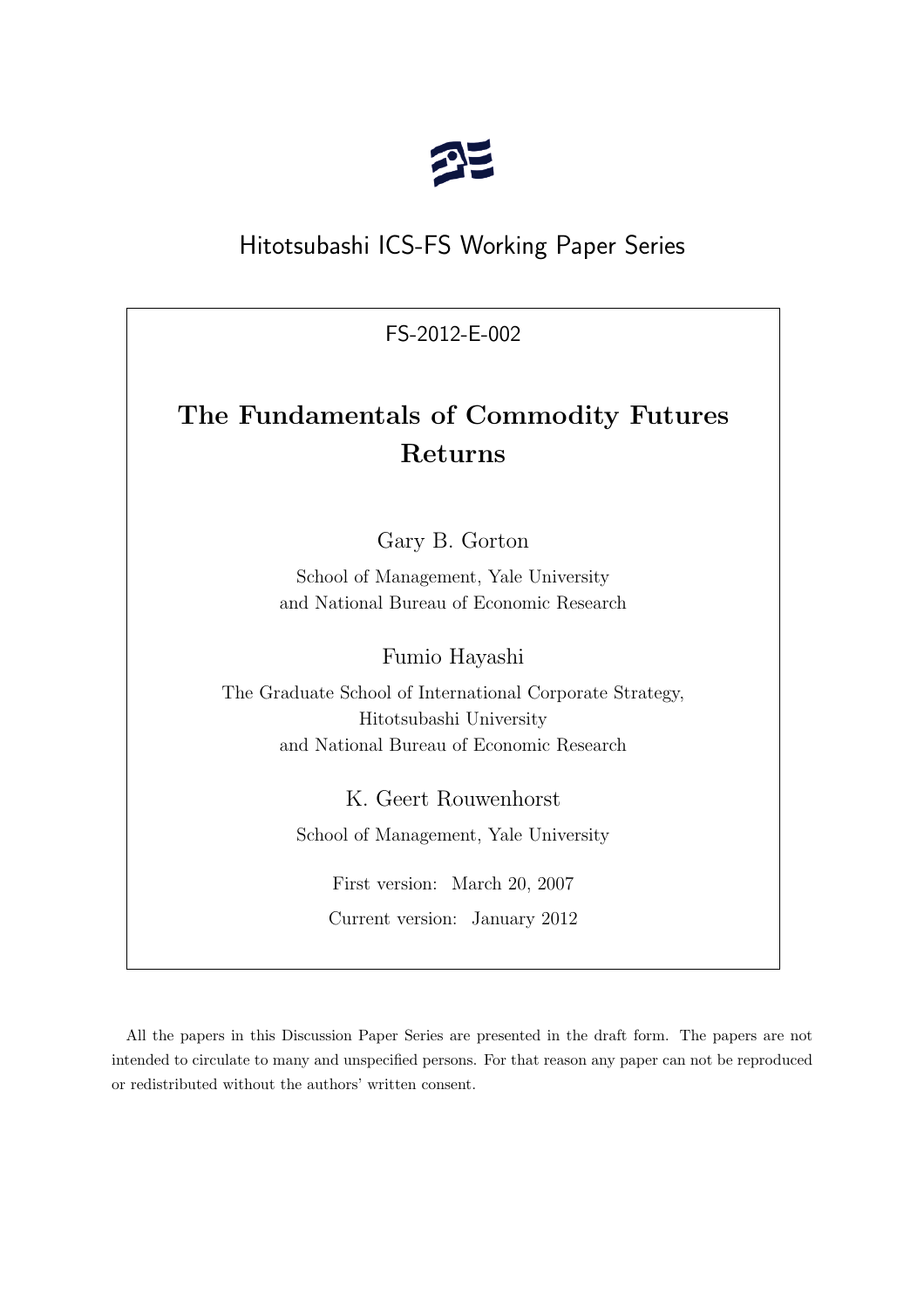# **The Fundamentals of Commodity Futures Returns\***

Gary B. Gorton School of Management, Yale University and National Bureau of Economic Research

Fumio Hayashi Graduate School of International Corporate Strategy, Hitotsubashi University and National Bureau of Economic Research

and

K. Geert Rouwenhorst School of Management, Yale University

First Draft: March 20, 2007

This version: January 2012

#### **Abstract**

Commodity futures risk premiums vary across commodities and over time depending on the level of physical inventories. The convenience yield is a decreasing, non-linear function of inventories. Price measures, such as the futures basis, prior futures returns, prior spot returns, and spot price volatilities reflect the state of inventories and are informative about commodity futures risk premiums. We verify these theoretical predictions using a comprehensive dataset on 31 commodity futures and physical inventories between 1971 and 2010. While the positions of participants in futures markets vary with both returns and the state of inventories, we find no evidence that they predict risk premiums on commodity futures.

\* The paper has benefited from comments by seminar participants at McGill University, Yale University, University of Maryland, the Wharton School Weiss Center Conference on Alternative Investments, the Q-Group, AQR, the Board of Governors of the Federal Reserve System, the University of British Columbia, American University, University of North Carolina, Universidad Carlos III Madrid, ISCTE - IUL Conference Lisbon, the Ceasarea Center, and from Koby Boudoukh, Steve Heston, David Hirshleifer, Scott Irwin, Pete Kyle, Toby Moskowitz, and Robert Pindyck. We thank Geetesh Bhardwaj, Dimitry Gupalo, and Sebastian Heise for research assistance, and AIG Financial Products and the Q-Group for financial support.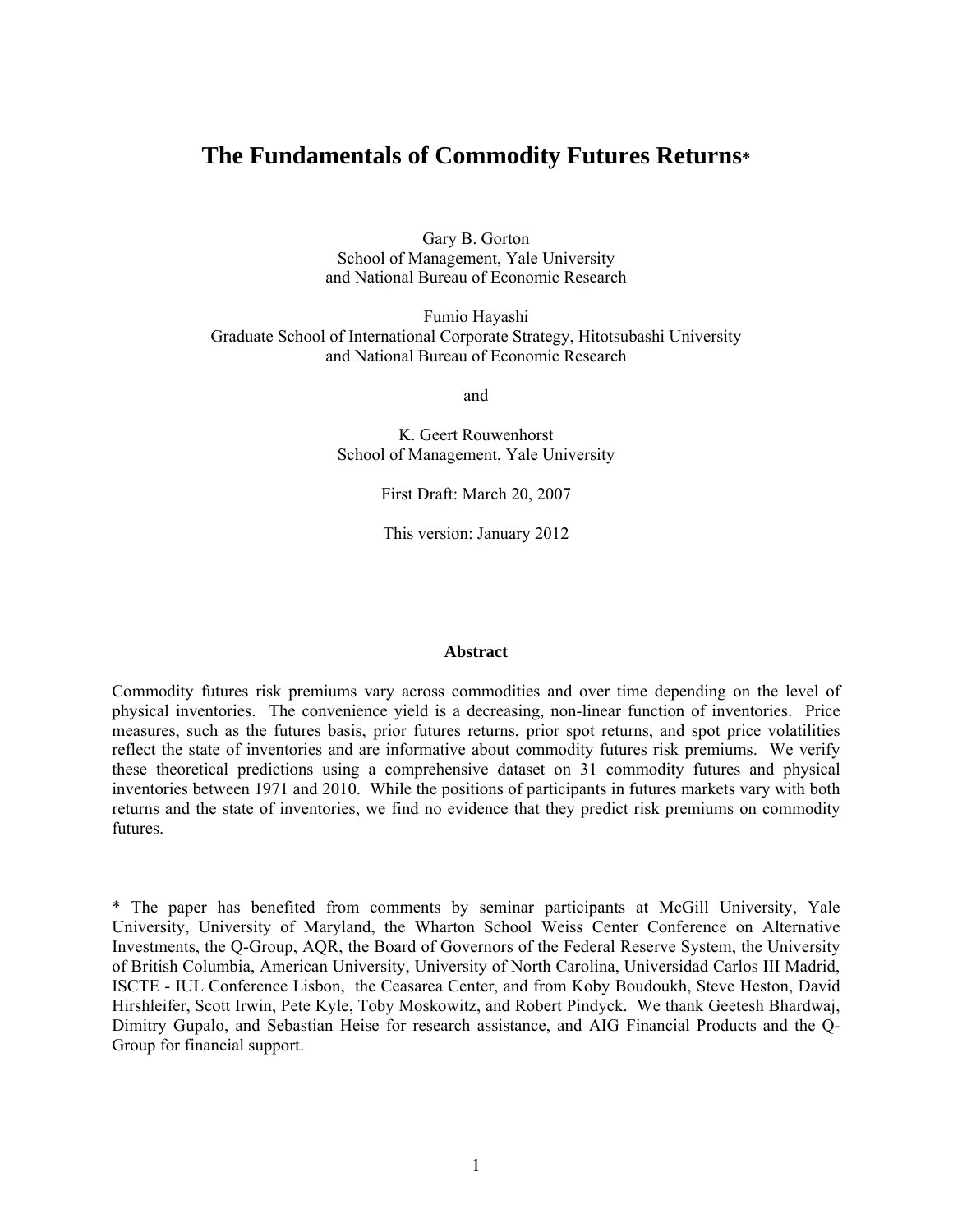#### **1. Introduction**

Using a large cross section of commodity futures and associated inventory data, we analyze the fundamentals of commodity futures excess returns (the future spot price at maturity minus its current futures price). We show that time-series variation and cross-sectional variation in the *risk premium* (the expected or ex-ante excess return) are determined by the level of inventories of the commodity. We also show how price-based signals such as the *basis* (the difference between the current spot price and the contemporaneous futures price), prior futures returns and past spot returns, and the spot price volatility are empirically related to inventory levels and the risk premium.

 Existing theories of commodity futures imply that the inventory level of the physical commodity is the fundamental determinant of the risk premium and the basis. The theoretical literature on commodity futures can be viewed as consisting of two strands, each focusing on different aspects of futures markets. First, the traditional Theory of Storage (see Kaldor (1939), Working (1949), and Brennan (1958)) assumes that holders of inventories receive implicit benefits, called the "convenience yield", that decline as inventory increases. Since it accrues to owners of inventories but not to owners of futures contracts, the convenience yield is closely tied to the basis (see equation (1) below). Second, the Theory of Normal Backwardation of Keynes (1930) and Hicks (1939) assumes that commodity producers and inventory holders hedge future spot price risk by taking short positions in the futures market. To induce risk-averse speculators into taking the opposite long positions, current futures prices are set at a discount (i.e., is "backwardated") to expected future spot prices at maturity. The commodity futures risk premium is the size of this discount.

 To our knowledge there has been no published paper featuring an optimization-based model that derives both the basis and the risk premium endogenously. To fill this void, we will present a simple twoperiod model that integrates the Theory of Storage and the Theory of Normal Backwardation and show how the basis and the risk premium are related to inventories. In our model, when initial inventory levels are high enough to allow inventory holders to move the commodity from the present to the future, the convenience yield is zero and the basis is determined by the cost of storage. Otherwise, in the event of a *stock-out*, the convenience yield is positive to reflect a spot price increase due to a shortage of goods. Therefore, as assumed in the Theory of Storage, the convenience yield, and hence the basis, are declining and convex functions of inventories. While the effect of inventories on the risk premium is ambiguous in our model, we show that if the spot demand is not too inelastic so that the volatility of future spot prices falls fast enough with an increase in inventories, the risk premium declines with inventories.

The main contribution of our paper is an empirical examination of the effect of inventories on the basis and the risk premium articulated by the theory just outlined. We do so by using a comprehensive dataset on 31 commodity futures and physical inventories between 1971 and 2010. We find that for many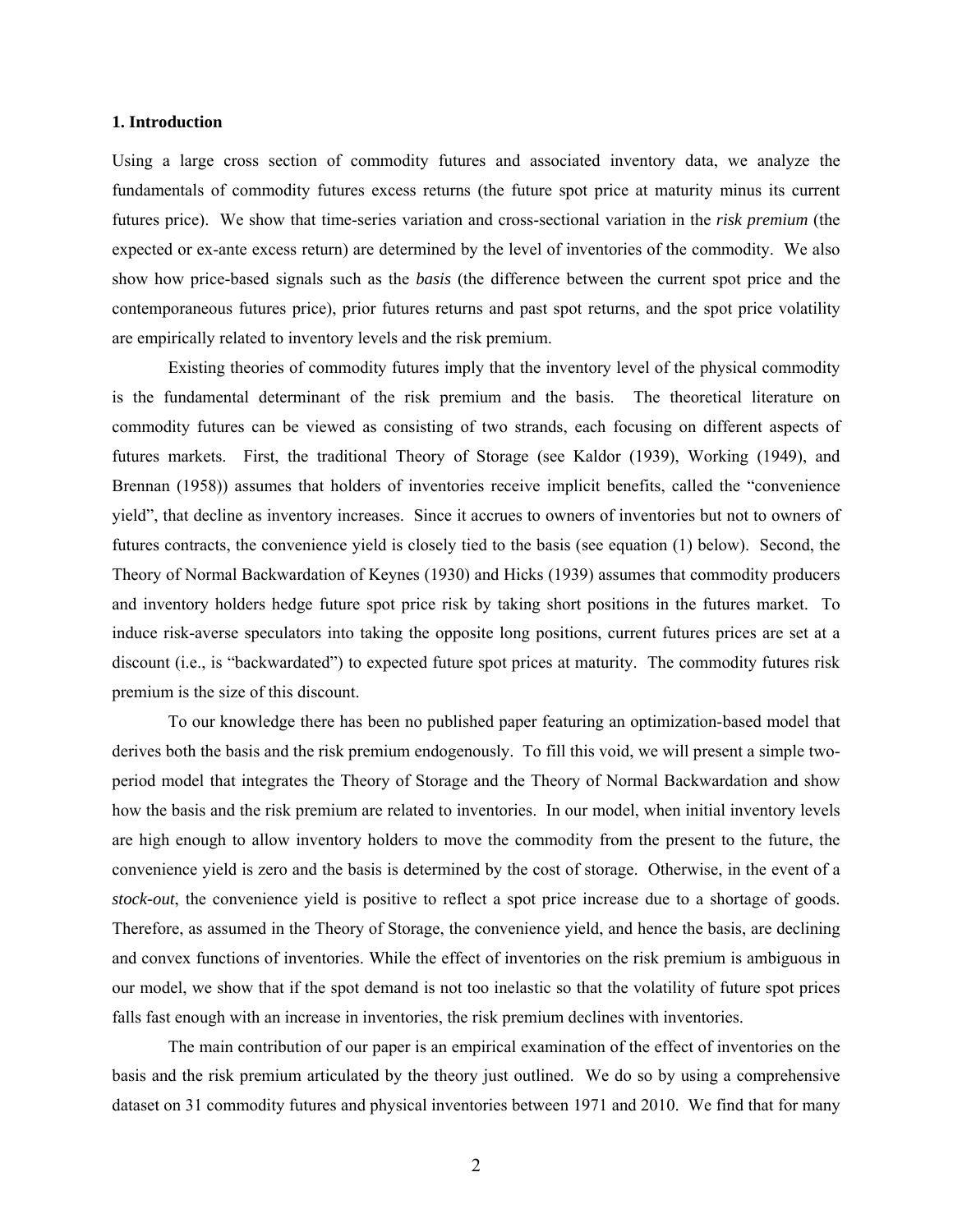commodities the futures basis exhibits precisely the sort of nonlinearities predicted by the theory. We present two tests of whether the risk premium is negatively related to inventories. The first test regresses the excess return (whose expected value is the risk premium) on lagged inventory levels. Secondly, we show that sorting commodity futures into portfolios using inventories as a signal significantly spreads the portfolio returns, with low-inventory portfolios earning higher returns.

Our model predicts that the price-based signals --- such as the basis, prior futures excess returns, prior spot price changes, and the spot price volatility --- are related to inventories. We show empirically that investment strategies based on those price-based signals are also correlated with the risk premium. For example, a portfolio that selects commodities with a relatively high basis or high past returns significantly outperforms a portfolio of low basis or low past return commodities. Inspection of the inventory characteristics of the commodities when selected shows that the returns earned on these "backwardation" and "momentum" strategies can be interpreted as compensation for bearing risk during times when inventories are low.

Finally, we characterize the behavior of market participants in futures markets in response to inventories. This is of interest because in empirical implementations of the Theory of Normal Backwardation researchers have linked "hedging pressure", measured by the relative size of positions held by producers, to the risk premium.<sup>1</sup> We show that the positions of traders are contemporaneously correlated with inventories and futures prices. However, we find no evidence that these positions are correlated with subsequent commodity futures returns.

 The remainder of the paper is organized as follows. In section 2 we provide a brief literature survey and develop a simple model of the basis and the risk premium. Section 3 documents our data and some stylized facts. Section 4 presents the regression-based evidence of the effect of inventories on the basis and the risk premium followed by the portfolio sorting results from selecting commodity futures by inventory levels. In section 5 we analyze the returns to price-based commodity selection strategies. In section 6 we characterize the relation between the trading behavior of futures markets participants and the risk premium. The final section of the paper summarizes our results and suggests some possible avenues for future research.

#### **2. Literature Review and the Model**

 $\overline{a}$ 

In this section, we provide a brief survey of the literature on commodity futures and present a simple twoperiod model that illustrates the points made in the literature survey. The literature survey covers only those papers that derive spot and futures prices endogenously; the continuous-time literature starting from

<sup>&</sup>lt;sup>1</sup> See, e.g., Carter et al (1983), Chang (1985), Bessembinder (1992), de Roon *et. a.l* (2000), Dincerler *et. al.* (2005), Khan *et. al.* (2008).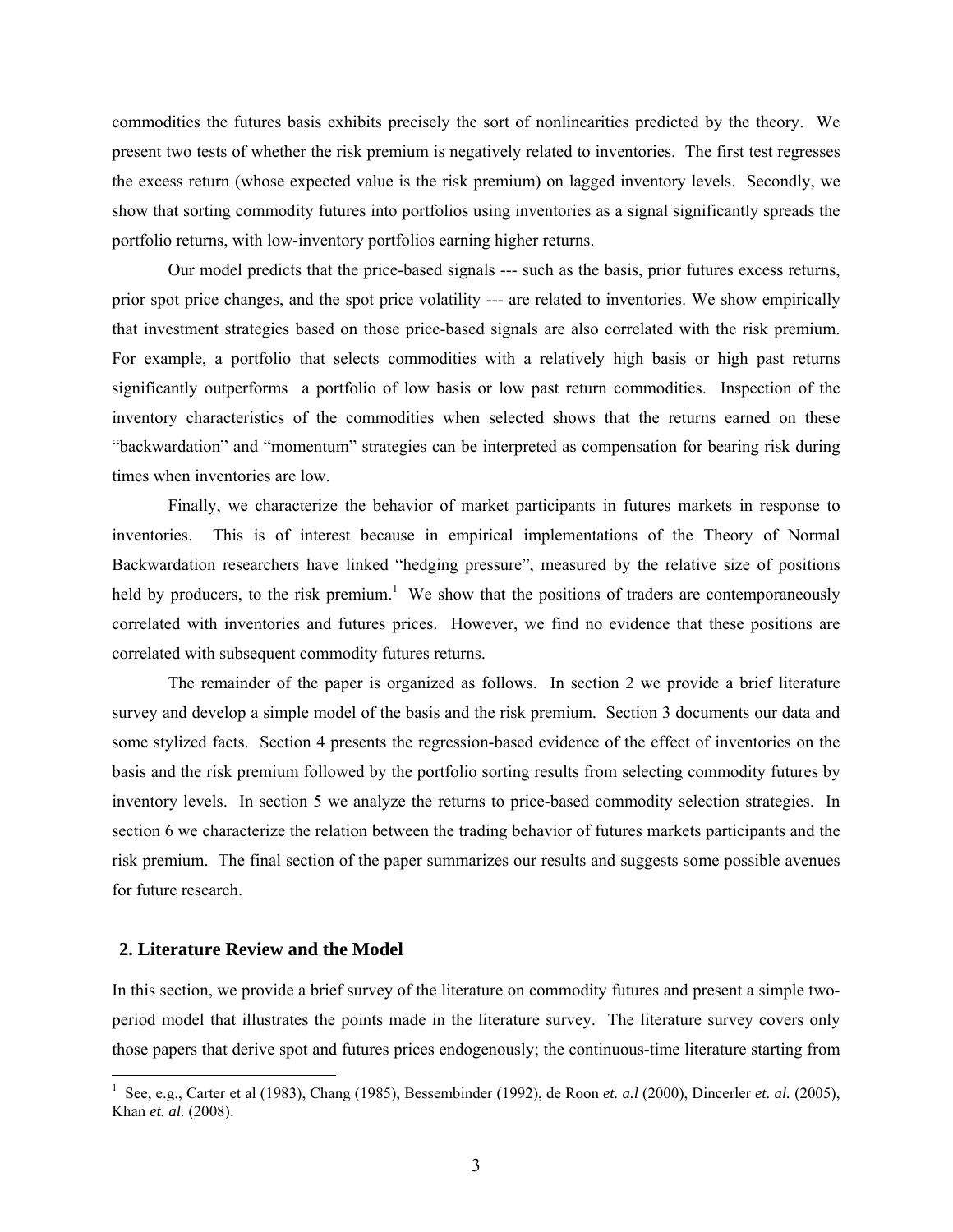Brennan and Schwartz (1985) and Schwartz (1997), which requires an exogenous specification of the spot price and the convenience yield, is outside the scope of the literature survey.

#### *2.1. A Brief Literature Survey*

The central assumption of the traditional Theory of Storage is that the convenience yield, denoted  $c<sub>i</sub>$  for date *t*, is a function of the inventory level and falls at a decreasing rate as inventory rises. The convenience yield is defined by the well-known no-arbitrage condition. That is, let  $S_t$  be the spot price at date *t* and let  $F_{t,T}$  be the futures price (as of date *t*) for delivery at date *T*. The *basis* at date *t* is defined as  $S_t - F_{t,T}$ . The negative of the basis consists of: interest foregone by holding the commodity,  $S_t r_t$ (where  $r_t$  is the interest charge on a dollar from *t* to *T*), plus the unit storage cost,  $w_t$ , minus the convenience yield from an additional unit of inventory,  $c_t$ :

$$
F_{t,T} - S_t = S_t r_t + w_t - c_t \tag{1}
$$

This equation allows us to measure the convenience yield as the interest-adjusted basis  $(1 + r_t)S_t - F_{t,T}$ plus an estimate of the unit storage cost.

Empirical tests of the traditional Theory of Storage examine the theory's central assumption utilizing the convenience yield inferred from the (interest-adjusted) basis. Fama and French (1988) and Ng and Pirrong (1994), among others, derive testable implications of the assumption for the behavior of the spot and futures prices and their volatilities. Using futures data on metals, they find evidence in support of the theory. Their evidence is indirect because they do not use data on inventories. Brennan (1991) and Pindyck (1994) use inventory data to find that the convenience yield is indeed a decreasing and convex function of inventory for metals and some other commodities. More recent evidence can be found in Dinceler, Khokher and Simin (2005) for Gold, Copper, Crude Oil, and Natural Gas, and Carbonez, Nguyen, and Sercu (2009) for Wheat, Corn, and Oats using weekly data from two different periods, 1885-1935 and 1985-2005.

 There is a modern, optimization-based version of the Theory of Storage that emanates from Deaton and Laroque (1992). Inventories act as buffer stocks which help to absorb shocks to demand and supply affecting spot prices. But inventories cannot be negative (goods cannot be transferred from the future to the past), so there is a possibility of a *stock-out* in which non-negativity constraint on inventories binds. Deaton and Laroque (1992) show that at low inventory levels, the risk of a stock-out increases and future spot price volatility rises. They do not model futures markets, however.

Routledge, Seppi, and Spatt (2000) introduce a futures market into the model of Deaton and Laroque. They show how the convenience yield arises endogenously as a function of the level of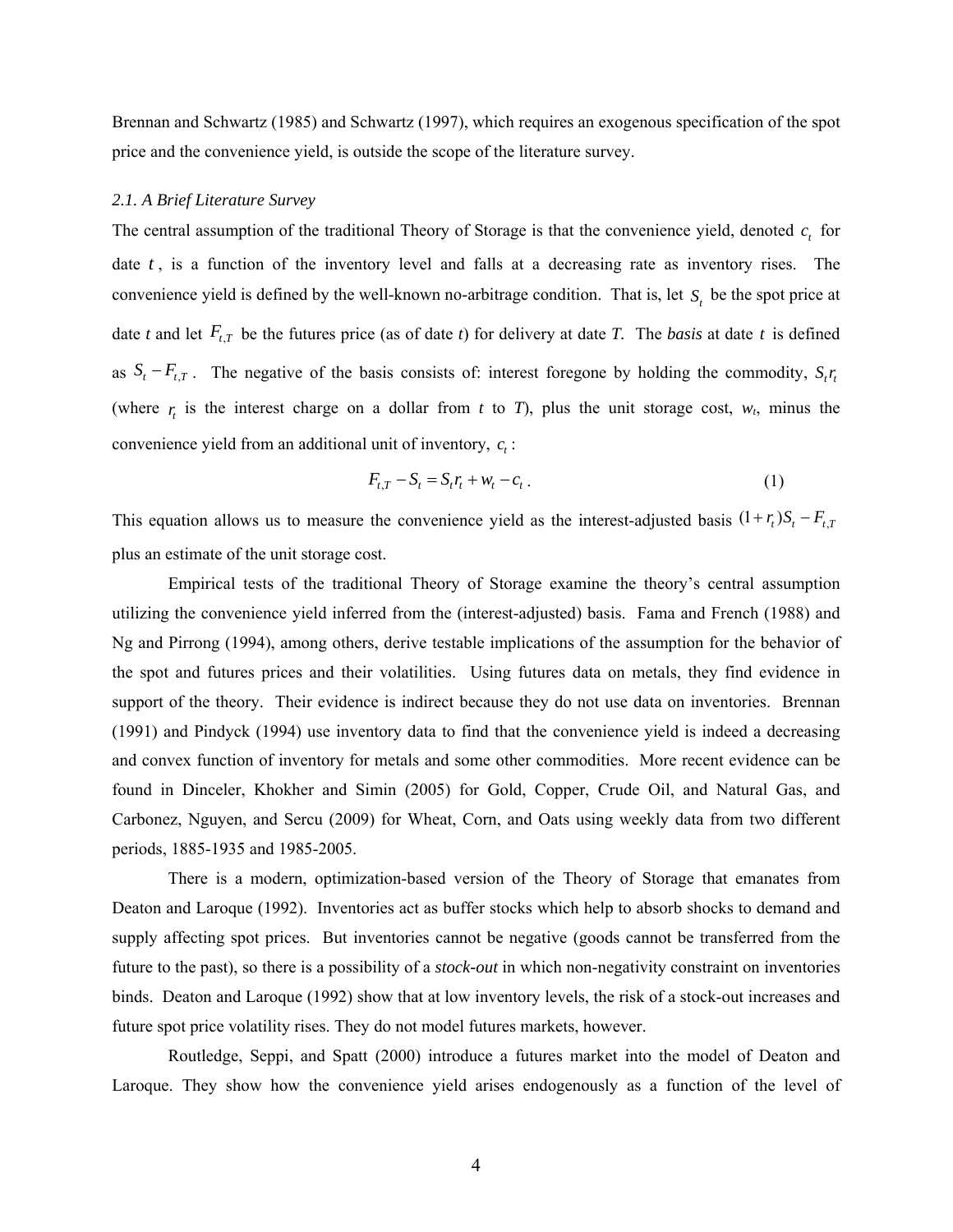inventories and supply and demand shocks. Even if there is no direct benefit from owning physical inventories, the convenience yield can be positive because inventories have an option value due to a positive probability of a stock-out.<sup>2</sup> However, because agents are risk-neutral in the Deaton-Laroque and Routledge *et. al.* models, the commodity futures risk premium, which is viewed as an insurance premium in the Theory of Normal Backwardation of Keynes and Hicks, is zero by assumption.

Modern formulations of the Theory of Normal Backwardation can be found in Stoll (1979) and Hirshleifer (1988, 1990). They make two basic assumptions. First, the revenue from the physical control of a commodity by hedgers is non-marketable. This assumption might be justified if hedgers in the futures markets are either privately held firms or individual farmers. Second, participation in commodity futures markets by outside investors is limited by some (possibly informational) entry barriers, so a positive risk premium will not be competed away. As in the capital asset pricing model of Mayers (1972), the commodity futures risk premium consists of not only the systematic risk (i.e., the covariance with the market portfolio of traded assets) but also a component related to the volatility of spot prices.

Empirical studies since Dusak (1973) generally find the systematic risk of commodity futures to be close to zero and fail to reject a non-zero risk premium for individual commodity futures (see, for example, Bessembinder (1992), Kolb (1992), and Erb and Harvey (2006)). Looking at *portfolios* of commodity futures returns has produced different results. Bodie and Rosansky (1980) and Gorton and Rouwenhorst (2005, 2006) provide empirical evidence for a positive risk premium. Gorton and Rouwenhorst (2006) also report that the systematic risk component of the risk premium is small. This result is consistent with the market segmentation model of Stoll and Hirshleifer mentioned above and with Jagannathan's (1985) result that restrictions on the futures and market returns imposed by the CCAPM (consumption CAPM) can be rejected.<sup>3</sup>

Early work on the determinants of the risk premium by Fama and French (1987) finds that the risk premium is related to the basis and hence time-varying because the basis has a significant coefficient when the excess return (the expected value of which is the risk premium) is regressed on it. In a number of recent papers, the risk premium is found to be related to: past realizations of the excess return (Pirrong (2005), Erb and Harvey (2006), Miffre and Rallis (2007), and Shen, Szakmary, and Sharma (2007)), macroeconomic predictors as well as the basis (Szymanowska *et. al.* (2010)), open-interest growth (Hong

 $\overline{a}$ 

<sup>&</sup>lt;sup>2</sup> Probably the first formulation of the option value argument is Bresnahan and Spiller (1986) and Heinkel, Howe, and Hughes (1990). Litzenberger and Rabinowitz (1995) also link the basis to the option values of inventories. In their model of natural resource extraction, the producer chooses between producing (i.e., extracting from oil reserves) now or later. They show that the basis can be positive because current spot price must be sufficiently high relative to the current futures price in order to prevent producers from deferring extraction. More recently, Evans and Guthrie (2007) derive the convenience yield by assuming an adjustment cost in changing the inventory level.

 $3$  However, a recent paper by Dhume (2010) reports that those restrictions cannot be rejected if the CCAPM is generalized to include durable consumption as in Yogo (2006).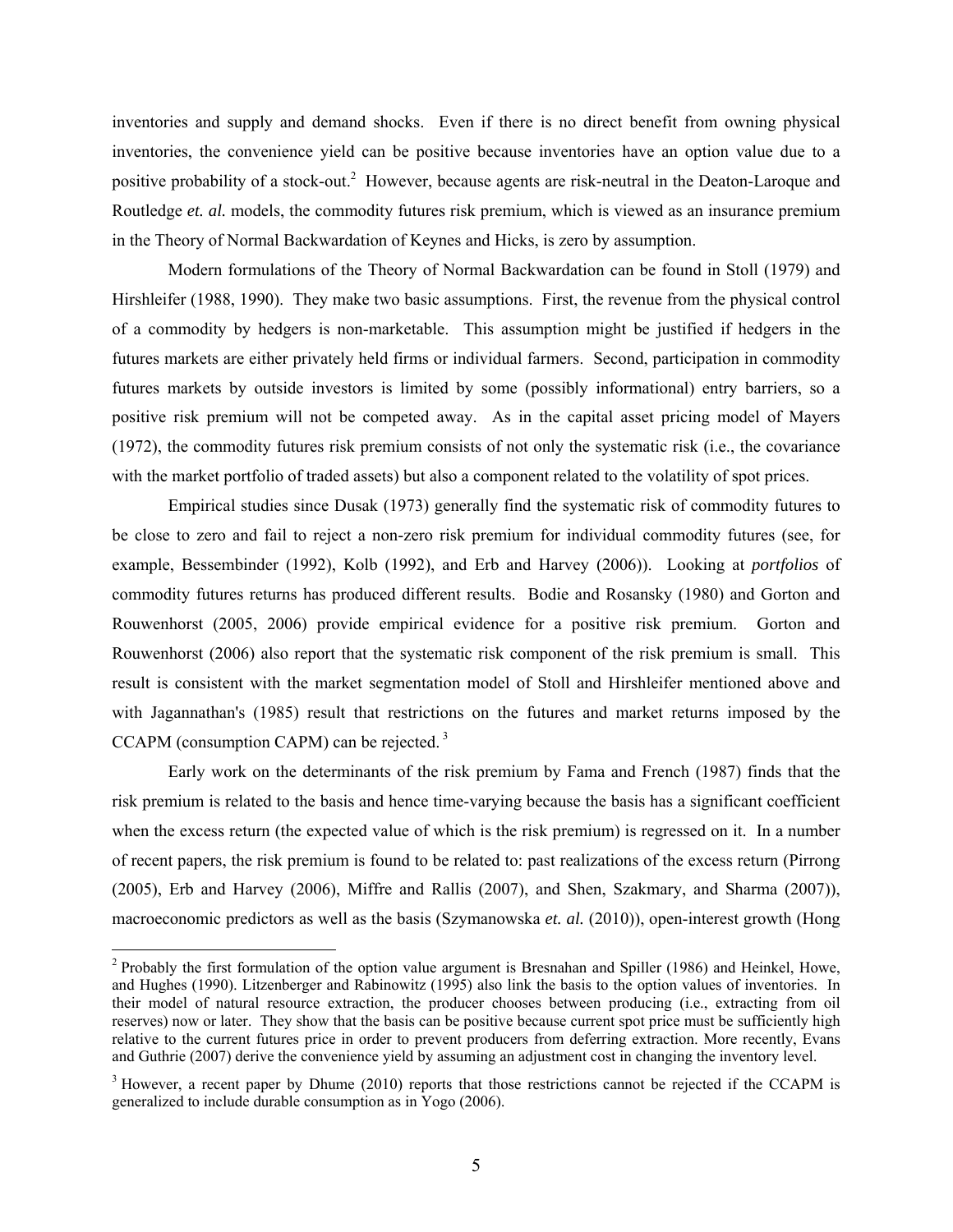and Yogo (2010)), and measures of the default risk of speculators (Etula (2010)) and of producers (Acharya, Lochstoer, and Ramadorai (2010)). The role of inventories is examined in several recent unpublished papers. Dincerler, Khokher, and Simin (2005) and Khan, Khokher, and Simin (2008) find that the excess return is significantly and positively related to both the *change* in inventory and a measure of "hedging pressure" for Crude Oil and Natural Gas but not for Gold and Copper.<sup>4</sup> Acharya et. al. (2010), just cited above, has inventory as well as their measure of the default risk in the excess return regression for Crude Oil, Heating Oil, Gasoline, and Natural Gas.

We draw two conclusions from this brief review of the literature. First, there exists no optimization-based equilibrium model that derives both the basis and the risk premium endogenously.<sup>5</sup> Second, we know of no systematic study covering a large cross-section of commodities that empirically examines the role of inventories for the basis and the risk premium.

#### *2.2. A Simple Model of the Basis and the Risk Premium*

 $\overline{a}$ 

In order to organize ideas and hypotheses for our empirical work, we consider a simple two-period mean-variance model with hedgers (namely, producers) and speculators. It combines features emphasized by the Theory of Storage and the Theory of Normal Backwardation. For simplicity, the interest rate is assumed zero. There are two periods, 0 and 1. Speculators and hedgers trade in the spot market and the futures market in the first period (period 0). In the second period (period 1) there is a spot market, and futures contracts mature. For simplicity, both types of agents are assumed to have mean-variance preferences.

Consider first the decision problem of the hedgers. At the beginning of period 0, the representative hedger has on hand an amount *I* of the commodity. Let *x* be the amount of inventory to be carried over to the next period and thus required to be nonnegative. The hedger sells  $I - x$  units in the spot market in period 0. The hedger's period 0 profit,  $\Pi_0$ , is:

$$
\Pi_0 \equiv S(I - \overline{x}) \times (I - x),\tag{2}
$$

where  $S(.)$  is the inverse demand function assumed to be decreasing in its argument, and  $\bar{x}$  is the average of *x* over the identical hedgers (in equilibrium, since each hedger acts in the same way, we will have  $\bar{x} = x$ ). In period 0, the hedger also sells *N* units of futures contracts at a futures price *F*. The

<sup>&</sup>lt;sup>4</sup> The results are different, however when level of inventories is studied. In that case, Dincerler *et. al.* (2005) report that the inventory coefficient is mostly insignificant and negative.

 $<sup>5</sup>$  The Hirshleifer (1988, 1990) model is about the risk premium, but he does not model inventories. Stoll (1979) and</sup> Turnovsky (1983) feature the risk premium, the basis, and inventories. However, Stoll's model treats the spot price as exogenous. Turnovsky's model assumes that commodity market participants can take short positions in the commodity. Thus in neither model can one address the role of stock-outs for the basis and the risk premium. Independently of our work, Acharya *et. al.* (2010) has a simple model that is similar to ours, to be presented in the next subsection. Their model's focus is the relation between the risk premium and producers' risk tolerance.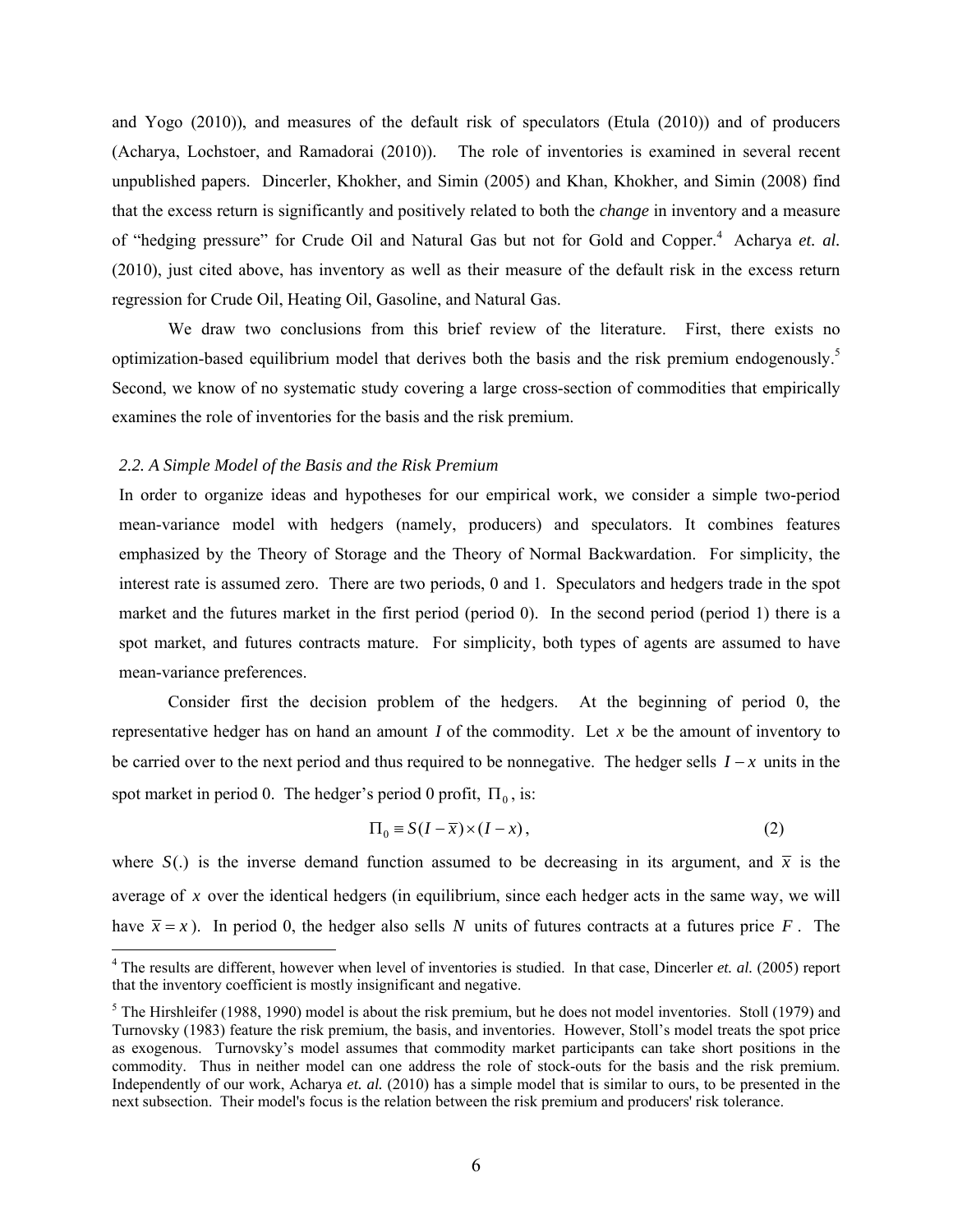position taken is *long* if *N* is *negative*. The amount of goods for sale by the hedger in the spot market in the final period 1 is  $\tilde{z} + (1 - \delta)x - N$ , where  $\tilde{z}$  is the endowment for the hedger (a tilde over *z* emphasizes that the variable is random as of date 0) and  $\delta$  is the depreciation rate (i.e., the unit storage cost). For the economy as a whole, the supply in period 1 equals  $\tilde{z} + (1 - \delta)\overline{x}$ .

Let  $\tilde{\varepsilon}$  be a demand shock in period 1. Then the spot price in period 1 is  $S(\tilde{z} + (1 - \delta)\overline{x} - \tilde{\varepsilon})$ , and the representative hedger's period 1 profit is:

$$
\Pi_1 = S(\tilde{z} + (1 - \delta)\overline{x} - \tilde{\varepsilon}) \times (\tilde{z} + (1 - \delta)x - N) + FN
$$
\n(3)

The hedger's decision problem is:

$$
\max_{x,N} \left\{ \Pi_0 + E(\tilde{\Pi}_1) - \frac{\alpha}{2}Var(\tilde{\Pi}_1) \right\} \text{ subject to } x \ge 0.
$$

For notational brevity, let  $\tilde{S}_1 = S(\tilde{z} + (1 - \delta)\overline{x} - \tilde{\epsilon})$ . We can rewrite the variance term in the objective function as:

$$
Var(\widetilde{\Pi}_1) = Var(\widetilde{S}_1)[(1-\delta)x - N]^2 + Var(\widetilde{S}_1 \widetilde{z}) + 2Cov(\widetilde{S}_1 \widetilde{z}, \widetilde{S}_1)[(1-\delta)x - N].
$$
 (4)

The first term on the right hand side captures the price uncertainty faced by the hedger. The remaining two terms come about because the hedger faces quantity risk as well as price risk.

Let  $S_0 = S(I - \overline{x})$  be the current spot price. Straightforward algebra shows that the first-order conditions (foc's) are:

$$
\text{(w.r.t. } x) \qquad \frac{S_0}{1-\delta} \ge E(\widetilde{S}_1) - \alpha \Big\{ \text{Var}(\widetilde{S}_1) \Big[ (1-\delta)x - N \Big] + \text{Cov}(\widetilde{S}_1 \widetilde{z}, \widetilde{S}_1) \Big\}, \text{``='' if } x > 0 \,, \tag{5}
$$

$$
(w.r.t. N) \t E(\widetilde{S}_1) - F = \alpha \Big\{ Var(\widetilde{S}_1) \Big[ (1 - \delta)x - N \Big] + Cov(\widetilde{S}_1 \widetilde{z}, \widetilde{S}_1) \Big\}.
$$
 (6)

The foc (6) represents the risk premium  $E(\widetilde{S}_1) - F$ . Adding the two foc's together, we obtain an expression for the basis:

$$
\frac{S_0 - F}{F} \ge -\delta, \quad \text{" = " if } x > 0. \tag{7}
$$

This last equation corresponds to condition (1) above. In the present model, the interest rate is zero and the nominal unit storage cost is  $\delta F$ , so in period 0 equation (1) can be written as:

$$
F - S_0 = \delta F - c_0
$$
 or  $\frac{S_0 - F}{F} = -\delta + \frac{c_0}{F}$ . (1')

Equation (7) then implies that, consistent with the modern Theory of Storage, the convenience yield  $c_0$  is nonnegative, and the basis as a fraction of the futures price is greater than the negative of  $\delta$  (the unit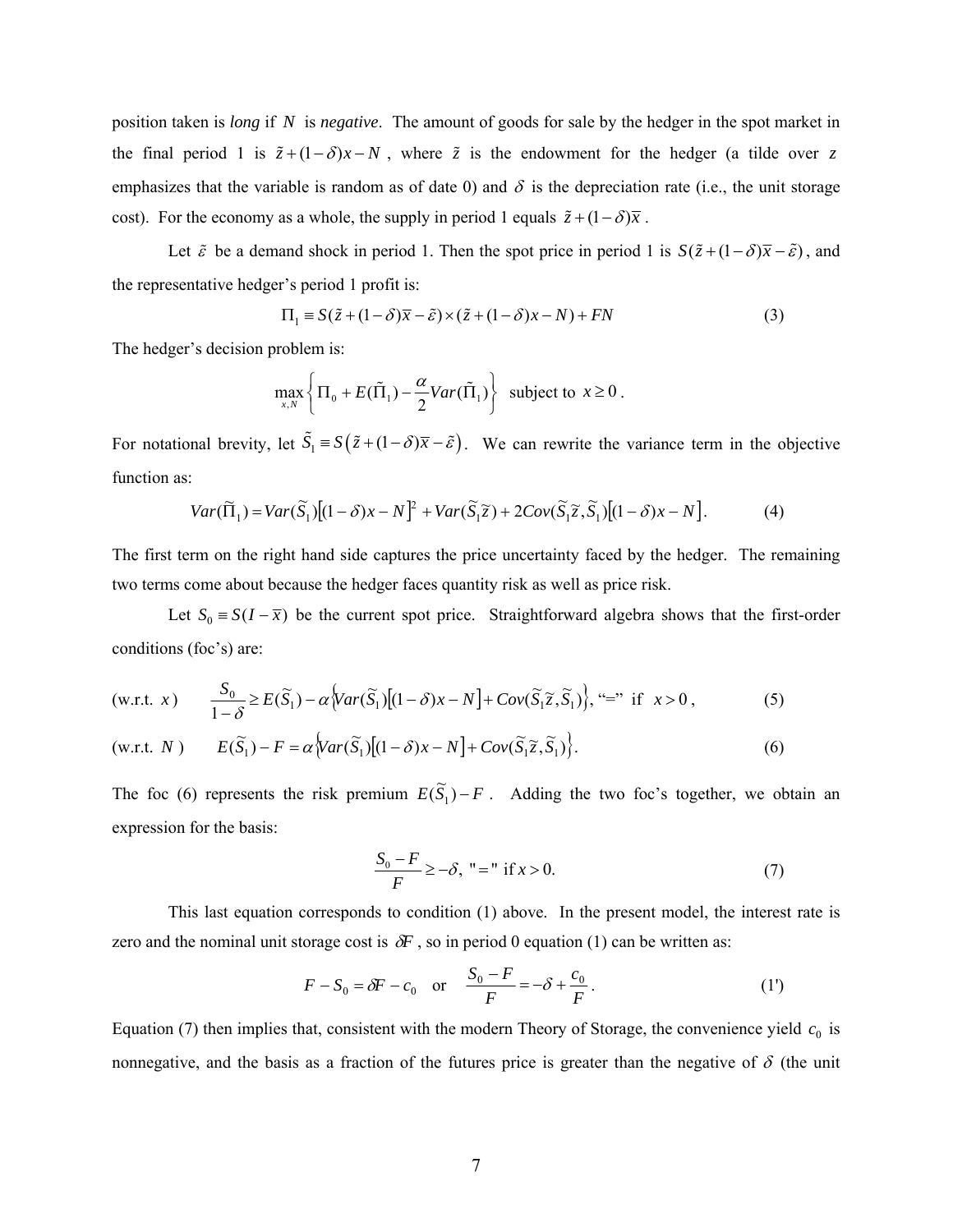storage cost) only when a stock-out occurs, i.e., when the non-negativity constraint on *x* (the amount of inventory to be carried over to the next period) is binding.

Turning to the speculators, their wealth in period 1 is  $\widetilde{W} = e_0 + (\widetilde{S}_1 - F)N$ , where  $e_0$  is the speculator's initial endowment. The speculator's objective is to maximize

$$
E(\tilde{W}) - \frac{\beta}{2}Var(\tilde{W}) = e_0 + \left[E(\tilde{S}_1) - F\right]N - \frac{\beta}{2}Var(\tilde{S}_1)N^2
$$

over *N* . The foc is:

$$
E(\widetilde{S}_1) - F - \beta Var(\widetilde{S}_1)N = 0 \quad \text{or} \quad N = \frac{E(\widetilde{S}_1) - F}{\beta Var(\widetilde{S}_1)}.
$$
 (8)

An equilibrium is a triple  $(x, N, F)$  such that: (a) the hedger's first-order conditions (6) about the risk premium and (7) about the basis are satisfied; (b) the speculator's foc (8) is satisfied; and (c)  $\bar{x} = x$ .<sup>6</sup> Denoting by *b* the basis as a fraction of the futures price (i.e.,  $b = (S_0 - F)/F$ ), we can easily reduce these equilibrium conditions into a system of two equations in two unknowns  $(b, x)$ :

$$
1 + b \ge 1 - \delta, \text{ "=" if } x > 0,
$$
\n(9a)

$$
1 + b = \frac{S(I - x)}{S_1^e(x) - \phi(x)}.
$$
 (9b)

Here, (9a) merely restates the arbitrage condition (7). In (9b),  $S_i^e(x)$  is the expected next-period spot price when the amount of inventory carried over to the next period is  $x$ :

$$
S_1^e(x) \equiv E\Big[S\big(\tilde{z} + (1 - \delta)x - \tilde{\varepsilon}\big)\Big] = E(\tilde{S}_1)
$$
\n(10)

and  $\phi(x)$  is defined as:

 $\overline{a}$ 

$$
\phi(x) \equiv \frac{\alpha \beta}{\alpha + \beta} \Big\{ Var(\widetilde{S}_1)(1 - \delta)x + Cov(\widetilde{S}_1 \widetilde{z}, \widetilde{S}_1) \Big\}.
$$
\n(11)

The value of the function  $\phi(x)$  is the risk premium  $E(\tilde{S}_1) - F$ , as one can see by eliminating *N* from (6) and (8).<sup>7</sup> Equation (9b) states that the basis is a premium in the current spot price  $S(I - x)$  over the riskadjusted expected next-period spot price  $S_1^e(x) - \phi(x)$ .

 $6$  The equilibrium condition for the futures market is already embedded in the notation: the *N* for hedgers is also the *N* for speculators.

<sup>&</sup>lt;sup>7</sup> This expression for the risk premium, (11), reduces to Hirshleifer's (1988)'s equation 9 (for the case of a fixed number of speculators) when we set  $\alpha = \beta$  and ignore inventory by setting  $x = 0$ . His model is not a special case of ours because it allows hedgers and speculators to invest in stocks, which introduces the systematic risk (the covariance with equity returns) as an additional component of the risk premium. However, as already mentioned in our literature survey, the commodity futures systematic risk is empirically found to be small.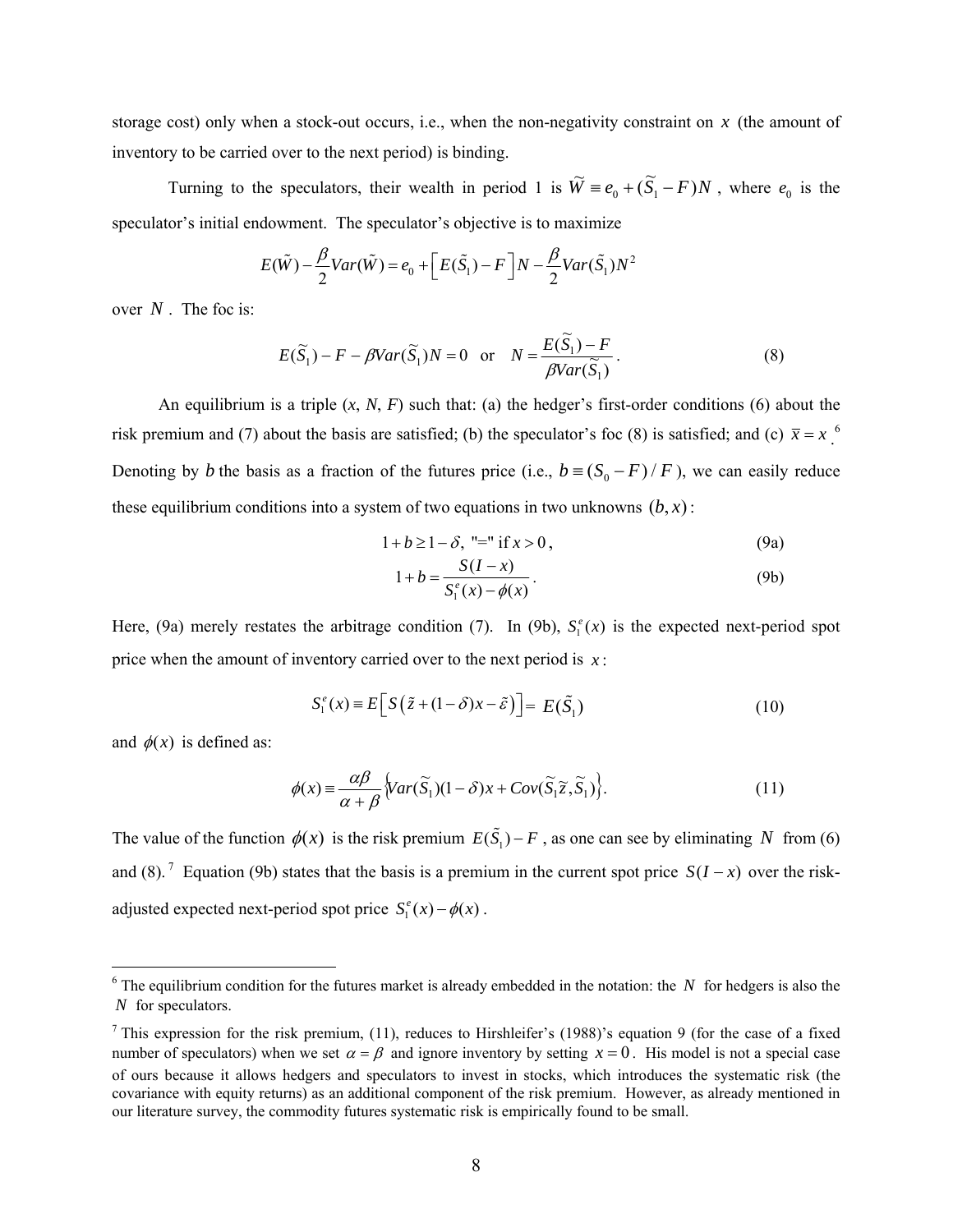The equilibrium for the two-equation system (9a) and (9b) is described in Figure 1, with the horizontal axis measuring *x* and the vertical axis measuring (one plus) the basis  $1 + b$  (=  $S_0$  / *F*). The graph of (9a) is the L which consists of the segment of the vertical axis above  $1-\delta$  and the horizontal line at  $1-\delta$ . Existence and uniqueness of equilibrium requires that, as shown in the figure, the graph of (9b) be upward-sloping, namely,

**Assumption 1**:  $S(I - x) / [S_1^e(x) - \phi(x)]$  is an increasing function of *x*.

As inventory *x* increases (i.e., as more inventories are transferred to the next period, leaving less for the current period), the current spot price  $S(I - x)$  rises. The expected next-period spot price  $S_1^e(x)$  falls, but the *risk-adjusted* expected spot price  $S_i^e(x) - \phi(x)$  could rise if the risk premium falls sharply with inventory. The above regularity condition says that a rise of the risk-adjusted expected spot price, if that occurs at all, should be proportionately less than the current spot price rise.

Comparative statics, which is about the effect of the model's exogenous variable *I* (the initial inventory level), can be conducted with Figure 1. The equilibrium is point A in the figure. Since the current spot price  $S(I - x)$  declines with *I*, the graph of (9b) shifts up and to the left if *I* is lower. It is routine to show that, under the above assumption, the amount of the leftward shift is less than the decline in  $I$ , so a one-unit decline in the initial inventory results in a less-than-one-unit decline in  $x$ . If  $I$  is sufficiently low, the graph looks like the dashed line, and the equilibrium is given at point B where  $x = 0$ and  $1+b>1-\delta$ . Therefore, there exists a threshold level of initial inventory, denoted  $\hat{I}$ , below which a stock-out occurs.<sup>8</sup> Denoting the equilibrium *x* and *b* by  $x(I)$  and  $b(I)$  respectively, this graphical discussion establishes that

For 
$$
0 \le I \le \hat{I}
$$
,  $x(I) = 0$ ; for  $\hat{I} < I$ ,  $0 < x'(I) < 1$ . (12a)

For 
$$
0 \le I \le \hat{I}
$$
,  $1 + b(I) = \frac{S(I)}{S_1^e(0) - \phi(0)}$ ; for  $\hat{I} < I$ ,  $1 + b(I) = 1 - \delta$ . (12b)

The function  $1 + b(I)$  is graphed in Figure 2: for  $I > \hat{I}$ , it equals  $1 - \delta$ ; for the stock-out range of  $0 \le I < \hat{I}$ , it is just an affine transformation of the spot demand curve. The behavior of the basis is also that of the convenience yield (see (1')). This is gratifying: the central premise of the (both traditional and modern) Theory of Storage -- that the convenience yield declines with inventory at a decreasing rate -- is what the model predicts.

 $\overline{a}$ 

<sup>&</sup>lt;sup>8</sup> The threshold level  $\hat{I}$  is determined by setting  $1 + b = 1 - \delta$  in (9a) and  $x = 0$  in (9b).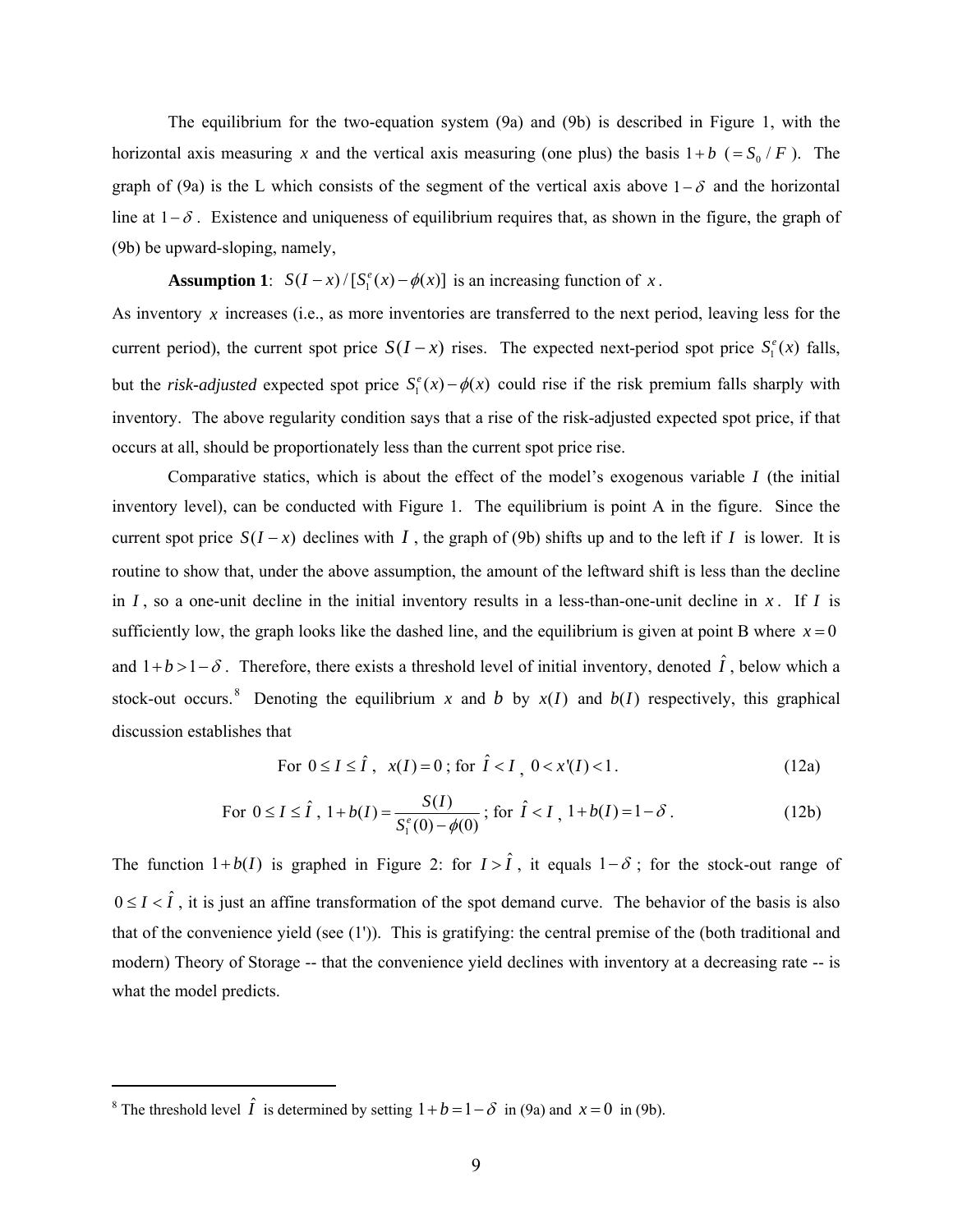Given the function  $x(I)$  just derived, comparative statics on the risk premium, the variable of our main concern, can be conducted easily. Using the first-order conditions above, the risk premium as a fraction of the futures price,  $[E(\tilde{S}_1) - F]/F$ , can easily be written as a function of *x*:

risk premium = 
$$
\frac{E(\tilde{S}_1) - F}{F} = \frac{\phi(x)}{S_1^e(x) - \phi(x)}.
$$
 (13)

Therefore, the risk premium is constant at  $\phi(0) / [S_1^e(0) - \phi(0)]$  for the stock-out range of  $0 \le I \le \hat{I}$ . Outside the stock-out range  $I > \hat{I}$ , since  $x(I)$  is strictly increasing, whether the risk premium declines with the initial inventory level *I* or not depends on the slope of the ratio  $\phi(x) / [S_1^e(x) - \phi(x)]$ . The slope's sign depends on further details of the model. As we will see (in Table 4), empirically, the risk premium declines with inventory. We therefore concentrate our attention to the case in which

**Assumption 2:** the ratio  $\phi(x) / [S_1^e(x) - \phi(x)]$  declines with *x*.

 $\overline{a}$ 

As inventory x increases, the expected next-period spot price  $S_1^e(x)$  declines, which raises the ratio. The assumption requires not only that the risk premium  $\phi(x)$  fall but also that the fall be large enough to make up for the decline in the expected spot price.<sup>9</sup>

 It is of interest how the risk premium is related to each of two endogenous variables of the model: the spot price volatility (defined as the square root of  $Var(\tilde{S}_1) = Var(S(\tilde{z} + (1 - \delta)x - \tilde{\varepsilon}))$  and  $S_0$  (the current spot price). Since the volatility, too, is a function of  $x$ , its comparative statics is similar: volatility is constant for the stock-out range of  $0 \le I \le \hat{I}$ ; it declines outside the stock-out range if volatility

<sup>&</sup>lt;sup>9</sup> Here is an example in which both Assumptions 1 and 2 are satisfied. Assume no period 1 supply shock, so  $\tilde{z} = z$ is not a random variable and consequently (11) becomes:  $\phi(x) = \frac{\alpha \beta}{\alpha + \beta} QVar[S(Q - \tilde{\varepsilon})],$  where  $Q = z + (1 - \delta)x$ . Assume that the price elasticity of spot demand is constant at  $\eta$ , so  $S(q) = A \times q^{-1/\eta}$  and that the standard deviation of the demand shock  $\tilde{\varepsilon}$  is proportional to *Q*, so  $\tilde{\varepsilon} = Q \times \tilde{u}$  and  $Q - \tilde{\varepsilon} = Q(1 - \tilde{u})$ , where the variance of  $\tilde{u}$  is a constant. Routine algebra produces the following.  $S_1^e(x) = AQ^{-1/\eta} \mu$ ,  $Var(\tilde{S}_1) = A^2 Q^{-2/\eta} \sigma^2$ , and  $\phi(x) = \frac{\alpha \beta}{\alpha + \beta} A^2 Q^{1-2/\eta} \sigma^2$ , where  $\mu = E\left[ (1 - \tilde{u})^{-1/\eta} \right]$  and  $\sigma^2 = Var\left[ (1 - \tilde{u})^{-1/\eta} \right]$ . A sufficient condition for Assumption 1 is that  $S_1^e(x) - \phi(x)$  decline with x. It is satisfied if  $1 \le \eta < 2$  or if  $\eta < 1$  and  $Q > k$  where  $(2 - \eta)$ 2  $7^{\eta/(1-\eta)}$  $k \equiv \left(2-\eta\right)\frac{\mu p}{\lambda} - A$  $\eta \left( \frac{\alpha \beta}{\alpha + \beta} \frac{\sigma^2}{\mu} A \right)^{\eta/(1-\eta)}$  $=\left[\left(2-\eta\right)\frac{\alpha\beta}{\alpha+\beta}\frac{\sigma^2}{\mu}A\right]^{(\frac{1}{1-\eta})}$ . Assumption 2 is satisfied if and only if  $\eta < 1$ . Therefore, both Assumptions 1 and 2 are satisfied if  $\eta$  < 1 and  $Q > k$ .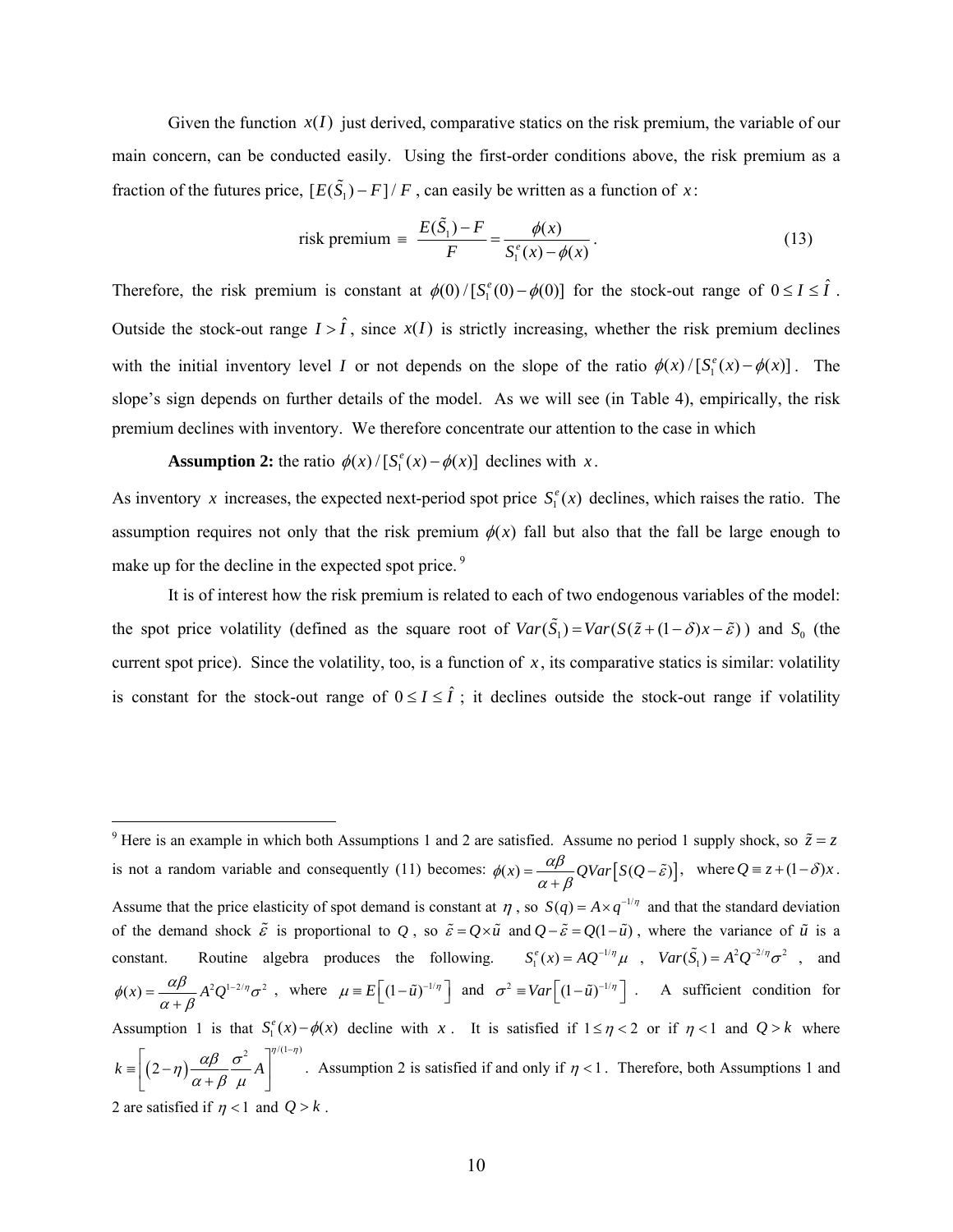declines with inventory *x* (which is the case for the example in the footnote above). Therefore, given it declines with inventory, the risk premium is a strictly increasing function of volatility.<sup>10</sup>

The analysis is cleaner with the current spot price  $S_0$ , which is a *strictly* decreasing function of *I* for all values of *I* including those in the stock-out range.<sup>11</sup> Thus the relation of the risk premium to *I* can be translated into one to the spot price: the risk premium is constant at  $\phi(0)/[S_1^e(0)-\phi(0)]$  and then starts to *increase* as the spot price rises above  $S(\hat{I})$ .

So far, we have assumed no demand shocks for the current period. If there is an additive demand shock  $\varepsilon_0$  in period 0, we have  $\Pi_0 = S(I - \varepsilon_0 - \overline{x}) \times (I - x)$ , which can be written as  $S_0 \times (I_0 - x) + S_0 \times \varepsilon_0$ where  $S_0 = S(I_0 - \overline{x})$  and  $I_0 = I - \varepsilon_0$ . The second term does not affect the first-order conditions because it is given from the viewpoint of a single hedger. Thus all the results go through if  $I$  is replaced by  $I_0$ . In particular, there remains a one-to-one mapping between  $I_0$  and the spot price. That is, although *I* is now only a noisy measure of the true state of inventories  $I_0$ , the true state of inventories is fully reflected in the current spot price.

#### *2.3. Theoretical Predictions for Testing*

 $\overline{a}$ 

We can summarize the theoretical predictions as follows.

*An inverse and nonlinear basis-inventory regression:* Thanks to the (continuously distributed) noise separating *I* and  $I_0$ , the conditional expectation of the basis given *observed* inventory *I* is a smoothed version of Figure 1. This smooth convex relation, being a conditional expectation, can be consistently estimated by nonlinear regression of the basis on the observed inventory level.

*The risk premium-inventory regression:* Likewise, if the risk premium is a decreasing function of  $I_0$ (Assumption 2), the regression of the excess return (whose expected value is the risk premium) on *I* should inherit the sign of the slope. In particular, the risk premium, which is constant for the stock-out range, should be decreasing in the observed inventory level *I* .

<sup>&</sup>lt;sup>10</sup> A more precise argument is as follows. Let *y* and *v* here be the risk premium and volatility. The comparative statics in the text is:  $y = y_0$  if  $0 \le I \le \hat{I}$  and  $y = f(I) \le y_0$ ,  $f'(I) < 0$  if  $\hat{I} < I$ .  $v = v_0$  if  $0 \le I \le \hat{I}$  and  $v = g(I) \le v_0$ ,  $g'(I) < 0$  if  $\hat{I} < I$ . So if we define a function  $h:(0, v_0) \to \mathbb{R}$  by  $h = f \circ g^{-1}$ , then  $y = h(v)$  is a strictly increasing function of *v* .

<sup>&</sup>lt;sup>11</sup> For  $0 \le I \le \hat{I}$ , the derivative of  $I - x(I)$  with respect to *I* is unity because  $x(I) = 0$ . The derivative is positive when  $\hat{I} < I$  since  $x'(I) < 1$ .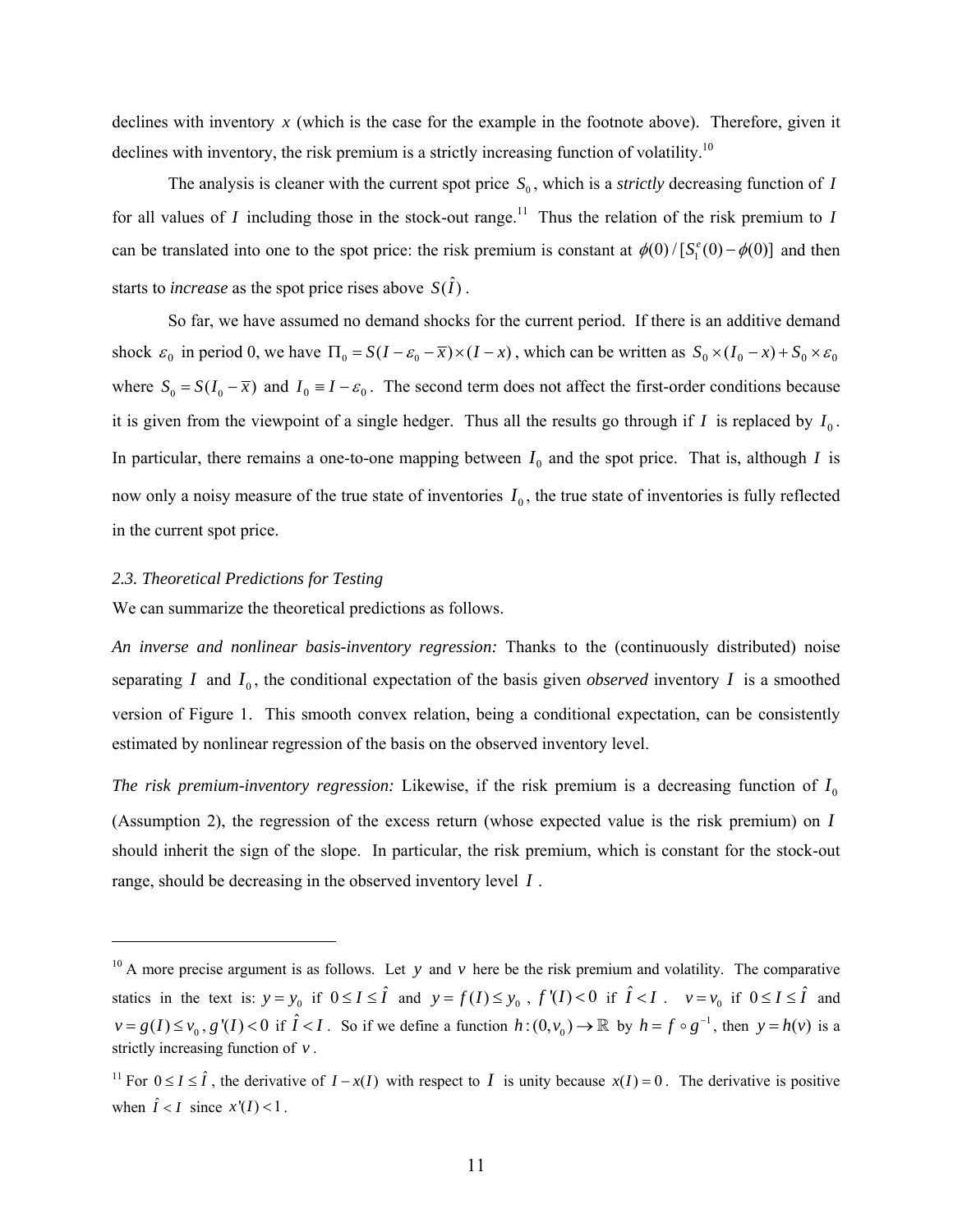#### *The relationship between the risk premium and price-based signals*:

- **The spot price.** The current spot price fully reflects the true state of inventories  $I_0$ . If the risk premium is negatively related to  $I_0$ , it should be *positively* related to the spot price. In the empirical implementation of this test, we will normalize the current spot price by dividing it by the lagged spot price. That is, we will examine whether the lagged spot return is a predictor of the current futures excess return. The other predictor we examine is the lagged futures excess return, which also is a function of the current spot price. Thus we will be looking for *momentum* in the excess return.
- **Basis.** Unlike the spot price, the basis only partially reflects the true state of inventories  $I_0$  because it is constant for a range of the true state of inventories (see Figure 2, with  $I_0$  replacing  $I$ ). Nevertheless, the relationship should be positive.

**Volatility.** The risk premium should be positively related to volatility.

We now turn to testing these predictions. To anticipate our empirical evidence, we will find that all these theoretical predictions are borne out by data.

#### **3. Data and Summary Statistics**

#### *3.1. Commodity Futures Prices*

Monthly data on futures prices of individual commodities were obtained from the Commodities Research Bureau (CRB) for commodities traded at the four North American Exchanges (NYMEX, NYBOT, CBOT, and CME), and Reuters and Bloomberg for commodities on the London Metals Exchange (LME). The details of these data are described in Appendix 1. It updates the appendix in Gorton and Rouwenhorst (2006), who studied 36 commodity futures between 1959 and 2004. As in Gorton and Rouwenhorst (2006), we construct rolling commodity futures monthly excess returns by selecting at the end of each month the nearest to maturity contract that will not expire during the next month. That is, the excess return from the end of month *t* to the next month end is calculated as:

$$
\frac{F_{t+1,T} - F_{t,T}}{F_{t,T}}
$$
\n(14)

where  $F_{t,T}$  is the futures price at the end of month *t* on the nearest contract whose expiration date *T* is after the end of month  $t + 1$ , and  $F_{t+1,T}$  is the price of the same contract at the end of month  $t + 1$ . Also as in Gorton and Rouwenhorst (2006), we calculate the basis as: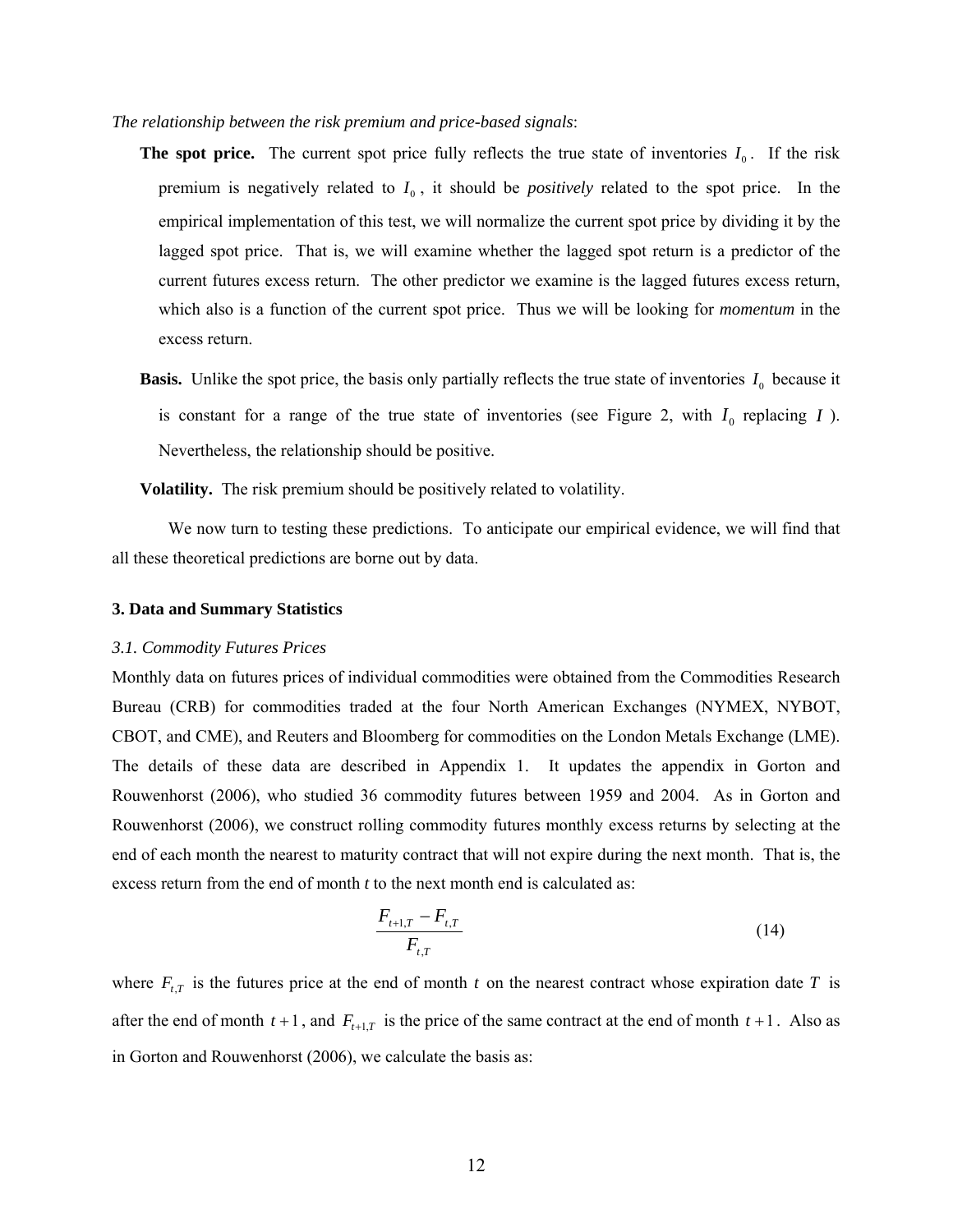$$
\left(\frac{F_{1t}}{F_{2t}}-1\right) \times \frac{365}{D_{2t}-D_{1t}},\tag{15}
$$

where  $F_{1t}$  is the nearest futures contract and  $F_{2t}$  is the next nearest futures contract;  $D_{1t}$  and  $D_{2t}$  are the number of days until the last trading date of the respective contracts.<sup>12</sup>

From the set of 36 commodities studied by Gorton and Rouwenhorst (2006), we drop the following five commodities: Electricity, because no inventory exists by its very nature, Gold and Silver because these are essentially financial futures and their inventory data would not be informative, and Sugar and Rough Rice because we could not obtain monthly inventory series. This leaves us with 31 commodities, which are the object of our study.

For each of those 31 commodities, we determine the commodity-specific sample period by requiring that, prior to the start of the sample period, (a) there be enough trading history so that 12 successive monthly excess returns can be calculated, (b) the spot commodity price (see Appendix 1 for the definition) 12 months before be available and (c) monthly inventory data be available for 13 successive prior months. We impose (a) and (b) because we will use the 12-month prior excess and spot returns as signals for sorting commodities. We impose (c) because we will use, as the inventory measure, the ratio of inventory to its 12-month moving average, whose one-month lagged value will be used as a signal for sorting. Since our inventory data starts from December 1969, the earliest starting month for the commodity-specific sample period is January 1971. The ending month is December 2010 (for which the excess return is from the end of December 2010 to the end of January 2011).

Columns 3-5 of Table 1 display information about the sample period for each of the 31 commodities. In addition to the 31 commodity futures, the first row of the table (labeled "EW index") shows the statistics for an equally-weighed, monthly rebalanced, index of the commodity futures returns. It is the simple average for each month of the excess returns for those commodity futures whose commodity-specific sample period includes that month.

Columns 6-11 of the table summarize the distribution of excess returns measured in percent per annum. Although the sample period is slightly different than in Gorton and Rouwenhorst (2006), these summary statistics are qualitatively similar to those in their study. Of the 31 sample commodities, based on the sample arithmetic (geometric) average excess return, 22 (19) earned a positive risk premium over the sample. The equally-weighted index earned an excess return of 5.75% per annum. Columns 9 and 10 show that the return distributions of commodity futures typically are skewed to the right and have fat tails.

 $\overline{a}$ 

<sup>&</sup>lt;sup>12</sup> If the nearest contract does not expire during the next month, then  $F_{t,T}$  in (14) is  $F_{1t}$  in (15); otherwise it is  $F_{2t}$ . See Appendix 1 for more details.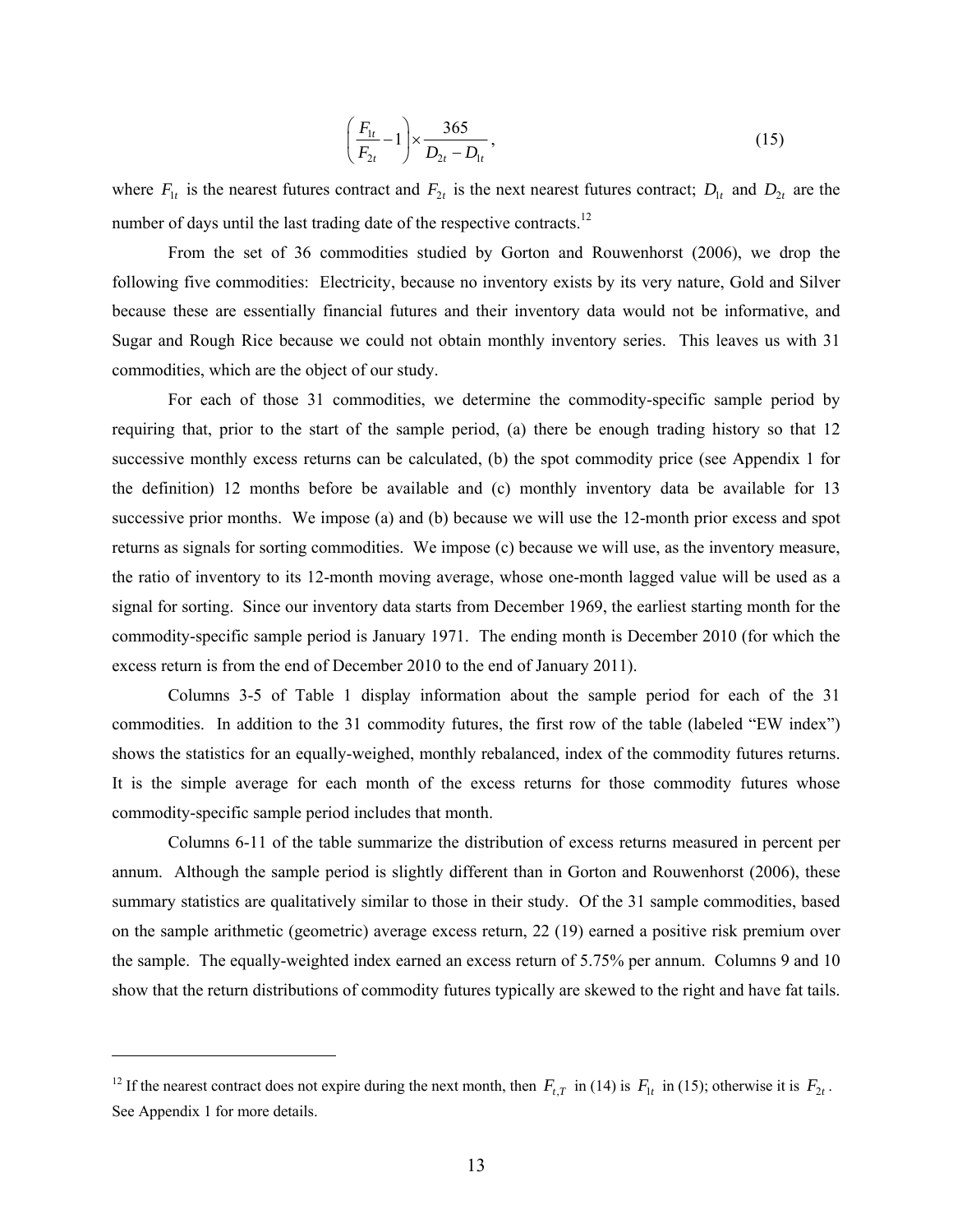Column 11 indicates that commodity futures excess returns are on average positively correlated with the returns on other commodity futures, and that the correlations are on average low (0.16).

The last three columns of the table are about the basis. Column 12 shows that the basis has been negative on average for two-thirds of the commodities. An equally-weighted portfolio of the sample commodities had an average basis of  $-1.1\%$  per annum, indicating that on average across commodities and time periods futures prices have exceeded contemporaneous spot prices. Otherwise stated, on average, commodity futures markets have been in "contango". At the same time, the average excess return on the equally-weighted index has been positive (5.75% per annum), indicating a historical risk premium to the long side of a commodity futures position.

The observation that a positive risk premium can be earned when the market is in contango is of interest because the futures basis is often referred to by practitioners as the "roll yield" of a commodity futures position, and a positive roll yield (also referred to as "backwardation") is sometimes viewed as a requirement for the existence of a positive risk premium to a long position in commodity futures markets. Theoretically, this view of practitioners is unwarranted. Equation (1) shows that only when inventories are sufficiently low and hence the convenience yield is sufficiently high to compensate the inventory holder for the cost of storage can the spot price exceed the futures price. The sample average basis of −1.1% simply indicates that inventories have been sufficiently high on average for the convenience yield not to exceed the full cost of storage. At the same time futures prices have been set at a discount to expected *future* spot prices, rewarding the long side of the futures position for providing price insurance.<sup>13</sup>

Empirically, the practitioner's view is typically based on arguments such as that portrayed in Figure 3, which plots the average excess return (reported in Column 6 of Table 1) against the average basis (reported in Column 12). A simple linear regression has an *R*-squared of 36%. However, this crosssection plot only suggests a positive relation between the risk premium and the basis, which, incidentally, is actually a prediction of the model of Section 2.2. It does not show that a positive "roll yield" is required for a positive risk premium. Indeed, the plot shows many commodities in the north-west orthant for which the risk premium is positive despite a negative roll yield.

The maximum and the minimum of the basis are in the last two columns of Table 1. The wide range of time-series variation in the basis can be accounted partly for the measurement error due to our use of the nearest futures price for the spot price (see (15)), but there are cross-sectional (across commodities) patterns that are consistent with the theory of Section 2.2. First, as was depicted in Figure 2, the negative of the unit storage cost ( $\delta$  in the model) is the lower bound for the basis, which explains

 $\overline{a}$ 

 $<sup>13</sup>$  A reference to financial futures may be instructive in this context, as financial futures do not have a convenience</sup> yield. When the dividend yield on equities is below the interest rate, equity futures price will exceed spot prices, and the markets will be in "contango". This is not incompatible with the presence of a positive equity risk premium.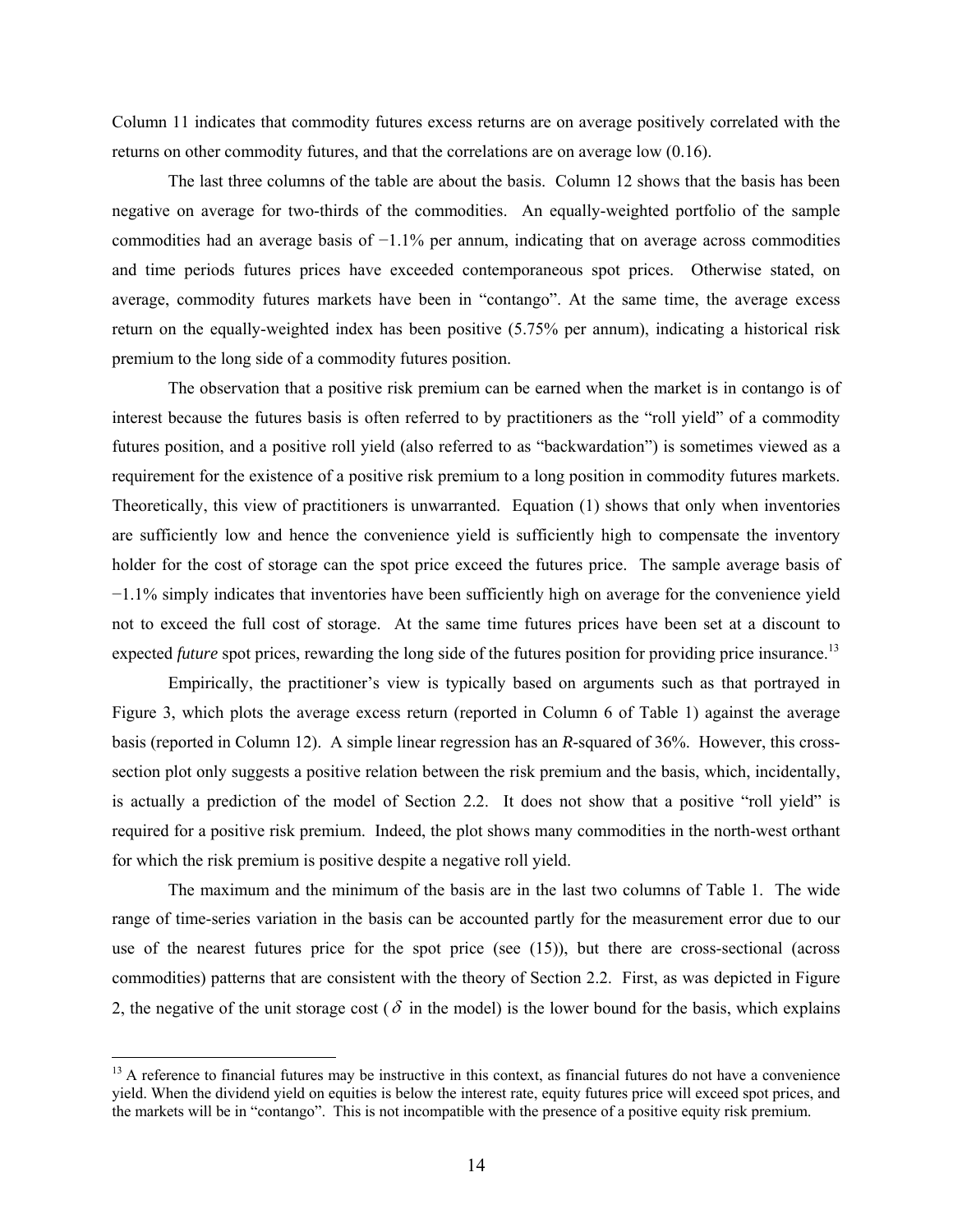why the absolute value of the minimum basis is smaller for easy-to-store commodities such as Metals than for hard-to-store ones such as Energies. Second, provided that inventories tend to be lower for those commodities with relatively high  $\delta$ , theory predicts that there should be more incidents of stock-outs for hard-to-store commodities. This explains why the range of the basis variation is wider for Energies than for Metals.

#### *3.2. Inventory Data*

 $\overline{a}$ 

There are many issues involved in compiling a dataset on inventories, the least of which is the absence of a common data source. In addition to data availability, there is the important conceptual question of how to define the relevant inventories. Because most commodity futures contracts call for physical delivery at a particular location, futures prices should reflect the perceived relative scarcity of the amount of the commodity which is available for immediate and future delivery at that location. For example, data on warehouse stocks of industrial metals held at the exchange are available from the LME, but no data are available on stocks that are held off-exchange but that could be economically delivered at the warehouse on short notice. Similarly, relevant Crude Oil inventories would include not only physical stocks held at the delivery point in Cushing, Oklahoma, but also oil which is held at international locations but that could be economically shipped there, or perhaps even government stocks. Aside from the definition of relevant inventories there is a timing issue. Information about inventories is often published with a lag and subsequently revised. This creates a timing issue in matching variation of prices to variation of inventories. Despite these potential caveats, the behavior of inventories is central to the Theory of Storage and for this reason it is important to attempt to document the empirical relationship between measured inventories and futures prices.

We collected inventory data from a variety of sources for a number of commodities including the 31 commodities that are the object of our analysis. The earliest starting date is December 1969. A detailed description of these data is in Appendix 2. Examination of the data reveals that the inventory time-series of most commodities contains a time-trend. To obtain a unit-free measure of inventory that has no trend, we define the *normal inventory level* at the end of month  $t$ , denoted as  $I_t^*$ , as the moving average of inventory levels over the previous 12 months  $(I_{t-1}, I_{t-2},..., I_{t-12})$ . We will call the ratio  $I_t / I_t^*$ the *normalized inventory level*. 14

To illustrate the seasonal variation of inventories around these trends we ran a regression of  $log(I_t / I_t^*)$  on monthly dummy variables. Table 2 reports the regression results along with the

<sup>&</sup>lt;sup>14</sup> Other methods of calculating normalized inventory, for example using a Hodrick-Prescott filter, do not materially affect the results.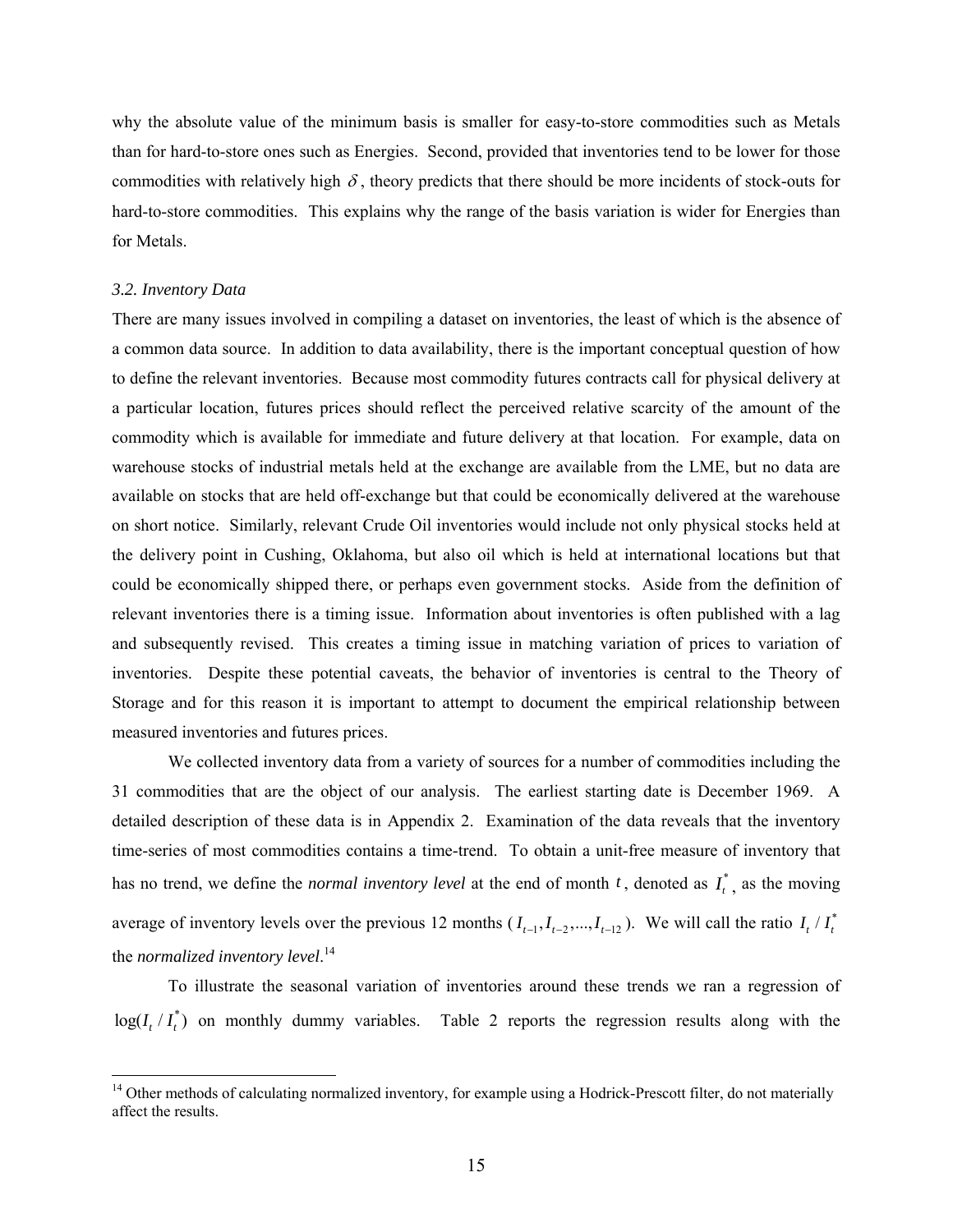autocorrelation of the residuals (which are de-trended and de-seasonalized inventories). The table illustrates two stylized facts about inventories. First, inventory levels are persistent, with the median firstorder autocorrelation exceeding 0.85. Second, there are large cross-sectional differences in the seasonal behavior of inventories. Large seasonal variations are illustrated in Figure 4, which shows the monthly dummy coefficients reported in Table 2 for Natural Gas and Corn. The seasonal variation of inventories stems from both demand and supply. Many agricultural commodities are harvested once a year and inventories are held to meet demand throughout the year. Inventories therefore are lowest just prior to the harvest season and peak at the end of the harvest season. For example, Corn is harvested in late summer to fall in North America, and inventories therefore are lowest just prior to the harvest season and peak at the end of the harvest season. Contrary to Corn, Natural Gas is produced throughout the year, but heating demand has a strong seasonal component which peaks during the winter months. During months of low demand, Natural Gas is stored in underground salt domes. Industrial Metals inventories exhibit little seasonal variation as exhibited by the low regression *R*-squared given in Table 2. Crude Oil is demanded and produced during the year, but demand for its derivatives --- Heating Oil and Unleaded Gas --- is more seasonal. Because Soybean Oil and Soy Meal are derived commodities and can be produced throughout the year, they exhibit less seasonality than the inventories of Soybeans themselves.

Another noteworthy feature of Table 2 is the cross-section pattern of the variability of inventories measured by the *SER* (standard error of the regression). Because storage costs provide an incentive to economize on inventories, it would be the case that the variation of inventories is lower for commodities that are difficult to store, relative to commodities that are easy to store. This conjecture is indeed borne out in data, with the *SER* declining as we move from Metals to Energies in the table.

#### **4. Inventories and Futures Prices**

This section provides empirical evidence about the relationship between inventory levels and futures prices. In Section 4.1 we test the central assumption of the Theory of Storage (and a prediction of our theory of Section 2.2) that the basis is a declining and convex function of inventories. Section 4.2 examines the link between inventories and risk premiums.

#### *4.1.Basis and Inventories*

As a preliminary test, we examine whether the futures basis varies between high and low inventory months. For each commodity we calculate the average basis for months when the normalized inventory *I* / *I* \* (defined in Section 3.2) is below 1 and above 1. The results are summarized in Panel A of Figure 5. The figure illustrates that for all commodities low inventory months are associated with above average basis for that commodity and that the basis is below average during high inventory months.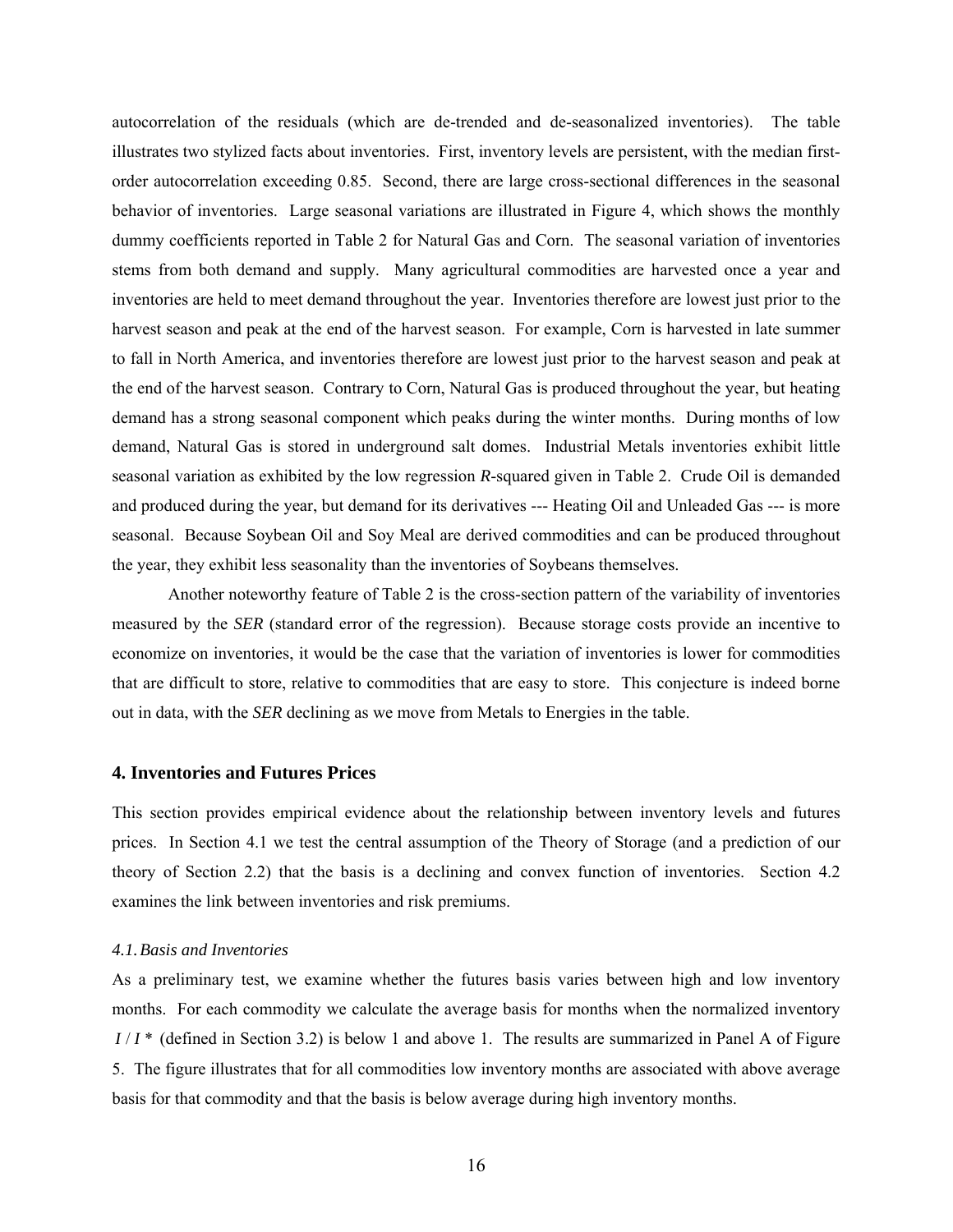To explore the non-linear relationship between the basis and inventories we estimate the following regression:

#### *Basis* = linear function of seasonal dummies +  $h(I/I^*)$  + error.

To allow for this nonlinearity we applied the "cubic spline regression" technique (see. e.g., Green and Silverman (1994) for a textbook treatment). This is a technique for estimating potentially nonlinear functions. Splines are piece-wise polynomial functions that fit together at "knots." In the case of cubic splines, the first and second derivatives are continuous at the knots.<sup>15</sup>

To test whether the basis is negatively related to inventories and whether the relationship is, in fact, nonlinear, we will estimate the slope, implied by the spline function  $h(I/I^*)$  at the normal level of inventories (i.e.,  $I/I^* = 1$ ) as well as in situations when inventories fall 25% below ( $I/I^* = 0.75$ ). For each commodity, the sample period is the same as in Table 1. The results of these tests are summarized in Table 3, and illustrated in Panel A of Figure 6 for Copper and Panel B for Crude Oil, with the same scale in both panels.

The second and third columns of Table 3 show that at the normal level of inventories, the estimated slope of the basis-inventory regression is negative for all commodities except four, and statistically significant at 5% for about a half of the commodities. For each commodity group, using pooled OLS we estimate the coefficients under the constraint that they are the same within groups. The relationship is particularly strong for Energies (the pooled OLS estimate for Energy is  $-1.86$ ), while many Industrial Metals tend to have slope coefficients that are relatively small in magnitude (the pooled OLS estimate is  $-0.029$ ). Industrial Metals are relatively easy to store, and the normal inventory level  $I^*$ would be large relative to demand. Or, in terms of the theory of Section 2.2,  $I^*$  would be greater than the threshold inventory level  $\hat{I}$  below which a stock-out occurs. By comparison, for Energy, which is more bulky and expensive to store, the opposite would be true. Storability also helps to explain why the slope coefficients for Meats are on average smaller in magnitude than for commodities in the Softs and

 $\overline{a}$ 

<sup>&</sup>lt;sup>15</sup> The internal breakpoints that define the piecewise segments are called "knots." Let  $x_i$  (  $j = 1, 2, ..., J$ ,  $0 \le x_1 \le x_2 \le ... \le x_n$  ) be those "knots". The cubic spline technique approximates  $h(x)$  by:  $\approx \beta_1 x + \beta_2 x^2 + \beta_3 x^3 + \sum_{j=1}^{3} \beta_{3+j} (x - x_j)^3 1\{x >$ *J j*  $h(x) \approx \beta_1 x + \beta_2 x^2 + \beta_3 x^3 + \sum \beta_{3+j} (x - x_j)^3 1 \{x > x_j\}$ 1 3 3 3 3  $(x) \approx \beta_1 x + \beta_2 x^2 + \beta_3 x^3 + \sum \beta_{3+j} (x - x_j)^3 1\{x > x_j\}$ , where  $1\{\}$  is the indicator function. By

construction, the second derivative of  $h(x)$  is continuous at each knot. The attraction of a cubic spline is that the approximating function is linear in powers of *x*. We experimented with *J* on our data, and decided to set  $J = 1$ and set  $x_1$  to be 1 (i.e.,  $I = I^*$ ). For larger values of *J*, there were too many peaks and troughs in the estimated cubic spline.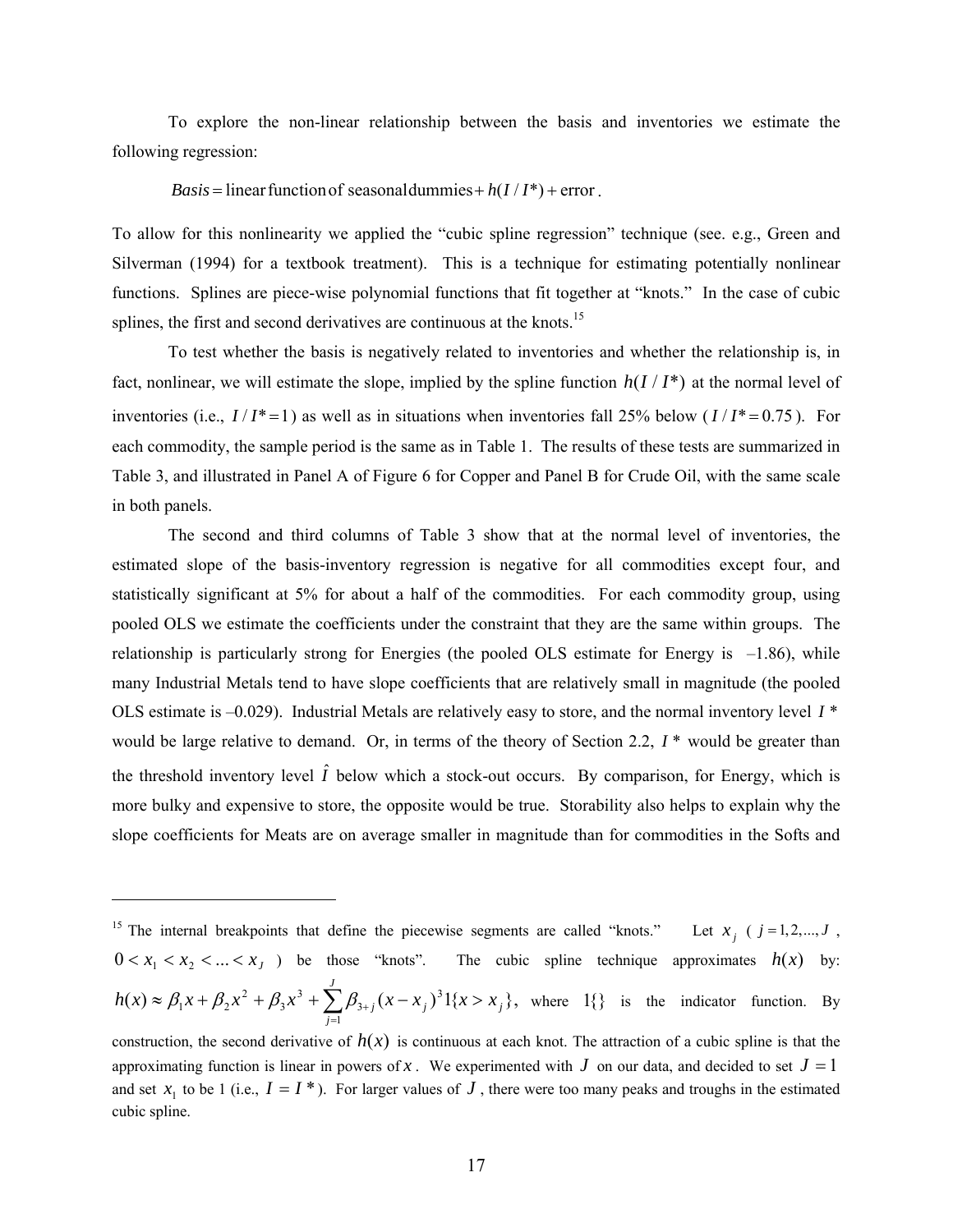Grains groups. Cross-sectional differences in storability are therefore reflected in the sensitivity of the basis to inventories.

To examine the non-linearity of the basis-inventory relationship, the fourth column of Table 3 reports the slope when inventories fall by 25% from their normal value. In the case of Copper, for example, the estimated slope measured at the normal level of inventories equals  $-0.061$  ( $t = -0.82$ ) and steepens to  $-0.20$  ( $t = -2.50$ ) when inventories drop by 25%. This difference of 0.14, given in column 6, is highly significant  $(t = 2.94)$ . Inspection of columns 6 and 7 shows a pattern of steepening slopes for many commodities in the Metals and Softs group. The results are weaker for Grains, Meats, and Energies. This is because for those commodities the range of the normalized inventory is quite narrow. Consequently, the slope coefficients at 0.75 are merely polynomial extrapolations of a relationship constructed to fit a different portion of the sample and should be taken with caution. This point is clearly seen from Panel B of Figure 6 for Crude Oil. This steep basis-inventory curve exhibited over a narrow inventory range is reflected in the cross-section pattern of the range of the basis noted for Table 1 and that of the inventory variability noted for Table 2.

Overall our results constitute a strong confirmation of the basic assumption of the Theory of Storage (and the prediction of our theory). We find that there is a clear negative relationship between normalized inventories and the basis and that for many commodities the slope of the basis-inventory curve becomes more negative at lower inventories levels. And we find steeper slopes at normal inventory levels for commodities that are difficult to store.<sup>16</sup>

#### *4.2.Inventories and Futures Risk Premiums*

 $\overline{a}$ 

Our theory of Section 2.2 provided the conditions under which the risk premium declines with the level of inventories. We now examine the prediction empirically. First, we perform a linear regression of the monthly excess return on the normalized inventory level  $I/I^*$  at the end of the prior month as well as monthly dummies. The results are reported in Table 4. Unlike in the basis-on-inventory regression of Table 3, we only consider the linear specification because the excess return is a hard variable to predict, as evidenced in the low *R*-squared's in Table 4. As is apparent from the low *t*-values, the normalized inventory coefficients are not sharply estimated. However, most of them have the expected negative sign. If we impose the restriction of a common slope coefficient within groups, we find significant negative and quantitatively large slope coefficients for all commodities except for the easy-to-store Metals. Taken together, Tables 3 and 4 suggest that both the basis and the risk premium become sensitive to the

 $16$  The results of Table 3 are not significantly altered if the dependent variable is the interested-adjusted basis; see Equation (1).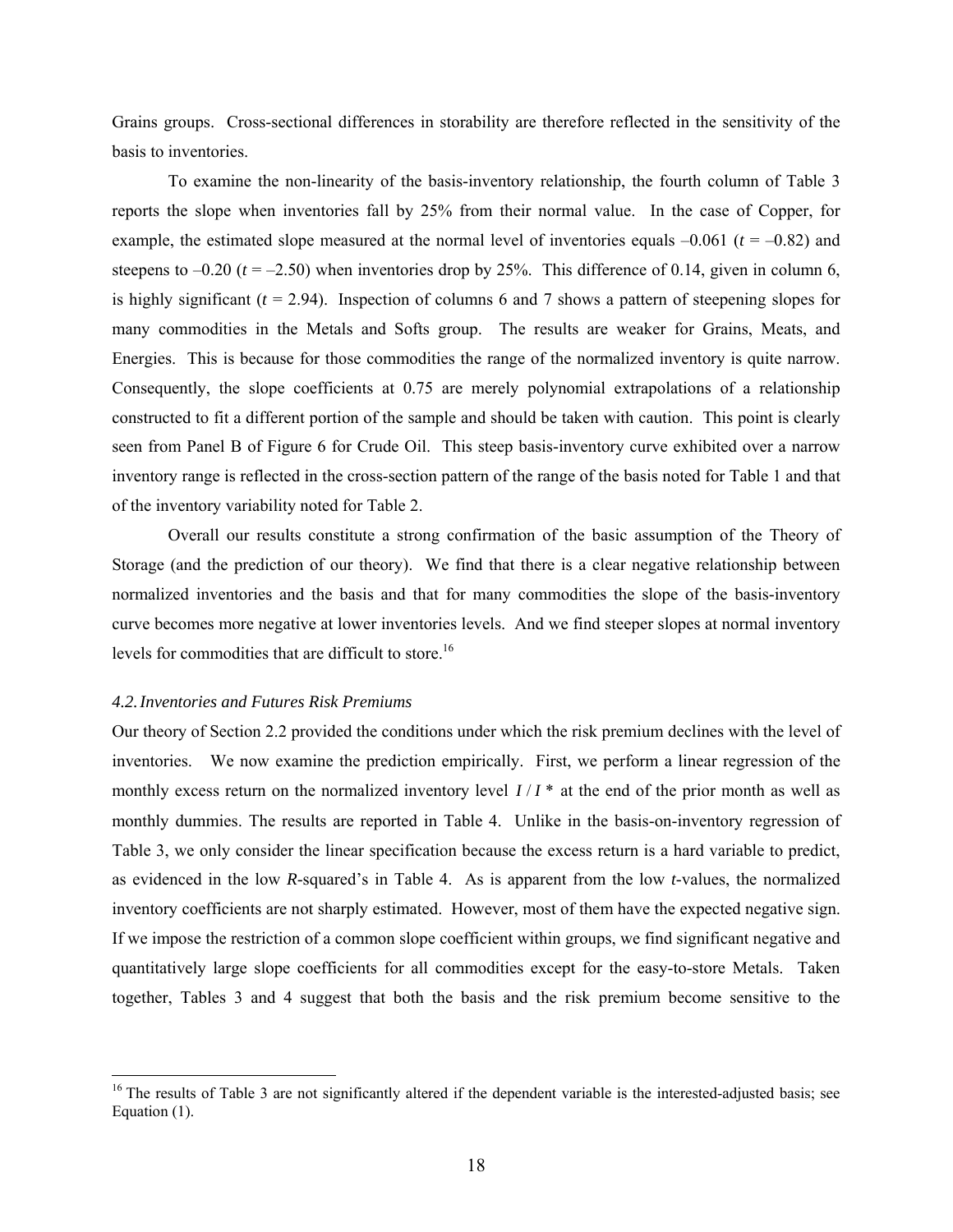normalized inventory level  $I/I^*$  when the normal inventory level  $I^*$  is low, i.e. the commodity is scarce.

 In the second test of the negative relation, we examine a simple sorting strategy, whereby at the end of each month we cross-sectionally rank the commodities based on their level of normalized inventories  $I/I^*$ , lagged by one month to control for the publication lag of inventories. Because this lagged normalized inventory is observable in real time when sorting takes place, this trading strategy is feasible. We compare the average return of a portfolio of commodities in the top half in terms of normalized inventories (High) to the average return to a portfolio comprised of the commodities in the bottom half of this ranking (Low). The portfolios are equally-weighted. Each of the two portfolios has the same number of commodities, thus benefiting equally from diversification.

 Since by construction the time-series mean of the normalized inventory does not deviate greatly from 1 for each commodity, easy-to-store commodities such as Metals are as likely to be included in the Low-inventory portfolio as hard-to-store ones such as Energies. That is, this sort is a way to exploit the time-series (negative) correlation between the risk premium and inventory documented by the commodity-by-commodity regression reported in Table 4. By design, it is possible that a Metal is included in the Low portfolio while an Energy is excluded even though the latter commodity's normal inventory level is scarce and its risk premium higher than that of the former commodity. An alternative would be to use  $I/\hat{I}$  (the ratio of inventory to the threshold level) rather than  $I/I^*$  as the signal. However, the threshold level, depending on both the depreciation rate and the inverse demand curve, would be hard to estimate reliably.

The results for sorting commodities by  $I/I^*$  are given in Table 5. Panel A summarizes the annualized return distribution to these portfolios. The first three columns are for the full sample period of January 1971 (for which the excess return is from January to February 1971) to December 2010 (for which the excess return is from December 2010 to January 2011). The "High" ("Low") column reports statistics about the High (Low) inventory portfolio. The first three rows are the mean, the annualized standard deviation, and the *t*-value for the mean. The column labeled "Long-Short" is about a long-short portfolio created by taking long positions on commodities in the High inventory portfolio and *short* positions on those in the Low portfolio. Since the Long-Short portfolio takes positions on twice as many commodities than the High or the Low portfolios, its monthly return is equal to a half times the difference between the High portfolio return and the Low portfolio return. It is also approximately equal to the difference between the High or Low portfolio return and the EW (equally-weighted) index return.<sup>17</sup> Therefore, the *t*-value for the long-short portfolio (-2.78 here) can be used to test for the out-performance

 $\overline{a}$ 

 $17$  The approximation is exact if the number of commodities in the EW index is even.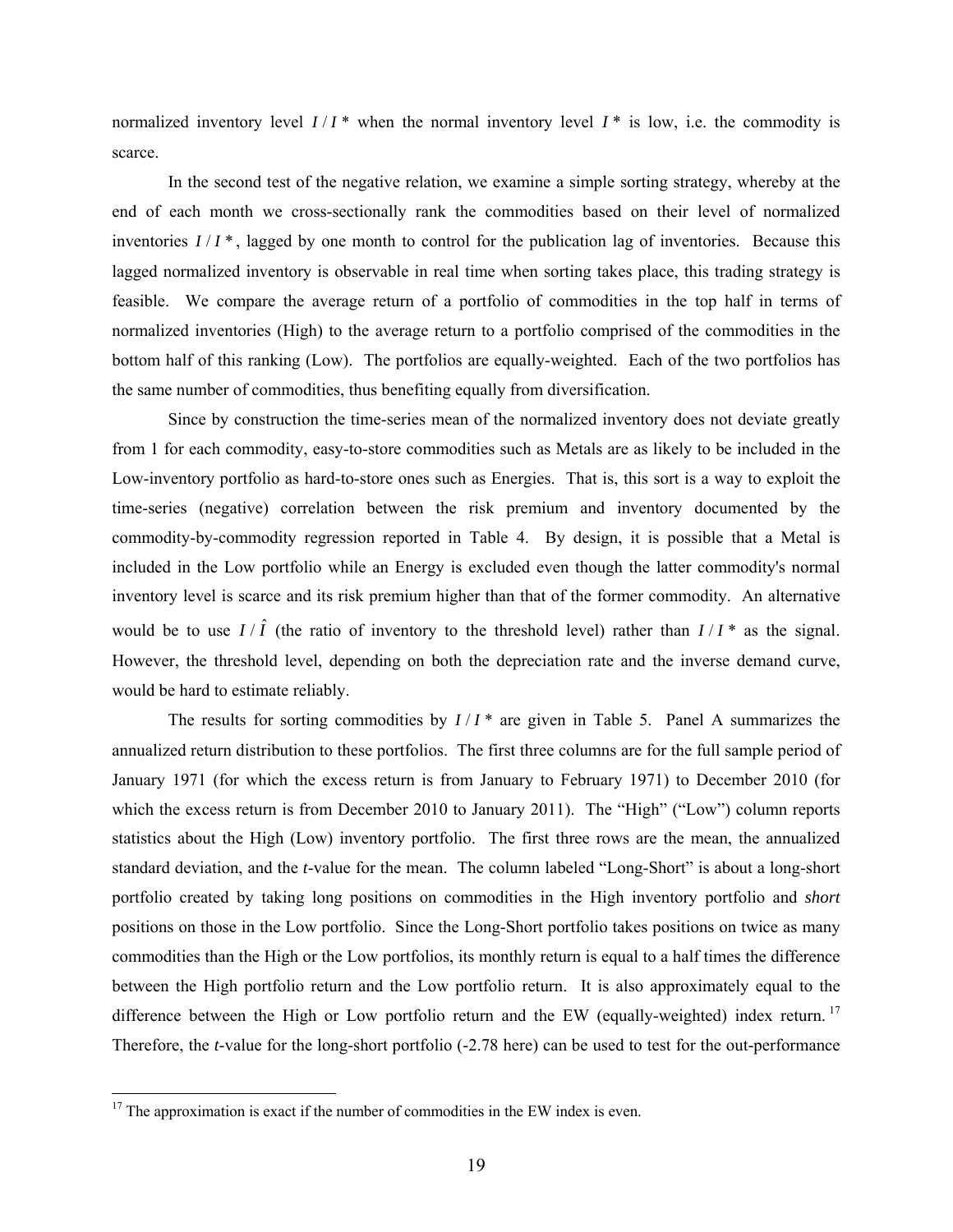by the Low portfolio over the High portfolio and also for the out-performance over the EW index. The row labeled "% Excess Return>EW" is the percent of the sample months in which the monthly return is greater than the return from the EW portfolio. For 56% of the months, the Low inventory portfolio outperformed the EW portfolio. The next columns show that the performance difference between the inventory-sorted portfolios has been relatively stable during the more recent period. These results are consistent with our finding in Table 4 that the risk premium declines with inventory.

In Panel B of Table 5, we summarize various characteristics of the commodities in the inventory sorted portfolios. The first line of Panel B confirms our findings so far: the Low inventory portfolio selects high-basis commodities, with the difference between the average basis of the Low and High inventory portfolios equal to  $7.39\%$  (=  $4.47\%$  +  $2.31\%$ ) with a *t*-value of 7.39. The next two lines confirms the prediction of the model of Section 2.2 that Low inventory commodities also have higher prior 12-month futures excess return and prior 12-month spot return than High inventory commodities. Over the full sample, the prior 12-month futures excess return difference is about 7.6% per annum  $(t =$ 4.49).

We also report two measures of our model's spot price volatility (the square root of  $Var(\tilde{S}_1)$ ) in the High and Low inventory portfolios. One is the square root of the average squared daily excess returns (multiplied by the square root of 365, see Appendix 1 for a precise definition) during the *next* month, meant to measure the market's evaluation, as of the end of the current month, of the variability of the spot price at the end of the next month. Comparison of this measure of volatility gives a sense whether Low inventory commodities have lower volatility than High inventory commodities. Because there are large cross-sectional differences in unconditional volatilities across commodities, we also report de-meaned volatility, whereby for each commodity we subtract the mean of volatility over the full sample. Comparison of the de-meaned volatility characteristic gives a sense whether individual commodity volatility changes as it migrates from low to high inventory states. Panel B of Table 5 shows that, regardless the volatility measure, the High inventory commodities have relatively *high* spot price volatility. So the model's prediction that the spot price volatility should decline with inventory is not borne out by data. This is the only finding of the paper that is inconsistent with theory.

Finally, in preparation of the "hedging pressure" regression of Section 6, the last three lines of Panel B summarize the positions of traders in futures markets. Over the years, the Commodity Futures Trading Commission (CFTC) has been publishing data on the positions of futures traders in the *Commitments of Traders Reports*. For each commodity, large traders are classified as "Commercials" or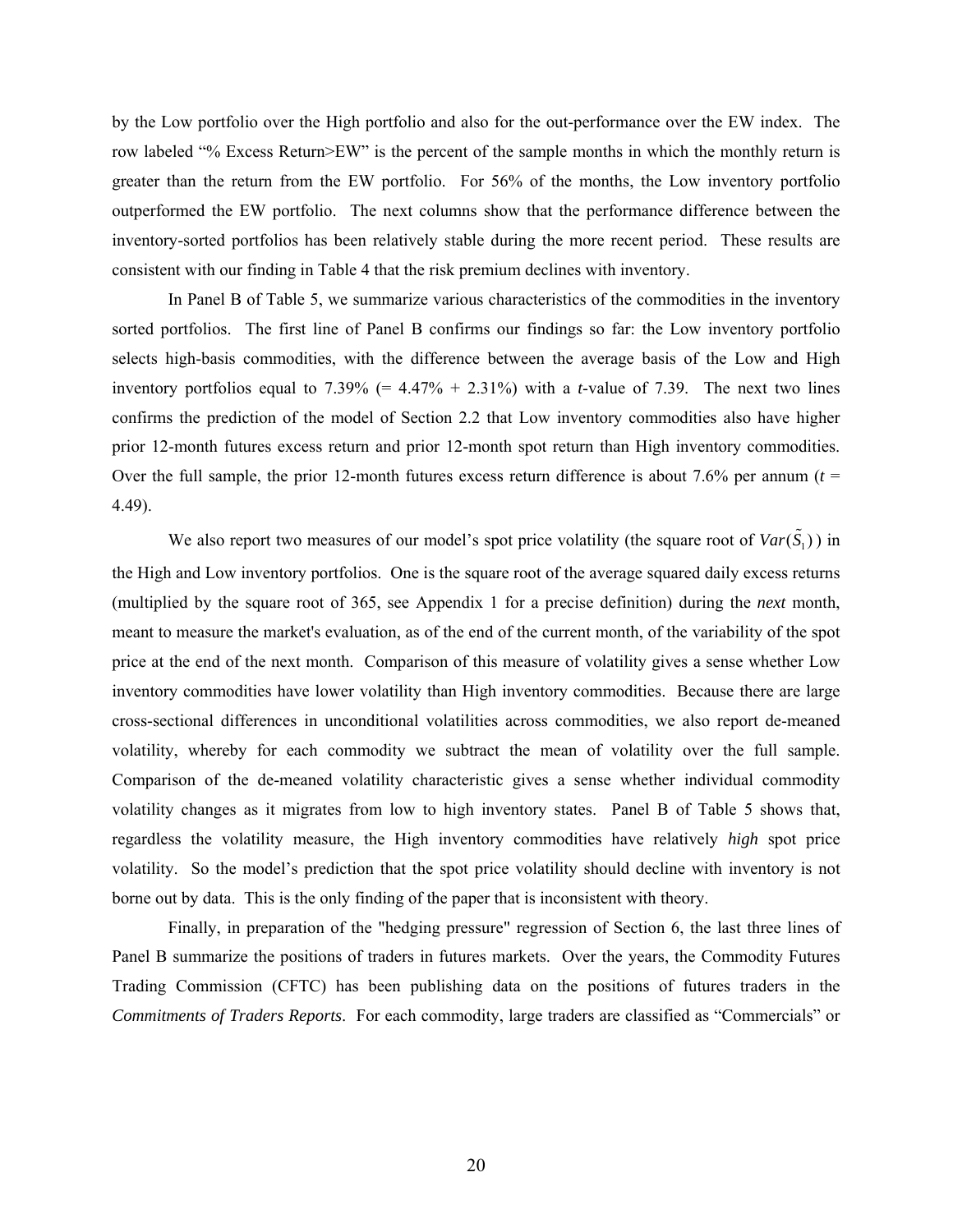"Non-Commercials" and smaller traders are called "Non-Reportables".18 The CFTC omits information about the specific identities of traders, but it has become customary in the academic literature to view Commercials as hedgers and Non-Commercial as speculators. The empirical measure of a commodity's "hedging pressure" used in the literature is the ratio of the net short position collectively taken by "Commercials" to Open Interest in that commodity. Historical records since January 1986 of this CFTC report are available from the CFTC website, and our calculation is for the period since then. Of our 31 commodities, CFTC positions information for 22 commodities can be calculated.<sup>19</sup> Unlike the basis and prior returns, the position we use here is contemporaneous with the excess return. That is, the position at the end of the *next* month is paired with the excess return from the current month to the next. The averages for the three trader categories displayed in Panel B are averages over those commodities in the High or Low portfolio whose CFTC positions information is available. They show that Commercial traders are net short in commodity futures markets and that their net positions are slightly less negative for High inventory commodities (although the difference is not statistically significant).

#### **5. Price-Based Tests of the Cross-Sectional Variation of Futures Risk Premiums**

As noted in Section 2.2, the level of inventories is a noisy measure of the true state of inventories because of demand shocks. Also, there is a conceptual question about the relevant inventory measure mentioned in Section 3.2. These considerations motivate us to examine other signals of the current state of inventories.

As we already noted for Table 5, low-inventory commodities have a higher basis, higher prior excess and spot returns. For the basis, we have already shown the negative association in Panel A of Figure 5 as well as in Table 3. For prior returns, Panel B of Figure 5 illustrates the relation between inventories and 12-month prior futures excess returns for individual commodities. Similar to Panel A for the basis, we calculate average prior 12-month futures returns for each commodity for months when the normalized inventory level  $I/I^*$  is above unity and when it is below unity. The Figure illustrates that for most commodities, high normalized inventories are associated with low futures returns over the prior year, while low inventory states are associated with high prior 12-month futures returns. Taken together,

 $\overline{a}$ 

<sup>&</sup>lt;sup>18</sup> The category of "non-reportable positions" includes either commercial or non-commercial positions that are below the reporting limits set by the CFTC. These would include either small hedgers or speculators therefore. For the exact definitions see http://www.cftc.gov/opa/backgrounder/opacot596.htm. See also Ederington and Lee (2001) for a discussion about the accuracy of the classifications.

<sup>&</sup>lt;sup>19</sup> The CFTC report does not cover those commodities in our sample that are traded on the LME (London Metals Exchange). Those LME commodities are: Zinc, Lead, Nickel, Aluminum, and Tin. Also, the report has only spotty positions information for Butter and Corn. The list of those 22 commodities with usable CFTC positions information and the period of data availability can be found in Table 10. For more details, see Appendix 3.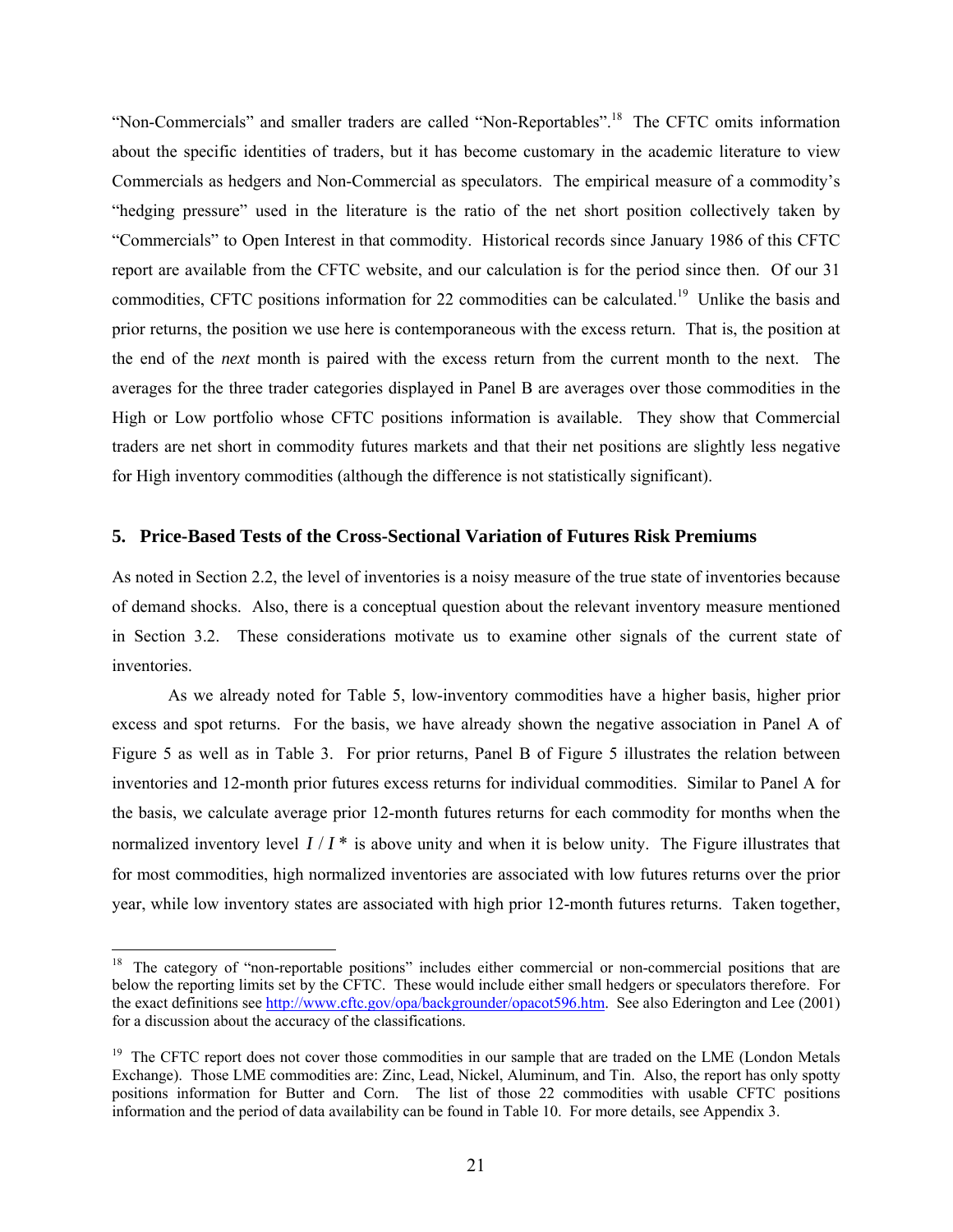Table 5 and Figure 5 show that prior futures returns and the basis are informative price-based signals of the level of inventories.

In the remainder of this section, we report the performance of portfolio strategies that sort commodities on price-based signals of inventories such as the basis, the prior futures excess return, the prior spot return, and volatility. The procedure for forming the High and Low portfolios and for calculating the portfolio returns are the same as in the inventory-sorted strategy of the previous section. The performance and characteristics of the portfolios are given in Tables 6-9.

Panel A of Table 6 summarizes the returns on the portfolios formed by sorting commodities based on the basis. Theory predicts that a high basis is associated with a low inventory level. So we should expect the High Basis portfolio to outperform the Low Basis portfolio. Indeed, the table shows that, over the full sample period since 1971, the return difference between the High Basis portfolio and the Low Basis portfolio was 10.64% (= 10.95%-0.31%) with a *t*-value of 3.92. The High Basis portfolio outperformed the EW (equally-weighted) index in about 56% of the months. The out-performance over the EW index comes with only a slight increase in volatility: the annualized standard deviation of the High Basis portfolio is 17.8%, which is only slightly higher than that of the EW index of 15.2% reported in Table 1.

Panel B of Table 6 reports several characteristics of the basis-sorted portfolios. Theory predicts that the High Basis portfolio selects commodities that have below normal inventories, high prior 12 month futures returns, high spot prices (measured relative to the same time last year) and high volatility. These predictions are indeed borne out by the data: the High Basis portfolio selects commodities with low inventories  $(t = -10.79)$ , high futures excess returns during the 12-month period prior to portfolio formation ( $t = 11.49$ ), and high spot prices relative to the same time a year prior ( $t = 9.94$ ). In addition, High Basis states are associated with above average commodity volatility.

The right two-thirds of Table 6 examines two more recent sub-periods. These panels show that these returns and portfolio characteristics have been relatively stable overall. The last three rows of Panel B summarize the CFTC positions of traders in the basis-sorted portfolios. Commercials are on average net short in both the High and Low Basis portfolios, and Non-Commercials and Non-Reportables are net long. Non-Commercials are over-weighted in the High Basis commodities, and the reverse holds for the Non-Reportable positions. There is no significant difference between the positions of Commercials between the two portfolios.

To examine whether the returns to the basis strategies capture time-series variation of risk premiums or simply select commodities that are difficult to store, we repeat the portfolio sorts after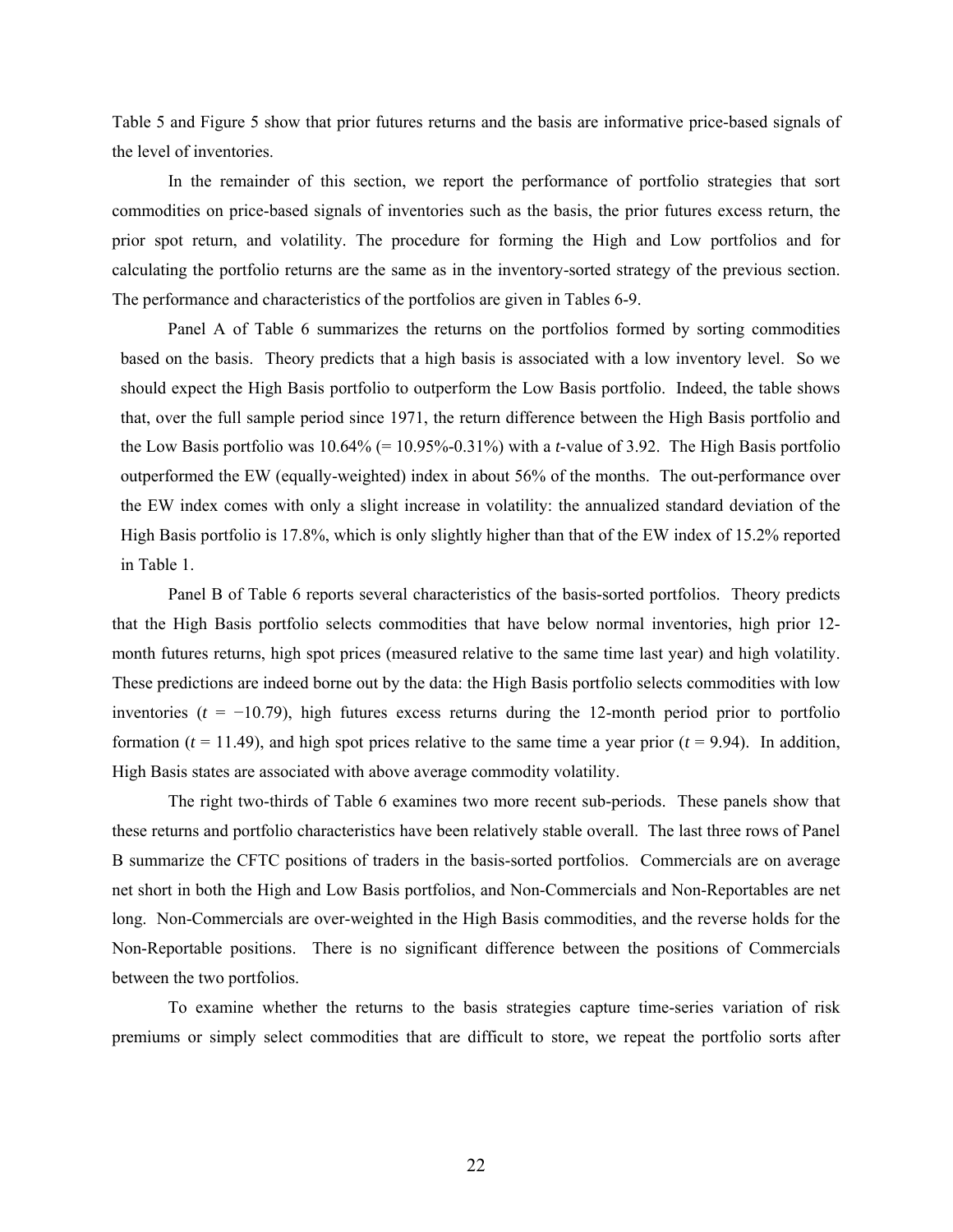subtracting the full sample mean from the basis for each commodity.<sup>20</sup> By construction, much as in the sort by the normalized inventory, easy-to-store commodities are as likely to be included in the High or Low inventory portfolio as hard-to-store ones. This sort therefore exploits only the time-series correlation between the risk premium and the basis; it does not exploit the cross-section correlation, shown in Figure 3, that hard-to-store commodities tend to have higher risk premiums. Not surprisingly, then, the outperformance by the High over the Low (de-meaned) Basis portfolios of 8.06% (*t* = 2.73) (this result is not reported in the table) is less than the return differential of 10.64% with sorting on the raw basis. The annualized standard deviation of the High or Low portfolio return is about the same with this de-meaned sorting. Another basis-related signal we considered is motivated by the result depicted in Figure 2 that the basis has a lower bound equal to the negative of the depreciation rate. If the sort is by the basis after subtracting the minimum basis reported in the last column of Table 1 (thus, for example, for Natural Gas, we add 322.4% to its basis), the High portfolio is now heavily over-represented by hard-to-store commodities such as Energies and Meats. The return differential (not reported in Table 6) is small: 5.16%  $(t = 1.74)$ . The use of the raw basis without adjustment for the sample mean or the minimum, besides being a feasible strategy, exploits both the time-series and cross-section correlation between the basis and the risk premium.

Table 7 summarizes the returns from sorting commodities on Futures Momentum, measured as the prior 12-month futures excess return. Although momentum has been documented at horizons ranging from one month to one year, we chose to report results for a relatively long prior return interval (e.g., see Pirrong (2005) and Shen, Szakmary, and Sharma (2007)). Based on the empirical evidence of Table 2 that inventories are slow to adjust, we expect relatively distant prior shocks to inventories to carry information about current inventories. Because many commodities have distinct annual seasonal variation in production, we include a history of one year.

Panel A shows that High Momentum commodities have outperformed a portfolio of Low Momentum commodity futures by  $11.94\% (= 11.79\% + 0.15\%)$  per annum ( $t = 4.40$ ). Panel B shows that Momentum portfolios take positions in similar commodities as the basis-sorted portfolios. In particular, the High Momentum portfolio selects commodities with below normal inventories and relatively high bases, while the Low Momentum portfolio does the opposite. The *t*-statistics associated with these characteristics differences are large and clearly indicate that portfolios sorted on inventories, the basis, and prior performance take correlated positions in ways that are predicted by our theory. This is reflected in the correlation between the returns to High Basis and High Momentum portfolios (not reported in the table), which is 0.85 over the full sample period. The positions of traders in Panel B reveal that

 $\overline{a}$ 

 $20$  This is not a feasible trading strategy because the full sample mean cannot be calculated until the end of the sample period.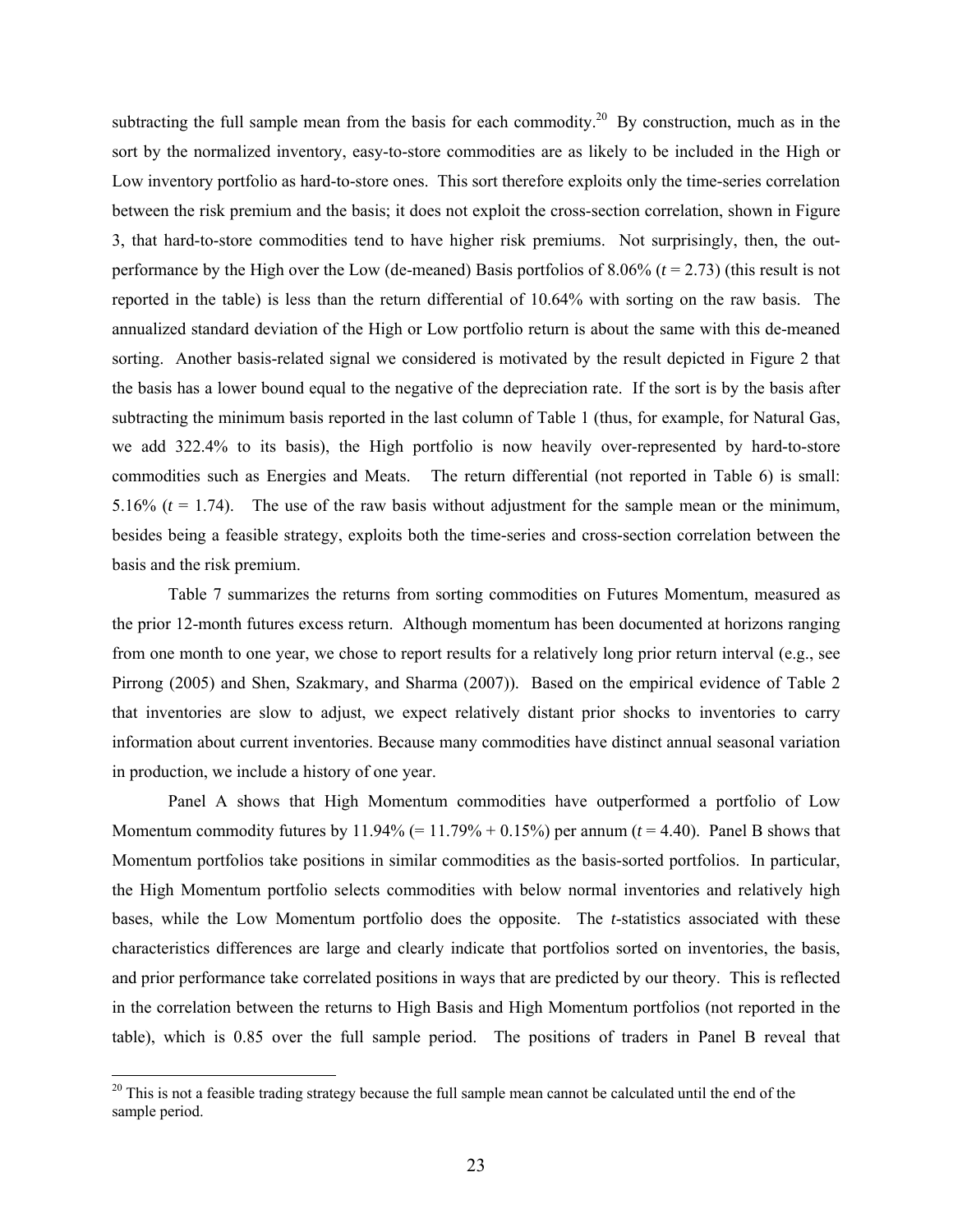Commercials increase their short positions in commodities that experience price increases, while Non-Commercials take larger long positions following a price run-up. Unlike sorting by inventories and the basis, the difference in the net position taken by Commercials is statistically significant.

Table 8 reports the results from sorting commodities based on the change in the year-on-year percentage change of the commodity spot price. In light of the seasonality of spot prices of many commodities the 12-month prior spot return captures the change in the relative scarcity of each commodity compared to the same time a year ago. Panel A of the Table shows that the results for portfolios sorted on Spot Momentum are very similar to those sorted on Futures Momentum. The High Spot Momentum portfolio has outperformed the Low Momentum portfolio by 11.88% per annum  $(t =$ 4.17) over the full sample. And High Spot Momentum commodities have relatively low inventories, a high basis, high futures momentum, and above average volatility. The positions of traders in Panel B shows that Commercials hedge more after spot prices have increased, and that much of the liquidity to them is provided by the Non-Commercials.

Finally, the results from sorting commodities into portfolios based on their volatility are summarized in Table 9. As mentioned before, our ability to detect volatility effects may be weakened by the fact that different commodities may have different mean levels of volatility. This would affect sorts of the type we performed above. For example, the arrival of spring marks the end of a period of peak demand for Natural Gas as well as the start of the growing season for Wheat. Uncertainty about Wheat prices is likely to rise relative to uncertainty about Natural Gas prices. However, if Wheat were to replace Natural Gas in the High Volatility portfolio during the spring, the volatility of the average commodity in the High Volatility portfolio is likely to fall relative to the average volatility of commodities in the Low Basis portfolio. This is because Natural Gas has much higher unconditional volatility than Wheat (which can be surmised from the standard deviation of *monthly* futures return reported in Table 1), despite the fact that Wheat Prices become more volatile during the growing season, and Natural Gas prices become less volatile after the end of winter. This is why we reported demeaned volatilities among the characteristics in the lower panels of Tables 5-8. Overall, the volatility sorts are correlated with the other characteristics in ways that are consistent with the other tables. i. e., increased volatility is associated with lower inventories, high basis and high momentum.<sup>21</sup>

The main conclusion from Tables 5-9 is that risk premiums of commodity futures vary with the state of inventories. Portfolios that take positions based on the futures basis, prior futures excess returns,

 $\overline{a}$ 

<sup>21</sup> The signal used in Table 9 is the demeaned value of the volatility during the *next* month over which the corresponding excess return is calculated. If we use as the signal the demeaned value of its lagged value (i.e., the volatility during the *current* month), the difference in the mean return between High and Low portfolios is much smaller. For example, for the whole sample period, the mean return is 7.42% (rather than 11.47% as in Table 9) for High and 4.64% (rather than 0.65%) for Low portfolios with the *t*-value of 0.91 (rather than 3.64). The portfolio characteristics, however, are similar to those reported in Panel B of Table 9.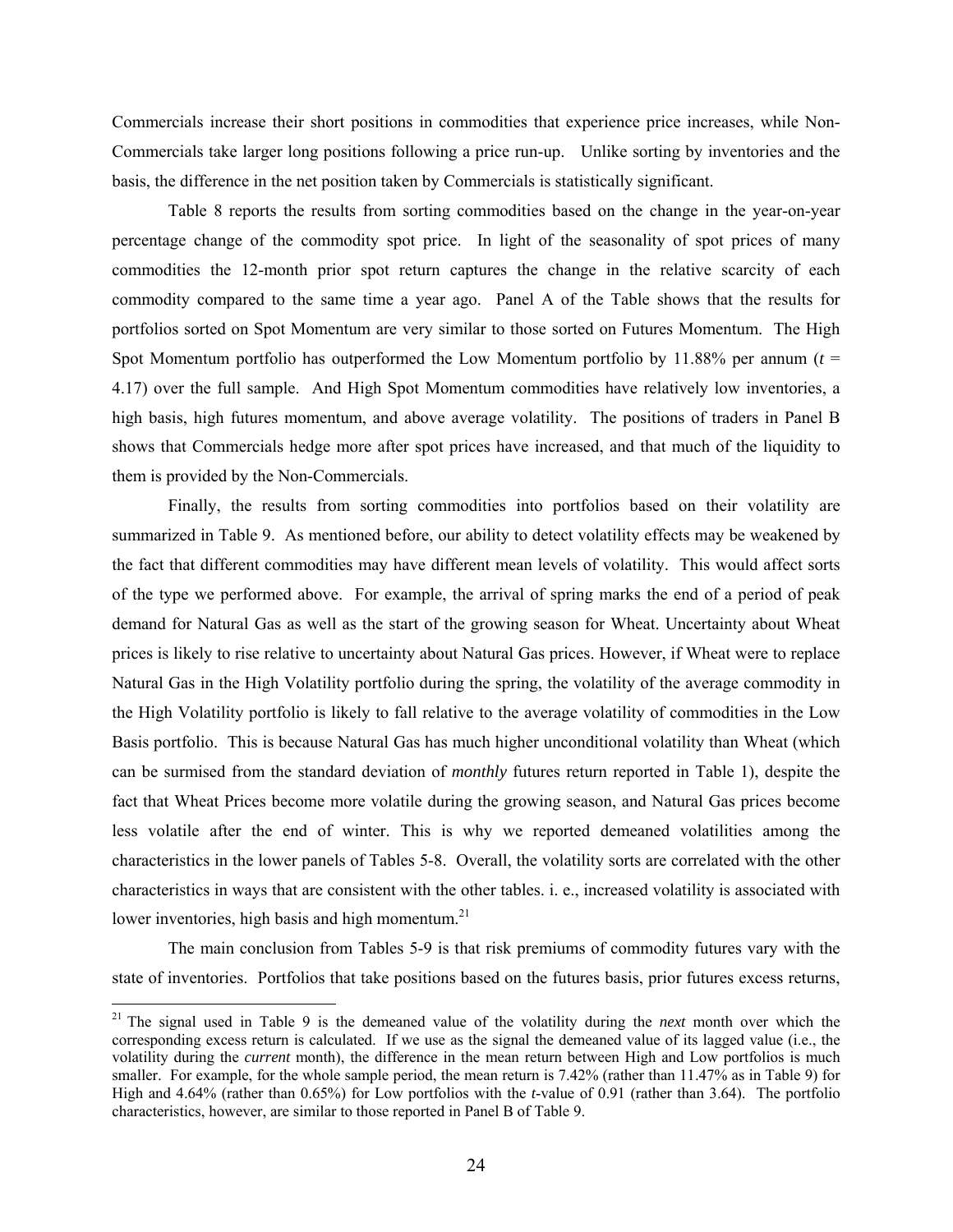prior spot returns, or volatility select commodity futures with below normal inventories which our theory predicts are expected to earn higher risk premiums. Moreover, these risk premiums are highly significant, both in a statistical sense as well as in an economic sense. We also presented evidence that the position of traders varies with the return of the price-based portfolio strategies --- especially momentum. Commercials increase their short positions after price run-up. Non-commercials take larger long positions in commodities with low inventories, high basis, and high momentum.

#### **6. Risk Premiums and the Positions of Traders**

 $\overline{a}$ 

Academic researchers have tested the Keynesian Theory of Normal Backwardation by examining the relation between futures returns and "hedging pressure" defined as the relative size of the short positions taken by hedgers. As already mentioned in connection to Tables 5-9, the empirical measure of a commodity's "hedging pressure" used in the literature is the ratio of the net short position collectively taken by "Commercials" to Open Interest in that commodity available from the CFTC's *Commitments of Traders Reports*. A number of papers have shown that this hedging pressure measure is correlated with futures risk premiums. Most of them document a *contemporaneous* correlation between futures prices and traders' positions.<sup>22</sup> The question we ask in this section is whether hedging pressure at the end of the month is correlated with the *subsequent* futures return from the end of the month to the next.<sup>23</sup>

Table 10 provides a summary of the net positions of traders for 22 commodities (a subset of the 31 commodities for which the CFTC positions data can be reliably calculated (see Appendix 3 for details). For each commodity we report the average net position by trader category as percent of Open Intererst, its standard deviation, the percentage of the months the position is long, as well as the persistence of the position as measured by the first-order autocorrelation coefficient ("rho"). The first observation about the table is that Commercials are on average net short in most markets, while Non-Commercials and Non-Reportables positions are on average net long. Exceptions include Feeder Cattle, Lean Hogs and Milk, where the average position of the Commercials is net long. The average net short position of Commercials across commodities is about 10%, which indicates that Commercials are both long and short in a given month. In addition, the table shows that there is large time-series variability in

 $22$  Examples include, in addition to those cited in the introduction, Van der Goorbergh (2004) and Szymanowska (2006). Bryant, Bessler and Haigh (2006) question the hedging pressure hypothesis. DeRoon *et al.* (2000) is the only paper to examine the correlation between returns and ex-ante hedging pressure, but we were unable to qualitatively replicate their results. They appear to be studying the contemporaneous correlation.

<sup>&</sup>lt;sup>23</sup> We will not relate the results of this section to the model of Section 2.2 because it is not clear how the model's dichotomy of hedgers versus speculaters corrsponds to the CFTC classification. If CFTC's "Commercials" consist exclusively of hedgers while "Non-Commercials" and "Non-Reportables" do not include them, then the model implies that the literature's measure of "hedging pressure" is always 100%. The model would have to include heterogeneous hedgers to make this measure a variable.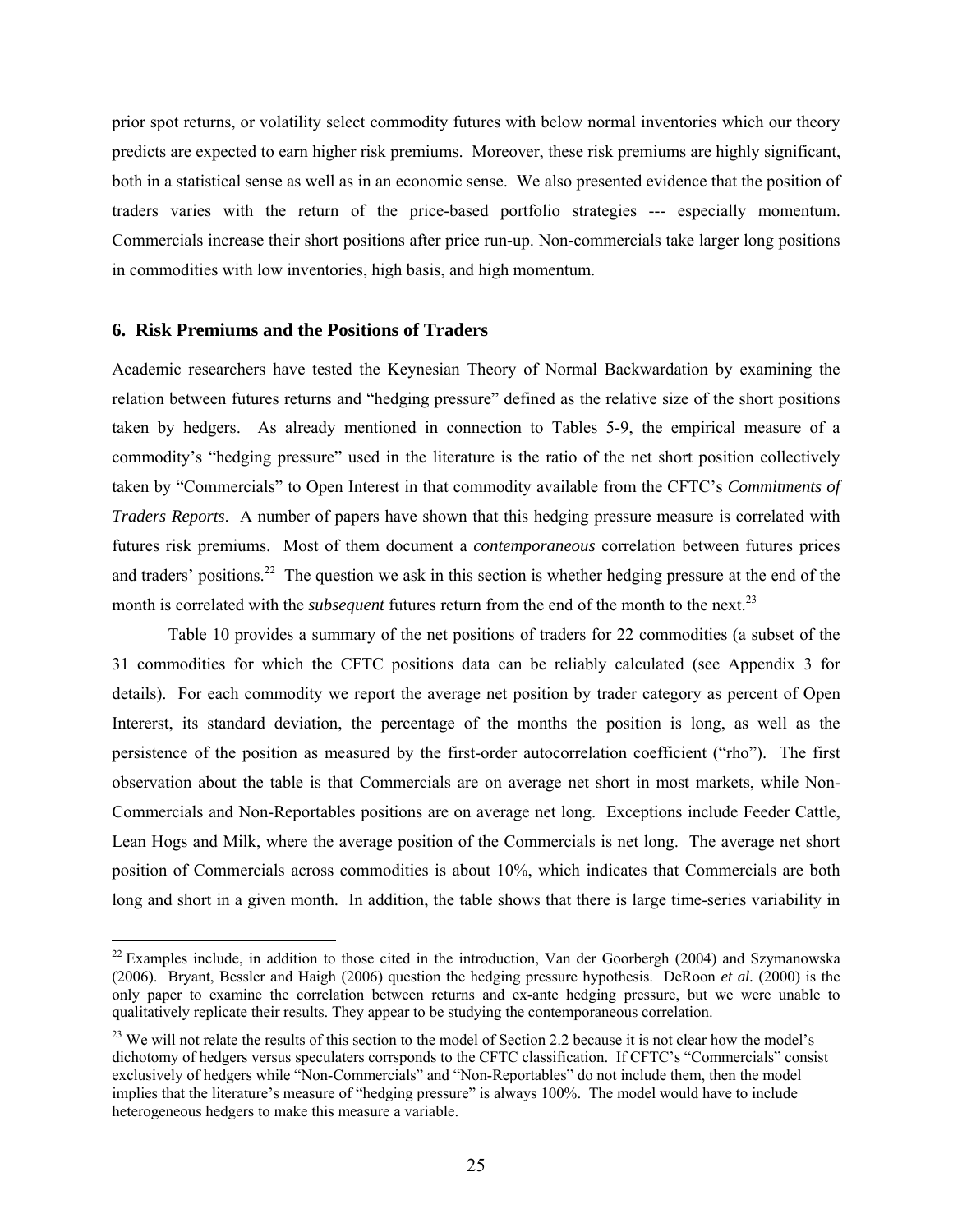net positions over time: the average standard deviation of the net position of Commercials is 16% per month. Also, there are large cross-sectional differences across commodities. For example, Commercials in Oats and Platinum are short more than about 95% of the months, while the Lean Hogs and Corn Commercials are almost equally likely to be long or short. Non-Reportable positions in Coffee and Soybean Meal are almost always net long, while Non-Reportables in Corn are almost always short. Positions are uniformly persistent for all commodities: the first-order autocorrelations of the positions of Commercials range from 0.60 for Coffee to 0.88 for Milk. It is notable that the Non-Reportables are on average net long in most contracts, and most of the time.

Table 11 summarizes the results of regressions of futures excess returns from the end of the current month to the end of the next month on hedging pressure. Hedging pressure enters this regression either contemporaneously or predictively: it is for the end of the next month in the left columns (collectively labeled as "Contemporaneous") and for the end of the current month in right columns (labeled as "Lagged"). A negative slope coefficient in the table means that an increase in hedging (decrease of long position) by Commercials is associated with a higher futures return. The results in the table show that the slope coefficients are generally significantly negative when hedging pressure is measured contemporaneously, but insignificantly different from zero when hedging pressure is lagged. The *R*-squared of the predictive regressions is on average below 1%, compared to 11% on average in the contemporaneous regressions. These results are therefore inconsistent with the hypothesis that hedging pressure is an important determinant of ex-ante risk premiums, and consistent with a story that traders adjust their positions as futures prices change. In particular, the significantly negative slope coefficients in the contemporaneous regressions indicate that Commercials increase their short positions as prices go up, while Non-Commercials increase their long positions in a rising market. This would make Non-Commercials appear to be momentum investors. Indeed, the results in Tables 7 and 8, which summarize the characteristics of portfolios sorted on prior futures or prior spot price returns, indicate that Non-Commercials take larger long positions in high momentum commodities than in commodities with poor prior performance.

#### **7. Summary and Conclusions**

This paper examines the relationship between the state of inventories and risk premiums of individual commodity futures, as predicted by our theory, which combines features of the Theory of Storage and the Theory of Normal Backwardation. For this purpose, we collect a comprehensive historical dataset of inventories for 31 individual commodities over a 40-year period between 1971 and 2010. Our major findings can be summarized as follows. First, consistent with the predictions of the theory, we empirically document a negative, non-linear relationship between the futures basis (convenience yield)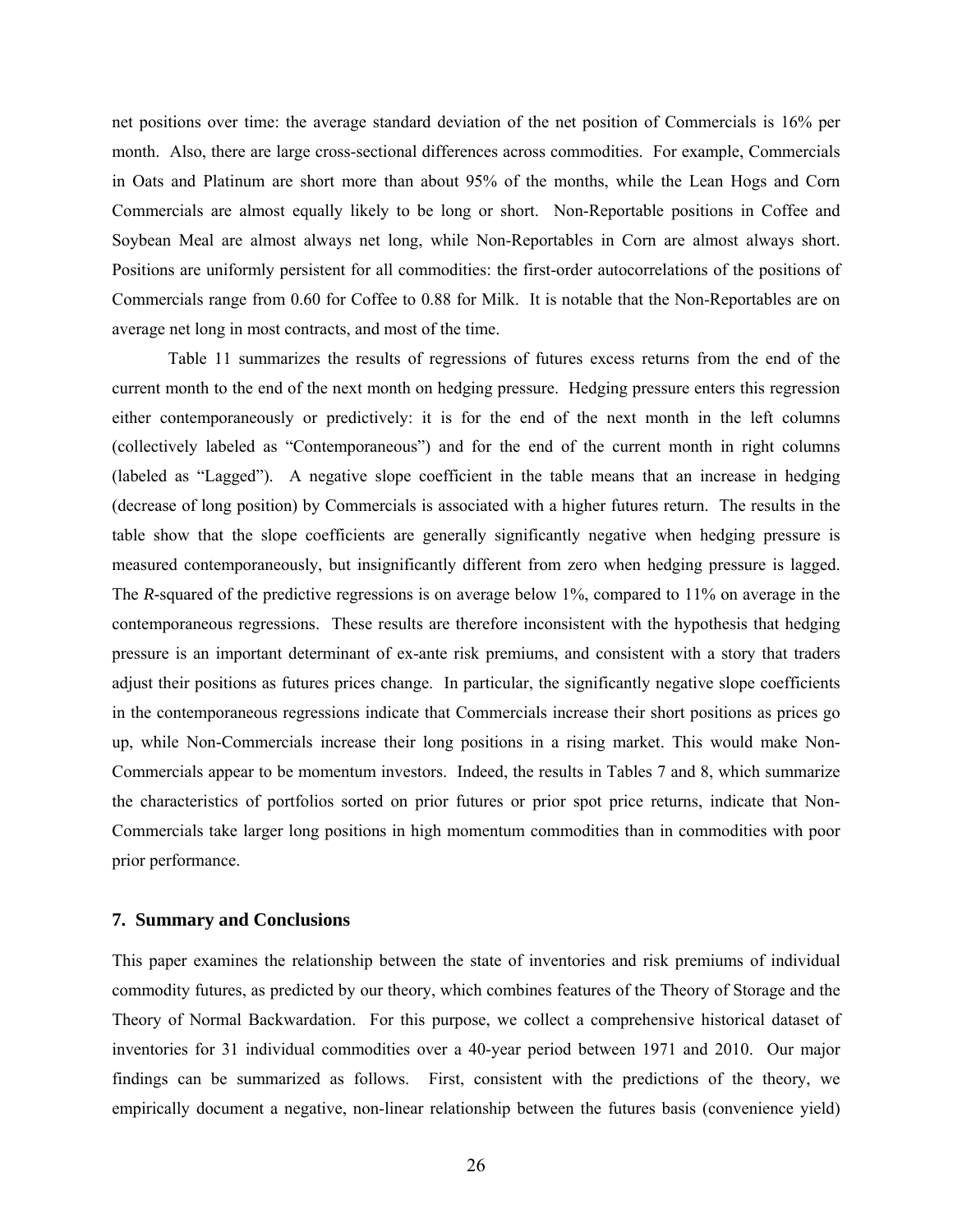and the level of inventories: at low inventory levels the basis increases at an increasing rate. Second, we show that the state of inventories is informative about futures risk premiums. Although inventory data suffer from measurement error, we show that commodity futures and spot prices carry relevant information about the state of inventories that can be used to provide additional evidence about the role of inventories for futures risk premiums. In particular we show that prior futures returns, prior spot price changes and the futures basis are correlated with futures risk premiums as predicted by the Theory. Finally, while the positions of participants in futures markets vary with both returns and the state of inventories, we find no evidence that they predict risk premiums on commodity futures.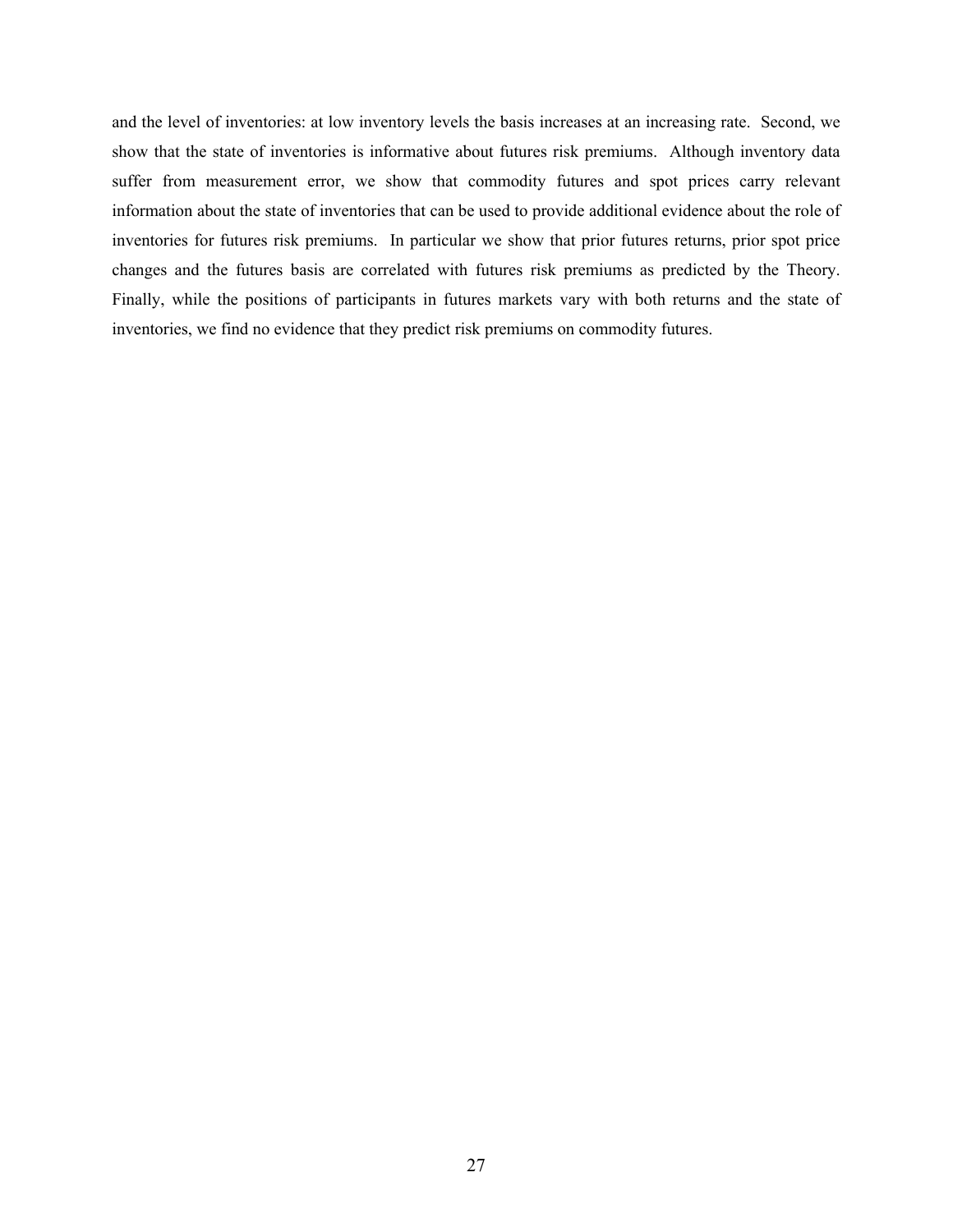#### **Appendix 1: Construction of the Excess Return and the Basis from Futures Prices**

This appendix describes how we constructed the excess return, the basis, the spot price, and monthly volatility from daily data on futures prices.

#### **Sources of Raw Data on Daily Futures Prices**

There are two sources from which daily futures prices, along with the number of days to maturity and the maturity month defining the contract, are obtained. One is the dataset provided by Commodity Research Bureau (CRB), which covers all commodity futures traded in North America. The other, for London Metal Exchange (LME), is from Reuters and Bloomberg. For both daily datasets, the last day of observation is October 7, 2011.

From of the universe of CRB commodities, we select those that are traded on major exchanges and that have at least several years of trading history. Those commodities are listed, in the order of the first date of data availability, in Appendix Table 1 below. Although CRB does not generally provide data on contracts that were discontinued in the past, for some commodities (Copper, Soy Meal, and Lean Hogs) it combines the old contract and the new contract it replaced to form consistent series, as indicated in the last column of the table. The set of commodities in the table is also the set examined by Gorton and Rouwenhorst (2006) except that the table excludes Electricity (the commodity with no inventories) and that a very recent contract (for gasoline, designated as "RB") is included in the table here.

| Commodity<br><b>Name</b> | <b>Exchange</b>             | <b>Exchange-</b><br>designated<br><b>Symbol</b> | <b>Period of Daily Data Availability</b>                                                  |
|--------------------------|-----------------------------|-------------------------------------------------|-------------------------------------------------------------------------------------------|
| Copper                   | NYMEX/COMEX                 | HG                                              | July 1959- Dec. 1988 from "Old Copper (CU)"<br>Jan. 1989 to date from "High Grade Copper" |
| Cotton                   | ICE (formerly NYBOT)        | <b>CT</b>                                       | July 1959 to date                                                                         |
| Cocoa                    | <b>ICE</b> (formerly NYBOT) | $\overline{CC}$                                 | July 1959 to date                                                                         |
| Wheat                    | <b>CBOT</b>                 | $W -$                                           | July 1959 to date                                                                         |
| Corn                     | <b>CBOT</b>                 | $C -$                                           | July 1959 to date                                                                         |
| Soybeans                 | <b>CBOT</b>                 | $\overline{\mathsf{S}}$                         | July 1959 to date                                                                         |
| SoyOil                   | <b>CBOT</b>                 | <b>BO</b>                                       | July 1959 to date                                                                         |
| SoyMeal                  | <b>CBOT</b>                 | <b>SM</b>                                       | July 1959 - Sept. 1992 (44% protein)<br>Oct. 1992 to date (48% protein)                   |
| Oats                     | <b>CBOT</b>                 | $O-$                                            | July 1959 to date                                                                         |
| Sugar                    | ICE (formerly NYBOT)        | $\overline{SB}$                                 | January 1961 to date                                                                      |
| <b>PorkBellies</b>       | <b>CME</b>                  | PB                                              | Sept. 1961 to date                                                                        |
| Silver                   | NYMEX/COMEX                 | $\overline{\text{SI}}$                          | June 1963 to date                                                                         |
| LiveCattle               | <b>CME</b>                  | $\overline{\text{LC}}$                          | Nov. 1964 to date                                                                         |
| LeanHogs                 | <b>CME</b>                  | LH                                              | Feb. $1966 - Dec.$ 1996 from "Live Hogs (LG)"<br>Feb. 1997 to date "Lean Hogs"            |
| Orange Juice             | ICE (formerly NYBOT)        | JO                                              | Feb. 1967 to date                                                                         |
| Platinum                 | NYMEX/COMEX                 | PL                                              | March 1968 to date                                                                        |
| Lumber                   | <b>CME</b>                  | LB                                              | October 1969 to date                                                                      |
| FeederCattle             | <b>CME</b>                  | FC                                              | Nov. 1971 to date                                                                         |
| Coffee                   | ICE (formerly NYBOT)        | KC                                              | August 1972 to date                                                                       |
| Gold                     | NYMEX/COMEX                 | GC                                              | Dec. 1974 to date                                                                         |
| Palladium                | NYMEX/COMEX                 | PA                                              | Jan. 1977 to date                                                                         |
| HeatOil                  | NYMEX/COMEX                 | HO                                              | Nov. 1978 to date                                                                         |
| CrudeOil                 | NYMEX/COMEX                 | <b>CL</b>                                       | March 1983 to date                                                                        |

Appendix Table 1: Commodities Selected from CRB Dataset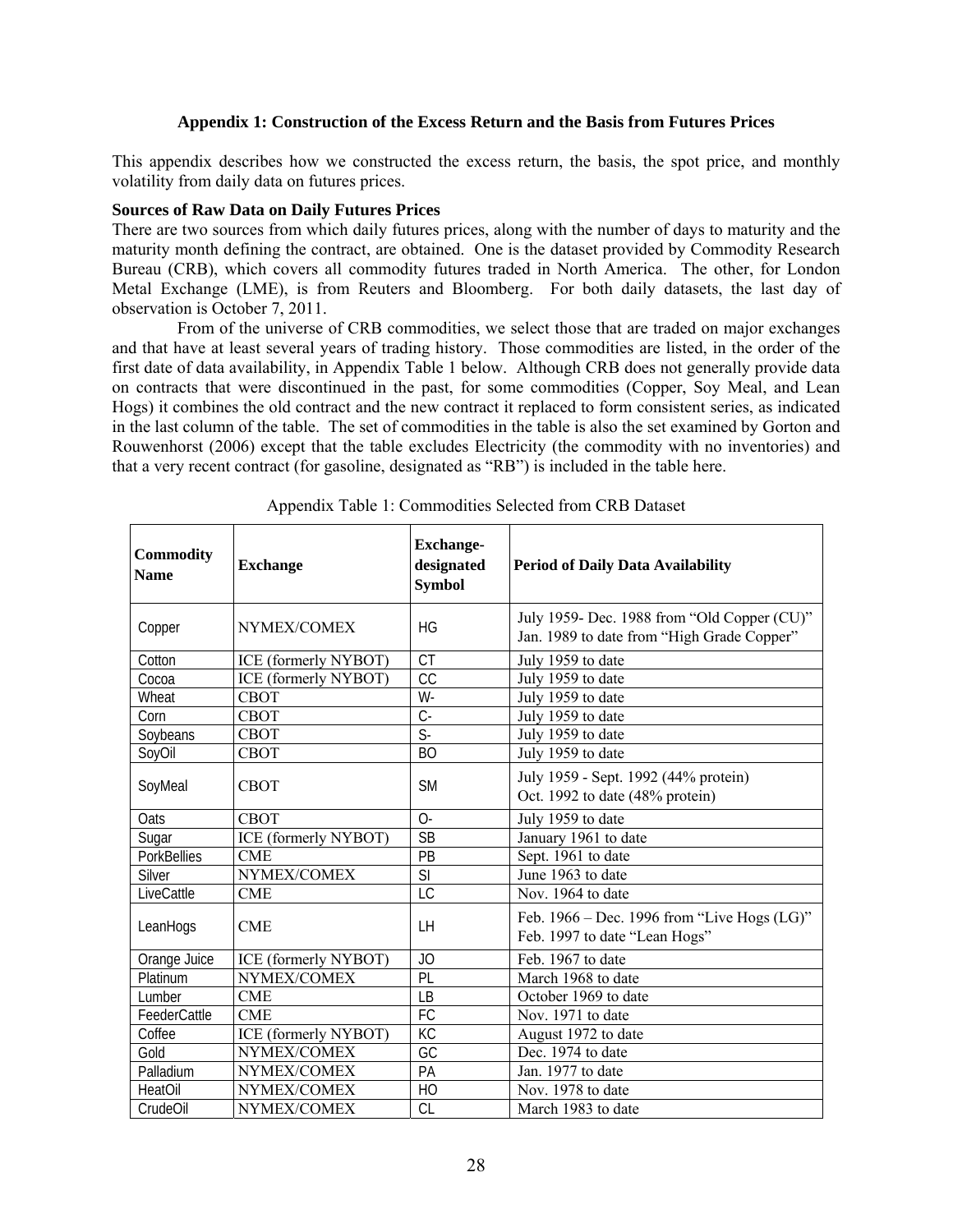| Gasoline,<br>Unleaded          | NYMEX/COMEX | HU        | Dec. 1984 to Dec. 2006 |
|--------------------------------|-------------|-----------|------------------------|
| Gasoline,<br><b>Blendstock</b> | NYMEX/COMEX | <b>RB</b> | October 2005 to date   |
| RoughRice                      | <b>CBOT</b> | <b>RR</b> | August 1986 to date    |
| Propane                        | NYMEX/COMEX | PN        | August 1987 to date    |
| <b>NatGas</b>                  | NYMEX/COMEX | ΝG        | April 1990 to date     |
| Milk                           | CME         | DE        | Jan. 1996 to date      |
| Coal                           | NYMEX/COMEX | QL        | July 2001 to date      |
| <b>Butter</b>                  | CME         | BA        | Sept. 2005 to date     |

Source: http://www.crbtrader.com/marketdata/

 Turning to contracts traded on LME, we consider the same set of LME commodities examined by Gorton and Rouwenhorst (2006). They are listed in Appendix Table 2. For the period since July 1993, we use the daily closing prices of the futures contracts expiring on the third Wednesday of each month. For the period before July 1993, there seem no futures prices published by LME. We take the cash price and three month forward price for the day and impute the futures prices of hypothetical contracts expiring on the third Wednesdays of the current month and the next two months (or the next three months if the current day is past the third Wednesday of the month). The imputation is done by linearly interpolating between the official LME closing ask prices for cash and three month forward.

| <b>Commodity Name</b> | <b>LME</b> Symbol | <b>Daily Data Available Since</b> |
|-----------------------|-------------------|-----------------------------------|
| Zinc                  | M7N               | Jan. 1977                         |
| Lead                  | <b>MPB</b>        | February 1977                     |
| <b>Nickel</b>         | <b>MNI</b>        | April 1979                        |
| Aluminum              | MAL               | June 1987                         |
| Tin                   | <b>MSN</b>        | July 1989                         |

Appendix Table 2: Commodities from LME (London Metal Exchange)

# **Modifications Made on Daily Data**

We spent some time looking into the daily datasets and decided to make the following modifications.

- LB (Lumber). Only for April 8 through 30 of 1982, the daily dataset has the futures price (and the number of days to maturity) for contracts maturing in December 1982. We ignore this information about the December 1982 contract by dropping this contract for the indicated period from the data. This does not affect our monthly calculations described below, though.
- LC (Live Cattle). Throughout May 2005, the price of the nearest contract is constant. This contract is dropped from the daily data for the month.
- PB (Pork Bellies). Beginning in August 2010, the dataset shows multiple stretches of repeated values for the futures prices. All observations from August 18, 2010 are dropped. The nearest contract in September 1962 and September 1963 are dropped, because their prices are constant during those months.
- RR (Rough Rice). The record for October 30, 1987 (the last business day of the month) has information on only one contract and that contract expires before the end of the next month. This means that the excess return from the end of October to the end of November 1987 cannot be calculated (because the investor is assumed to take a position on the same contract during the period). Neither the basis nor the spot price at the end of October can be calculated either (because, as explained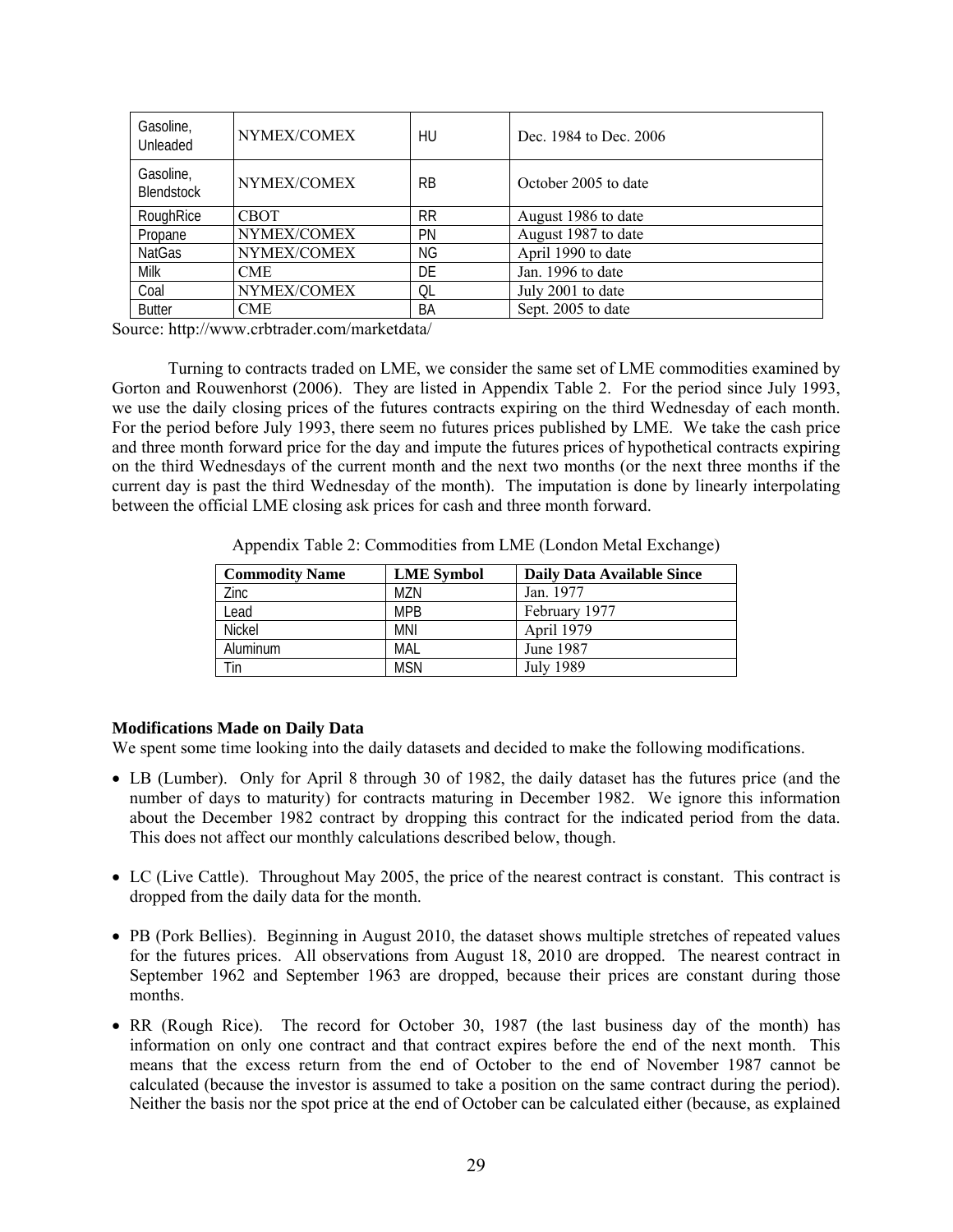below, one needs information on two contracts). For these reasons, we ignore the October 30, 1987 observation and assume that October 29, 1987 (for which we have information on two contracts) is the end of October.

- MZN (Zinc), MPB (Lead), and MNI (Nickel). In the LME daily dataset we constructed, the futures price is the same across contracts until December 30, 1988 (for MZN and MPB) and until February 1, 1988 (for MNI). Daily data for this period are deleted.
- DE (Milk). Daily observation before July 16, 1997 are dropped because of prevalence of repeated observations with the same values for many stretches of successive dates. In particular, between April 22, 1997 and July 3, 1997, there is only one contract available and that contract does not change its price during the period.

#### **Monthly Volatility Calculated from Daily Returns**

For the month in question, let  $t_0$  be the last business day of the previous month,  $t_1$  be the last business day of the current month, and  $F_t$  be the futures price of the nearest contract on day  $t$  of the month. A series of daily futures excess return is calculated as  $(F_{t+1} - F_t)/F_t$   $(t = t_0, t_0 + 1, ..., t_1 - 1)$ . If the expiration date for  $F_t$  differs from that for  $F_{t+1}$ , there is a turnover in the nearest contract and we drop the excess return from day  $t$  to  $t+1$  from the series. Monthly volatility per annum is defined as the square of the average of square of daily excess returns, multiplied by the square root of 365.

#### **The Monthly File**

We created a monthly file by extracting, from the two daily datasets just described, the last record of the month for each month. There is one exception: for 9 old commodities (HG, CT, CC, W, C, S, BO, SM, and O), their earliest data in the daily data is July 1, 1959. For these commodities, July 1, 1959 is assumed to be the end of June 1959. Each end-of-month record has data on the futures price and the number of days to maturity for at least one contract defined by the month of maturity. The last month in the monthly file is September 2011.

#### **Calculation of the Basis and the Spot Price**

Let  $F_{1m}$  be the futures price at the end of month *m* on the nearest contract for which data are available and  $D_{1m}$  be the number of days to maturity on this contract. Similarly define  $F_{2m}$  and  $D_{2m}$  for the next nearest contract (if any). The basis at the end of month  $m$ ,  $basis<sub>m</sub>$ , is defined as

$$
basis_m = 365 \times \left(\frac{F_{1m}}{F_{2m}} - 1\right) / \left(D_{2m} - D_{1m}\right).
$$

The (theoretical) spot price is an extrapolation by the forward curve to zero, that is,

$$
spot\_price_m = F_{1m} \times \left(1 + \frac{basis_m}{365} D_{1m}\right).
$$

 Neither the spot price nor the basis can be calculated for the month if the end-of-month record has information on only one contract. There are 13 such incidents, whose details are the following.

- SM (Soy Meal): 1 case, June 1959. It occurs because the futures price is recorded for only one contract for July 1, 1959 (which is the first date of the daily data and which, as mentioned above, is treated as the end of June 1959).
- PB (Pork Bellies): 5 cases, July-September 1962, July and August 1963. Only one contract is recorded between July 16, 1962 and August 15, 1962 (with August 15 being the last observation for the month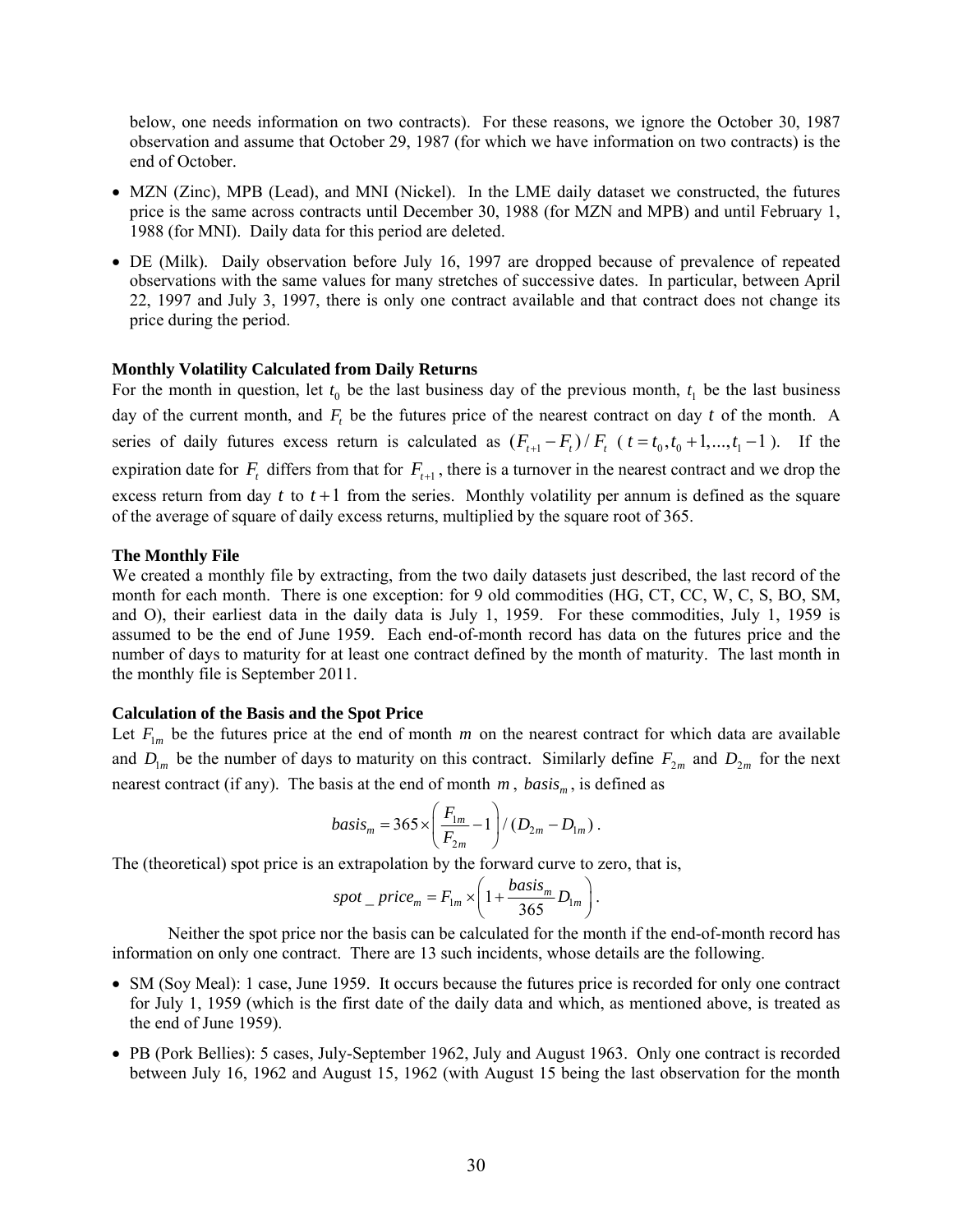of August) and between July 12, 1963 and August 23, 1963 (with August 23 the last observation for the month of August).

- PA (Palladium): 3 cases, September 2001, June 2002, and December 2002. Only one contract between September 26, 2001 and October 2, 2001, between June 26, 2002 and July 16, 2002, and between December 27, 2002 and January 7, 2003.
- RR (Rough Rice): 1 case, September 1987. Only one contract between September 29 and 30.
- PN (Propane): 1 case, August 1987. Only one contract between August 21 (the first day of the daily data) and September 16, 1987.

For these 11 cases, for each of the months shown above, we go back to the daily data and see if there are earlier dates for which information at least two contracts (from which the basis and the spot price can be calculated) are available. Except for SM and PN, there are such dates and we assign to the month the basis and the spot price that can be calculated from the most recent date. For SM, the basis and the spot price for the month in question (June 1959) are taken to be those for July 2, 1959. For PN, the basis for the month in question (August 1987, the first month of the monthly file for PN) is set to zero and therefore the spot price is set to the price of the only available contract for August 31, 1987.

### **Calculation of the Excess Return**

To calculate the excess return from month  $m$  to  $m+1$ , we first take the nearest contract at the end of month  $m+1$  that has not expired and then turn to the record for month  $m$  to find the same contract (i.e., the same expiration month). If the same contract cannot be found for month  $m$ , then we go back to month  $m+1$  and take the next nearest contract and then turn to month m to find the same contract. This process is continued until we find the same contract recorded for both month *m* and month *m* +1 . Usually the contract is the nearest contract at the end of month *m* whose expiration date is after the end of month  $m+1$ , but occasionally the monthly file has no data on that contract. For example, for PL (Platinum), here is the list of contracts whose futures price is available for three successive months December 1979, January 1980, and February 1980:

December 1979: 1/1980, 4/1980, 7/1980, 10/1980, etc.

January 1980: 2/1980, 3/1980, 4/1980, 7/1980, etc.

February 1980: 3/1980, 4, 1980, 7/1980, 10/1980, etc.

Therefore, at the end of December 1979, there is no futures price data for the February and March 1980 contracts. The nearest contract for which the futures price is available for both December 1979 and January 1980 is the April 1980 contract. This happens for HG (6 times), CT (2 times), SB (5), SI (21), LH (1), PL (58), KC (1), GC (3), PA (34), and PN (1).

Let  $F_{m,m}$  be the futures price of the contract for month *m* and  $F_{m,m+1}$  be the futures price for month  $m+1$  of the same contract. The double subscript is needed because the contract depends on the two successive months for which the excess return is defined. In the Platinum example above, for  $m =$ December 1979 and  $m+1$  = January 1980,  $F_{m,m}$  and  $F_{m,m+1}$  are the price at the end of those two months of the July 1980 contract; for  $m =$  January 1980 and  $m+1 =$  February 1980, the contract on which the excess return is based is the March 1980 contract. With this notation, the excess return from month *m* to month  $m+1$  is calculated as

$$
ER_{m+1} = \frac{F_{m,m+1} - F_{m,m}}{F_{m,m}}.
$$

The value is missing if there is no contract in the record for the two successive months. This happens only four times: July-August 1962, August-Sept 1962, July-August 1963, August-Sept 1963 for PB (Pork Bellies). For these four months, the value is set to 0.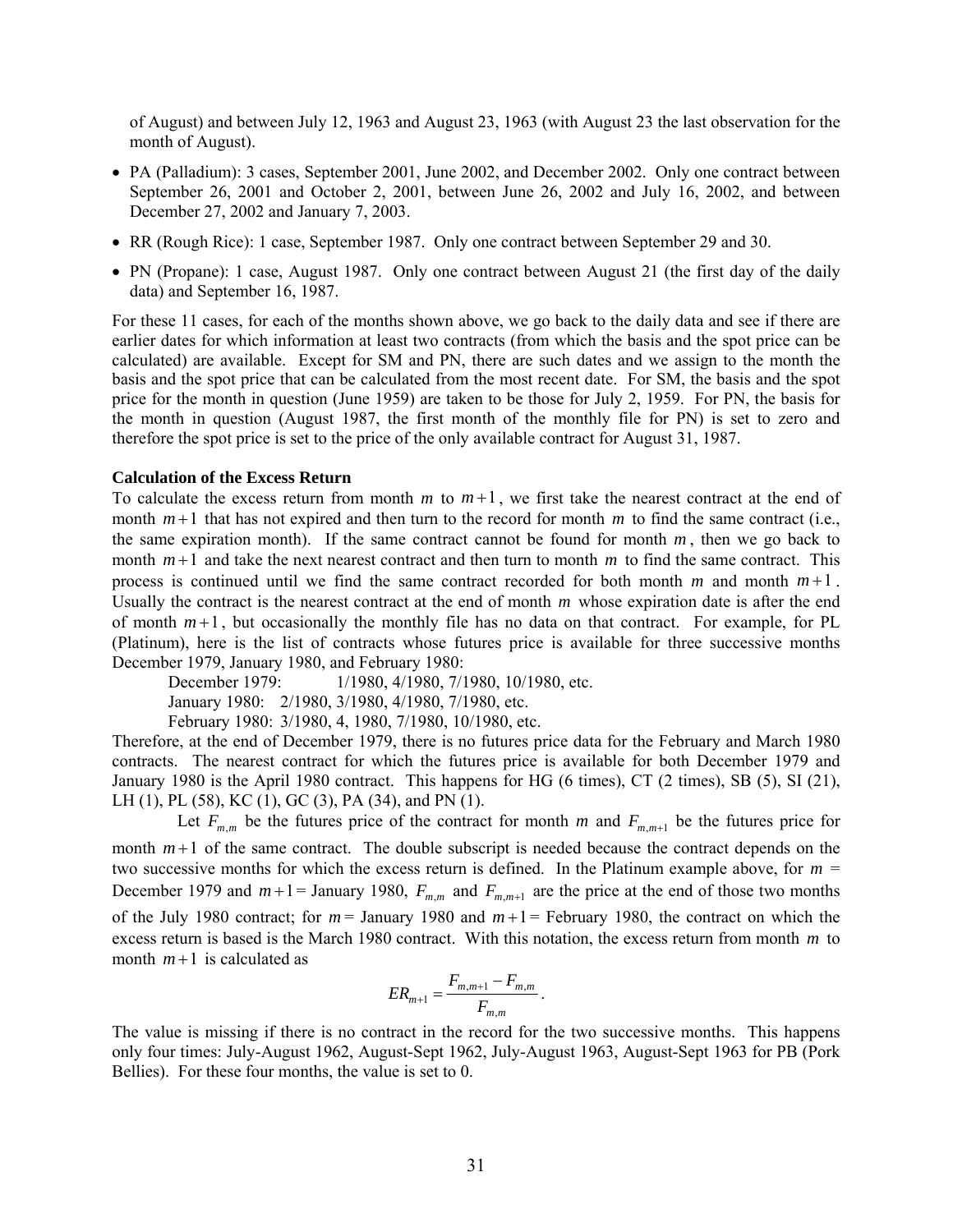### **Combine HU and RB for Unleaded Gas**

For Unleaded Gas, we combined HU (available until December 2006, see Table 1 above) and RB (available from October 2005) at April 2006 (so the monthly series is from HU until March 2006 and is from RB since April 2006). The monthly excess return from March to April 2006 is from HU and that from April to May 2006 is from RB.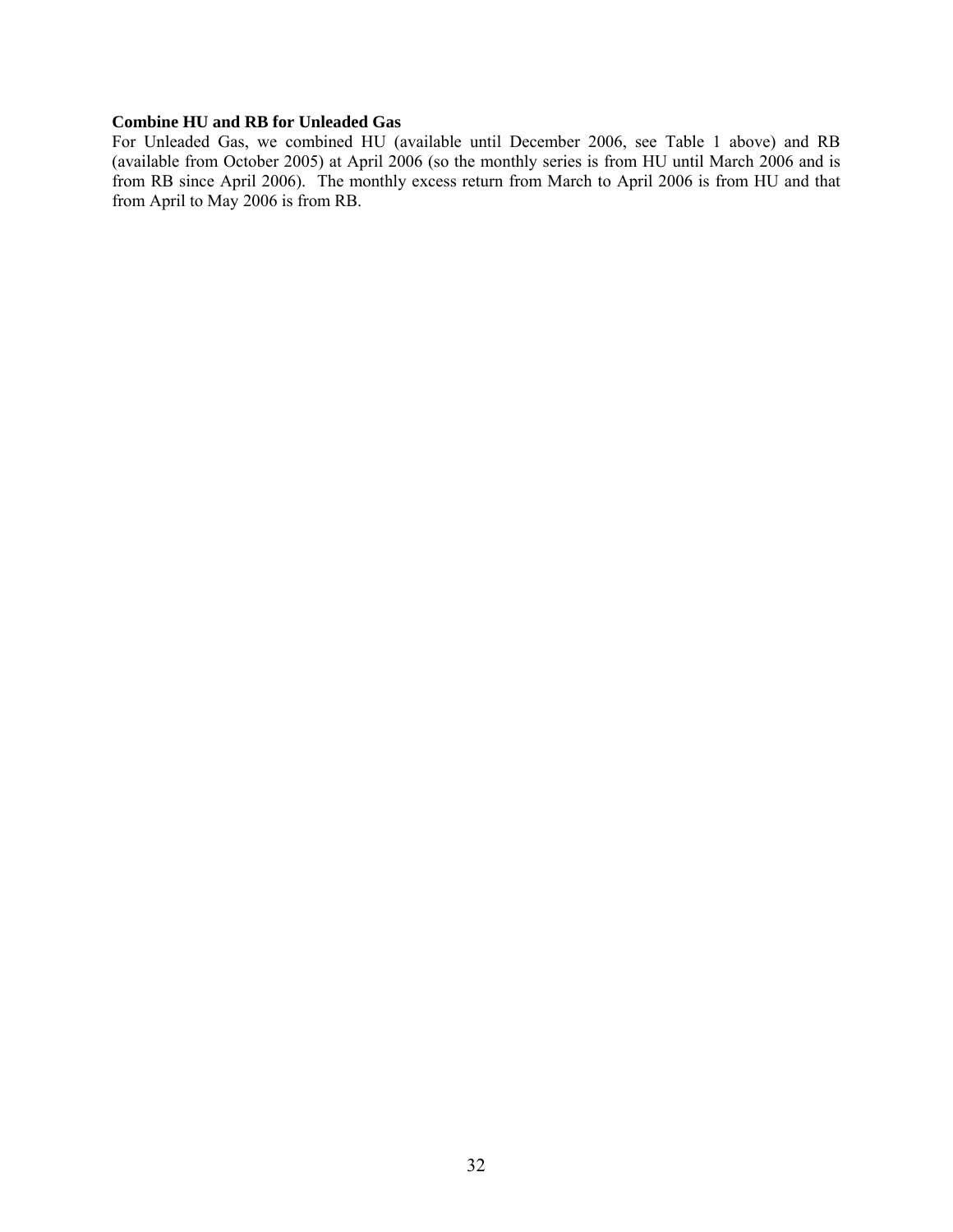#### **Appendix 2: Inventory Data**

This appendix describes the data sources of our inventory data. The table below lists 35 commodities for which we collected inventory data. Of these, inventory data are available only quarterly for Sugar, and three times per year (usually February, July, and November) for Rough Rice. These two commodities are not included in our study because we require monthly inventory data. For Feeder Cattle, the available inventory series is quarterly (as indicated in the table below). We nevertheless include Feeder Cattle in our study by using the 3-month ahead values of the Live Cattle inventory for the current monthly level of Feeder Cattle, under the assumption that it takes three months (the average time feeder cattle spends in feedlots) to feed calves to create what are called Feeder Cattle. As is mentioned in the text, Gold and Silver are dropped because, although inventory data are daily, we regard these two commodities as essentially financial futures. The monthly inventory series we create is for the end of each month. The value reported in the original source for the beginning of the month is regarded in our analysis as the value at the end of the previous month. If the original series is daily and if the first date is January 2, for example, the January 2 value is treated as the value for the end of the previous month. If the series is weekly, the value in the last week of the month is treated as the end-of-the-month value.

| <b>Commodity</b><br><b>Name</b> | <b>Definition of the Inventory</b> | <b>Source</b>                                                                                                                                                                                                                                               | Period of data<br>availability            | <b>Periodicity</b>                                                                |
|---------------------------------|------------------------------------|-------------------------------------------------------------------------------------------------------------------------------------------------------------------------------------------------------------------------------------------------------------|-------------------------------------------|-----------------------------------------------------------------------------------|
| Copper                          | <b>LME Warehouse Stocks</b>        | LME (London Metal<br>Exchange). Data<br>compiled by Bloomberg:<br>LSCA Index.<br>For weekly and twice<br>weekly data, the closest<br>available observation to<br>the month-end day is<br>recorded. For daily data,<br>the last day of the month<br>is used. | January 2, 1970<br>to December<br>2010    | weekly (to<br>May<br>1990),<br>twice<br>weekly (to<br>April<br>1997) and<br>daily |
| Platinum                        | Comex warehouse stocks             | Comex (part of New<br><b>York Mercantile</b><br>Exchange (NYMEX)).<br>Data compiled by<br>Bloomberg: NYMXPlat<br>Index                                                                                                                                      | October 31,<br>$1995$ to<br>December 2010 | daily                                                                             |
| Palladium                       | NYMEX warehouse stocks             | NYMEX (New York<br>Mercantile Exchange).<br>Data compiled by<br>Bloomberg: NYMXPldm<br>Index                                                                                                                                                                | Oct. 31, 1995 to<br>December 2010         | daily                                                                             |
| Zinc                            | LME warehouse stocks               | LME. Data compiled by<br>Bloomberg: LSZS Index.<br>For weekly and twice<br>weekly data, the closest                                                                                                                                                         | January 2, 1970<br>to December<br>2010    | weekly (to<br>May<br>1990),<br>twice                                              |

Appendix Table 3: Inventory Data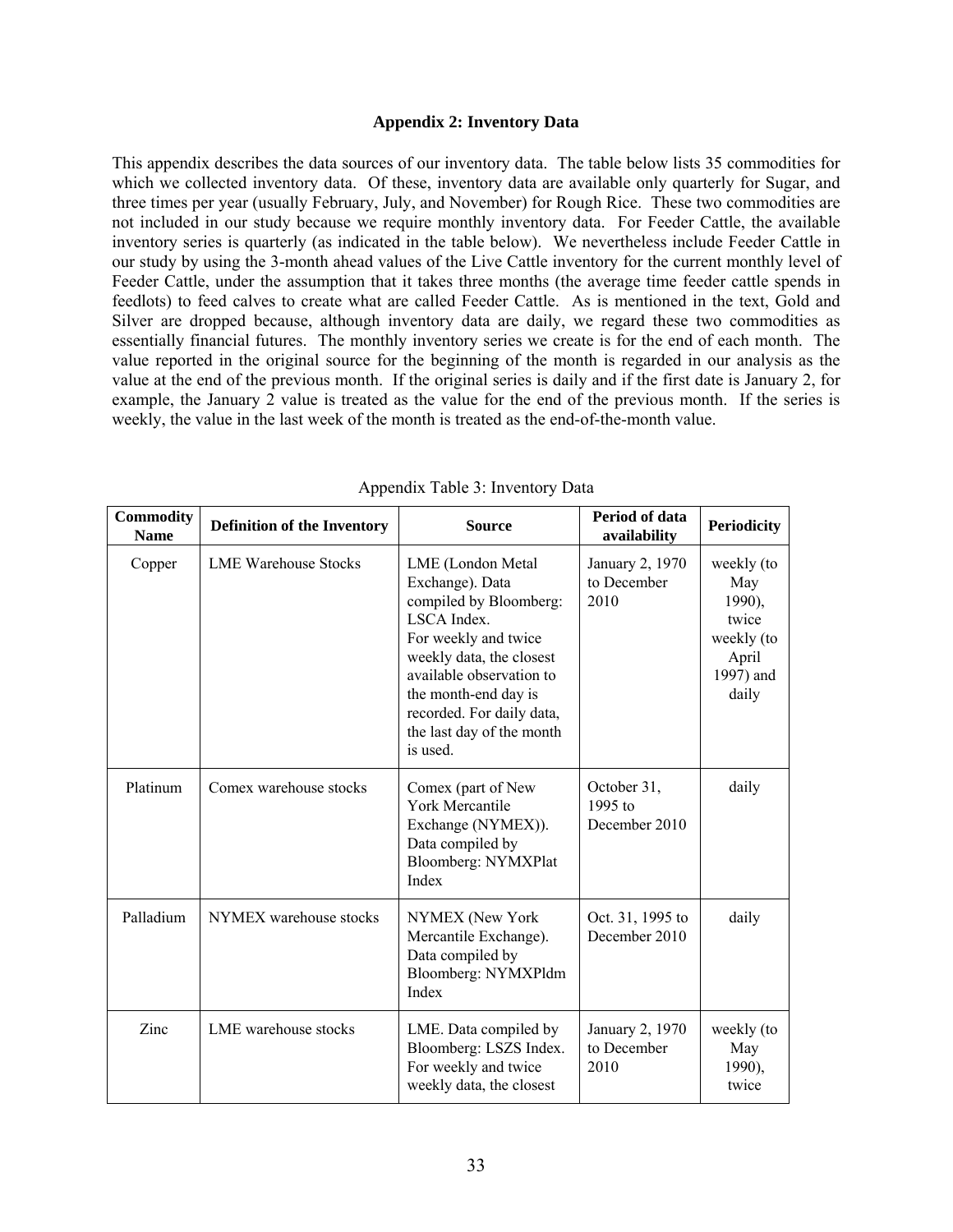|          |                                               | available observation to<br>the month-end day is<br>recorded. For daily data,<br>the last day of the month<br>is used.<br>Observations missing in<br>Jan-Feb 1987 and Oct-<br>Dec 1988 and estimated<br>via interpolation.                                                                                                                                     |                                                                                                      | weekly (to<br>April<br>1997) and<br>daily                                         |
|----------|-----------------------------------------------|----------------------------------------------------------------------------------------------------------------------------------------------------------------------------------------------------------------------------------------------------------------------------------------------------------------------------------------------------------------|------------------------------------------------------------------------------------------------------|-----------------------------------------------------------------------------------|
| Lead     | LME warehouse stocks                          | LME. Data compiled by<br>Bloomberg: LSPB Index.<br>For weekly and twice<br>weekly data, the closest<br>available observation to<br>the month-end day is<br>recorded. For daily data,<br>the last day of the month<br>is used.                                                                                                                                  | January 2, 1970<br>to December<br>2010                                                               | weekly (to<br>May<br>1990),<br>twice<br>weekly (to<br>April<br>1997) and<br>daily |
| Nickel   | LME warehouse stocks                          | LME. Data compiled by<br>Bloomberg: LSNI Index.<br>For weekly and twice<br>weekly data, the closest<br>available observation to<br>the month-end day is<br>recorded. For daily data,<br>the last day of the month<br>is used.                                                                                                                                  | July 13, 1979 to<br>December 2010                                                                    | weekly (to<br>May<br>1990),<br>twice<br>weekly (to<br>April<br>1997) and<br>daily |
| Aluminum | LME warehouse stocks<br>(High Grade Aluminum) | LME. Data compiled by<br>Bloomberg: LSAH Index.<br>For weekly and twice<br>weekly data, the closest<br>available observation to<br>the month-end day is<br>recorded. For daily data,<br>the last day of the month<br>is used.                                                                                                                                  | December 29,<br>1978 to<br>December 2010                                                             | weekly (to<br>May<br>1990),<br>twice<br>weekly (to<br>April<br>1997) and<br>daily |
| Tin      | LME warehouse stocks                          | LME. Data compiled by<br>Bloomberg: LSSN Index.<br>For weekly and twice<br>weekly data, the closest<br>available observation to<br>the month-end day is<br>recorded. For daily data,<br>the last day of the month<br>is used. There are gaps in<br>the data from Jan. 1986 -<br>$6/30/1989$ during the<br>suspension of trading due<br>to tin crisis. Contract | January 2, 1970<br>to December<br>2010 (the period<br>for our analysis<br>is since June 30,<br>1990) | weekly (to<br>May<br>1990),<br>twice<br>weekly (to<br>April<br>1997) and<br>daily |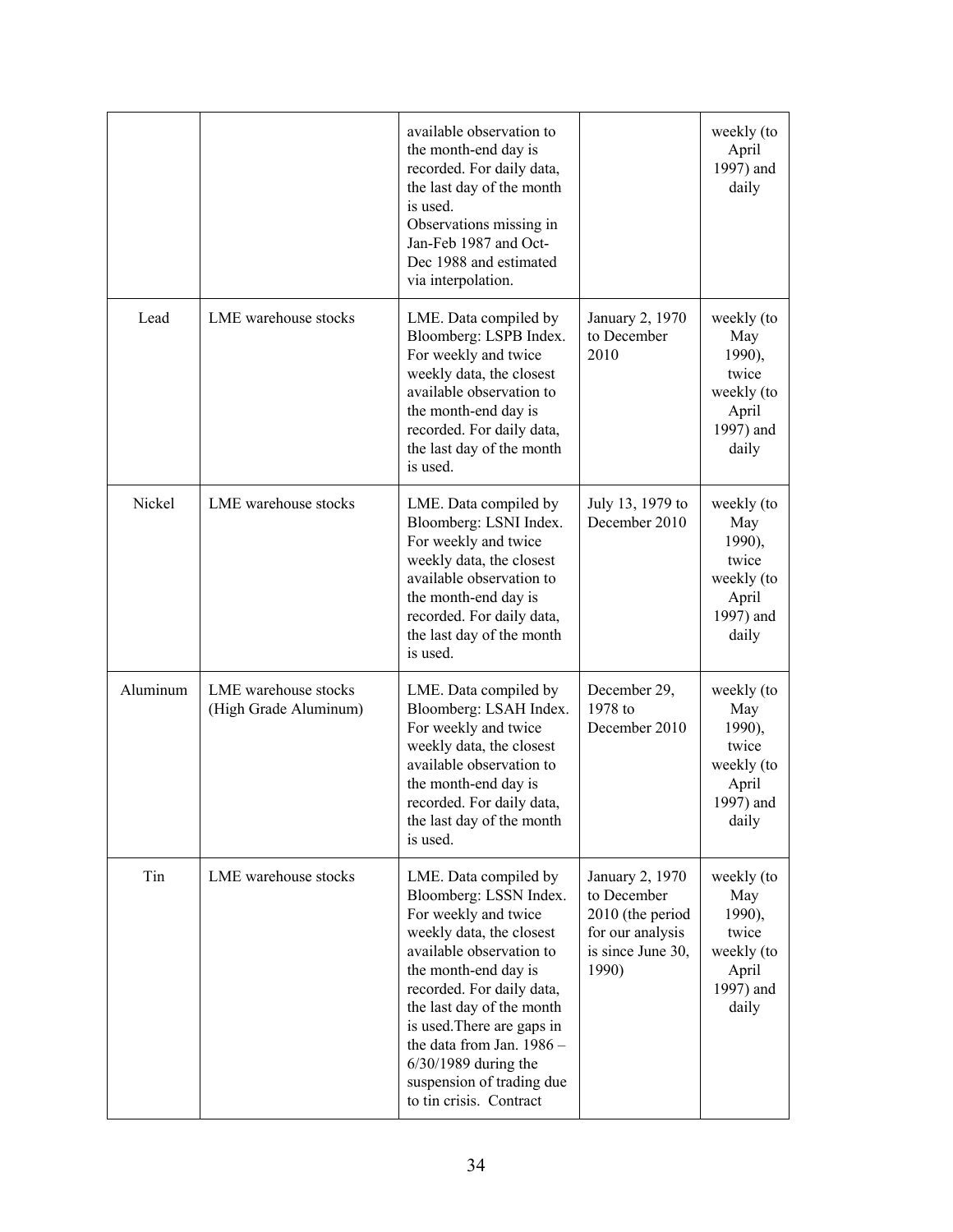|                 |                                                                                                                                                                                                                                                                                        | resumed trading in June<br>1989, but it took another<br>12 months or so for<br>warehouse stocks to rise<br>from extremely low<br>levels. We only used data<br>from June 30, 1990.                                                                                                                                                                                                                                                            |                                                                                                                                                                                                                                                     |         |
|-----------------|----------------------------------------------------------------------------------------------------------------------------------------------------------------------------------------------------------------------------------------------------------------------------------------|----------------------------------------------------------------------------------------------------------------------------------------------------------------------------------------------------------------------------------------------------------------------------------------------------------------------------------------------------------------------------------------------------------------------------------------------|-----------------------------------------------------------------------------------------------------------------------------------------------------------------------------------------------------------------------------------------------------|---------|
| Gold            | Comex warehouse stocks                                                                                                                                                                                                                                                                 | Comex                                                                                                                                                                                                                                                                                                                                                                                                                                        | February 1975<br>to date                                                                                                                                                                                                                            | daily   |
| Silver          | Comex warehouse stocks                                                                                                                                                                                                                                                                 | Comex                                                                                                                                                                                                                                                                                                                                                                                                                                        | December 1973<br>to date                                                                                                                                                                                                                            | daily   |
| Cotton          | <b>Cotton Historical Certified</b><br><b>Stock Report</b>                                                                                                                                                                                                                              | IntercontinentalExchange<br>(ICE)<br>https://www.theice.com/<br>marketdata/reports/Report<br>Center.shtml?reportId=4                                                                                                                                                                                                                                                                                                                         | 23-Aug 2002 to<br>December 2010                                                                                                                                                                                                                     | daily   |
| Cocoa           | Sum of five series: $(1)$<br>Visible Stocks of Cocoa in<br>New York warehouses, (2)<br>Same, Philadelphia<br>(Delaware<br>River)warehouses, (3)<br>Same, Port of Hampton<br>Road warehouses, (4) Same,<br>Port of Albany warehouses;<br>and (5) Same, Port of<br>Baltimore warehouses. | IntercontinentalExchange<br>(ICE). Data to December<br>2001 is compiled by CRB<br>(Commodity Research<br>Bureau) in CRB<br>Yearbook CDs in<br>millions of bags and<br>rounded to one decimal<br>place. From January<br>2002, data is directly<br>from ICE<br>https://www.theice.com/<br>marketdata/reports/Report<br>Center.shtml?reportId=4,<br>select "Historical Cocoa<br>Warehouse Stocks: 2002<br>- Present", uploaded on<br>Aug-1-2011 | From January<br>1931 for New<br>York<br>warehouses,<br>January 1958<br>for Philadelphia<br>warehouses,<br>January 1988<br>for Port of<br>Hampton Road<br>warehouses,<br>April 2006 for<br>Port of Albany<br>and Port of<br>Baltimore<br>warehouses. | monthly |
| Orange<br>Juice | "Cold storage stocks of<br>orange juice concentrate in<br>the U.S., millions of<br>pounds"                                                                                                                                                                                             | National Agricultural<br>Statistics Services of U.S.<br>Department of<br>Agriculture (NASS-<br>USDA). Data to<br>December 2004 are<br>compiled by Commodity<br>Research Bureau (CRB)<br>Yearbook CDs and<br>rounded to one decimal<br>place. Data as of the first<br>of the month is shifted to                                                                                                                                              | January 1970 to<br>December 2010                                                                                                                                                                                                                    | monthly |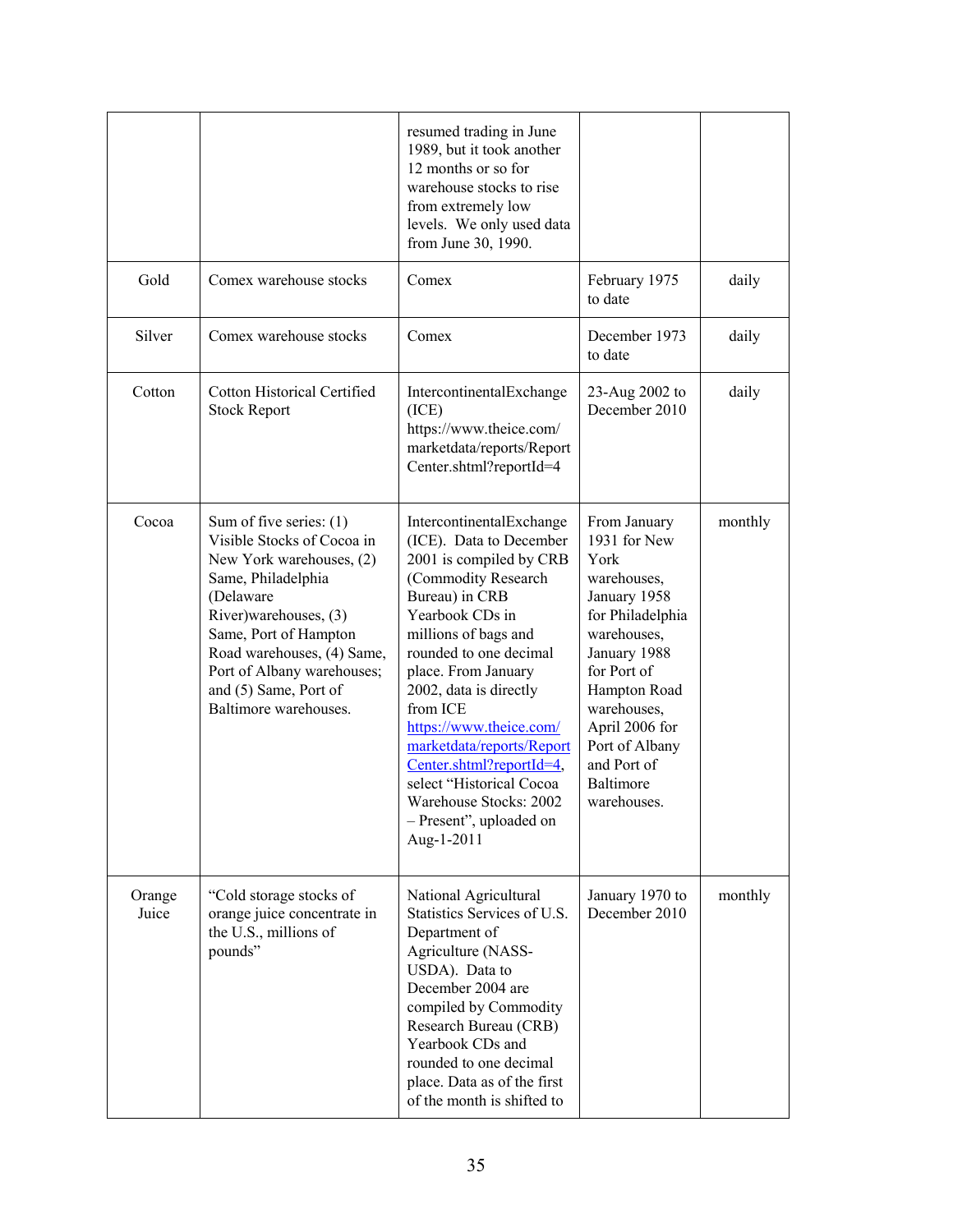|        |                                                                                                                                                                                                                                                                                                                                                                                                                                                                                          | the end of previous<br>month. After that date,<br>the data are taken directly<br>from NASS-USDA<br>monthly Cold Storage<br>reports.<br>Values are missing for<br>May-June 1982, August-<br>September 1982, and<br>November-December<br>1982 and are estimated by<br>interpolation.                                                                                                                                       |                                      |                       |
|--------|------------------------------------------------------------------------------------------------------------------------------------------------------------------------------------------------------------------------------------------------------------------------------------------------------------------------------------------------------------------------------------------------------------------------------------------------------------------------------------------|--------------------------------------------------------------------------------------------------------------------------------------------------------------------------------------------------------------------------------------------------------------------------------------------------------------------------------------------------------------------------------------------------------------------------|--------------------------------------|-----------------------|
| Lumber | "Stocks (gross) of softwood<br>lumber in the United States,<br>on the first of the month, in<br>millions of board feet"                                                                                                                                                                                                                                                                                                                                                                  | American Forest & Paper<br>Association (AFPA).<br>Data compiled by CRB in<br>CRB Yearbook CDs and<br>rounded to one decimal<br>place. Values are missing<br>for June 1998-November<br>1998, and estimated by<br>linear interpolation.<br>Values for November<br>2006 and after are not<br>available.                                                                                                                     | January 1970 to<br>October 2006      | monthly               |
| Coffee | "Certified Coffee 'C'<br>Stocks by Port". Sum of<br>stocks in New York, New<br>Orleans, Houston, Miami,<br>Antwerp, Hamburg /<br>Bremen, and Barcelona.                                                                                                                                                                                                                                                                                                                                  | IntercontinentalExchange<br>(ICE)<br>https://www.theice.com/<br>marketdata/reports/Report<br>Center.shtml?reportId=4,<br>select "Historical Coffee<br>'C' Warehouse Stocks:<br>Nov $1996$ – Present",<br>uploaded on Aug-1-2011                                                                                                                                                                                          | December 1996<br>to December<br>2010 | monthly               |
| Wheat  | From June 25, 1974, "Stocks<br>of Grain at Selected<br>Terminals and Elevator<br>Sites, Thousands of<br>Bushels" (weekly, where the<br>closest available observation<br>to the month-end day is<br>recorded), and from June<br>1970 to May 1974,<br>"Commercial stocks of<br>domestic wheat in the<br>United States, on the first<br>month, in millions of<br>bushels of domestic wheat in<br>storage in public and private<br>elevators in 39 markets and<br>wheat afloat in vessels or | The weekly series from<br>Livestock and Seed<br>Division, USDA (U.S.<br>Department of<br>Agriculture).<br>Grain Stocks Report:<br>http://www.ams.usda.gov<br>/AMSv1.0/ams.fetchTem<br>plateData.do?template=T<br>emplateN&navID=Marke<br>tNewsAndTransportation<br>Data&leftNav=MarketNe<br>wsAndTransportationDat<br>a&page=NationalGrainRe<br>ports, where reports from<br>1974-2005 where<br>obtained on request from | June 1970 to<br>December 2010        | weekly and<br>monthly |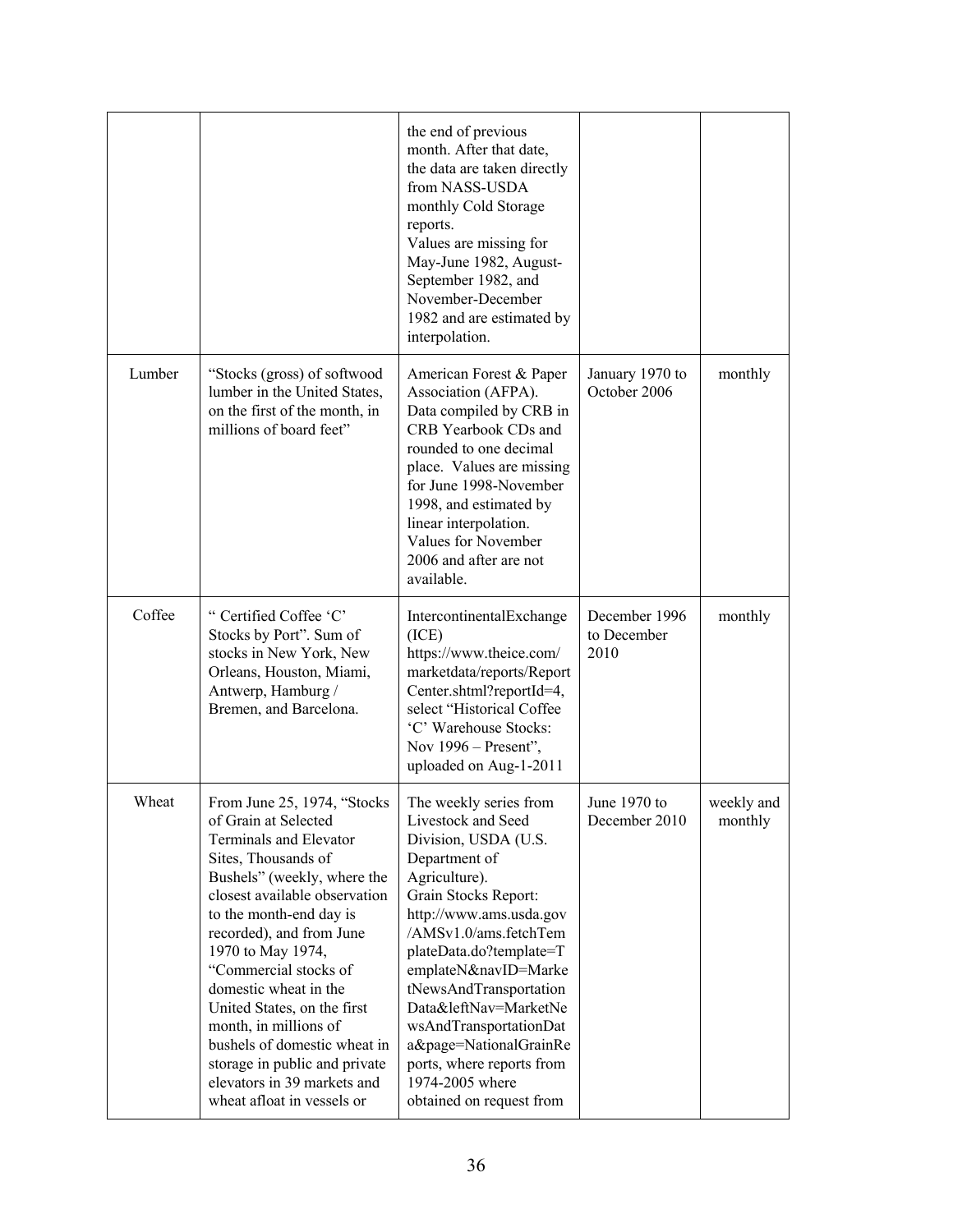|                 | barges at lake and seaboard<br>ports, the first Saturday of<br>the month" (monthly, and<br>shifted to the previous<br>month)                                                                                                                                                                                                                                                  | <b>USDA</b><br>The monthly series<br>compiled by CRB in CRB<br>Yearbook CDs.                                                                                                                                                                                                                                                                                                                                                                                      |                                                                                                                     |                       |
|-----------------|-------------------------------------------------------------------------------------------------------------------------------------------------------------------------------------------------------------------------------------------------------------------------------------------------------------------------------------------------------------------------------|-------------------------------------------------------------------------------------------------------------------------------------------------------------------------------------------------------------------------------------------------------------------------------------------------------------------------------------------------------------------------------------------------------------------------------------------------------------------|---------------------------------------------------------------------------------------------------------------------|-----------------------|
| Corn            | "Stocks of Grain at Selected<br>Terminals and Elevator<br>Sites, thousands of bushels"<br>(the closest available<br>observation to the month-<br>end day is recorded).                                                                                                                                                                                                        | Livestock and Seed<br>Division, USDA<br>Data for 2006 is from<br>http://www.ams.usda.gov<br>/AMSv1.0/ams.fetchTem<br>plateData.do?template=T<br>emplateN&navID=Marke<br>tNewsAndTransportation<br>Data&leftNav=MarketNe<br>wsAndTransportationDat<br>a&page=NationalGrainRe<br>ports. Prior data was<br>obtained on request from<br>USDA.                                                                                                                         | June 25, 1974 to<br>December 2010                                                                                   | weekly                |
| Soybeans        | From June 25, 1974 "Stocks"<br>of Grain at Selected<br>Terminals and Elevator<br>Sites, Thousands of<br>Bushels" (weekly, where the<br>closest available observation<br>to the month-end day is<br>recorded), and from<br>December 1961 to May<br>1974 "Commercial stocks of<br>soybeans in the United<br>States, on the first month, in<br>millions of bushels"<br>(monthly) | The weekly series from<br>Livestock and Seed<br>Division, USDA.<br>Grain Stocks Report:<br>http://www.ams.usda.gov<br>/AMSv1.0/ams.fetchTem<br>plateData.do?template=T<br>emplateN&navID=Marke<br>tNewsAndTransportation<br>Data&leftNav=MarketNe<br>wsAndTransportationDat<br>a&page=NationalGrainRe<br>ports, where reports from<br>1974-2005 where<br>obtained on request from<br><b>USDA</b><br>The monthly series<br>compiled by CRB in CRB<br>Yearbook CDs. | December 1961<br>to December<br>2010                                                                                | weekly and<br>monthly |
| Soybean<br>Oil  | "Stocks of crude soybean oil<br>at factories and warehouses<br>in the United States on the<br>first of month" plus "Stocks"<br>of refined soybean oil in the<br>United States on the first of<br>the month, millions of<br>pounds"                                                                                                                                            | USDA. Compiled by<br>CRB in CRB Yearbook<br>CDs. Values are missing<br>for January-February<br>1991, April-May 1991,<br>July-August 1991 and<br>October-November 1991,<br>and are estimated by<br>linear interpolation.                                                                                                                                                                                                                                           | September 1970<br>to December<br>2010 for crude<br>oil,<br>September 1990<br>to December<br>2010 for refined<br>oil | monthly               |
| Soybean<br>Meal | "Stocks at oil mills of<br>soybean cake and meal in                                                                                                                                                                                                                                                                                                                           | USDA. Compiled by<br>CRB in CRB Yearbook                                                                                                                                                                                                                                                                                                                                                                                                                          | October 1970 to<br>November                                                                                         | monthly               |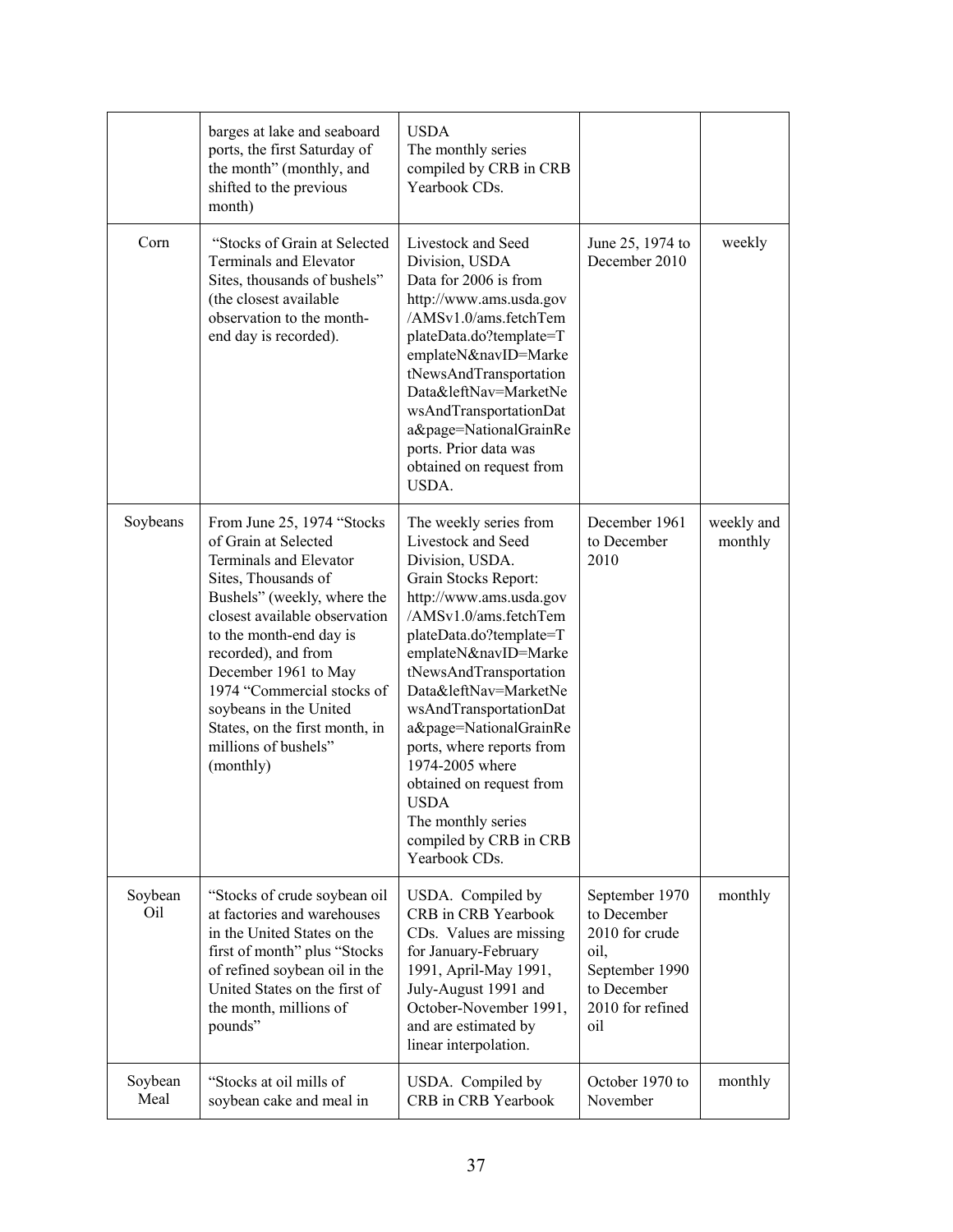|                        | the United States on the first<br>of the month in thousands of<br>short tons"                                                                                                                                                                                                                                      | CDs. Values are missing<br>for January 1991, March-<br>April 1991, June-July<br>1991, September-October<br>1991, and December<br>1991, and are estimated<br>by linear interpolation.                                                                                                                                                                                                             | 2010                              |                        |
|------------------------|--------------------------------------------------------------------------------------------------------------------------------------------------------------------------------------------------------------------------------------------------------------------------------------------------------------------|--------------------------------------------------------------------------------------------------------------------------------------------------------------------------------------------------------------------------------------------------------------------------------------------------------------------------------------------------------------------------------------------------|-----------------------------------|------------------------|
| Oats                   | "Stocks of Grain at Selected<br><b>Terminals and Elevator</b><br>Sites, thousands of bushels"<br>The closest available<br>observation to the month-<br>end day is recorded.                                                                                                                                        | Livestock and Seed<br>Division, USDA<br>Grain Stocks Report<br>Data for 2006 is from<br>http://www.ams.usda.gov<br>/AMSv1.0/ams.fetchTem<br>plateData.do?template=T<br>emplateN&navID=Marke<br>tNewsAndTransportation<br>Data&leftNav=MarketNe<br>wsAndTransportationDat<br>a&page=NationalGrainRe<br>ports.<br>Prior data was obtained<br>on request from USDA.                                 | June 25, 1974 to<br>December 2010 | weekly                 |
| Rough Rice             | "Rice<br>stocks<br>rough<br>and<br>milled"                                                                                                                                                                                                                                                                         | <b>NASS-USDA</b>                                                                                                                                                                                                                                                                                                                                                                                 | July 1986 to<br>December 2010     | Feb, July,<br>and Nov. |
| Sugar                  | "U.S. sugar stocks held by<br>primary distributors"                                                                                                                                                                                                                                                                | Economic Research<br>Services, USDA                                                                                                                                                                                                                                                                                                                                                              | January 1990 to<br>December 2010  | quarterly              |
| Pork<br><b>Bellies</b> | From 1970 to December<br>2004, data from Red Meat<br>Yearbook, "Frozen pork<br>belly stocks in cold storage<br>in the United States, on first<br>of the month, in thousands<br>of pounds" January 2005 -<br>December 2010, data from<br>Cold Storage Report, "Pork<br>Bellies in Cold Storage, at<br>end of month" | Data to December 2004<br>are compiled in an Excel<br>table by NASS-USDA.<br>Red Meat Yearbook,<br>http://usda.mannlib.cornel<br>l.edu/MannUsda/viewDo<br>cumentInfo.do?document<br>$ID=1354$<br>After that date, the data<br>are taken directly from<br>NASS-USDA monthly<br>Cold Storage reports.<br>http://usda.mannlib.cornel<br>l.edu/MannUsda/viewDo<br>cumentInfo.do?document<br>$ID=1034$ | January 1970 to<br>December 2010  | monthly                |
| Live Cattle            | From 1970 to December<br>2004, data from Red Meat<br>Yearbook, "Frozen beef<br>stocks in cold storage in the<br>U.S. on first of the month in                                                                                                                                                                      | Data to December 2004<br>are compiled in an Excel<br>table by NASS-USDA.<br>Red Meat Yearbook,<br>http://usda.mannlib.cornel                                                                                                                                                                                                                                                                     | January 1970 to<br>December 2010  | monthly                |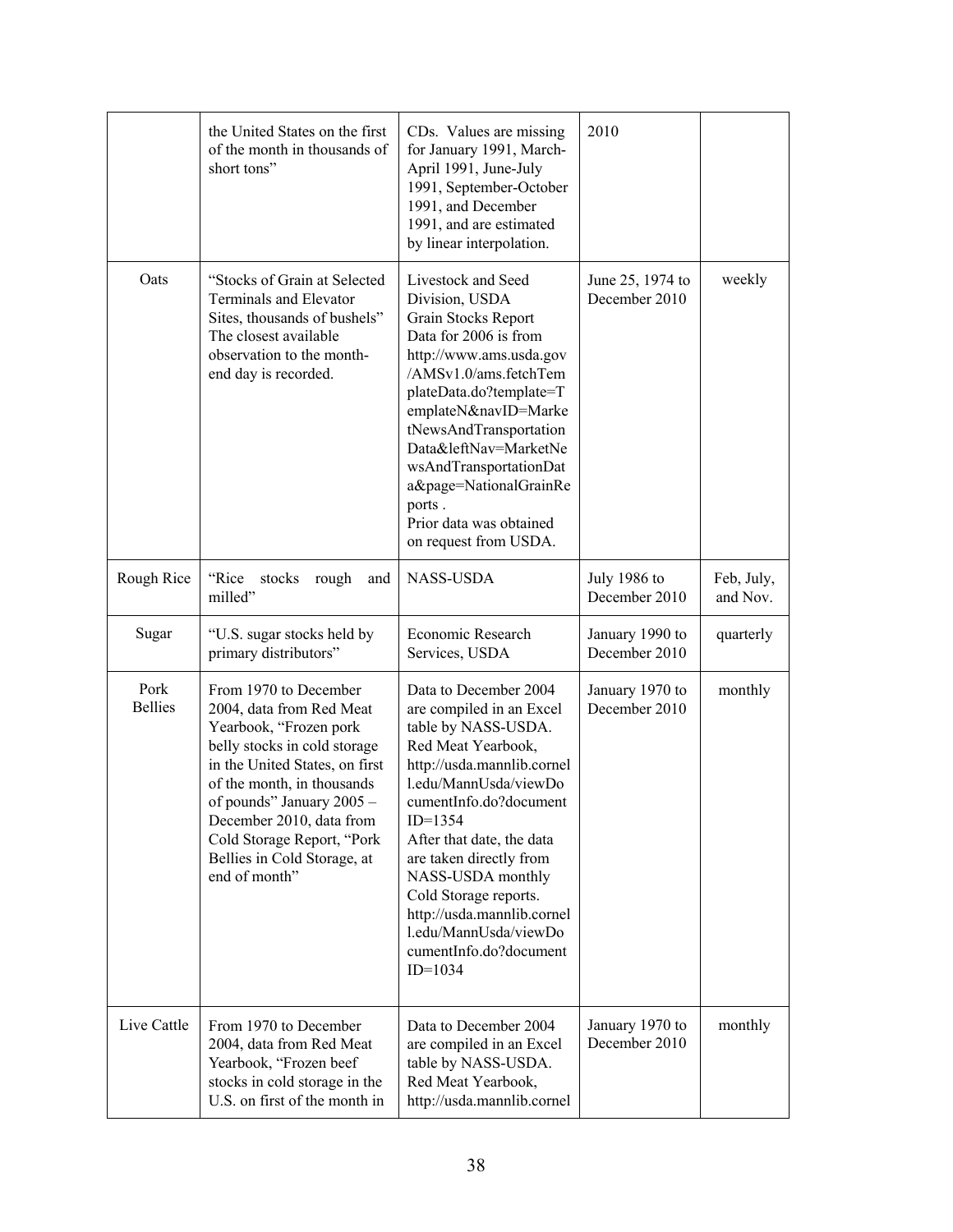|                  | thousands of pounds".<br>January 2005 - December<br>2010, data from Cold<br>Storage Report, "Total beef<br>in Cold Storage, at end of<br>month"                                                                                                                                                  | l.edu/MannUsda/viewDo<br>cumentInfo.do?document<br>$ID=1354$<br>After that date, the data<br>are taken directly from<br>NASS-USDA monthly<br>Cold Storage reports.<br>http://usda.mannlib.cornel<br>l.edu/MannUsda/viewDo<br>cumentInfo.do?document<br>$ID=1034$                                                                                                                                                                                                                                                      |                                  |           |
|------------------|--------------------------------------------------------------------------------------------------------------------------------------------------------------------------------------------------------------------------------------------------------------------------------------------------|-----------------------------------------------------------------------------------------------------------------------------------------------------------------------------------------------------------------------------------------------------------------------------------------------------------------------------------------------------------------------------------------------------------------------------------------------------------------------------------------------------------------------|----------------------------------|-----------|
| Lean Hogs        | From 1970 to December<br>2004, data from Red Meat<br>Yearbook, "Frozen pork<br>stocks in cold storage in the<br>U.S. on first of the month in<br>thousands of pounds".<br>January 2005 - December<br>2010, data from Cold<br>Storage Report, "Total pork<br>in Cold Storage, at end of<br>month" | Data to December 2004<br>are compiled in an Excel<br>table by NASS-USDA.<br>Red Meat Yearbook,<br>http://usda.mannlib.cornel<br>l.edu/MannUsda/viewDo<br>cumentInfo.do?document<br>$ID=1354$<br>After that date, the data<br>are taken directly from<br>NASS-USDA monthly<br>Cold Storage reports.<br>http://usda.mannlib.cornel<br>l.edu/MannUsda/viewDo<br>cumentInfo.do?document<br>$ID=1034$                                                                                                                      | January 1970 to<br>December 2010 | monthly   |
| Feeder<br>Cattle | "United States Cattle Placed<br>on Feed in 7 States"                                                                                                                                                                                                                                             | Economic Research<br>Services, USDA.                                                                                                                                                                                                                                                                                                                                                                                                                                                                                  | January 1974 to<br>December 2010 | quarterly |
| Milk             | "Commercial stocks of milk<br>in the U.S., milk equivalent<br>- milkfat basis"                                                                                                                                                                                                                   | Data to December 2004<br>compiled in an Excel<br>table by NASS-USDA<br>(Dairy Yearbook,<br>http://usda.mannlib.cornel<br>l.edu/MannUsda/viewDo<br>cumentInfo.do?document<br>$ID=1207$ ).<br>Afterwards, the data is<br>taken from<br>"Understanding Dairy<br>Markets", University of<br>Wisconsin<br>(http://future.aae.wisc.edu<br>/tab/stocks.html#20).<br>Values are missing for<br>April and May 1982, July<br>and August 1982, and<br>October and November<br>1982. Those gaps in the<br>series are estimated by | January 1970 to<br>December 2010 | monthly   |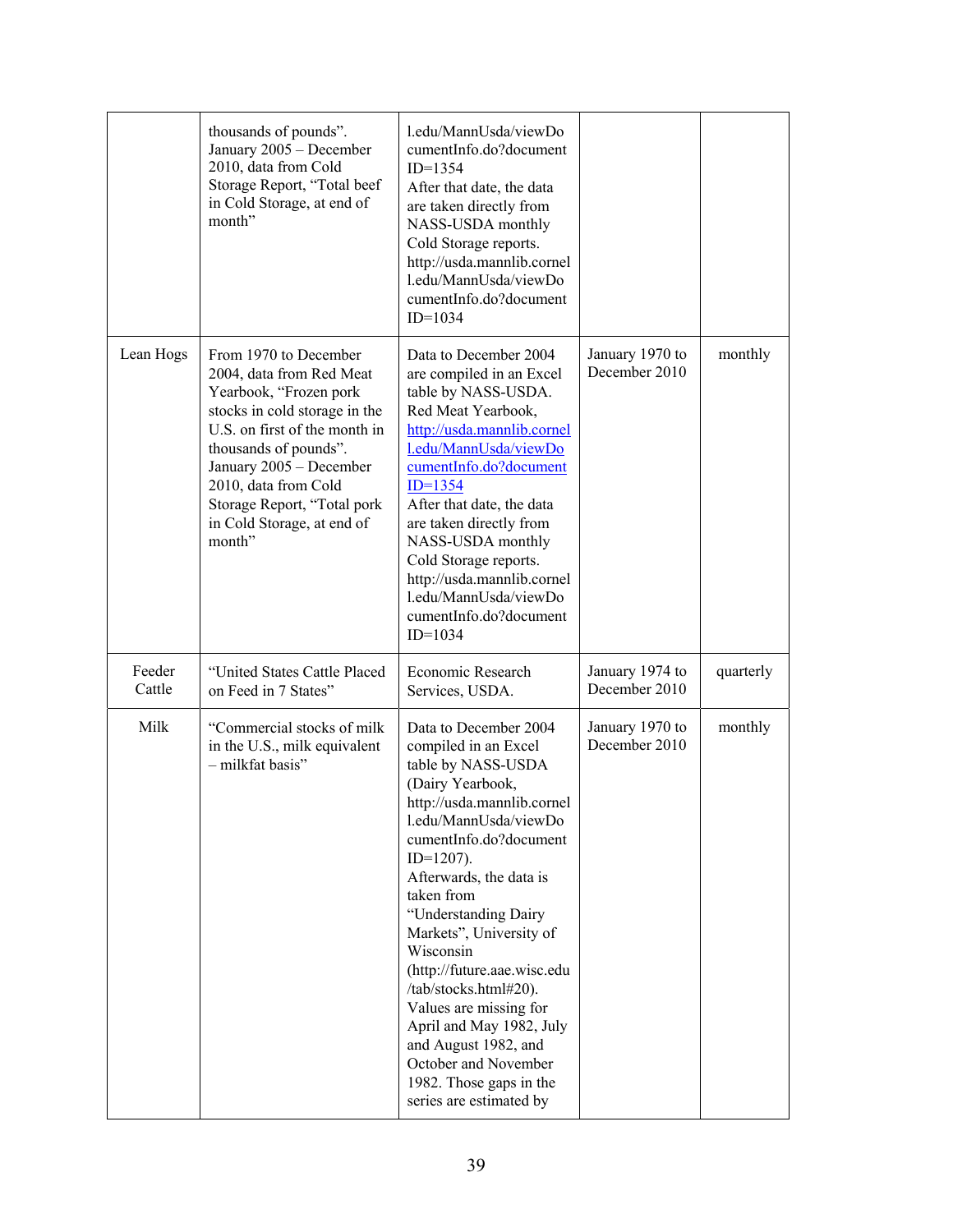|                 |                                                                             | linear interpolation.                                                                                                                                                                                                                                                                                                                                                                                                                                                                                                                                                                                                                                                                                                                                                                |                                  |         |
|-----------------|-----------------------------------------------------------------------------|--------------------------------------------------------------------------------------------------------------------------------------------------------------------------------------------------------------------------------------------------------------------------------------------------------------------------------------------------------------------------------------------------------------------------------------------------------------------------------------------------------------------------------------------------------------------------------------------------------------------------------------------------------------------------------------------------------------------------------------------------------------------------------------|----------------------------------|---------|
| <b>Butter</b>   | "Commercial stocks of<br>butter in the U.S."                                | Data to December 2004 is<br>compiled in an Excel<br>table by NASS-USDA.<br>Dairy Yearbook,<br>http://usda.mannlib.cornel<br>l.edu/MannUsda/viewDo<br>cumentInfo.do?document<br>$ID=1207$<br>After that date, the data<br>are taken directly from<br>NASS-USDA monthly<br>Cold Storage reports<br>(calculated as total butter<br>stocks minus government<br>owned).<br>http://usda.mannlib.cornel<br>l.edu/MannUsda/viewDo<br>cumentInfo.do?document<br>$ID=1034$<br>Values are missing for<br>April and May 1982, July<br>and August 1982,<br>October and November<br>1982. Those gaps in the<br>series are estimated by<br>linear interpolation.<br>NASS-USDA Excel table<br>data obviously erroneous<br>for February to<br>November 2003, used<br>Cold Storage Reports<br>instead. | January 1970 to<br>December 2010 | monthly |
| Heating Oil     | "U.S. total stocks of<br>distillate fuel oil"                               | DOE (Dept of Energy)<br>Monthly Energy Review<br>http://www.eia.gov/dnav/<br>pet/pet_stoc_wstk_a_epd<br>0 sae mbbl w.htm                                                                                                                                                                                                                                                                                                                                                                                                                                                                                                                                                                                                                                                             | January 1945 to<br>December 2010 | monthly |
| Crude Oil       | "U.S. ending stocks<br>excluding SPR of crude oil,<br>thousands of barrels" | DOE Monthly Energy<br>Review<br>http://www.eia.gov/dnav/<br>pet/hist/LeafHandler.ashx<br>?n=PET&s=MCESTUS1<br>$&f=M$                                                                                                                                                                                                                                                                                                                                                                                                                                                                                                                                                                                                                                                                 | January 1920 to<br>December 2010 | monthly |
| Unleaded<br>Gas | "U.S. motor gasoline ending<br>stocks, thousands of barrels"                | DOE Monthly Energy<br>Review<br>http://www.eia.gov/dnav/<br>pet/pet_stoc_wstk_a_epm<br>0 sae mbbl m.htm                                                                                                                                                                                                                                                                                                                                                                                                                                                                                                                                                                                                                                                                              | January 1945 to<br>December 2010 | monthly |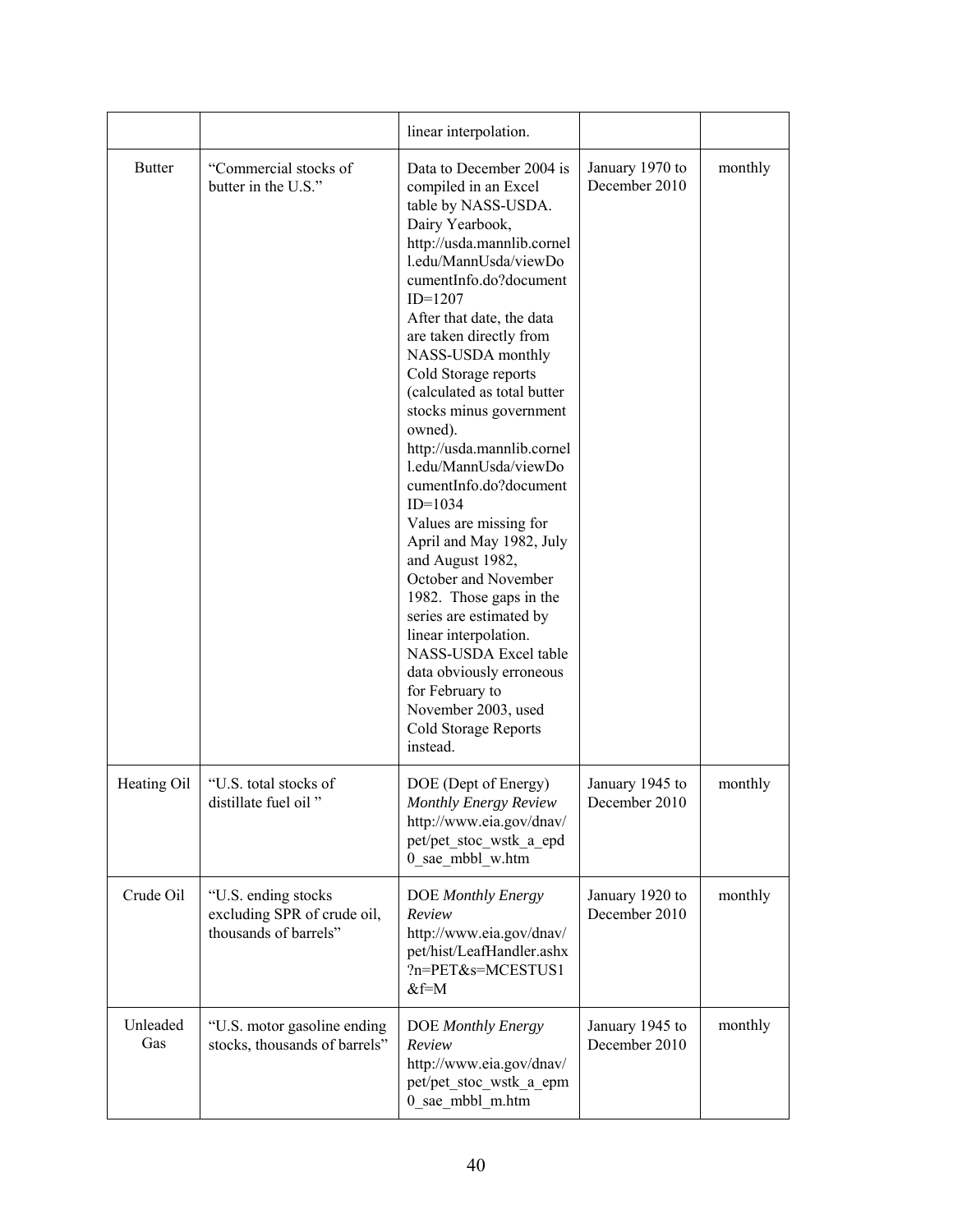| Propane     | "U.S. ending Stocks of<br>propane and propylene,<br>thousands of barrels"                      | DOE Monthly Energy<br>Review<br>http://www.eia.gov/dnav/<br>pet/hist/LeafHandler.ashx<br>?n=PET&s=MPRSTUS1<br>$&$ f=M | January 1971 to<br>December 2010      | monthly |
|-------------|------------------------------------------------------------------------------------------------|-----------------------------------------------------------------------------------------------------------------------|---------------------------------------|---------|
| Natural Gas | "U.S. total natural gas in<br>underground storage<br>(working gas), millions of<br>cubic feet" | DOE Monthly Energy<br>Review<br>http://www.eia.gov/dnav/<br>ng/hist/n5020us2m.htm                                     | September 1975<br>to December<br>2010 | monthly |
| Coal        | "U.S. coal stocks, total, in<br>thousand short tons"                                           | DOE Monthly Energy<br>Review.<br>http://www.eia.gov/totale<br>nergy/data/monthly/#coal                                | January 1973 to<br>December 2010      | monthly |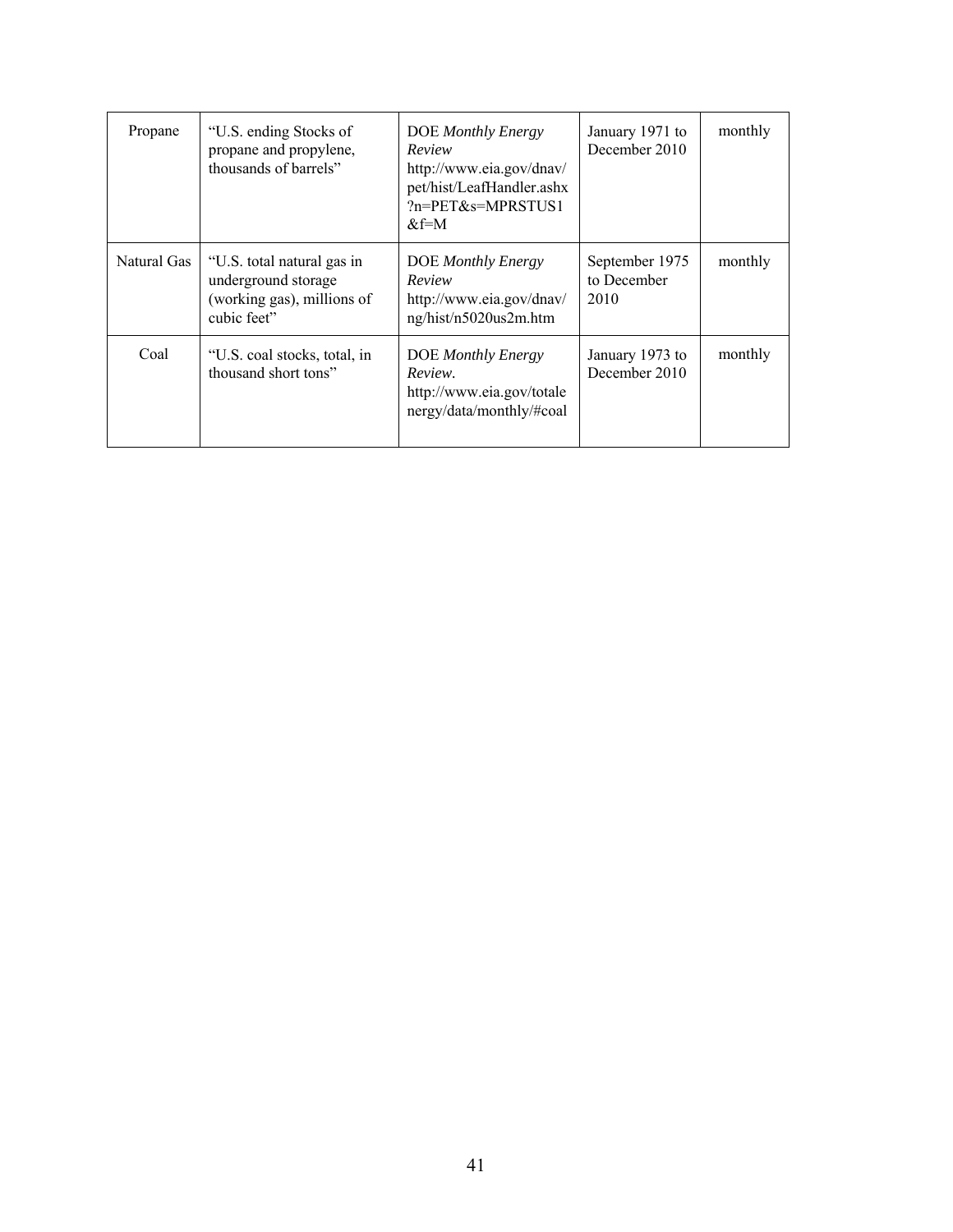#### **Appendix 3: CFTC's Position of Traders**

Historical data on the positions of traders published in *Commitments of Traders Reports* by the CFTC (Commodity Futures Trading Commission) can be downloaded from the CFTC's website. We utilize data for 1986-2010 in two excel files in http://www.cftc.gov/files/dea/history/deafut\_xls\_1986\_2010.zip, and data for 2011 to date in http://www.cftc.gov/files/dea/history/dea\_fut\_xls\_2011.zip. The Report has information (weekly for recent years and monthly or once or twice per month before that) on the long and short positions of the three groups of traders mentioned in the text ("Commercials", "Non-Commercials", and "Non-Reportable") as well as the open interest. Here we describe how we extracted monthly data on those variables from the file mentioned above.

 Appendix Table 4 shows how we identified the relevant contract designated by the CFTC for the commodities listed in Table 1 of the text (except for Zinc, Lead, Nickel, Aluminum, and Tin, which are traded on the LME and hence not covered by the CFTC Report). The appendix table here also excludes: Butter because the CFTC Report has the position information only for a handful of months scattered over several subperiods (May-August 1997, April-December 1999, January-May 2000, and May 2006 on), and Coal because the CFTC information becomes available only since June 2007.

| <b>Commodity</b><br>Group | <b>Commodity</b><br>(exchange) | <b>CFTC Contract Code</b> |
|---------------------------|--------------------------------|---------------------------|
|                           | Copper (NYMEX)                 | 85691, 85692              |
| Metals                    | Platinum (NYMEX)               | 75651                     |
|                           | Palladium (NYMEX)              | 76651                     |
|                           | Cotton (NYBOT)                 | 33661                     |
|                           | Cocoa (NYBOT)                  | 73732                     |
|                           | Sugar (NYBOT)                  | 80732                     |
| Softs                     | Orange Juice (NYBOT)           | 40701                     |
|                           | Lumber (CME)                   | 58641, 58643              |
|                           | Coffee (NYBOT)                 | 83731                     |
|                           | Wheat (CBOT)                   | 1601, 1602                |
|                           | Corn (CBOT)                    | 2601, 2602                |
|                           | Soybeans (CBOT)                | 5601, 5602                |
| Grains                    | Soybean Oil (CBOT)             | 7601                      |
|                           | Soybean Meal (CBOT)            | 26603                     |
|                           | Oats (CBOT)                    | 4601, 4603                |
|                           | Rough Rice (CBOT)              | 39601, 39781              |
|                           | Pork Bellies (CME)             | 56641                     |
|                           | Live Cattle (CME)              | 57642                     |
| Meats                     | Lean Hogs (CME)                | 54641, 54642              |
|                           | Feeder Cattle (CME)            | 61641                     |
|                           | Milk (CME)                     | 52641                     |
|                           | Heating Oil (NYMEX)            | 22651                     |
|                           | Crude Oil (NYMEX)              | 67651                     |
| Energies                  | Unleaded Gas (NYMEX)           | 111652, 111659            |
|                           | Propane (NYMEX)                | 66651                     |
|                           | Natural Gas (NYMEX)            | 23651                     |

Appendix Table 4: Mapping from CFTC Contract Code

 As is evident from this table, there are 9 commodities with two contracts. Of these, 5 commodities (Copper, Lean Hogs, Lumber, Unleaded Gas, and Rough Rice) have the two contracts overlapping for several months. If each contract has no gaps (i.e., no missing records within the period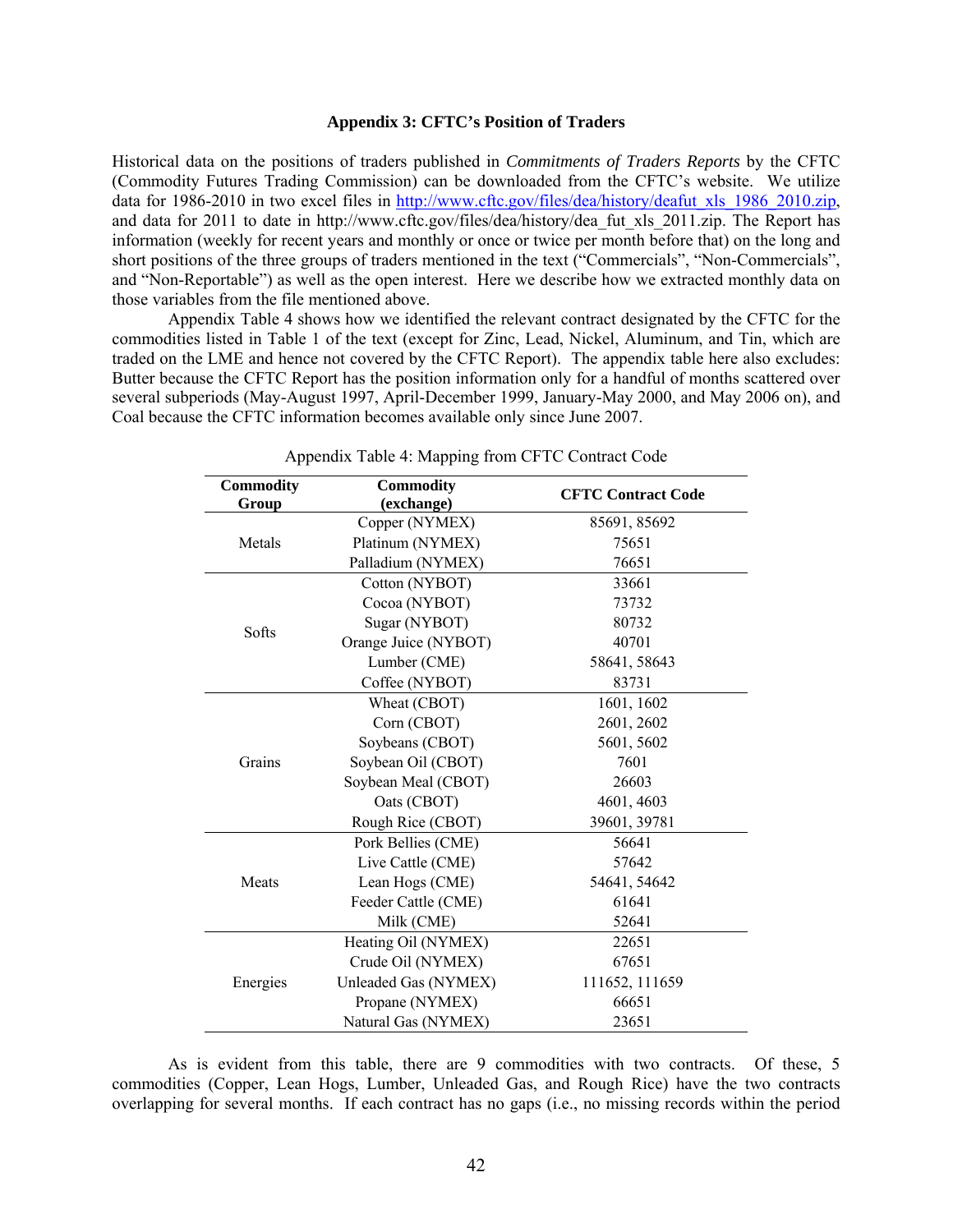covered by the contract), then the positions information is taken from the newer contract as soon as it becomes available (this applies to Copper, Lumber, and Unleaded Gas). For Lean Hogs, the two contracts overlap between April 2, 1996 and December 17, 1996. The newer contract has only one record for April 1996 and the next record is May 14, 1996. So the switch from the older to the newer contract is May 14, 1996 for Lean Hogs. For Rough Rice, the switch occurs on August 14, 1987 because before then the new contract has only spotty records. For the remaining commodities with two contracts (Wheat, Corn, Soybeans, and Oats), the two contracts don't overlap, forming a continuous record.

 To create monthly positions series, we selected the last record of the month for each month. If there is only one record for the month, that record provides the end-of-month information. Only 3 commodity-months are for the day of the month that is the  $20<sup>th</sup>$  or earlier of the month. They are: October 14, 2003, August 3, 2004, and February 20, 2007, all for Pork Bellies,.

 The monthly positions series thus created have gaps for 4 commodities. Pork Bellies has no records for August-October 2002, September-October 2004, August 2005, July-December 2006, March-May 2007, July-August 2007, December 2007, February-March 2008, and August 2008 to date. Palladium has no record for August-September 2000, February-June 2001, August 2001 to March 2002, and September 2002. We decided not to use the Pork Bellies and Palladium positions data. Lumber has no records for November 1995 and April 2002. For Lumber, we assign the value from the most recent record to those missing months, to create a continuous series for each commodity.

 For each commodity, the monthly series ends in October 2011. The first month of the period is shown in Table 10 of the text.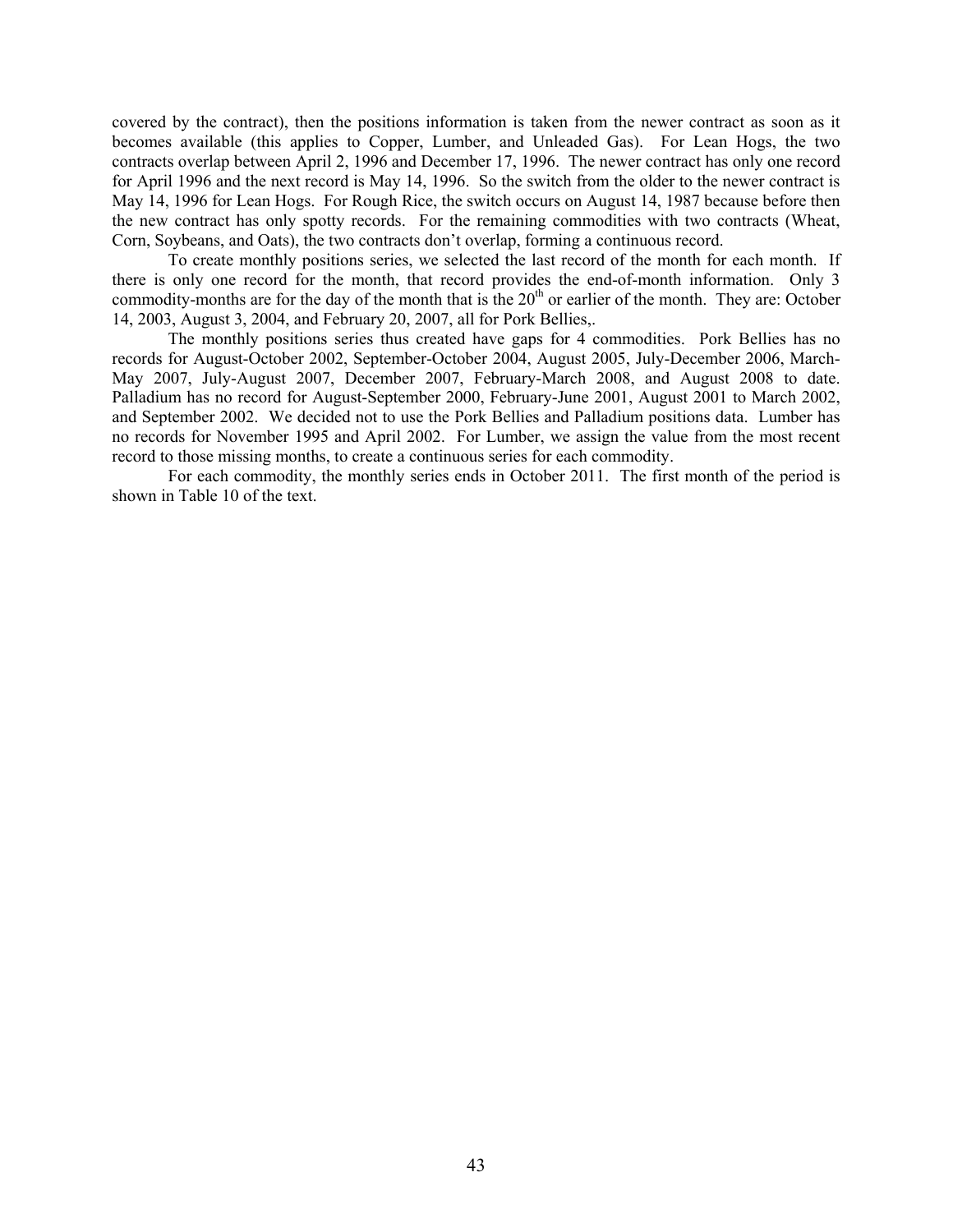#### **Appendix 4: Details of Estimation Procedures**

This appendix is in two parts, describing the procedures for calculating two sorts of statistics employed in the paper. The first, which is about the *t*-statistics for scalar time series with serial correlation (shown in Tables 5-9), is fairly standard, but is described here for completeness. The second part is about the standard errors and *t*-statistics of the pooled OLS coefficients on an unbalanced panel when the errors are serially correlated. The *t*-values based on those standard errors appear in Tables 3 and 4.

#### **4.1.** *t***-statistics for the Mean of a Serially Correlated Series**

Let  $\{y_t\}$  be the serially correlated scalar time series and let  $\overline{y} = \frac{1}{n} \sum_{t=1}^{n}$ *t*  $\frac{1}{n} \sum_{t=1}^{n} y_t$ *y* 1  $\frac{1}{n} \sum_{i=1}^{n} y_i$  be the sample mean. We wish

to calculate the *t*-statistics for testing the null hypothesis that the population mean of the series is zero. Under suitable assumptions (see, e.g., Hayashi (2000, Chapter 6.5)), we can show that, under the null,

$$
\sqrt{n}\overline{y} \longrightarrow N(0, Avar(\overline{y})),
$$

where  $Avar(\bar{y})$ , sometimes called the *long-run variance*, is given by

$$
\text{Avar}(\overline{y}) = \gamma_0 + 2\sum_{j=1}^{\infty} \gamma_j = \sum_{j=-\infty}^{\infty} \gamma_j, \ \gamma_j \equiv \text{E}(y_t y_{t-j}).
$$

The so-called Newey-West estimate of the long-run variance is:

Est. 
$$
Avar(\bar{y}) = \sum_{j=-q}^{q} \left(1 - \left| \frac{j}{q+1} \right| \hat{y}_j, \quad \hat{y}_j = \frac{1}{n-j} \sum_{t=j+1}^{n} y_t y_{t-j}.
$$

Under suitable conditions, this is a consistent estimator of  $Avar(\bar{y})$ . Therefore, we have a *t*-ratio for the sample mean that is asymptotically standard normal:

$$
t = \frac{\sqrt{n}\,\overline{y}}{\sqrt{\text{Est}.\text{Avar}(\,\overline{y})}} \longrightarrow N(0,1) \,.
$$

This is the *t*-statistics displayed in Tables 5-9. In those tables, the window width *q* is 12 (months).

#### **4.2. Calculating Standard Errors of pooled OLS Estimates**

The system of equations estimated in Tables 3 and 4 can be written as

$$
y_{mt} = z_{mt} \delta + \varepsilon_{mt} \quad (m = 1, 2, ..., M; t = 1, 2, ..., n)
$$
 (A1)

where *t* denotes the period and *m* denotes the commodity, with *M* being the number of commodities.  $z_{mt}$  $(L \times 1)$  is the *L*-dimensional vector of regressors in the *m*-th equation for period *t*. In the case of Table 3, for example,  $z_{mt}$  consists of 16 variables: the 12 monthly dummies,  $x_{mt}$ ,  $x_{mt}$ <sup>2</sup>,  $x_{mt}$ <sup>3</sup>, and  $(x_{mt} - 1)^3 1\{x_{mt} > 1\}$ , where  $x_{mt}$  is the ratio of actual to normal inventory level for commodity *m* at the end of month *t*. For now, assume the sample is a balanced panel in that  $(y_m, z_m)$  is observable for any pair (*m*,*t*) .

The pooled OLS estimator of  $\delta$  is

$$
\hat{\delta}_{(L\times 1)} = \left[ \sum_{m=1}^{M} \left( \sum_{t=1}^{n} z_{mt} z_{mt}' \right) \right]^{-1} \sum_{m=1}^{M} \left( \sum_{t=1}^{n} z_{mt} y_{mt} \right) = \left[ \sum_{m=1}^{M} \left( \frac{1}{n} \sum_{t=1}^{n} z_{mt} z_{mt}' \right) \right]^{-1} \sum_{m=1}^{M} \left( \frac{1}{n} \sum_{t=1}^{n} z_{mt} y_{mt} \right).
$$
\n(A2)

Substituting  $(A1)$  into  $(A2)$ , we obtain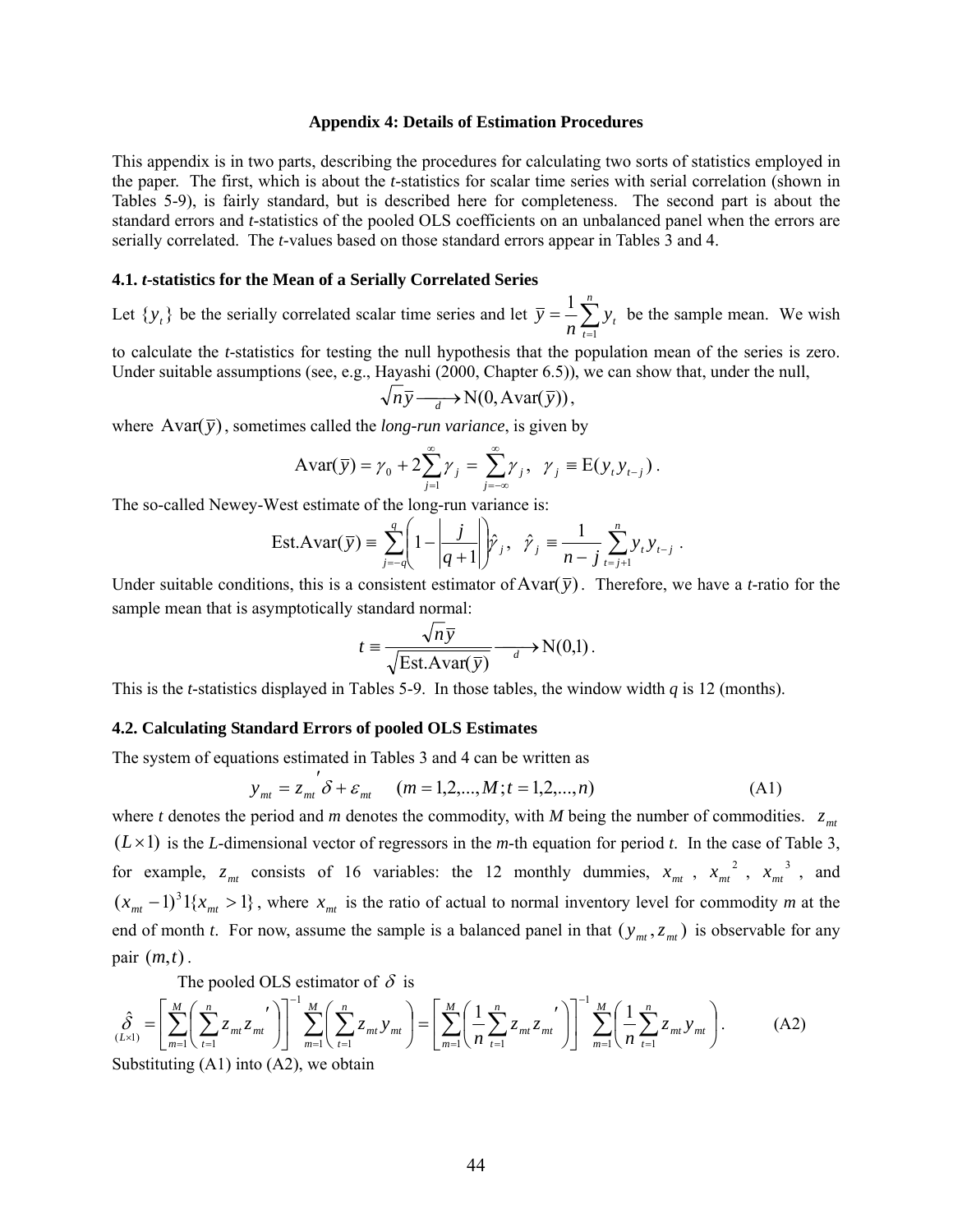$$
\sqrt{n}(\hat{\delta} - \delta) = \left[ \sum_{m=1}^{M} \left( \frac{1}{n} \sum_{t=1}^{n} z_{mt} z_{mt} \right) \right]^{-1} \sum_{m=1}^{M} \left( \frac{1}{\sqrt{n}} \sum_{t=1}^{n} z_{mt} \varepsilon_{mt} \right) = \left[ \sum_{m=1}^{M} \left( \frac{1}{n} \sum_{t=1}^{n} z_{mt} z_{mt} \right)^{t} \right]^{-1} F' \left( \frac{1}{\sqrt{n}} \sum_{t=1}^{n} g_{t} \right)
$$
\n(A3)

where

$$
\begin{aligned}\n\boldsymbol{F}_{\text{ML}} \\
\boldsymbol{F}_{\text{ML}}\n\end{aligned} = \begin{bmatrix}\nI_L \\
I_L \\
\vdots \\
I_L\n\end{bmatrix},\n\boldsymbol{g}_t \\
\boldsymbol{g}_t \\
\boldsymbol{g}_t\n\end{bmatrix} = \begin{bmatrix}\nz_{1t}\epsilon_{1t} \\
z_{2t}\epsilon_{2t} \\
\vdots \\
z_{Mt}\epsilon_{Mt}\n\end{bmatrix}.\n\tag{A4}
$$

Under suitable conditions (stated in, e.g., Hayashi (2000, Chapter 6.5)),  $\sqrt{n}(\hat{\delta} - \delta)$  has a limiting normal distribution whose variance is given by:

$$
\text{Avar}(\hat{\delta}) = \left[ \text{E} \left( z_{mt} z_{mt} \right) \right]^{-1} F' \text{Avar}(\overline{g}) F \left[ \text{E} \left( z_{mt} z_{mt} \right) \right]^{-1}, \tag{A5}
$$

where Avar( $\overline{g}$ ), the long-run variance of  $\overline{g} = \frac{1}{n} \sum_{t=1}^{n}$  $\overline{g}$  =  $\frac{1}{n} \sum_{t=1}^{n} g_t$ 1  $\frac{1}{n} \sum_{i=1}^{n} g_{i}$ , is the variance of the limiting distribution of

 $\sum_{t=1}^{n}$ *t gt*  $n \nightharpoonup_{t=1}$  $\frac{1}{\sqrt{2}} \sum_{i=1}^{n} g_{i}$ . It can be expressed as:

$$
\text{Avar}(\overline{g}) = \sum_{j=-\infty}^{\infty} \Gamma_j = \Gamma_0 + \sum_{j=1}^{\infty} \left( \Gamma_j + \Gamma_j \right),\tag{A6}
$$

where  $\Gamma_j$  is the *j*-th order autocovariance matrix of  $\{g_t\}$ :

$$
\Gamma_j \equiv E\left(g_t g_{t-j}\right) \quad (j = 0, \pm 1, \pm 2,...). \tag{A7}
$$

Since  ${g<sub>t</sub>}$  is as in (A4) above, the autocovariance  $\Gamma<sub>j</sub>$  is a partitioned matrix given by:

$$
\Gamma_{j} = \begin{bmatrix}\nE(\varepsilon_{1t}\varepsilon_{1,t-j}z_{1t}z_{1,t-j}') & E(\varepsilon_{1t}\varepsilon_{2,t-j}z_{1t}z_{2,t-j}') & \cdots & E(\varepsilon_{1t}\varepsilon_{n,t-j}z_{1t}z_{M,t-j}') \\
E(\varepsilon_{2t}\varepsilon_{1,t-j}z_{2t}z_{1,t-j}') & E(\varepsilon_{2t}\varepsilon_{2,t-j}z_{2t}z_{2,t-j}') & \cdots & E(\varepsilon_{2t}\varepsilon_{M,t-j}z_{2t}z_{M,t-j}') \\
\vdots & \cdots & \cdots & \vdots \\
E(\varepsilon_{Mt}\varepsilon_{1,t-j}z_{Mt}z_{1,t-j}') & E(\varepsilon_{Mt}\varepsilon_{2,t-j}z_{Mt}z_{2,t-j}') & \cdots & E(\varepsilon_{Mt}\varepsilon_{M,t-j}z_{Mt}z_{M,t-j}')\n\end{bmatrix} (A8)
$$
\n
$$
= \left( E(\varepsilon_{m} \varepsilon_{h,t-j} z_{m1} z_{h,t-j}') \right)_{m,h}
$$

That is, the  $(m,h)$  block of  $\Gamma_j$  is the  $L \times L$  matrix  $E(\varepsilon_{m} \varepsilon_{h,t-j} z_{m} z_{h,t-j})$ .

The Newey-West estimator of  $Avar(\overline{g})$  is

$$
\text{Est.} \text{Avar}(\overline{g}) = \sum_{j=-q}^{q} \left( 1 - \left| \frac{j}{q+1} \right| \right) \hat{\Gamma}_{j}, \tag{A9}
$$

where  $\hat{\Gamma}_j$  is a consistent estimate of  $\Gamma_j$  to be specified below. The parameter q in (A9) is sometimes called the *bandwidth*. With Avar( $\overline{g}$ ) thus estimated, we can estimate Avar( $\hat{\delta}$ ) as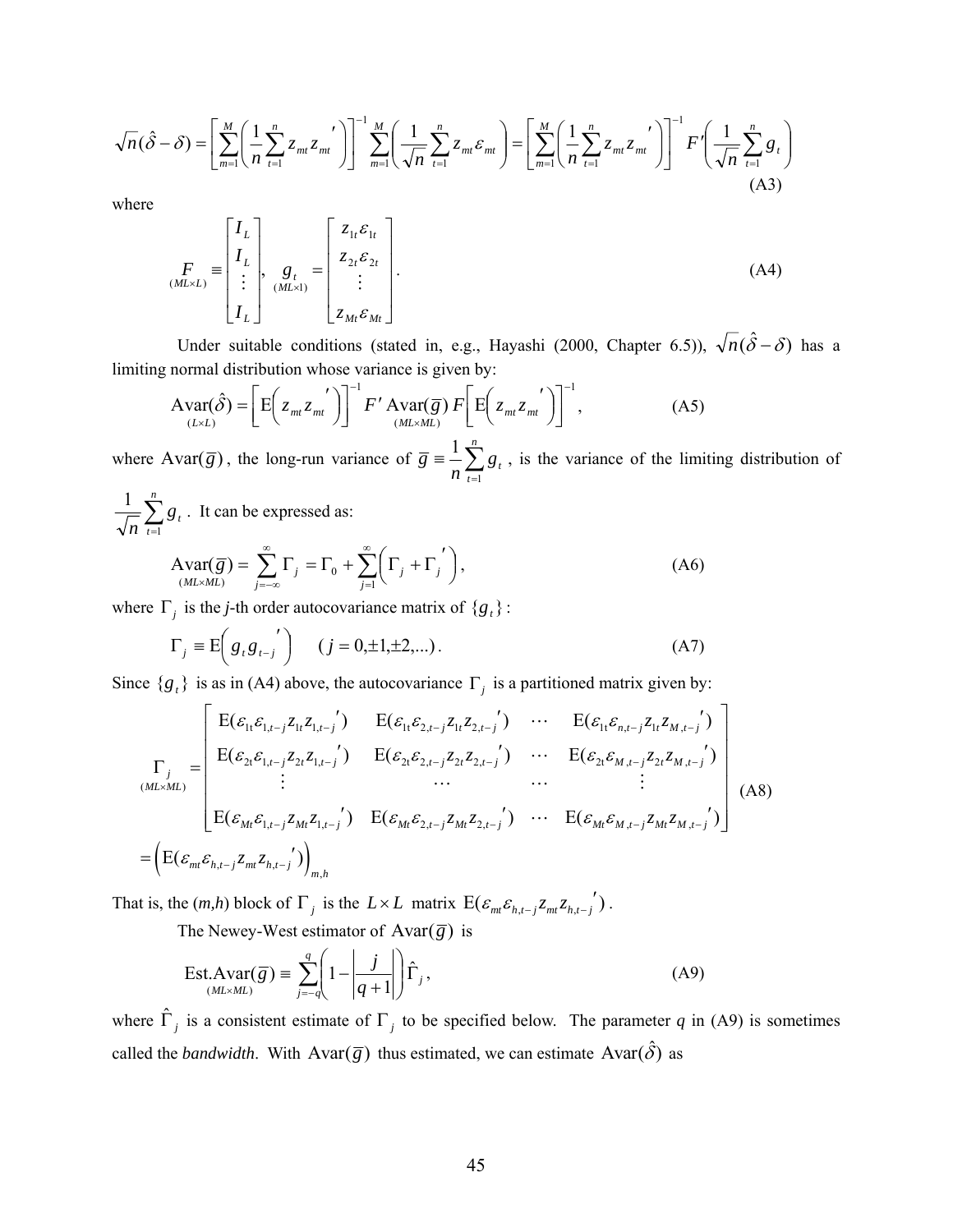$$
\text{Est.} \text{Avar}(\hat{\delta}) = \left[ \sum_{m=1}^{M} \frac{1}{n} \sum_{t=1}^{n} z_{mt} z_{mt} \right]^{-1} F' \text{Est.} \text{Avar}(\overline{g}) F \left[ \sum_{m=1}^{M} \frac{1}{n} \sum_{t=1}^{n} z_{mt} z_{mt} \right]^{-1} . \tag{A10}
$$

The (asymptotic) standard error of the pooled OLS estimate is the square root of  $\frac{1}{1}$ *n* times the corresponding diagonal element of this matrix. The *t*-value is the ratio of the point estimate to this standard error.

To calculate Est.Avar( $\hat{\delta}$ ), we need to estimate  $\hat{\Gamma}_j$ 's, which are *ML*×*ML* matrixes of fourth moments. For the case of the Metals group in Table 3, we have  $M = 8$  and  $L = 16$ , so  $ML = 128$ . The finite-sample property of the *t*-value might be better if we impose conditional homoskedasticity of the errors (so  $E(\varepsilon_{m} \varepsilon_{h,t-j} | z_{m}, z_{h,t-j}) = E(\varepsilon_{m} \varepsilon_{h,t-j})$ ). Under conditional homoskedasticity, we can write  $\Gamma_j$ in (A8) as products of second moments:

$$
\Gamma_j = \left( \mathbf{E} \left( \varepsilon_{mt} \varepsilon_{h,t-j} \right) \mathbf{E} \left( z_{mt} z_{h,t-j} \right) \right)_{m,h} . \tag{A11}
$$

The natural estimator of this, which replaces population means by sample means and the unobserved error terms by pooled OLS residuals, is

$$
\widehat{\Gamma}_{j} = \left(\frac{1}{n}\sum_{t=1}^{n} \widehat{\epsilon}_{mt} \widehat{\epsilon}_{h,t-j} \frac{1}{n} \sum_{t=1}^{n} z_{mt} z_{h,t-j}\right)_{m,h},
$$
\n(A12)

where  $\hat{\epsilon}_{mt}$  is the pooled OLS residual

 $\hat{\varepsilon}_{mt} \equiv y_{mt} - z_{mt}^{'} \hat{\delta}$ .

To recapitulate, for balanced panels, the pooled OLS point estimate is (A2) and its asymptotic variance Est.Avar( $\hat{\delta}$ ) is estimated by (A10) with Est.Avar( $\bar{g}$ ) given by (A9) and (A12).

We now turn to our treatment of missing observations. In the case of Tables 3 and 4, the period from which  $(y_{mt}, z_{mt})$  is observable depends on *m*. That is,  $(y_{mt}, z_{mt})$  is observable only for  $t = s(m)$ ,  $s(m) + 1,...,n$ , where  $s(m)$  is the first period of observation. The sample is an unbalanced panel in this sense. The pooled OLS estimator pools all the available observations in one sample, so:

$$
\hat{\delta}_{(L \times 1)} = \left[ \sum_{m=1}^{M} \left( \sum_{t=s(m)}^{n} z_{mt} z_{mt'}' \right) \right]^{-1} \sum_{m=1}^{M} \left( \sum_{t=s(m)}^{n} z_{mt} y_{mt} \right). \tag{A2'}
$$

The expression for Est.Avar( $\delta$ ) is similarly modified so that the averages over *t* are averages over available terms. Thus, (A10) becomes

$$
\text{Est}.\text{Avar}(\hat{\delta}) = \left[\sum_{m=1}^{M} \frac{1}{n - s(m) + 1} \sum_{t=s(m)}^{n} z_{mt} z_{mt} \right]^{-1} F' \text{Est}.\text{Avar}(\overline{g}) F\left[\sum_{m=1}^{M} \frac{1}{n - s(m) + 1} \sum_{t=s(m)}^{n} z_{mt} z_{mt} \right]^{-1} \tag{A10'}
$$

and (A12) becomes

$$
\hat{\Gamma}_{j} = \left(\frac{1}{n - N(m, h, j) + 1} \sum_{t=N(m, h, j)}^{n} \hat{\varepsilon}_{mt} \hat{\varepsilon}_{h,t-j} \frac{1}{n - N(m, h, j) + 1} \sum_{t=N(m, h, j)}^{n} z_{mt} z_{h,t-j}\right)_{m,h}
$$
(A12')

where  $N(m, h, j) = \max\{s(m), s(h) + j\}$ .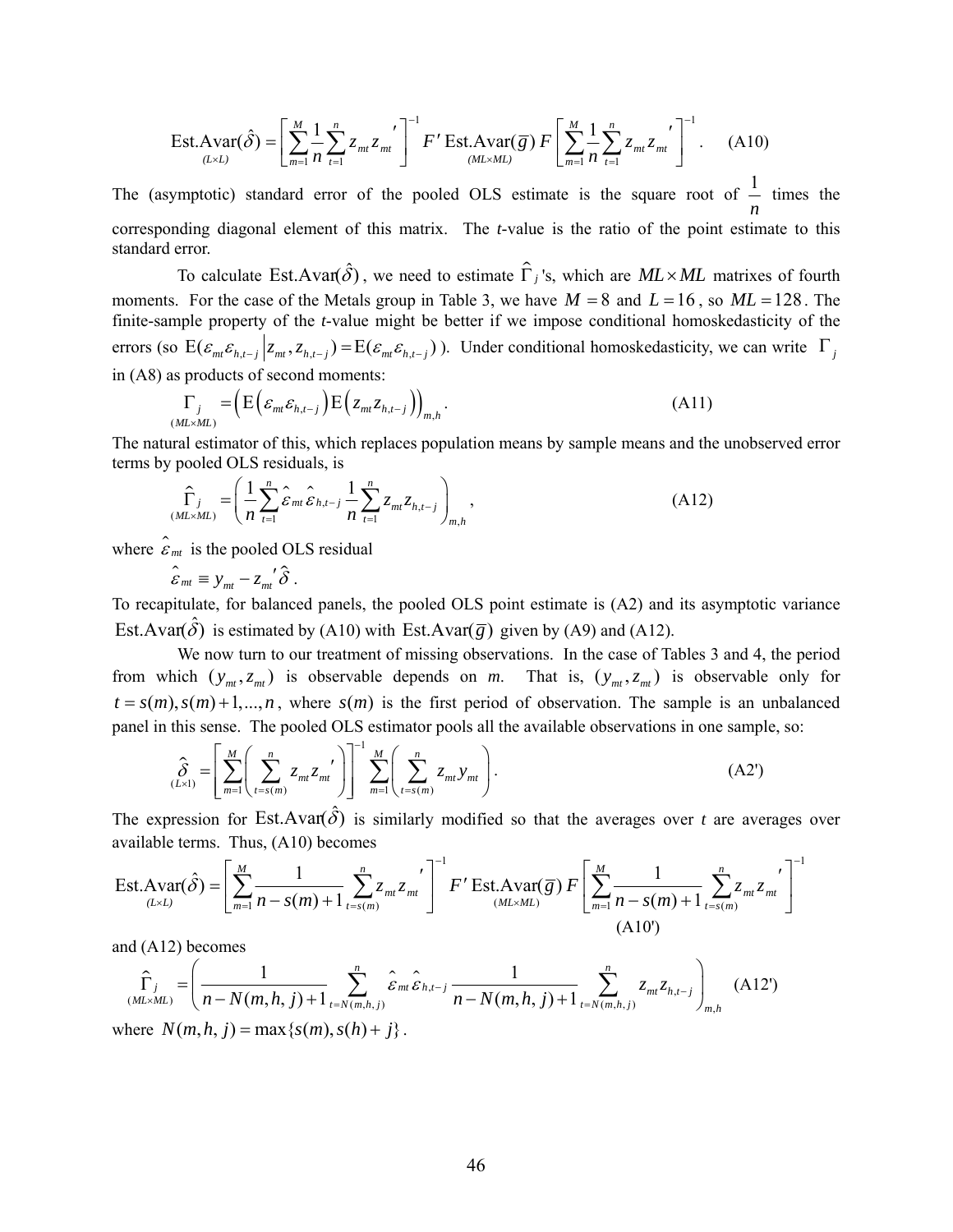#### **References**

- Acharya, V., Lars Lochstoer, and Tarun Ramadoraj (2010), "Limits to Arbitrage and Hedging: Evidence from Commodity Markets", mimeo, New York University; http://ssrn.com/abstract=1354514.
- Bessembinder, Hendrik (1992), "Systematic Risk, Hedging Pressure, and Risk Premiums in Futures Markets," *Review of Financial Studies* **5**: 637-667.
- Bodie, Zvi and Victor Rosansky (1980), "Risk and Return in Commodity Futures," *Financial Analysts Journal* **36**: 27-39.
- Boudoukh, Jacob, Matthew Richardson, YuQing Shen and Robert F. Whitelaw (2006), "Do Asset Prices Reflect Fundamentals? Freshly Squeezed Evidence from the FCOJ Market," *Journal of Financial Economics* **83** (2): 397-412.
- Brennan, Michael (1958), "The Supply of Storage," *American Economic Review* 48: 50-72.
- Brennan, Michael J. (1991), "The Price of Convenience and the Valuation of Commodity Contingent Claims", in *Stochastic Models and Option Values*, ed. By D. Lund and B. Oksendal, Elsevier.
- Brennan, Michael and Eduardo S. Schwartz (1985), "Evaluating Natural Resource Investments", *Journal of Business* **58**: 135-157.
- Bresnahan, T. and Pablo T. Spiller (1986), "Futures Market Backwardation under Risk Neutrality", *Economic Inquiry* **24**: 429-441.
- Bryant, Henry, David Bessler, and Michael Haigh (2006), "Causality in Future Markets," *Journal of Futures Markets* **26**: 1039 – 1057.
- Carter, Colin, Gordon Rausser, and Andrew Schmitz (1983), "Efficient Asset Portfolios and the Theory of Normal Backwardation," *Journal of Political Economy* **91**: 319-331.
- Carbonez, Katelijne, Thi Thuong Van Nguyen, and Piet Sercu (2009), "Do Inventories Really Yield a Convenience? An Empirical Analysis of the Risk-adjusted Spread", mimeo, http://ssrn.com/abstract=1344391.
- Chang, Eric (1985), "Returns to Speculators and the Theory of Normal Backwardation," *Journal of Finance* **40**: 193-208.
- Deaton, Angus and Guy Laroque (1992), "On the Behavior of Commodity Prices," *Review of Economic Studies* 59: 1-23.
- de Roon, Frans, Theo Niiman, and Chris Veld (2000), "Hedging Pressure Effects in Futures Markets," *Journal of Finance* **55**: 1437-1456.
- Dusak, Katherine (1973), "Futures Trading and Investor Returns: An Investigation of Commodity market Risk Premiums," *Journal of Political Economy* 81: 1387-1406.
- Dinceler, Cantekin, Zeigham Khoker, and Timothy Simin (2005), "An Empirical Analysis of Commodity Convenience Yields," University of Western Ontario, working paper; http://ssrn.com/abstract=748884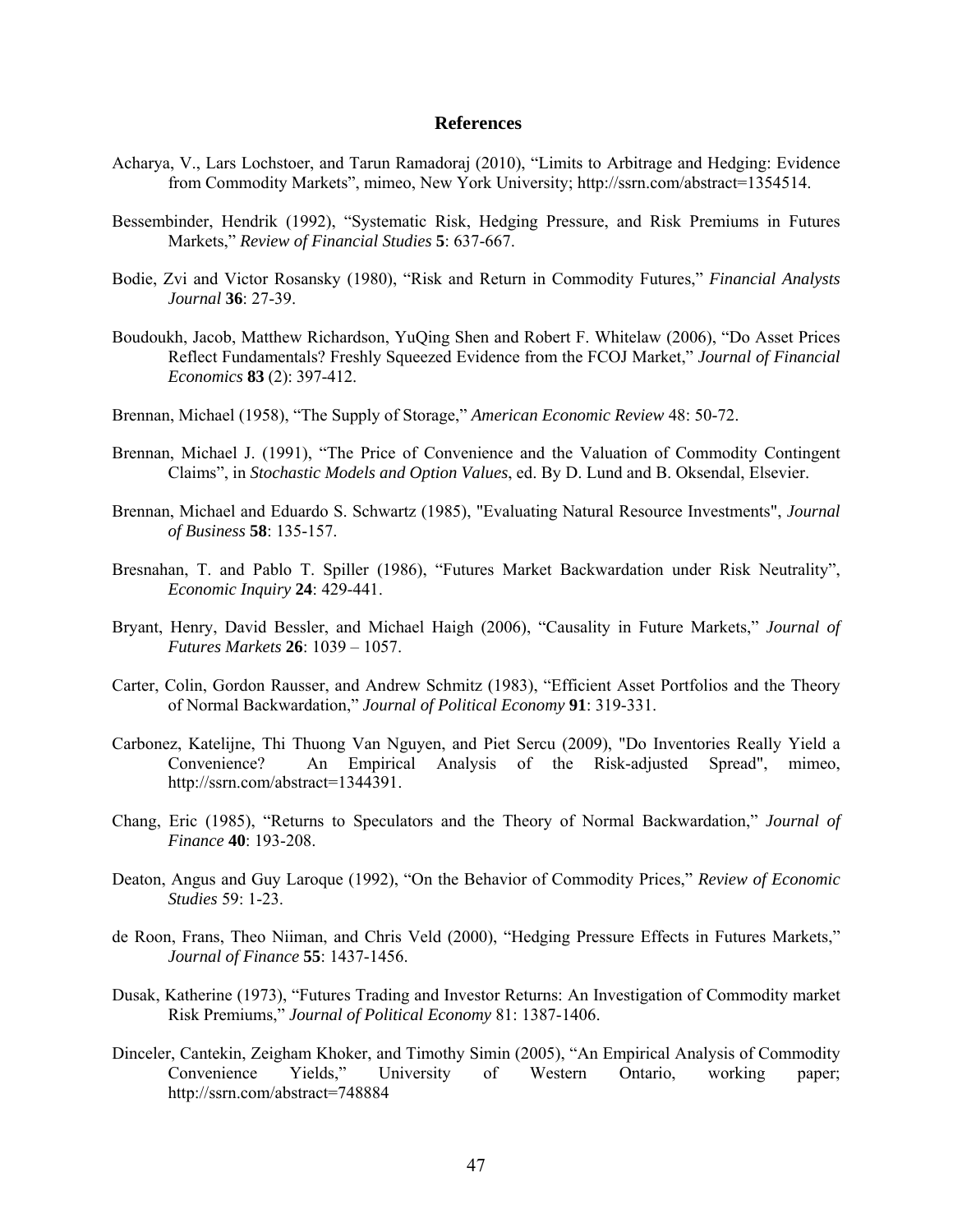- Dhume, Deepa (2010), "Using Durable Consumption Risk to Explain Commodity Returns", mimeo., Harvard University.
- Ederington, Louis and Jae Ha Lee (2001), "Who Trades Futures and How: Evidence From the Heating Oil Futures Market," *Journal of Business* **75**: 353 – 373.
- Erb, Claude and Campbell Harvey (2006), "The Strategic and Tactical Value of Commodity Futures," *Financial Analysts Journal* 62: 69-97.
- Etula, Erkko (2010), "Broker-Dealer Risk Appetite and Commodity Returns", Federal Reserve Bank of New York Staff Report no. 406.
- Evans, Lewis, and Graeme Guthrie (2007), "Commodity Price Behavior With Storage Frictions", mimeo, Victoria University of Wellington.
- Fama, Eugene and Kenneth French (1988), "Business Cycles and the Behavior of Metals Prices," *Journal of Finance* **43**: 1075-1093.
- Fama, Eugene and Kenneth French (1987), "Commodity Futures Prices: Some Evidence on Forecast Power, Premiums, and the Theory of Storage," *Journal of Business* 60: 55-73.
- Gorton Gary, and K. Geert Rouwenhorst (2005), "A Note on Erb and Harvey (2005)," working paper Yale School of Management; http://papers.ssrn.com/abstract\_id=869064.
- Gorton, Gary and K. Geert Rouwenhorst (2006), "Facts and Fantasies about Commodity Futures," *Financial Analysts Journal* **62**: 47- 68.
- Gorton, Gary, Fumio Hayashi, and K. Geert Rouwenhorst (2007), "The Fundamentals of Commodity Futures Returns", National Bureau of Economic Research Working Paper No. 13249.
- Green, P.J. and Bernard Silverman (1994), *Nonparametric Regression and Generalized Linear Models* (Chapman & Hall/CRC; Boca Raton, Florida).
- Hayashi, F. (2000), *Econometrics*, Princeton University Press.
- Heinkel, Robert, Maureen E. Howe, and John S. Hughes (1990), "Commodity Convenience Yields as an Option Profit", *Journal of Futures Markets* **10**: 519-533.
- Hicks, John R. (1939), *Value and Capital* (Cambridge, England: Oxford University Press).
- Hirshleifer, David (1988), "Residual Risk, Trading Costs, and Commodity Futures Risk Premia", *Review of Financial Studies* **1** (2): 173-193.
- Hirshleifer, David (1990), "Hedging Pressure and Futures Price Movements in a General Equilibrium Model", *Econometrica* **58** (2): 411-428.
- Hong, Harrison, and Motohiro Yogo (2010), "Commodity Market Interest and Asset Return", mimeo.; http://ssrn.com/abstract=1364674.
- Khan, S., Z. Khokher, and T. Simin (2008), "Expected Commodity Futures Returns", mimeo.

Kaldor, Nicholas (1939), "Speculation and Economic Stability," *Review of Economic Studies* 7: 1-27.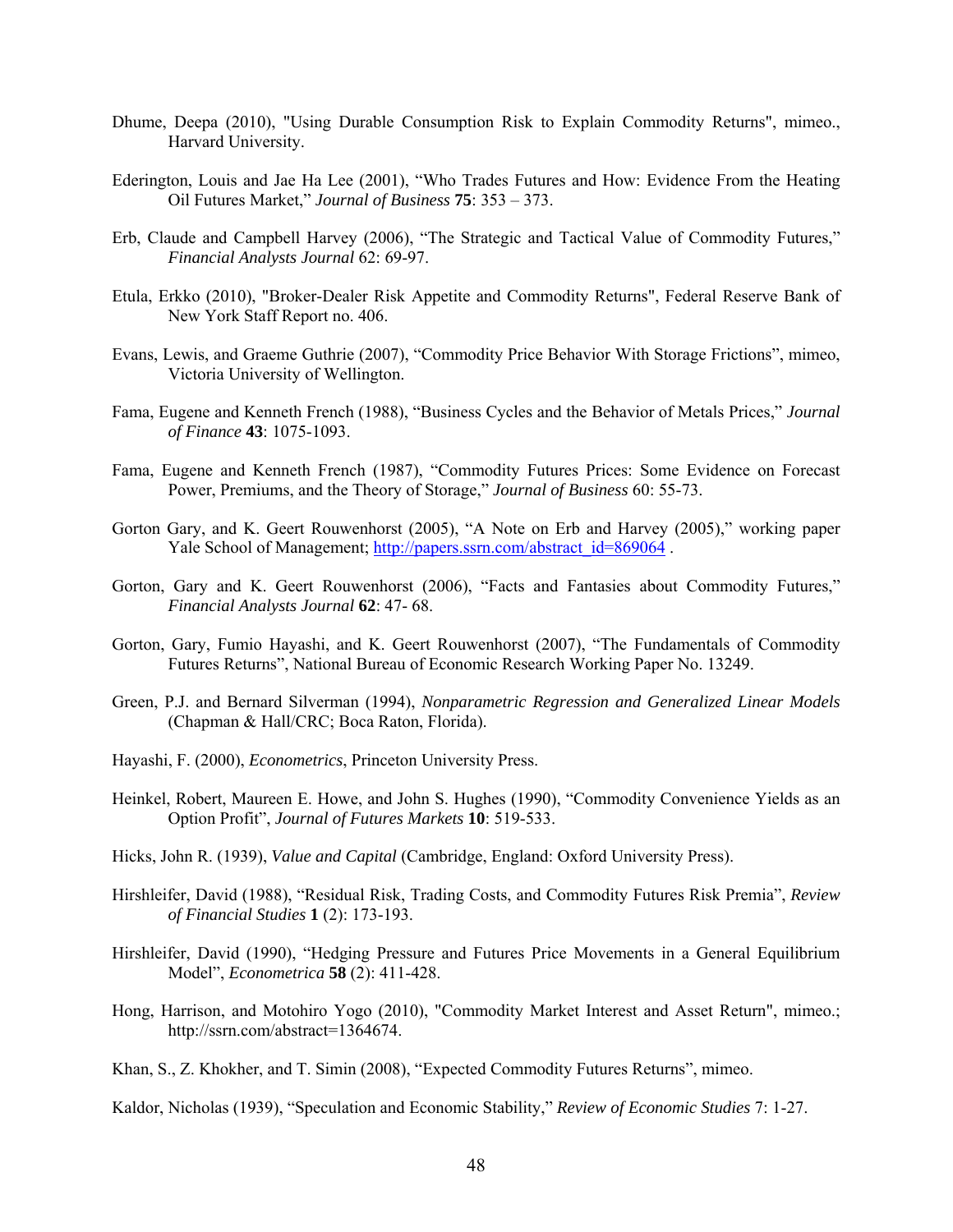Keynes, John M. (1930), *A Treatise on Money*, vol. 2 (London: Macmillan).

Kolb, Robert W. (1992), "Is Normal Backwardation Normal?" *Journal of Futures Markets* **12** (1): 75–91.

- Litzenberger, Robert H. and Nir Rabinowitz (1995), "Backwardation in Oil Futures Markets: Theory and Empirical Evidence", *Journal of Finance* **50**: 1517-1545.
- Mayers, D. (1972), "Non-Marketable Assets and Capital Market Equilibrium under Uncertainty", in *Studies in the Theory of Capital Markets*, ed. By M. Jensen, Praeger, New York.
- Miffre, Joëlle and Georgios Rallis (2007), "Momentum in Commodity Futures Markets," *Journal of Banking and Finance* **31** (6): 1863- 1886
- Ng, Victor and Stephen Pirrong (1994), "Fundamentals and Volatility: Storage, Spreads, and the Dynamics of Metals Prices," *Journal of Business* **67** (2): 203-230.
- Pindyck, Robert (1994), "Inventories and the Short-Run Dynamics of Commodity Prices", *RAND Journal of Economics* **25** (1): 141-159.
- Pirrong, Craig (2005), "Momentum in Futures Markets," Bauer College of Business, University of Houston, working paper; http://ssrn.com/abstract=671841.
- Routledge, Bryan, Duane Seppi, and Chester Spatt (2000), "Equilibrium Forward Curves for Commodities," *Journal of Finance* **55**: 1297-1338.
- Schwartz, Eduarto S. (1997), "The Stochastic Behavior of Commodity Prices: Implications for Valuation and Hedging", *Journal of Finance* **52**: 923-973.
- Shen, Qian, Andrew C. Szakmary and Subhash C. Sharma (2007), "An Examination of Momentum Strategies in Commodity Futures Markets," *Journal of Futures Markets* **26** (3): 227-256.
- Stoll, Hans R. (1979), "Commodity Futures and Spot Price Determination and Hedging in Capital Market Equilibrium", *Journal of Financial and Quantitative Analysis* **14** (4): 873-894.
- Szymanowska, Marta (2006), "Essays on Rational Asset Pricing," PhD Dissertation, University of Tilburg.
- Szymanowska, Marta, Frans de Roon, Theo Nijman, and Rob van den Goorbergh (2010), "An Anatomy of Commodity Futures Returns: Time-varying Risk Premium", mimeo.; http://ssrn.com/abstract=1343809.
- Turnovsky, Stephen J. (1983), "The Determination of Spot and Futures Prices with Storable Commodities", *Econometrica* **51** (5): 1363-1387.
- Van der Goorbergh, Rob (2004), "Essays on Optimal Hedging, and Investment Strategies, and on derivatives Pricing," PhD Dissertation, University of Tilburg.
- Working, Holbrook (1949), "The Theory of the Price of Storage," *American Economic Review* **39**: 1254- 62.
- Yogo, Motohiro (2006), "A Consumption-Based Explanation of Expected Stock Returns", *Journal of Finance* **61** (2): 539-580.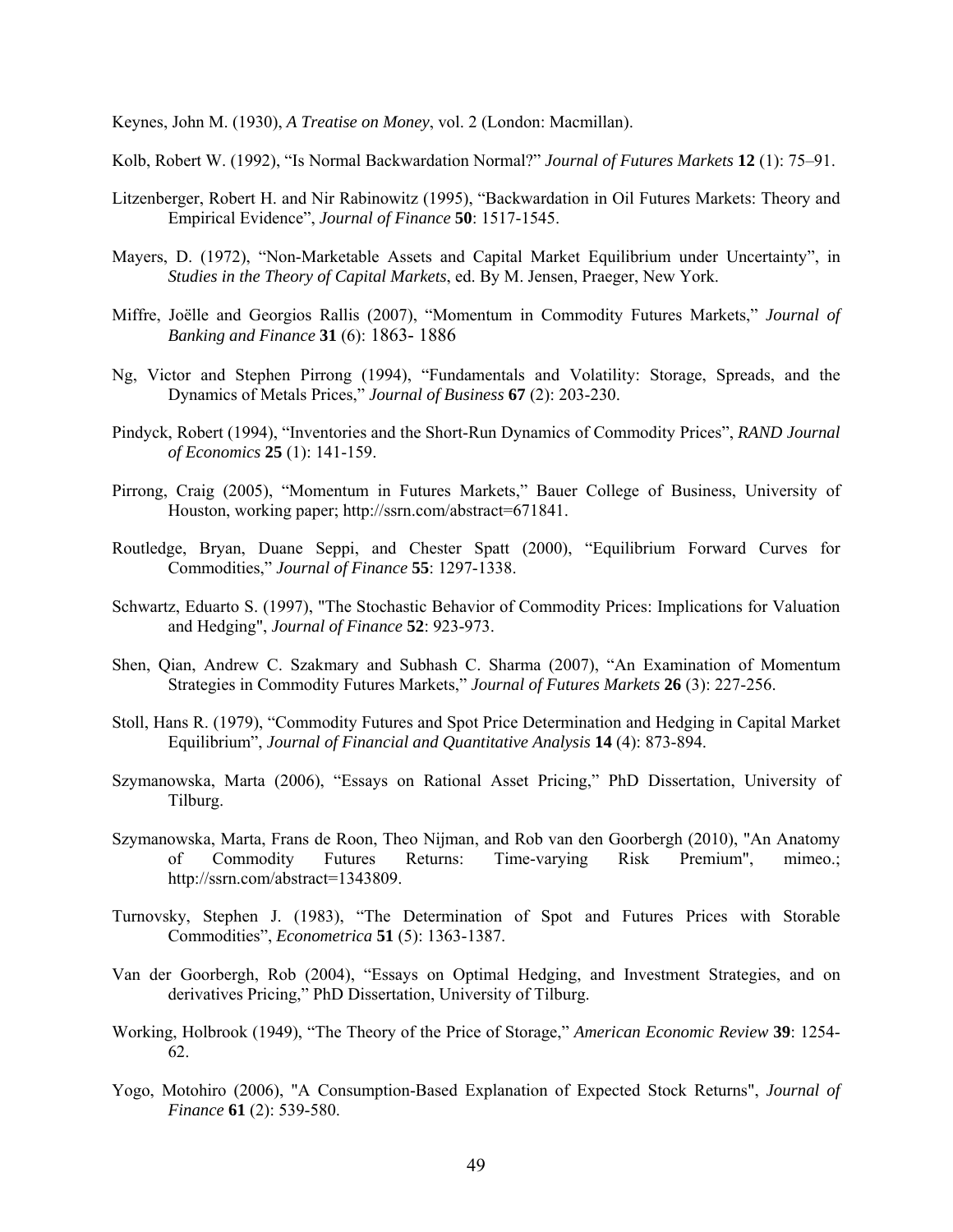#### **Table 1: Summary of Futures Excess Returns and Basis, 1971/1-2010/12**

The table reports simple statistics of the monthly excess returns to individual commodity futures, defined by (14) , and the basis, defined by (15), both expressed as percent per annum. Column 2 gives the commodity name. Columns 3 and 4 (labeled "Start" and "End") indicate the first and last months of the sample for the commodity (so, for example, if "Start" is 199611, the first observation of the excess return is from the end of November to the end of December 1996 and that for the basis is at the end of November 1996). Column 5 (labeled "N") gives the number of monthly observations in the sample, followed by the arithmetic and geometric average returns. The next columns give the annualized standard deviation (defined as the standard deviation of monthly returns multiplied by the square root of 12), skewness, and kurtosis, followed by the average pair-wise correlation with the other commodities. The final three columns give the average, maximum, and minimum of the basis. The row labeled "Index" is for the equally weighted portfolio. For each month, the index's excess return is the average of the excess returns (from the end of current month to the next) on the constituent commodities. The index's basis for the month is the average basis (at the end of the month) over the constituent commodities.

| Commodity |               |              |        |     |         |          |      | <b>Futures Excess Return</b> |       |                             |         | <b>Basis</b> |                |
|-----------|---------------|--------------|--------|-----|---------|----------|------|------------------------------|-------|-----------------------------|---------|--------------|----------------|
| Group     | Commodity     | <b>Start</b> | End    | N   | Arithm  | Geom.    | Std. |                              |       | Skew- Kurto- Corr w/ Arithm |         | Max          | Min            |
|           |               |              |        |     | Mean    | Mean     | Dev  | ness                         | sis   | others                      | Mean    |              |                |
| Index     | EW Index      | 197101       | 201012 | 480 | 5.75    | 4.61     | 15.2 | 0.48                         | 7.27  | 0.46                        | $-1.1$  | 47.0         | $-27.2$        |
|           | Copper        | 197101       | 201012 | 480 | 9.75    | 5.71     | 28.7 | 0.47                         | 5.96  | 0.23                        | 0.3     | 114.4        | $-24.5$        |
|           | Platinum      | 199611       | 201012 | 170 | 14.89   | 12.31    | 22.3 | $-0.91$                      | 7.58  | 0.23                        | 1.8     | 22.4         | $-13.1$        |
|           | Palladium     | 199611       | 201012 | 170 | 19.97   | 12.38    | 39.4 | 0.35                         | 5.15  | 0.18                        | $-0.6$  | 57.6         | $-7.3$         |
| Metals    | Zinc          | 199001       | 201012 | 252 | 1.89    | $-1.54$  | 26.1 | 0.00                         | 4.78  | 0.19                        | $-4.6$  | 48.3         | $-12.6$        |
|           | Lead          | 199001       | 201012 | 252 | 7.03    | 2.87     | 28.9 | 0.15                         | 3.95  | 0.15                        | $-3.2$  | 78.1         | $-18.5$        |
|           | Nickel        | 198902       | 201012 | 263 | 8.60    | 2.44     | 35.3 | 0.24                         | 3.56  | 0.16                        | 0.7     | 45.2         | $-7.6$         |
|           | Aluminum      | 198806       | 201012 | 271 | $-2.72$ | $-4.90$  | 20.8 | $-0.03$                      | 3.72  | 0.21                        | $-4.4$  | 40.0         | $-12.9$        |
|           | Tin           | 199007       | 201012 | 246 | 9.35    | 7.03     | 21.8 | 0.51                         | 4.63  | 0.20                        | $-0.8$  | 28.6         | $-8.8$         |
|           | Cotton        | 200309       | 201012 | 88  | 7.75    | 2.30     | 33.2 | 0.11                         | 3.14  | 0.25                        | $-11.1$ | 35.0         | $-35.0$        |
|           | Cocoa         | 197101       | 201012 | 480 | 8.82    | 3.73     | 32.6 | 0.74                         | 4.38  | 0.10                        | $-1.1$  | 82.0         | $-33.5$        |
| Softs     | Orange Juice  | 199104       | 201012 | 237 | $-2.46$ | $-6.85$  | 29.9 | 0.50                         | 4.24  | 0.11                        | $-9.2$  | 45.2         | $-39.9$        |
|           | Lumber        | 197101       | 200610 | 430 | 0.21    | $-4.27$  | 30.1 | 0.42                         | 4.33  | 0.01                        | $-5.7$  | 119.5        | $-71.5$        |
|           | Coffee        | 199801       | 201012 | 156 | $-3.84$ | $-9.22$  | 33.4 | 0.72                         | 3.52  | 0.16                        | $-12.3$ | 25.5         | $-31.0$        |
|           | Wheat         | 197107       | 201012 | 474 | $-0.28$ | $-3.95$  | 27.5 | 0.78                         | 5.58  | 0.20                        | $-5.5$  | 116.0        | $-36.4$        |
|           | Corn          | 197507       | 201012 | 426 | $-4.71$ | $-7.58$  | 24.1 | 0.65                         | 7.48  | 0.21                        | $-10.0$ | 184.3        | $-30.9$        |
|           | Soybeans      | 197101       | 201012 | 480 | 5.54    | 1.50     | 29.2 | 1.40                         | 11.74 | 0.24                        | $-1.7$  | 179.1        | $-24.1$        |
| Grains    | Soybean Oil   | 197111       | 201012 | 470 | 7.86    | 2.76     | 33.1 | 1.44                         | 9.39  | 0.22                        | $-0.8$  | 294.9        | $-27.6$        |
|           | Soybean Meal  | 197110       | 201011 | 470 | 9.70    | 4.20     | 35.0 | 2.27                         | 18.72 | 0.19                        | 1.5     | 290.4        | $-96.9$        |
|           | Oats          | 197507       | 201012 | 426 | $-2.58$ | $-7.56$  | 33.2 | 2.52                         | 24.38 | 0.19                        | $-8.2$  | 136.4        | $-42.7$        |
|           | Pork Bellies  | 197101       | 201006 | 474 | 1.45    | $-5.59$  | 37.9 | 0.52                         | 4.43  | 0.11                        | 4.8     | 103.4        | $-83.3$        |
|           | Live Cattle   | 197101       | 201012 | 480 | 5.05    | 3.38     | 18.2 | $-0.22$                      | 4.61  | 0.13                        | 2.1     | 100.1        | $-71.7$        |
|           | Lean Hogs     | 197101       | 201012 | 480 | 5.40    | 1.65     | 27.4 | 0.14                         | 4.19  | 0.12                        | $-7.3$  |              | 144.6 -207.0   |
| Meats     | Feeder Cattle | 197211       | 201012 | 458 | 2.52    | 1.07     | 16.8 | $-0.50$                      | 5.73  | 0.08                        | 0.9     |              | 52.6 -101.3    |
|           | Milk          | 199807       | 201012 | 150 | $-3.49$ | $-5.19$  | 18.1 | $-0.88$                      | 6.69  | 0.04                        | 9.0     |              | 541.9 -293.5   |
|           | <b>Butter</b> | 200609       | 201012 | 52  | $-7.24$ | $-8.58$  | 16.1 | $-1.18$                      | 8.34  | 0.06                        | $-11.5$ |              | 352.7 -166.8   |
|           | Heating Oil   | 197911       | 201012 | 374 | 8.90    | 4.21     | 30.9 | 0.42                         | 4.55  | 0.20                        | 7.5     | 391.3        | $-64.7$        |
|           | Crude Oil     | 198403       | 201012 | 322 | 12.59   | 6.86     | 34.1 | 0.39                         | 5.55  | 0.20                        | 3.1     |              | $82.6 - 125.8$ |
|           | Gasoline      | 198512       | 201012 | 301 | 17.87   | 11.51    | 36.2 | 0.57                         | 5.73  | 0.19                        | 11.7    |              | 202.5 -186.2   |
| Energies  | Propane       | 198808       | 200907 | 252 | 24.79   | 15.49    | 47.5 | 3.65                         | 36.71 | 0.16                        | 9.5     | 414.5        | $-60.2$        |
|           | Natural Gas   | 199104       | 201012 | 237 | $-0.67$ | $-14.13$ | 52.6 | 0.54                         | 3.83  | 0.09                        | $-18.0$ |              | 381.4 - 322.4  |
|           | Coal          | 200207       | 201012 | 102 | 7.68    | 3.56     | 29.7 | 1.29                         | 8.27  | 0.23                        | $-7.5$  | 111.1        | $-83.9$        |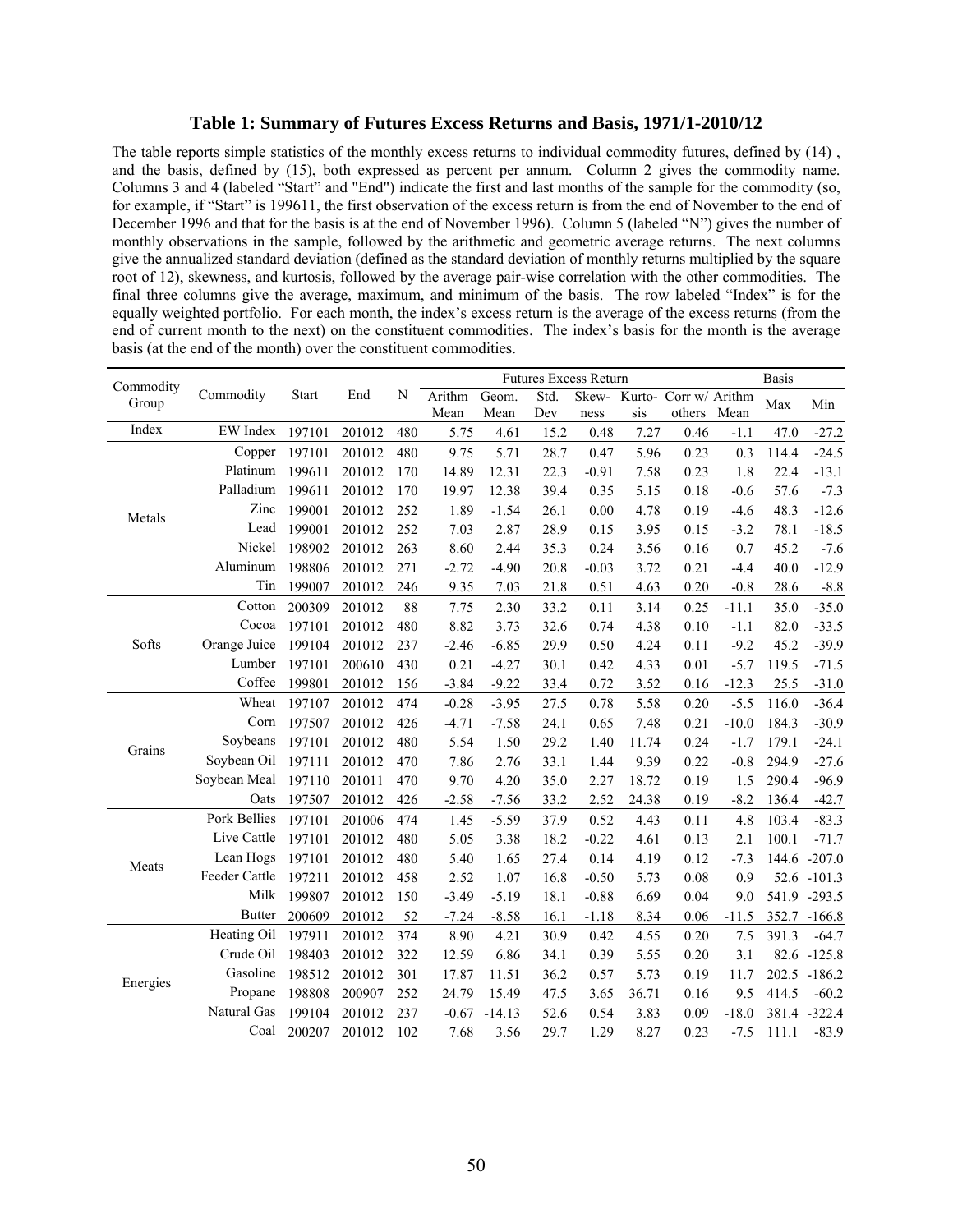# **Table 2: Inventories and Seasonality, 1971/1-2010/12**

The table summarizes results from a regression of de-trended inventories on monthly dummies. De-trended inventories are defined as log(*I*) <sup>−</sup> log(*I*\*) where  $log(I)$  is the log level of inventories and  $log(I^*)$  is the logarithm of a moving average of inventory levels over the previous 12 months. The final column gives the first-order autocorrelation of monthly de-trended and de-seasonalized inventories. The sample period for each commodity is the same as in Table 1.

| Commodiy | Commodity     |         |         |         |         |         | <b>Coefficients of Monthly Dummies</b> |         |         |          |         |         |         | $R$ -sq | <b>SER</b> | rho  |
|----------|---------------|---------|---------|---------|---------|---------|----------------------------------------|---------|---------|----------|---------|---------|---------|---------|------------|------|
| Group    | Name          | Jan     | Feb     | March   | Apr     | May     | June                                   | July    | Aug     | Sept     | Oct     | Nov     | Dec     |         |            |      |
|          | Copper        | 7.6     | 5.1     | $-3.2$  | $-6.2$  | $-7.6$  | $-13.4$                                | $-8.9$  | 1.3     | 4.8      | 0.9     | 0.2     | 5.0     | 0.02    | 46.3       | 0.94 |
|          | Platinum      | $-1.2$  | $-4.5$  | 0.0     | $-2.3$  | $-11.0$ | $-14.0$                                | 10.8    | 8.6     | 9.1      | $-3.0$  | $-6.5$  | $-5.3$  | 0.03    | 41.1       | 0.81 |
|          | Palladium     | $-0.4$  | 10.0    | 13.8    | $-3.7$  | $-0.4$  | 3.7                                    | $-8.1$  | $-5.7$  | $-2.5$   | $-5.1$  | 0.4     | 16.6    | 0.01    | 63.5       | 0.86 |
| Metals   | Zinc          | 7.3     | 7.1     | 5.4     | 7.2     | 5.5     | 4.8                                    | 1.7     | 2.8     | 3.7      | 2.8     | 0.8     | 2.6     | 0.00    | 33.8       | 0.97 |
|          | Lead          | $-2.2$  | $-3.8$  | $-1.2$  | 3.5     | 6.2     | 8.3                                    | 7.6     | 3.4     | 1.2      | 3.7     | 0.4     | $-0.1$  | 0.01    | 36.1       | 0.93 |
|          | Nickel        | 10.6    | 4.9     | 6.2     | 3.4     | 7.1     | $-7.2$                                 | $-8.3$  | $-5.2$  | 4.7      | 2.9     | 4.3     | 14.9    | 0.02    | 53.2       | 0.91 |
|          | Aluminum      | 11.5    | 12.6    | 10.5    | 9.1     | 8.6     | 8.5                                    | 6.0     | 3.5     | 3.6      | 2.1     | 4.9     | 6.9     | 0.01    | 36.4       | 0.96 |
|          | Tin           | 8.5     | 0.7     | $-1.5$  | $-6.8$  | $-9.9$  | $-5.9$                                 | $-4.1$  | 0.4     | $-1.2$   | $-5.9$  | $-1.6$  | 8.4     | 0.02    | 36.5       | 0.92 |
|          | Cotton        | $-58.4$ | $-23.3$ | 9.2     | 21.8    | 31.8    | 15.3                                   | $-32.6$ | $-55.4$ | $-49.6$  | $-54.4$ | $-27.8$ | $-50.5$ | 0.11    | 90.9       | 0.88 |
|          | Cocoa         | $-10.7$ | $-5.7$  | 1.1     | 6.7     | 13.9    | 14.2                                   | 16.4    | 6.5     | $-0.4$   | $-17.4$ | $-23.8$ | $-16.5$ | 0.09    | 40.9       | 0.85 |
| Softs    | OJ            | 0.9     | 6.1     | 7.4     | 17.3    | 21.7    | 16.2                                   | 7.4     | $-4.1$  | $-17.1$  | $-30.2$ | $-30.8$ | $-16.2$ | 0.61    | 13.9       | 0.88 |
|          | Lumber        | $-1.1$  | 0.2     | 0.6     | 0.1     | $-2.3$  | $-2.1$                                 | $-2.7$  | $-2.9$  | $-1.4$   | $-0.4$  | $-1.7$  | $-1.1$  | 0.03    | 6.6        | 0.77 |
|          | Coffee        | 7.5     | 12.6    | 12.4    | 10.7    | 19.6    | 17.3                                   | 18.0    | 11.7    | 10.3     | 6.6     | 3.7     | 0.7     | 0.02    | 36.5       | 0.92 |
|          | Wheat         | $-4.2$  | $-12.8$ | $-20.3$ | $-33.7$ | $-44.3$ | $-23.0$                                | 8.0     | 22.0    | 26.9     | 22.4    | 12.4    | 3.6     | 0.55    | 20.3       | 0.90 |
|          | Corn          | 22.9    | 20.5    | 17.1    | 7.2     | $-10.4$ | $-26.7$                                | $-41.8$ | $-51.6$ | $-40.2$  | $-1.3$  | 22.7    | 21.9    | 0.55    | 24.8       | 0.82 |
| Grains   | Soybeans      | 25.1    | 17.7    | 9.9     | $-5.4$  | $-22.7$ | $-41.0$                                | $-59.4$ | $-92.1$ | $-97.3$  | 28.4    | 41.8    | 33.9    | 0.69    | 31.6       | 0.74 |
|          | Soybean Oil   | 4.1     | 8.1     | 8.0     | 8.5     | 9.1     | 7.3                                    | 4.6     | $-1.5$  | $-7.5$   | $-12.6$ | $-11.2$ | $-4.3$  | 0.13    | 19.7       | 0.94 |
|          | Soybean Meal  | 5.0     | 3.2     | 0.6     | 2.4     | 7.0     | $-3.3$                                 | 0.1     | $-17.3$ | $-19.7$  | $-2.4$  | 7.0     | 6.2     | 0.12    | 22.9       | 0.50 |
|          | Oats          | $-9.2$  | $-25.8$ | $-19.7$ | $-20.9$ | $-34.2$ | $-55.5$                                | $-44.4$ | $-21.3$ | 4.7      | $2.0$   | $-7.7$  | 4.9     | 0.07    | 66.4       | 0.74 |
|          | Pork Bellies  | 7.0     | 9.6     | 28.1    | 40.0    | 43.1    | 30.5                                   | $-11.3$ | $-78.3$ | $-129.8$ | $-95.9$ | $-30.8$ | 5.4     | 0.74    | 32.4       | 0.82 |
|          | Live Cattle   | 7.1     | 3.3     | 2.2     | $-0.1$  | $-3.8$  | $-5.3$                                 | $-4.8$  | $-5.1$  | $-3.6$   | $-0.6$  | 2.4     | 6.2     | 0.11    | 12.2       | 0.88 |
|          | Lean Hogs     | 1.6     | 3.6     | 7.8     | 16.0    | 14.3    | 5.9                                    | $-5.1$  | $-16.1$ | $-15.0$  | $-7.9$  | $-3.6$  | $-3.7$  | 0.34    | 13.7       | 0.87 |
| Meats    | Feeder Cattle | 0.5     | $-3.4$  | $-4.9$  | $-4.6$  | $-5.3$  | $-4.0$                                 | $-1.1$  | 2.0     | 5.6      | 7.2     | 4.0     | 3.0     | 0.11    | 12.3       | 0.88 |
|          | Milk          | $-4.0$  | 2.6     | 5.1     | 11.2    | 16.4    | 17.2                                   | 16.9    | 8.9     | 1.2      | $-7.9$  | $-20.7$ | $-19.3$ | 0.70    | 8.3        | 0.90 |
|          | <b>Butter</b> | $-19.0$ | $-2.7$  | $-0.4$  | 12.8    | 19.2    | 18.0                                   | 16.8    | 7.1     | $-2.2$   | $-21.7$ | $-54.6$ | $-51.3$ | 0.76    | 14.4       | 0.89 |
|          | Heating Oil   | 2.8     | $-5.7$  | $-15.2$ | $-16.9$ | $-12.0$ | $-7.0$                                 | 0.9     | 5.2     | 7.7      | 7.7     | 11.6    | 10.2    | 0.53    | 9.1        | 0.85 |
|          | Crude Oil     | $-1.6$  | $-1.0$  | 1.7     | 3.4     | 3.5     | 1.8                                    | 0.5     | $-1.2$  | $-2.9$   | $-0.5$  | $-0.5$  | $-3.4$  | 0.18    | 4.6        | 0.84 |
|          | Gasoline      | 5.7     | 5.1     | 0.6     | $-0.4$  | 0.5     | 0.4                                    | $-1.1$  | $-4.6$  | $-2.1$   | $-4.3$  | $-1.4$  | 0.1     | 0.43    | 3.4        | 0.70 |
| Energies | Propane       | $-21.9$ | $-45.5$ | $-50.8$ | $-35.9$ | $-13.7$ | 3.3                                    | 16.0    | 23.9    | 27.9     | 26.7    | 22.0    | 4.4     | 0.82    | 13.0       | 0.84 |
|          | Natural Gas   | $-16.3$ | $-46.4$ | $-61.4$ | $-47.8$ | $-24.3$ | $-5.6$                                 | 8.0     | 18.4    | 29.4     | 36.0    | 32.1    | 14.0    | 0.86    | 12.9       | 0.90 |
|          | Coal          | $-2.2$  | $-3.4$  | 0.2     | 5.5     | 7.7     | 5.9                                    | 1.3     | $-2.9$  | $-3.1$   | 0.4     | 2.7     | 0.8     | 0.21    | 6.9        | 0.96 |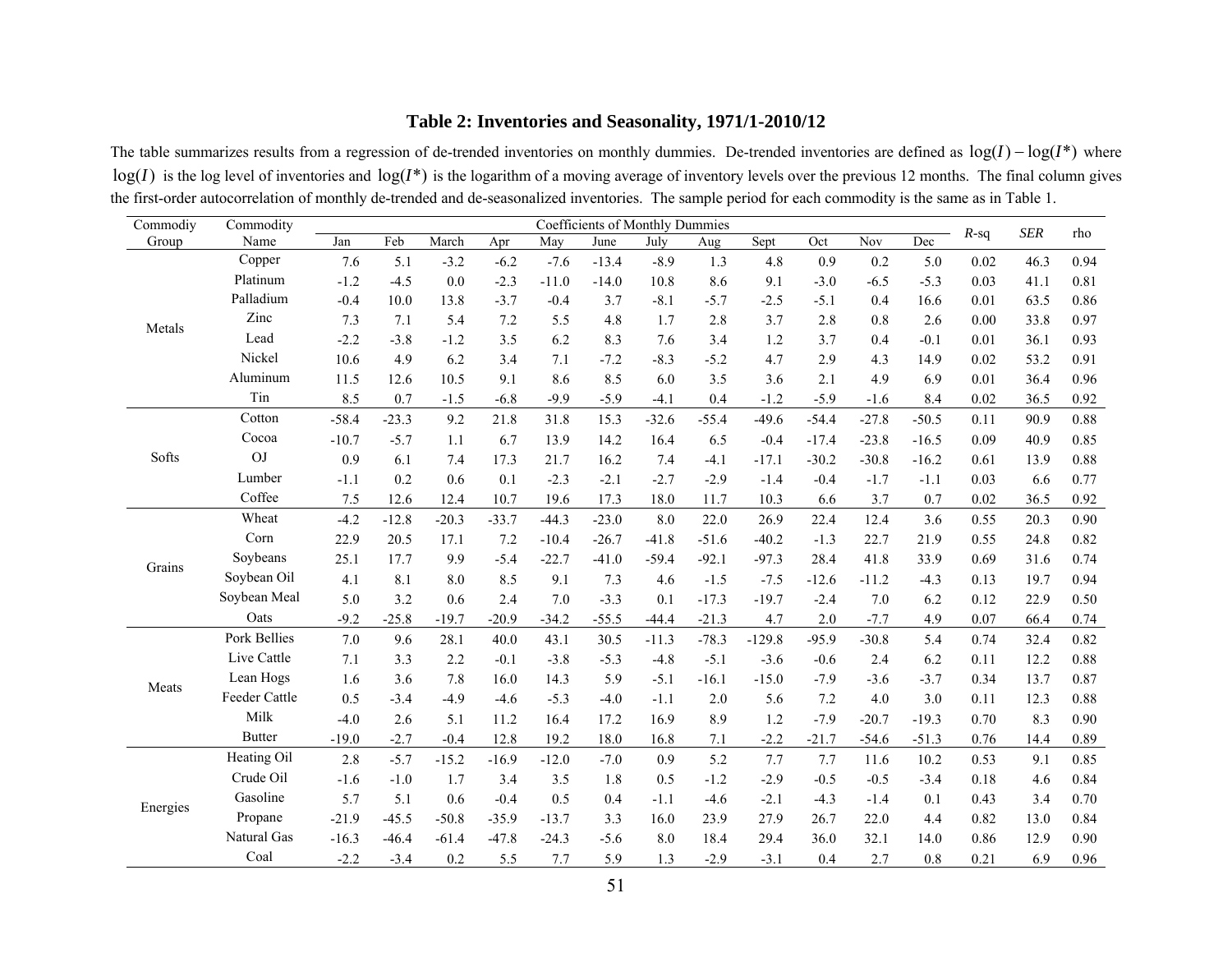#### **Table 3: Futures Basis and Inventories**

The table reports the results of a regression of the basis (defined in (15)) on the normalized inventory *I* / *I* \* (the ratio of actual to normal inventory level) and monthly dummies, using a cubic spline regression. The sample period for each commodity is the same as in Table 1. Columns 2 to 5 report the slope and associated *t*-statistics of the regression at  $I/I^* = 1$  and  $I/I^* = 0.75$ . The next two columns report the difference in the slopes and a *t*-value for the difference. The standard errors of the coefficient estimates underlying the *t*-values are by the Newey-West method for correcting error serial correlation with a bandwidth of 12 months (see Appendix 4.1 for more details). The estimates reported for each commodity group are the slope and *t*-values when the coefficients of the cubic spline regression are estimated by pooled OLS, which constrains coefficients to be the same across commodities of the same group. The standard errors of the pooled OLS coefficient estimates take into account serial correlation as well as cross-commodity correlation in the error terms. They also take into account the fact that the data is an unbalanced panel, i.e., the starting month differs across commodities. See Appendix 4.2 of for technical details about this joint estimation on an unbalanced panel.

| Commodity      | slope at 1 | $\boldsymbol{t}$ | slope at<br>0.75 | $\boldsymbol{t}$ | difference | $\boldsymbol{t}$ | $R$ -sq |
|----------------|------------|------------------|------------------|------------------|------------|------------------|---------|
| Metals group   | $-0.029$   | $-1.19$          | $-0.133$         | $-5.39$          | 0.104      | 5.59             |         |
| Copper         | $-0.061$   | $-0.82$          | $-0.202$         | $-2.50$          | 0.141      | 2.94             | 0.16    |
| Platinum       | $-0.075$   | $-3.86$          | $-0.146$         | $-7.58$          | 0.070      | 4.63             | 0.58    |
| Palladium      | 0.000      | $-0.01$          | $-0.060$         | $-2.17$          | 0.060      | 3.63             | 0.32    |
| Zinc           | $-0.059$   | $-0.91$          | $-0.166$         | $-1.84$          | 0.107      | 1.63             | 0.09    |
| Lead           | $-0.068$   | $-0.98$          | $-0.311$         | $-3.78$          | 0.243      | 3.85             | 0.34    |
| Nickel         | $-0.008$   | $-0.20$          | $-0.133$         | $-3.41$          | 0.125      | 5.01             | 0.41    |
| Aluminum       | $-0.057$   | $-1.14$          | $-0.052$         | $-0.97$          | $-0.005$   | $-0.13$          | 0.06    |
| Tin            | $-0.025$   | $-0.99$          | $-0.171$         | $-5.45$          | 0.146      | 6.50             | 0.41    |
| Softs group    | $-0.234$   | $-3.29$          | $-0.403$         | $-4.99$          | 0.168      | 4.55             |         |
| Cotton         | $-0.054$   | $-0.68$          | $-0.136$         | $-1.38$          | 0.082      | 1.82             | 0.37    |
| Cocoa          | $-0.158$   | $-2.10$          | $-0.386$         | $-4.58$          | 0.228      | 5.55             | 0.27    |
| OJ             | $-0.526$   | $-3.00$          | $-0.875$         | $-3.64$          | 0.349      | 1.50             | 0.24    |
| Lumber         | $-1.288$   | $-1.76$          | 3.564            | 1.18             | $-4.852$   | $-1.54$          | 0.16    |
| Coffee         | $-0.040$   | $-0.24$          | $-0.436$         | $-1.00$          | 0.395      | 0.74             | 0.09    |
| Grains group   | $-0.255$   | $-5.27$          | $-0.278$         | $-5.24$          | 0.023      | 0.91             |         |
| Wheat          | $-0.293$   | $-2.23$          | $-0.367$         | $-2.32$          | 0.074      | 0.68             | 0.21    |
| Corn           | $-0.032$   | $-0.33$          | $-0.255$         | $-2.10$          | 0.223      | 2.23             | 0.22    |
| Soybeans       | $-0.230$   | $-2.99$          | $-0.426$         | $-4.17$          | 0.196      | 3.73             | 0.27    |
| Soybean Oil    | $-0.552$   | $-3.43$          | $-0.747$         | $-3.06$          | 0.196      | 0.79             | 0.19    |
| Soybean Meal   | $-0.022$   | $-0.16$          | $-0.017$         | $-0.09$          | $-0.004$   | $-0.02$          | 0.11    |
| Oats           | $-0.257$   | $-2.62$          | $-0.227$         | $-2.24$          | $-0.031$   | $-0.88$          | 0.13    |
| Meats group    | $-0.325$   | $-3.17$          | $-0.398$         | $-2.50$          | 0.074      | 0.70             |         |
| Pork Bellies   | $-0.301$   | $-5.07$          | $-0.390$         | $-4.62$          | 0.089      | 1.93             | 0.41    |
| Live Cattle    | $-0.148$   | $-0.68$          | $-2.285$         | $-2.09$          | 2.137      | 1.74             | 0.21    |
| Lean Hogs      | $-0.935$   | $-3.17$          | $-0.080$         | $-0.11$          | $-0.855$   | $-1.00$          | 0.52    |
| Feeder Cattle  | 0.113      | 0.65             | $-0.552$         | $-0.65$          | 0.665      | 0.70             | 0.10    |
| Milk           | 4.406      | 2.04             | $-8.593$         | $-1.18$          | 13.000     | 1.55             | 0.16    |
| <b>Butter</b>  | 1.711      | 1.28             | $-2.754$         | $-1.52$          | 4.465      | 2.07             | 0.56    |
| Energies group | $-1.861$   | $-6.91$          | $-2.618$         | $-6.43$          | 0.757      | 2.16             |         |
| Heating Oil    | $-2.683$   | $-5.89$          | $-1.377$         | $-1.24$          | $-1.306$   | $-1.03$          | 0.40    |
| Crude Oil      | $-3.088$   | $-5.78$          | $-6.447$         | $-0.38$          | 3.359      | 0.20             | 0.37    |
| Gasoline       | $-3.953$   | $-3.02$          | $-47.529$        | $-0.64$          | 43.576     | 0.58             | 0.35    |
| Propane        | $-1.505$   | $-4.05$          | $-2.711$         | $-6.09$          | 1.206      | 2.78             | 0.46    |
| Natural Gas    | $-2.165$   | $-3.28$          | $-2.073$         | $-2.66$          | $-0.091$   | $-0.15$          | 0.49    |
| Coal           | 0.114      | 0.11             | $-8.726$         | $-0.35$          | 8.840      | 0.35             | 0.08    |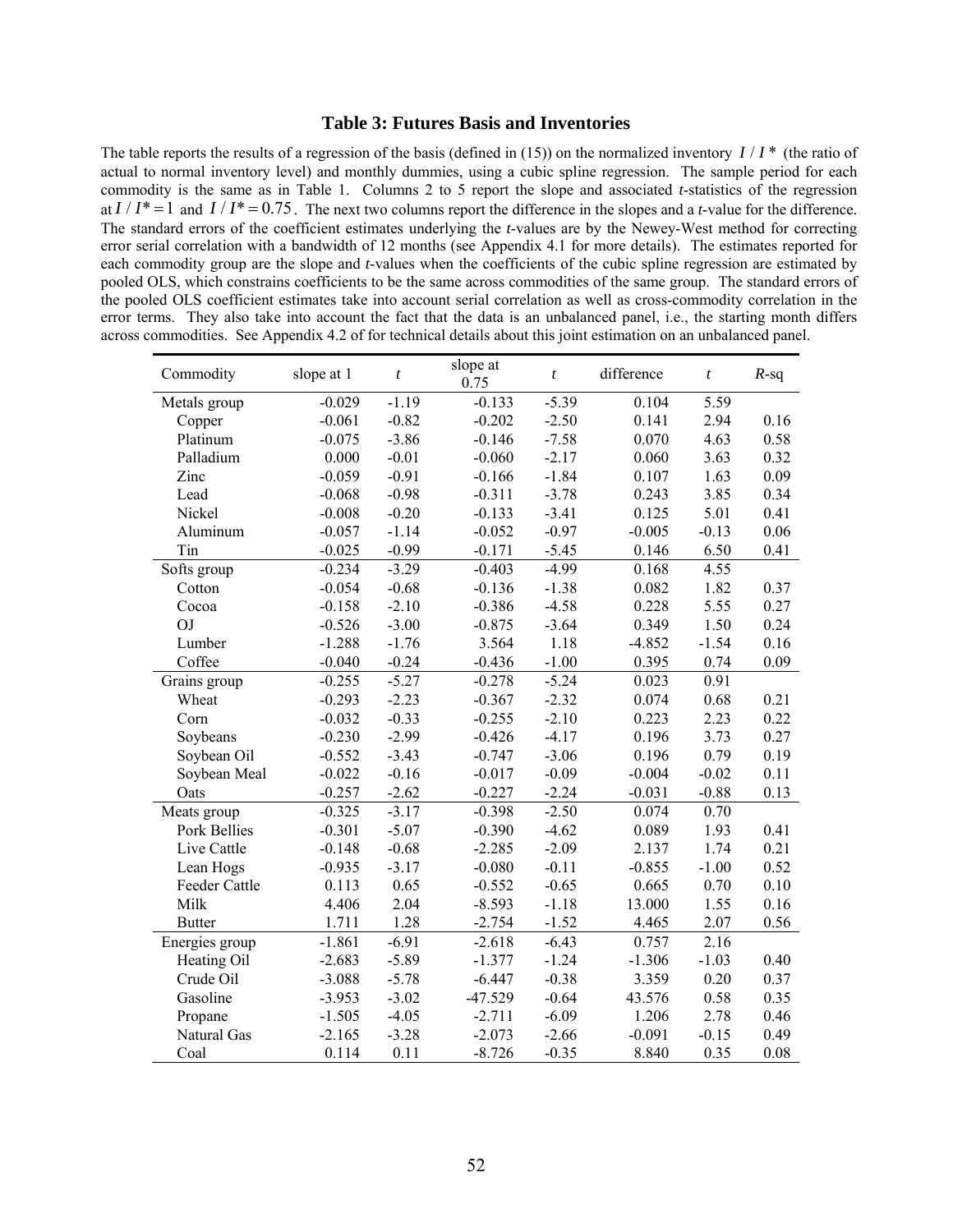# **Table 4: Commodity Excess Return and Inventories**

The table reports the results of a regression of the excess return from the end of the current month to the next (defined in (14)) in percent *per annum* on the normalized inventory level  $I/I^*$  at the end of the current month, in addition to monthly dummies. The sample period for each commodity is the same as in Table 1. The standard errors of the coefficient estimates underlying the *t*-values are by the Newey-West method for correcting error serial correlation with a bandwidth of 12 months (see Appendix 4.1 for more details). The estimates reported for each commodity group are the coefficient and *t*-statistics when coefficients are constrained to be the same. For technical details about this constrained estimation, see Appendix 4.2.

| commodity      | coefficient of<br>$U^*$ | $\boldsymbol{t}$ | $R$ -sq |
|----------------|-------------------------|------------------|---------|
| Metals group   | $-8.6$                  | $-0.93$          |         |
| Copper         | $-25.0$                 | $-2.22$          | 0.05    |
| Platinum       | 0.8                     | 0.05             | 0.11    |
| Palladium      | 2.8                     | 0.22             | 0.07    |
| Zinc           | $-13.8$                 | $-0.67$          | 0.04    |
| Lead           | $-52.7$                 | $-2.58$          | 0.09    |
| Nickel         | $-6.3$                  | $-0.44$          | 0.04    |
| Aluminum       | $-0.4$                  | $-0.03$          | 0.03    |
| Tin            | 9.2                     | 0.57             | 0.05    |
| Softs group    | $-26.6$                 | $-2.16$          |         |
| Cotton         | $-51.5$                 | $-2.59$          | 0.17    |
| Cocoa          | $-13.9$                 | $-1.16$          | 0.03    |
| OJ             | $-80.5$                 | $-1.82$          | 0.07    |
| Lumber         | $-109.1$                | $-1.29$          | 0.07    |
| Coffee         | $-25.8$                 | $-1.66$          | 0.07    |
| Grains group   | $-17.2$                 | $-2.15$          |         |
| Wheat          | $-49.2$                 | $-2.34$          | 0.03    |
| Corn           | $-1.6$                  | $-0.08$          | 0.04    |
| Soybeans       | 2.6                     | 0.15             | 0.02    |
| Soybean Oil    | $-49.3$                 | $-1.61$          | 0.02    |
| Soybean Meal   | 16.3                    | 0.67             | 0.02    |
| Oats           | $-22.2$                 | $-2.03$          | 0.02    |
| Meats group    | $-59.1$                 | $-4.10$          |         |
| Pork Bellies   | $-65.7$                 | $-3.77$          | 0.06    |
| Live Cattle    | $-24.2$                 | $-1.00$          | 0.01    |
| Lean Hogs      | $-82.0$                 | $-2.89$          | 0.06    |
| Feeder Cattle  | $-6.1$                  | $-0.27$          | 0.02    |
| Milk           | $-171.6$                | $-2.55$          | 0.12    |
| <b>Butter</b>  | $-117.8$                | $-2.06$          | 0.30    |
| Energies group | $-150.5$                | $-2.13$          |         |
| Heating Oil    | $-117.0$                | $-1.79$          | 0.07    |
| Crude Oil      | $-149.2$                | $-0.94$          | 0.05    |
| Gasoline       | $-114.4$                | $-0.54$          | 0.07    |
| Propane        | $-184.2$                | $-2.36$          | 0.09    |
| Natural Gas    | $-190.4$                | $-1.77$          | 0.05    |
| Coal           | $-273.4$                | $-1.42$          | 0.14    |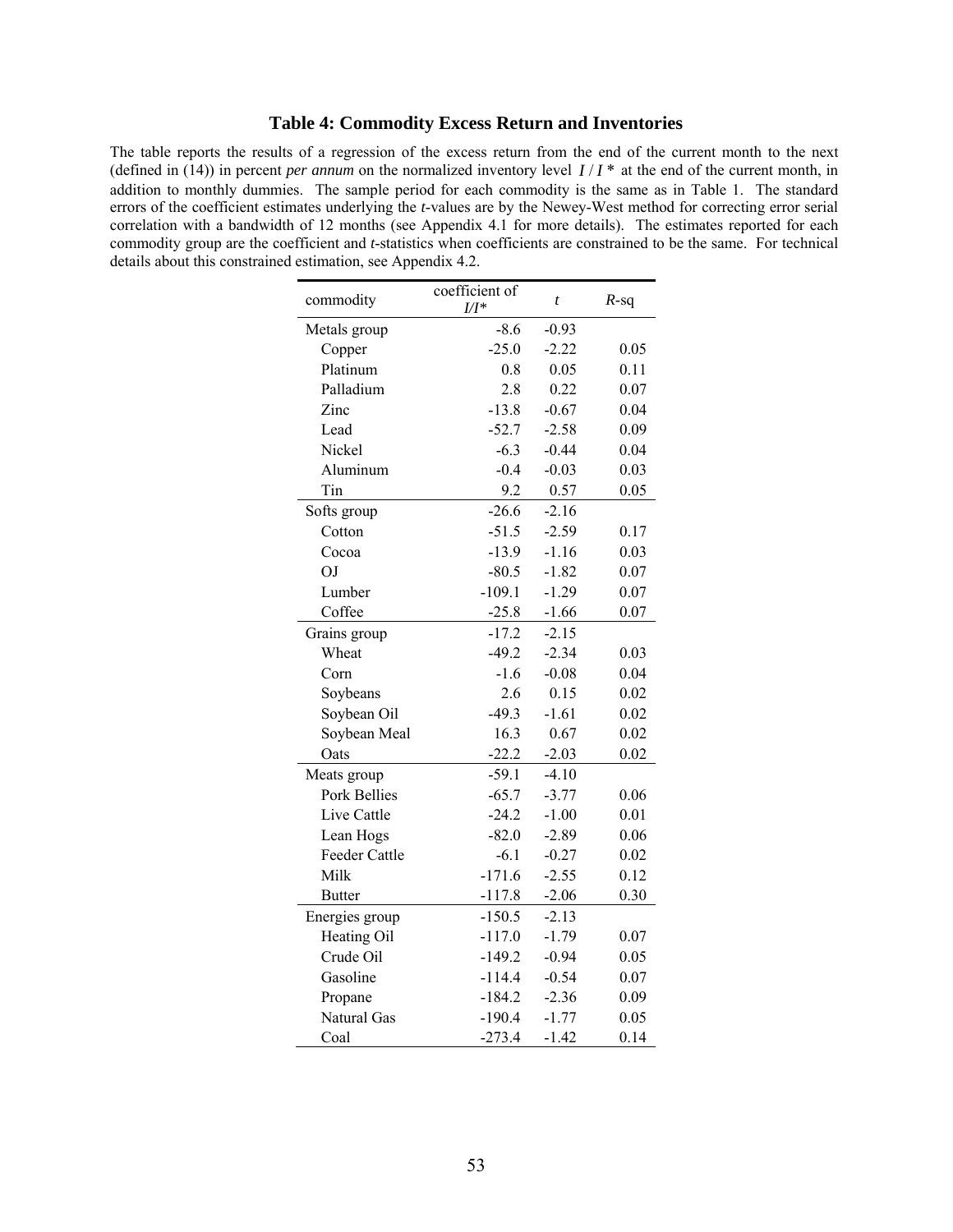#### **Table 5: Returns and Characteristics of Portfolios Sorted on Lagged Inventories**

At the end of each month the available commodities are ranked from high to low by the normalized inventory level  $I/I^*$ , lagged by one month to account for the publication lag in inventory data. The top half of the commodities are assigned to the High portfolio and the bottom half to the Low portfolio. Panel A of the table summarizes the annualized return distributions in percents of the High and Low portfolios. Panel B summarizes information about the average characteristics of the commodities in the High and Low portfolios. Portfolio characteristics include: the basis at the time of the ranking, the 12-month futures excess return prior to portfolio formation, the 12-month % change in the spot price prior to portfolio formation, volatility (the square root of the average squared daily excess returns of the month over which the excess return is calculated, multiplied by the square root of 365), de-meaned volatility (defined as the volatility minus the sample time-series mean of the volatility), and the positions of traders (measures as a percent of Open Interest at the time of sorting) as defined by the CFTC (Commodity Futures Trading Commission). To calculate the average in Panel B for each characteristic and for each High or Low portfolio, we first create a monthly series by calculating for each month the average of the characteristic over the constituent commodities in the portfolio. We then calculate the timeseries mean of the monthly series. Panel B's columns measure the average characteristics thus calculated of the commodities in the High portfolio, the Low portfolio, and the *t*-statistic for the difference. The *t*-statistics are by the Newey-West method for correcting error serial correlation with a bandwidth of 12 months (see Appendix 4.1 for more details). The sample period for each commodity is the same as in Table 1.

|                                  |       | $t = 1971/1 - 2010/12$                                  |            |       | $t = 1986/1 - 2010/12$ |            |       |       | $t = 1990/12 - 2010/12$ |  |  |
|----------------------------------|-------|---------------------------------------------------------|------------|-------|------------------------|------------|-------|-------|-------------------------|--|--|
|                                  |       | Panel A: Statistics about Excess Return from t to $t+1$ |            |       |                        |            |       |       |                         |  |  |
|                                  | High  | Low                                                     | Long-Short | High  | Low                    | Long-Short | High  | Low   | Long-Short              |  |  |
| Mean                             | 2.03  | 8.93                                                    | $-3.45$    | 2.82  | 9.38                   | $-3.28$    | l.44  | 8.86  | $-3.71$                 |  |  |
| <b>Standard Deviation</b>        | 18.59 | 15.25                                                   | 7.58       | 14.80 | 13.21                  | 6.27       | 14.19 | 13.29 | 6.02                    |  |  |
| <i>t</i> -statistic for the mean | 0.63  | 3.21                                                    | $-2.78$    | 0.88  | 3.16                   | $-2.55$    | 0.40  | 2.59  | $-2.59$                 |  |  |
| $%$ Excess Return>EW             | 43    | 56                                                      | 43         | 44    | 56                     | 41         | 43    | 56    | 42                      |  |  |

|                              | High    | Low     | t-statistic<br>for the<br>difference | High     | Low      | t-statistic<br>for the<br>difference | High     | Low      | t-statistic<br>for the<br>difference |
|------------------------------|---------|---------|--------------------------------------|----------|----------|--------------------------------------|----------|----------|--------------------------------------|
| Basis at t                   | $-4.47$ | 2.31    | $-7.39$                              | $-3.80$  | 2.26     | $-6.10$                              | $-5.53$  | 0.42     | $-5.72$                              |
| Prior 12m excess return at t | 3.02    | 10.62   | $-4.49$                              | 2.31     | 9.90     | $-4.88$                              | 0.95     | 9.77     | $-4.83$                              |
| Prior 12m spot return at $t$ | 3.93    | 12.50   | $-6.77$                              | 3.18     | 12.02    | $-7.17$                              | 3.59     | 13.25    | $-6.58$                              |
| Volatility at $t+1$          | 31.60   | 30.64   | 2.11                                 | 31.77    | 30.67    | 1.93                                 | 31.50    | 30.93    | 0.95                                 |
| Demeaned Volatility at $t+1$ | 0.71    | $-0.40$ | 2.78                                 | 0.29     | $-0.73$  | 2.57                                 | 0.10     | $-0.75$  | 2.10                                 |
| Commercials at $t+1$         |         |         |                                      | $-10.16$ | $-10.22$ | 0.07                                 | $-10.08$ | $-11.04$ | 1.17                                 |
| Non-Commercials at $t+1$     |         |         |                                      | 6.11     | 7.47     | $-2.86$                              | 6.47     | 8.24     | $-3.16$                              |
| Non Reportable at $t+1$      |         |         |                                      | 4.05     | 2.75     | 2.61                                 | 3.61     | 2.80     | 1.61                                 |

Panel B: Average Portfolio Characteristics at *<sup>t</sup>* or *t*+1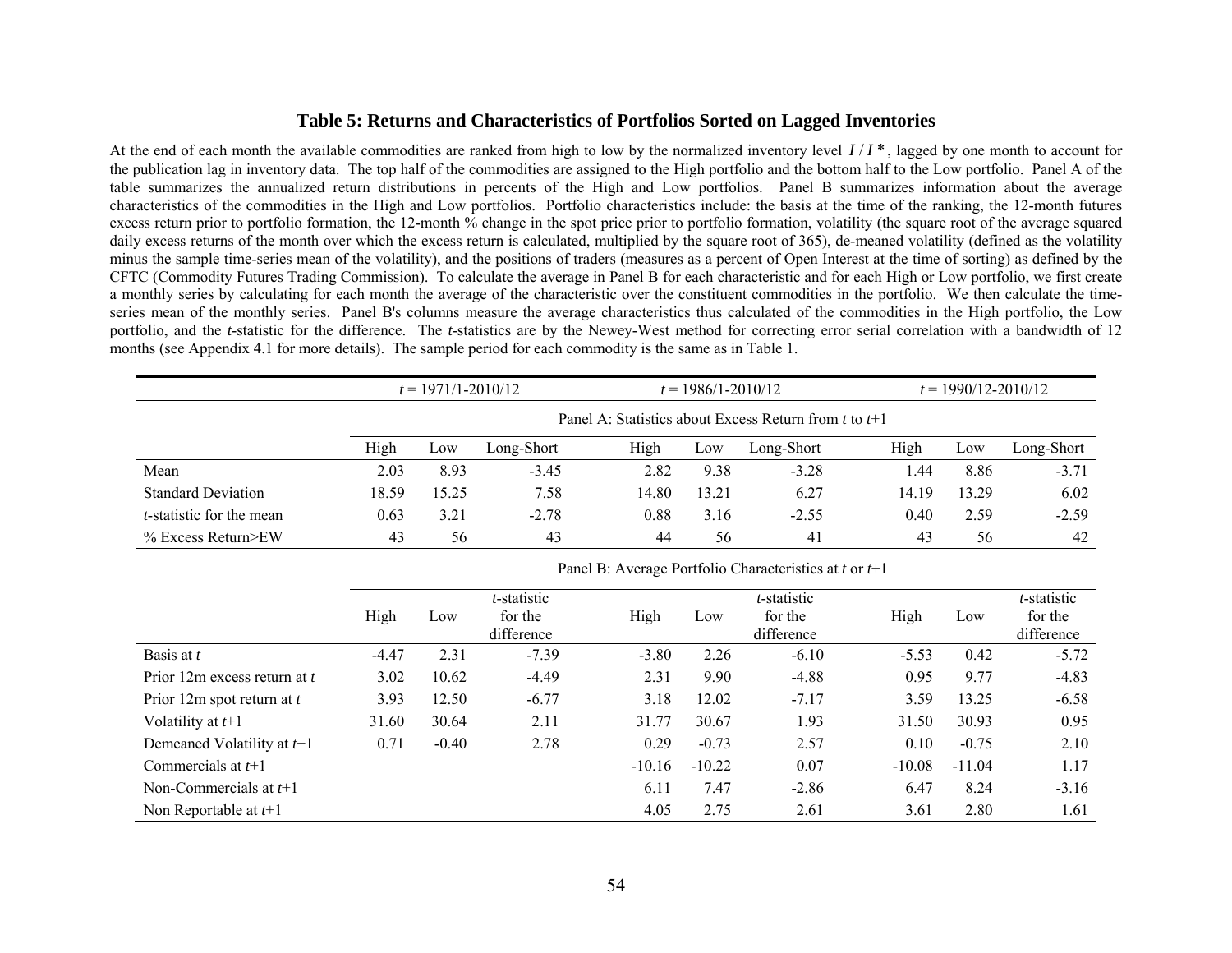#### **Table 6: Returns and Characteristics of Portfolios Sorted on the Futures Basis**

At the end of each month the available commodities are ranked from high to low by the futures basis. The top half of the commodities are assigned to the High portfolio and the bottom half to the Low portfolio. Panel A of the table summarizes the annualized return distributions in percents of the High and Low portfolios. Panel B summarizes information about the average characteristics of the commodities in the High and Low portfolios. Portfolio characteristics include: the average % deviation of the actual to the normal inventory level at the time of ranking, the 12-month futures excess return prior to portfolio formation, the 12-month % change in the spot price prior to portfolio formation, volatility (the square root of the average squared daily excess returns of the month over which the excess return is calculated, multiplied by the square root of 365), de-meaned volatility (defined as the volatility minus the sample time-series mean of the volatility), and the positions of traders (measures as a percent of Open Interest at the time of sorting) as defined by the CFTC (Commodity Futures Trading Commission). To calculate the average in Panel B for each characteristic and for each High or Low portfolio, we first create a monthly series by calculating for each month the average of the characteristic over the constituent commodities in the portfolio. We then calculate the time-series mean of the monthly series. Panel B's columns measure the average characteristics thus calculated of the commodities in the High portfolio, the Low portfolio, and the *t*-statistic for the difference. The *t*-statistics are by the Newey-West method for correcting error serial correlation with a bandwidth of 12 months (see Appendix 4.1 for more details). The sample period for each commodity is the same as in Table 1.

|                                  |       | $t = 1971/1 - 2010/12$                                  |            |       | $t = 1986/1 - 2010/12$ |            | $t = 1990/12 - 2010/12$ |       |            |  |  |
|----------------------------------|-------|---------------------------------------------------------|------------|-------|------------------------|------------|-------------------------|-------|------------|--|--|
|                                  |       | Panel A: Statistics about Excess Return from t to $t+1$ |            |       |                        |            |                         |       |            |  |  |
|                                  | High  | Low                                                     | Long-Short | High  | Low                    | Long-Short | High                    | Low   | Long-Short |  |  |
| Mean                             | 10.95 | 0.31                                                    | 5.32       | 10.15 | 1.82                   | 4.17       | 10.27                   | 0.12  | 5.07       |  |  |
| <b>Standard Deviation</b>        | 17.81 | 16.58                                                   | 7.90       | 14.45 | 14.04                  | 6.98       | 14.45                   | 13.27 | 6.31       |  |  |
| <i>t</i> -statistic for the mean | 3.32  | 0.12                                                    | 3.92       | 3.14  | 0.61                   | 3.13       | 2.74                    | 0.04  | 3.63       |  |  |
| $%$ Excess Return>EW             | 56    | 44                                                      | 51         | 57    | 43                     | 50         | 57                      | 43    | 49         |  |  |

|                                           | High    | Low     | t-statistic<br>for the<br>difference | High     | Low      | t-statistic<br>for the<br>difference | High     | Low      | t-statistic<br>for the<br>difference |
|-------------------------------------------|---------|---------|--------------------------------------|----------|----------|--------------------------------------|----------|----------|--------------------------------------|
| Inventory $(100 \times \log(I/I^*))$ at t | $-9.41$ | 3.61    | $-10.79$                             | $-6.82$  | 3.06     | $-8.78$                              | $-6.89$  | 2.78     | $-7.47$                              |
| Prior 12m excess return at t              | 19.28   | $-5.32$ | 11.49                                | 17.32    | $-4.95$  | 14.43                                | 16.34    | $-5.64$  | 11.76                                |
| Prior 12m spot return at $t$              | 15.28   | 1.17    | 9.94                                 | 14.14    | 1.16     | 9.15                                 | 14.99    | 1.85     | 7.93                                 |
| Volatility at $t+1$                       | 31.70   | 30.46   | 2.47                                 | 31.80    | 30.59    | 1.83                                 | 31.74    | 30.74    | 1.32                                 |
| Demeaned Volatility at $t+1$              | 0.88    | $-0.56$ | 3.56                                 | 0.86     | $-1.37$  | 4.65                                 | 0.87     | $-1.46$  | 4.43                                 |
| Commercials at $t+1$                      |         |         |                                      | $-10.39$ | $-10.19$ | $-0.20$                              | $-11.46$ | $-10.06$ | $-1.29$                              |
| Non-Commercials at $t+1$                  |         |         |                                      | 8.41     | 5.60     | 4.06                                 | 9.45     | 5.77     | 4.72                                 |
| Non Reportable at $t+1$                   |         |         |                                      | 1.98     | 4.59     | $-5.13$                              | 2.01     | 4.29     | $-4.40$                              |

Panel B: Average Portfolio Characteristics at *<sup>t</sup>* or *t*+1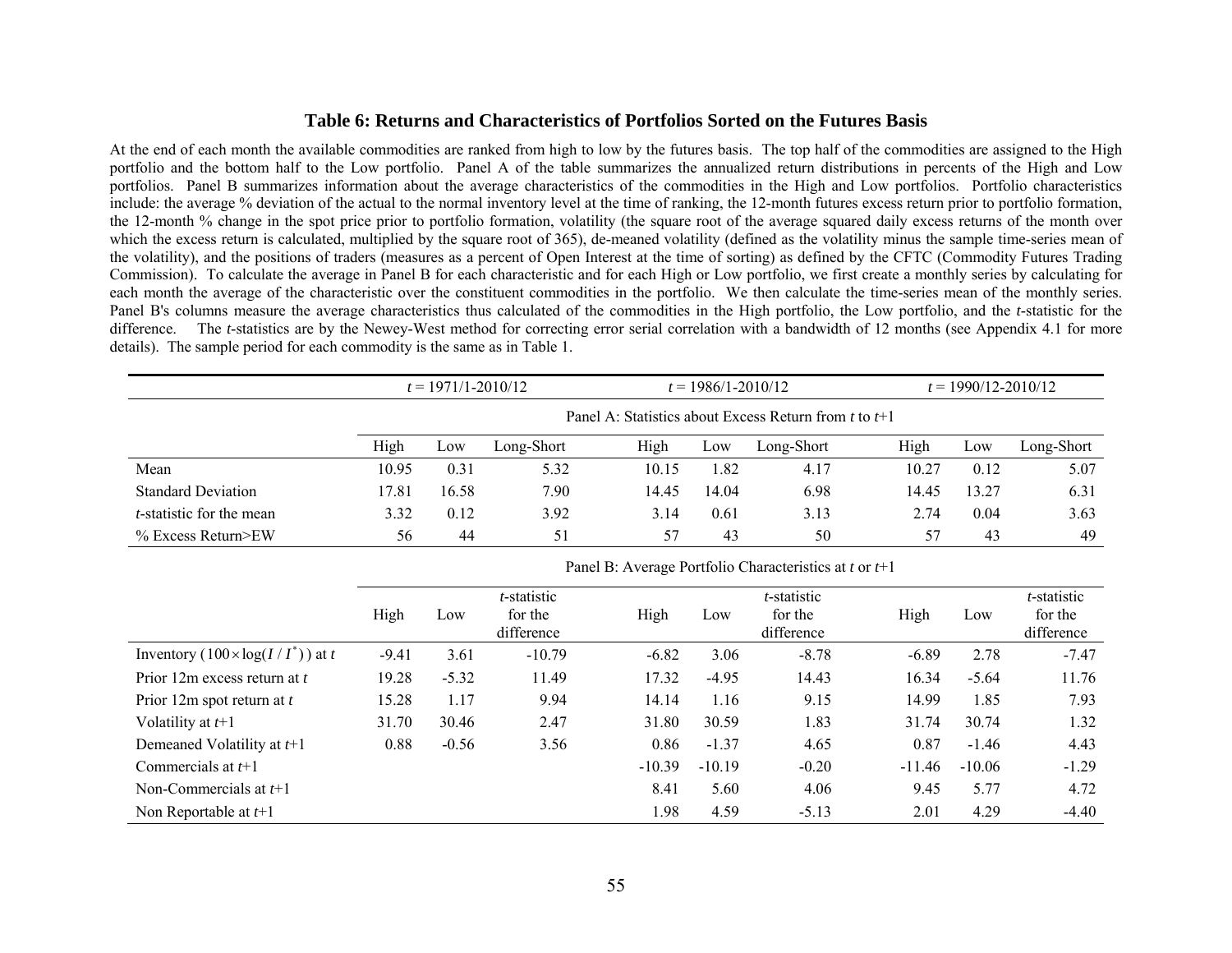#### **Table 7: Returns and Characteristics of Portfolios Sorted on the Prior 12-month Futures Excess Return**

At the end of each month the available commodities are ranked from high to low by prior 12-month futures excess return. The top half of the commodities are assigned to the High portfolio and the bottom half to the Low portfolio. Panel A of the table summarizes the annualized return distributions in percents of the High and Low portfolios. Panel B summarizes information about the average characteristics of the commodities in the High and Low portfolios. Portfolio characteristics include: the average % deviation of the actual to the normal inventory level at the time of ranking, the basis at the time of the ranking, the 12 month % change in the spot price prior to portfolio formation, volatility (the square root of the average squared daily excess returns of the month over which the excess return is calculated), de-meaned volatility (defined as the volatility minus the sample time-series mean of the volatility), and the positions of traders (measures as a percent of Open Interest at the time of sorting) as defined by the CFTC (Commodity Futures Trading Commission). To calculate the average in Panel B for each characteristic and for each High or Low portfolio, we first create a monthly series by calculating for each month the average of the characteristic over the constituent commodities in the portfolio. We then calculate the time-series mean of the monthly series. Panel B's columns measure the average characteristics thus calculated of the commodities in the High portfolio, the Low portfolio, and the *t*-statistic for the difference. The *t*-statistics are by the Newey-West method for correcting error serial correlation with a bandwidth of 12 months (see Appendix 4.1 for more details). The sample period for each commodity is the same as in Table 1.

|                                  |       | $t = 1971/1 - 2010/12$ |            |       | $t = 1986/1 - 2010/12$ |                                                          |       | $t = 1990/12 - 2010/12$ |            |  |  |
|----------------------------------|-------|------------------------|------------|-------|------------------------|----------------------------------------------------------|-------|-------------------------|------------|--|--|
|                                  |       |                        |            |       |                        | Panel A: Statistics about Excess Return from t to $t+1$  |       |                         |            |  |  |
|                                  | High  | Low                    | Long-Short | High  | Low                    | Long-Short                                               | High  | Low                     | Long-Short |  |  |
| Mean                             | 11.79 | $-0.15$                | 5.97       | 11.78 | 0.84                   | 5.47                                                     | 10.91 | $-0.38$                 | 5.65       |  |  |
| <b>Standard Deviation</b>        | 18.55 | 17.34                  | 9.16       | 16.19 | 13.85                  | 8.28                                                     | 15.00 | 13.52                   | 7.13       |  |  |
| <i>t</i> -statistic for the mean | 3.56  | $-0.05$                | 4.40       | 3.39  | 0.28                   | 3.60                                                     | 2.81  | $-0.12$                 | 3.59       |  |  |
| $%$ Excess Return>EW             | 56    | 44                     | 51         | 58    | 41                     | 51                                                       | 59    | 40                      | 52         |  |  |
|                                  |       |                        |            |       |                        | Panel B: Average Portfolio Characteristics at t or $t+1$ |       |                         |            |  |  |

|                                           | High    | Low     | t-statistic<br>for the<br>difference | High     | Low      | t-statistic<br>for the<br>difference | High     | Low      | t-statistic<br>for the<br>difference |
|-------------------------------------------|---------|---------|--------------------------------------|----------|----------|--------------------------------------|----------|----------|--------------------------------------|
| Inventory $(100 \times \log(I/I^*))$ at t | $-7.22$ | 1.81    | $-6.51$                              | $-5.97$  | 2.40     | $-6.44$                              | $-7.04$  | 3.09     | $-7.07$                              |
| Basis at t                                | 7.37    | $-9.35$ | 15.72                                | 7.13     | $-8.68$  | 13.94                                | 5.29     | $-10.40$ | 12.34                                |
| Prior 12m spot return at t                | 26.28   | $-9.57$ | 22.33                                | 25.69    | $-10.50$ | 24.72                                | 26.73    | $-9.88$  | 21.10                                |
| Volatility at $t+1$                       | 31.91   | 30.44   | 1.87                                 | 32.15    | 30.34    | 1.89                                 | 32.32    | 30.17    | 2.03                                 |
| Demeaned Volatility at $t+1$              | 1.16    | $-0.70$ | 2.97                                 | 0.94     | $-1.37$  | 3.42                                 | 0.90     | $-1.50$  | 3.70                                 |
| Commercials at $t+1$                      |         |         |                                      | $-12.53$ | $-8.20$  | $-3.25$                              | $-13.45$ | $-8.08$  | $-3.70$                              |
| Non-Commercials at $t+1$                  |         |         |                                      | 10.07    | 3.71     | 8.48                                 | 11.13    | 3.82     | 8.82                                 |
| Non Reportable at $t+1$                   |         |         |                                      | 2.46     | 4.49     | $-2.63$                              | 2.32     | 4.26     | $-2.47$                              |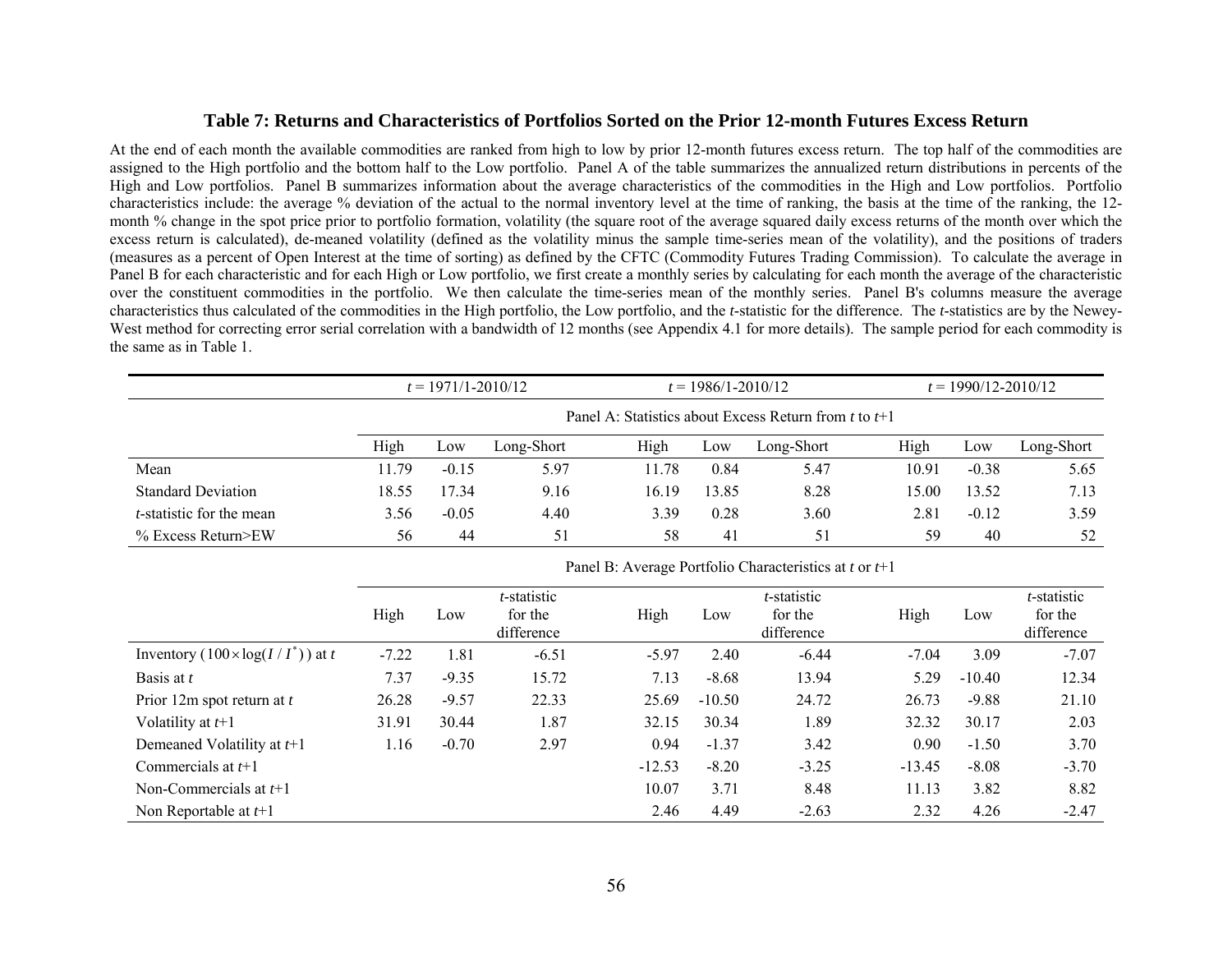#### **Table 8: Returns and Characteristics of Portfolios Sorted on the Prior 12-month Spot Return**

At the end of each month the available commodities are ranked from high to low by prior 12-month spot return, defined as the percentage change in the spot price. The top half of the commodities are assigned to the High portfolio and the bottom half to the Low portfolio. Panel A of the table summarizes the annualized return distributions in percents of the High and Low portfolios. Panel B summarizes information about the average characteristics of the commodities in the High and Low portfolios. Portfolio characteristics include: the average % deviation of the actual to the normal inventory level at the time of ranking, the basis at the time of the ranking, the 12-month futures excess return prior to portfolio formation, volatility (the square root of the average squared daily excess returns of the month over which the excess return is calculated), de-meaned volatility (defined as the volatility minus the sample time-series mean of the volatility), and the positions of traders (measures as a percent of Open Interest at the time of sorting) as defined by the CFTC (Commodity Futures Trading Commission). To calculate the average in Panel B for each characteristic and for each High or Low portfolio, we first create a monthly series by calculating for each month the average of the characteristic over the constituent commodities in the portfolio. We then calculate the time-series mean of the monthly series. Panel B's columns measure the average characteristics thus calculated of the commodities in the High portfolio, the Low portfolio, and the *t*-statistic for the difference. The *t*-statistics are by the Newey-West method for correcting error serial correlation with a bandwidth of 12 months (see Appendix 4.1 for more details). The sample period for each commodity is the same as in Table 1.

|                                  |       | $t = 1971/1 - 2010/12$ |            |       | $t = 1986/1 - 2010/12$ |                                                            |       |         | $t = 1990/12 - 2010/12$ |  |  |  |
|----------------------------------|-------|------------------------|------------|-------|------------------------|------------------------------------------------------------|-------|---------|-------------------------|--|--|--|
|                                  |       |                        |            |       |                        | Panel A: Statistics about Excess Return from t to $t+1$    |       |         |                         |  |  |  |
|                                  | High  | Low                    | Long-Short | High  | Low                    | Long-Short                                                 | High  | Low     | Long-Short              |  |  |  |
| Mean                             | 11.65 | $-0.23$                | 5.94       | 12.80 | $-0.48$                | 6.64                                                       | 10.63 | $-0.27$ | 5.45                    |  |  |  |
| <b>Standard Deviation</b>        | 18.84 | 17.02                  | 9.23       | 16.69 | 14.01                  | 8.95                                                       | 15.32 | 13.37   | 7.36                    |  |  |  |
| <i>t</i> -statistic for the mean | 3.48  | $-0.08$                | 4.17       | 3.65  | $-0.16$                | 3.82                                                       | 2.79  | $-0.08$ | 3.12                    |  |  |  |
| $%$ Excess Return>EW             | 58    | 41                     | 51         | 61    | 38                     | 50                                                         | 61    | 39      | 49                      |  |  |  |
|                                  |       |                        |            |       |                        | Panel B: Average Portfolio Characteristics at $t$ or $t+1$ |       |         |                         |  |  |  |

|                                           | High    | Low      | <i>t</i> -statistic<br>for the<br>difference | High     | Low      | <i>t</i> -statistic<br>for the<br>difference | High     | Low      | t-statistic<br>for the<br>difference |
|-------------------------------------------|---------|----------|----------------------------------------------|----------|----------|----------------------------------------------|----------|----------|--------------------------------------|
| Inventory $(100 \times \log(I/I^*))$ at t | $-8.68$ | 3.21     | $-8.96$                                      | $-7.46$  | 3.87     | $-8.81$                                      | $-8.19$  | 4.29     | $-8.83$                              |
| Basis t                                   | 4.62    | $-6.65$  | 10.33                                        | 4.83     | $-6.30$  | 10.09                                        | 3.08     | $-8.06$  | 9.27                                 |
| Prior 12m excess return at t              | 27.22   | $-13.11$ | 16.11                                        | 25.93    | $-13.57$ | 23.41                                        | 25.00    | $-14.25$ | 20.38                                |
| Volatility at $t+1$                       | 31.91   | 30.30    | 1.96                                         | 32.01    | 30.51    | 1.45                                         | 32.28    | 30.23    | 1.95                                 |
| Demeaned Volatility at $t+1$              | 1.05    | $-0.67$  | 2.73                                         | 0.63     | $-1.03$  | 2.24                                         | 0.59     | $-1.18$  | 2.67                                 |
| Commercials at $t+1$                      |         |          |                                              | $-13.25$ | $-7.14$  | $-6.11$                                      | $-14.21$ | $-6.97$  | $-7.42$                              |
| Non-Commercials at $t+1$                  |         |          |                                              | 10.18    | 3.51     | 12.16                                        | 11.12    | 3.77     | 12.66                                |
| Non Reportable at $t+1$                   |         |          |                                              | 3.06     | 3.62     | $-0.79$                                      | 3.09     | 3.20     | $-0.15$                              |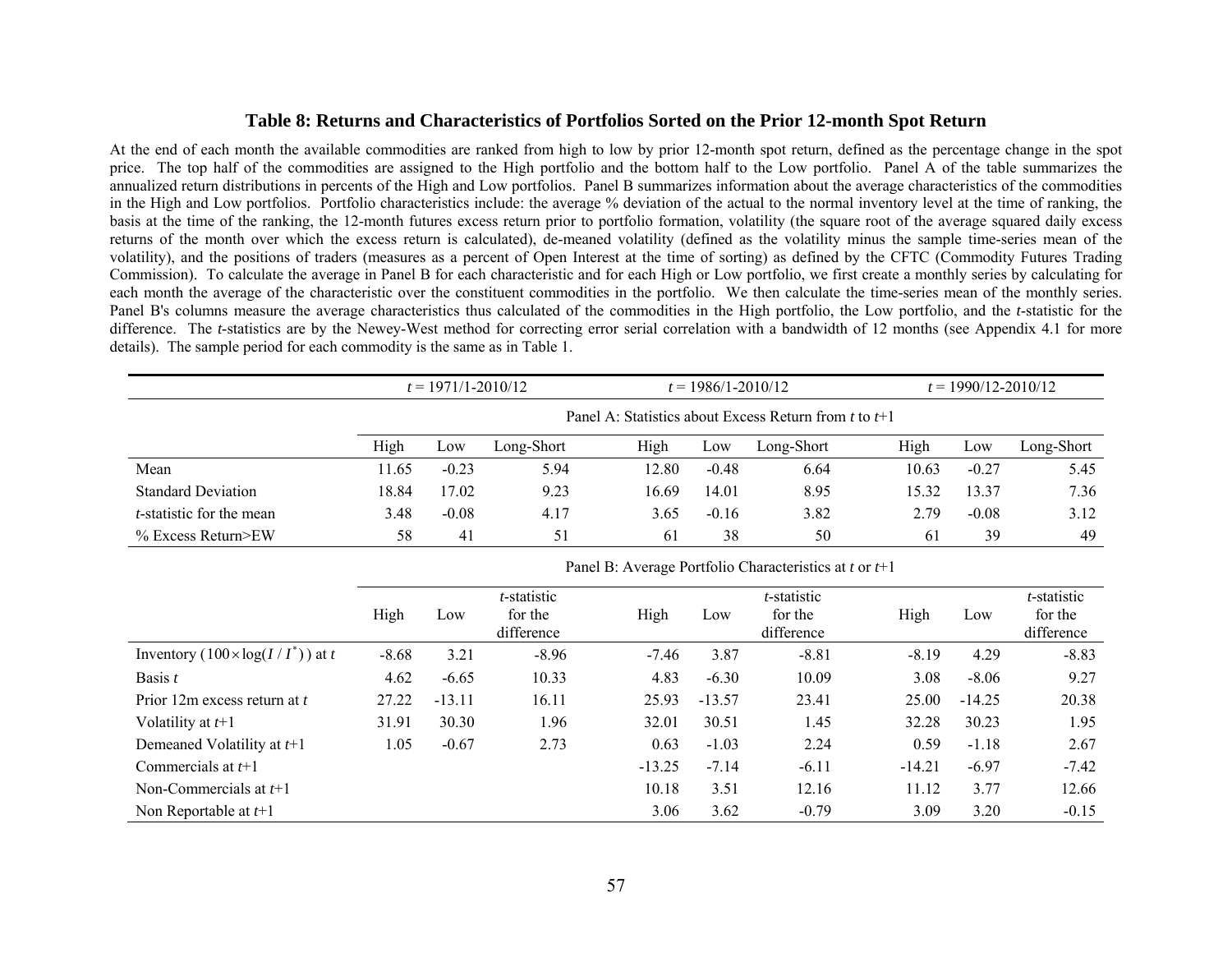#### **Table 9: Returns and Characteristics of Portfolios Sorted on Volatility**

At the end of each month the available commodities are ranked from high to low by de-meaned volatility, defined as the deviation from the time-series mean of volatility (the square root of the average squared daily excess returns of the month over which the excess return is calculated). The top half of the commodities are assigned to the High portfolio and the bottom half to the Low portfolio. Panel A of the table summarizes the annualized return distributions in percents of the High and Low portfolios. Panel B summarizes information about the average characteristics of the commodities in the High and Low portfolios. Portfolio characteristics include: the average % deviation of the actual to the normal inventory level at the time of ranking, the basis at the time of the ranking, the 12 month futures excess return prior to portfolio formation, the 12-month % change in the spot price prior to portfolio formation, and (the square root of the average squared daily excess returns of the month over which the excess return is calculated), and the positions of traders (measures as a percent of Open Interest at the time of sorting) as defined by the CFTC (Commodity Futures Trading Commission). To calculate the average in Panel B for each characteristic and for each High or Low portfolio, we first create a monthly series by calculating for each month the average of the characteristic over the constituent commodities in the portfolio. We then calculate the time-series mean of the monthly series. Panel B's columns measure the average characteristics thus calculated of the commodities in the High portfolio, the Low portfolio, and the *t*-statistic for the difference. The *t*-statistics are by the Newey-West method for correcting error serial correlation with a bandwidth of 12 months (see Appendix 4.1 for more details). The sample period for each commodity is the same as in Table 1.

|                                  |       | $t = 1971/1 - 2010/12$ |            |       | $t = 1986/1 - 2010/12$ |                                                            |       | $t = 1990/12 - 2010/12$ |            |  |
|----------------------------------|-------|------------------------|------------|-------|------------------------|------------------------------------------------------------|-------|-------------------------|------------|--|
|                                  |       |                        |            |       |                        | Panel A: Statistics about Excess Return from t to $t+1$    |       |                         |            |  |
|                                  | High  | Low                    | Long-Short | High  | Low                    | Long-Short                                                 | High  | Low                     | Long-Short |  |
| Mean                             | 11.47 | 0.65                   | 5.41       | 11.83 | 0.71                   | 5.56                                                       | 10.28 | 0.43                    | 4.93       |  |
| <b>Standard Deviation</b>        | 22.54 | 11.67                  | 9.39       | 19.02 | 10.04                  | 8.58                                                       | 17.27 | 10.26                   | 6.94       |  |
| <i>t</i> -statistic for the mean | 3.01  | 0.30                   | 3.64       | 3.01  | 0.29                   | 3.45                                                       | 2.43  | 0.15                    | 3.12       |  |
| $%$ Excess Return>EW             | 56    | 45                     | 48         | 58    | 42                     | 50                                                         | 58    | 43                      | 48         |  |
|                                  |       |                        |            |       |                        | Panel B: Average Portfolio Characteristics at $t$ or $t+1$ |       |                         |            |  |

|                                           | High    | Low     | <i>t</i> -statistic<br>for the<br>difference | High    | Low      | <i>t</i> -statistic<br>for the<br>difference | High     | Low      | t-statistic<br>for the<br>difference |
|-------------------------------------------|---------|---------|----------------------------------------------|---------|----------|----------------------------------------------|----------|----------|--------------------------------------|
| Inventory $(100 \times \log(I/I^*))$ at t | $-3.63$ | $-1.92$ | $-1.42$                                      | $-3.28$ | $-0.47$  | $-2.53$                                      | $-3.76$  | $-0.29$  | $-2.73$                              |
| Basis at t                                | 0.54    | $-2.49$ | 3.45                                         | 1.64    | $-3.14$  | 4.92                                         | $-0.38$  | $-4.69$  | 3.89                                 |
| Prior 12m excess return at t              | 11.74   | 2.14    | 4.88                                         | 9.89    | 2.35     | 4.89                                         | 9.41     | 1.27     | 4.80                                 |
| Prior 12m spot return at $t+1$            | 11.51   | 4.98    | 4.59                                         | 10.21   | 5.02     | 3.75                                         | 11.49    | 5.34     | 4.17                                 |
| Volatility at $t+1$                       | 39.20   | 23.05   | 23.03                                        | 39.37   | 23.18    | 19.08                                        | 39.04    | 23.50    | 19.03                                |
| Commercials at $t+1$                      |         |         |                                              | $-9.96$ | $-10.39$ | 0.62                                         | $-10.42$ | $-10.73$ | 0.39                                 |
| Non-Commercials at $t+1$                  |         |         |                                              | 7.25    | 6.36     | 1.87                                         | 7.94     | 6.83     | 1.97                                 |
| Non Reportable at $t+1$                   |         |         |                                              | 2.71    | 4.03     | $-3.43$                                      | 2.48     | 3.91     | $-3.53$                              |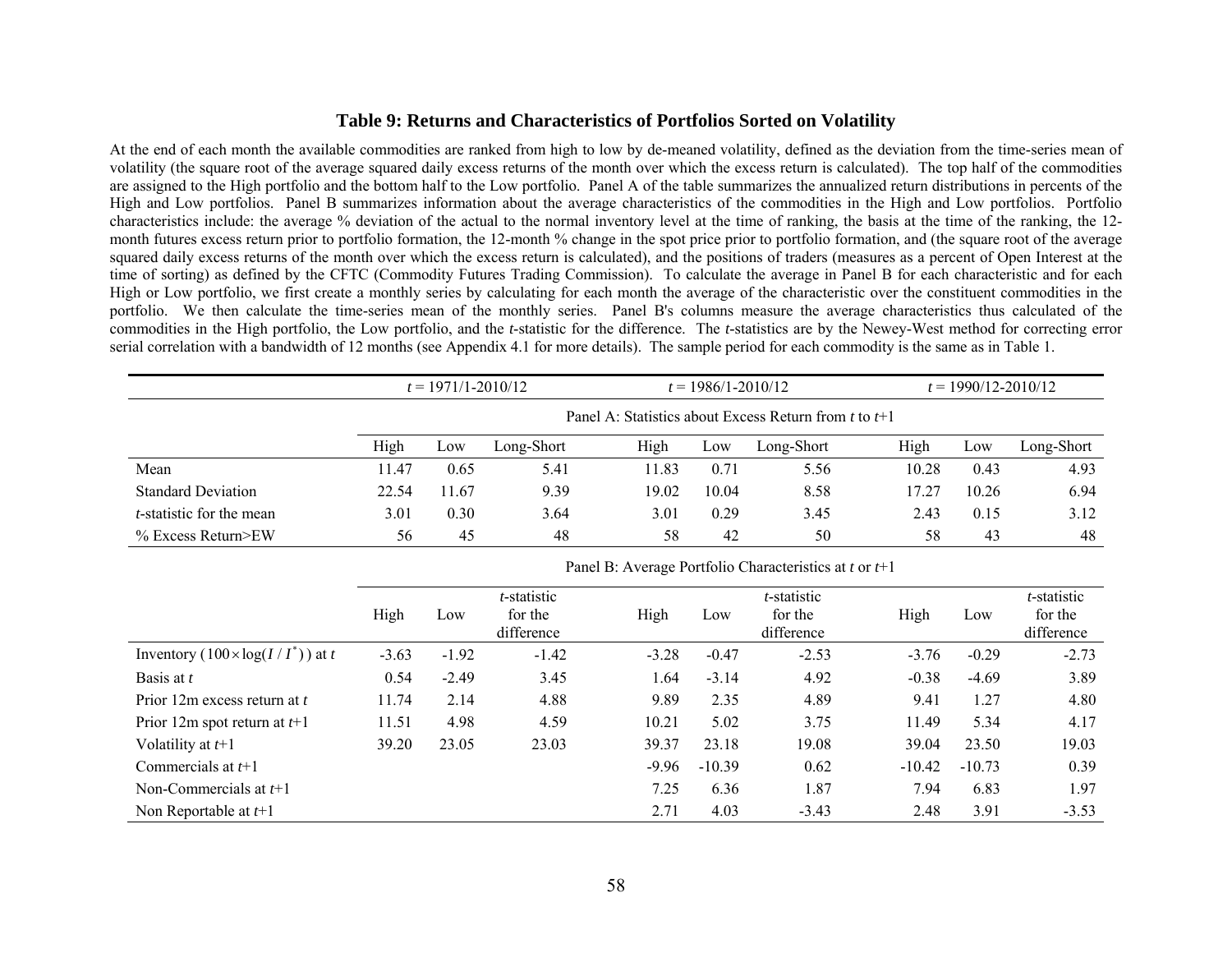# **Table 10: Summary of Positions of Traders, January1986 – October 2011**

The table summarizes the positions of traders in commodity futures markets according to the classifications employed in *Commitments of Traders Reports* published by the CFTC (Commodity Futures Trading Commission): For each category (Commercials, Non-Commercials, and Non-Reportables) positions are measured as net long and expressed as a percentage of Open Interest. The columns report the sample average position, the standard deviation of the position, the fraction of the months the position is long, and the first-order autocorrelation ("rho") of the position. The end of the sample period is October 2011 except for Propane, whose last month of the sample period is May 2000. The first month of the sample period is indicated in the column labeled "Start".

|          |                     |              |                                                   |       |       |      | Net Long Positions of Traders as Percent of Open Interest |       |       |      |         |       |       |      |
|----------|---------------------|--------------|---------------------------------------------------|-------|-------|------|-----------------------------------------------------------|-------|-------|------|---------|-------|-------|------|
|          |                     |              | Commercials<br>Non-Commercials<br>Non Reportables |       |       |      |                                                           |       |       |      |         |       |       |      |
|          | Commodity           | <b>Start</b> | Average                                           | Stdev | %Long | rho  | Average                                                   | Stdev | %Long | rho  | Average | Stdev | %Long | rho  |
| Metals   | Copper              | 198601       | $-13.1$                                           | 23.0  | 31.0  | 0.80 | 6.3                                                       | 17.1  | 63.5  | 0.79 | 6.8     | 8.8   | 76.5  | 0.83 |
|          | Platinum            | 198601       | $-43.6$                                           | 24.2  | 5.8   | 0.75 | 29.3                                                      | 23.1  | 86.8  | 0.79 | 14.3    | 7.3   | 98.1  | 0.79 |
| Softs    | Cotton              | 198601       | $-6.3$                                            | 21.9  | 35.8  | 0.73 | 1.2                                                       | 19.2  | 56.1  | 0.76 | 5.2     | 5.8   | 85.8  | 0.76 |
|          | Cocoa               | 198601       | $-11.0$                                           | 16.1  | 25.2  | 0.80 | 5.3                                                       | 13.6  | 62.9  | 0.80 | 5.7     | 5.4   | 89.7  | 0.88 |
|          | Orange Juice        | 198601       | $-18.7$                                           | 25.4  | 21.6  | 0.79 | 10.6                                                      | 19.1  | 70.6  | 0.77 | 8.1     | 12.4  | 85.8  | 0.86 |
|          | Lumber              | 198601       | $-9.7$                                            | 19.2  | 36.1  | 0.76 | 4.6                                                       | 15.4  | 63.2  | 0.66 | 5.1     | 11.4  | 66.8  | 0.74 |
|          | Coffee              | 198601       | $-17.2$                                           | 14.6  | 14.5  | 0.60 | 8.1                                                       | 13.4  | 74.2  | 0.61 | 9.2     | 5.7   | 96.8  | 0.85 |
| Grains   | Wheat               | 198601       | $-6.3$                                            | 15.8  | 41.3  | 0.77 | 3.5                                                       | 12.0  | 57.4  | 0.74 | 2.8     | 8.7   | 55.5  | 0.84 |
|          | Corn                | 198601       | $-1.0$                                            | 14.0  | 46.5  | 0.80 | 8.0                                                       | 11.7  | 72.3  | 0.79 | $-7.0$  | 5.5   | 9.0   | 0.83 |
|          | Soybeans            | 198601       | $-11.2$                                           | 16.5  | 24.8  | 0.86 | 9.1                                                       | 13.0  | 75.8  | 0.83 | 2.1     | 8.1   | 55.8  | 0.91 |
|          | Soybean Oil         | 198601       | $-13.0$                                           | 17.3  | 27.4  | 0.74 | 6.0                                                       | 12.6  | 66.5  | 0.76 | 7.0     | 6.9   | 86.5  | 0.74 |
|          | Soybean Meal        | 198601       | $-16.0$                                           | 14.9  | 17.7  | 0.73 | 7.4                                                       | 11.3  | 72.9  | 0.77 | 8.7     | 5.4   | 95.2  | 0.68 |
|          | Oats                | 198601       | $-34.4$                                           | 17.2  | 4.5   | 0.77 | 12.6                                                      | 12.0  | 88.7  | 0.79 | 21.8    | 14.4  | 94.5  | 0.86 |
|          | Live Cattle         | 198601       | $-7.0$                                            | 11.3  | 31.6  | 0.86 | 8.8                                                       | 10.3  | 78.1  | 0.76 | $-1.8$  | 10.2  | 39.0  | 0.90 |
|          | Lean Hogs           | 198601       | 0.7                                               | 11.3  | 47.1  | 0.70 | 5.7                                                       | 14.1  | 67.4  | 0.68 | $-6.4$  | 7.8   | 14.5  | 0.61 |
|          | Feeder Cattle       | 198601       | 8.6                                               | 11.3  | 76.8  | 0.74 | 10.5                                                      | 13.3  | 78.4  | 0.73 | $-19.1$ | 13.4  | 11.6  | 0.88 |
|          | Milk                | 199710       | 9.4                                               | 16.4  | 69.8  | 0.88 | 0.4                                                       | 12.4  | 47.3  | 0.85 | $-9.8$  | 8.6   | 11.2  | 0.80 |
| Energies | Heating Oil         | 198601       | $-9.4$                                            | 9.2   | 15.8  | 0.61 | 2.8                                                       | 6.3   | 66.5  | 0.61 | 6.5     | 5.2   | 91.3  | 0.74 |
|          | Crude Oil           | 198601       | $-1.2$                                            | 8.2   | 40.3  | 0.69 | 1.3                                                       | 6.3   | 59.0  | 0.71 | $-0.2$  | 3.1   | 49.0  | 0.59 |
|          | <b>Unleaded Gas</b> | 198601       | $-11.4$                                           | 11.9  | 19.4  | 0.67 | 9.2                                                       | 9.7   | 80.6  | 0.76 | 2.2     | 4.1   | 75.8  | 0.38 |
|          | Propane             | 198708       | $-9.9$                                            | 11.8  | 19.5  | 0.72 | $-0.6$                                                    | 6.0   | 27.9  | 0.71 | 10.5    | 10.3  | 82.5  | 0.65 |
|          | Natural Gas         | 199004       | $-2.7$                                            | 11.2  | 37.5  | 0.84 | $-3.1$                                                    | 10.2  | 43.6  | 0.86 | 5.9     | 3.2   | 98.5  | 0.79 |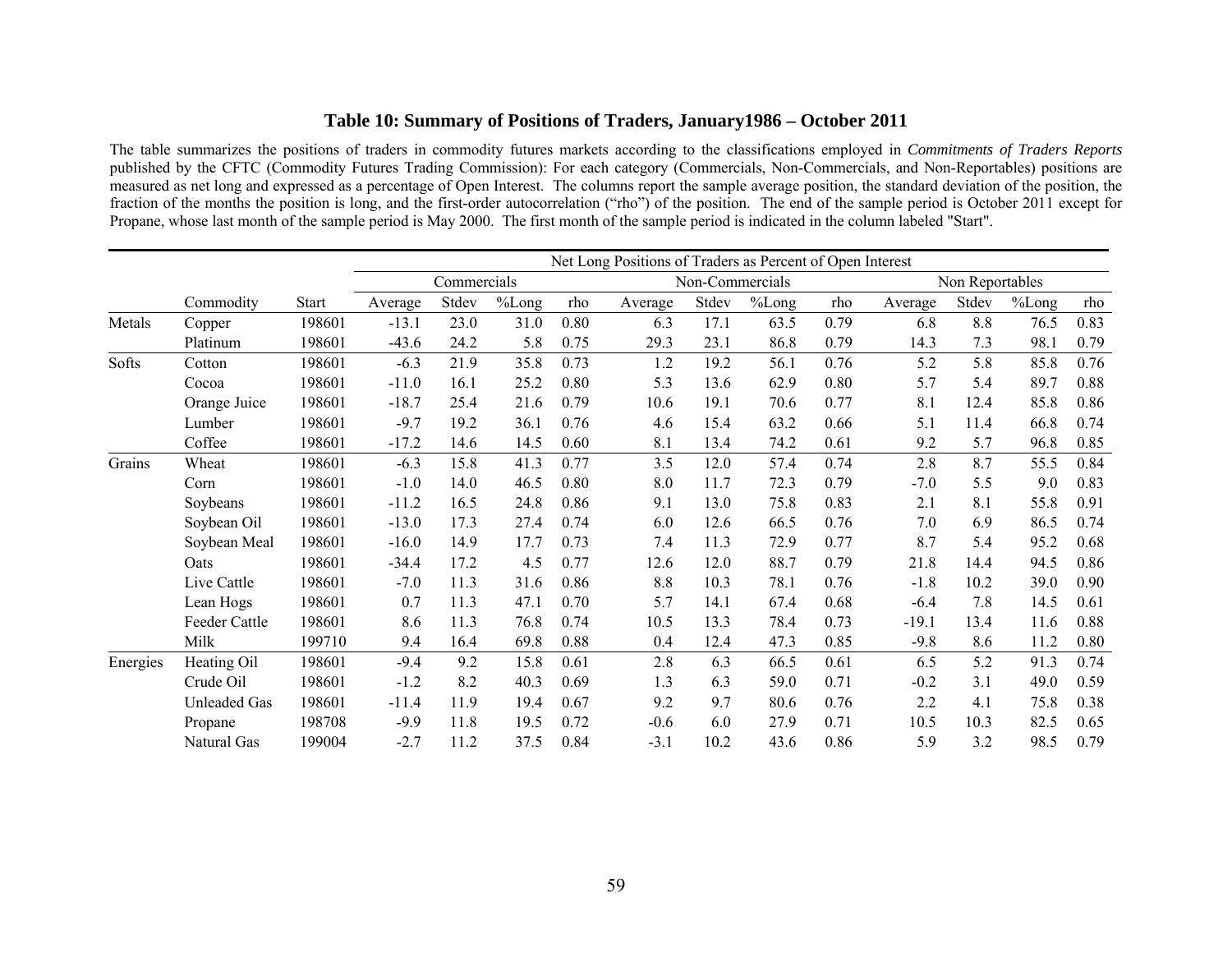# **Table 11: Hedging Pressure and Futures Returns, January 1986 – September 2010**

The table summarizes the results of a simple regression of futures returns from the end of month *t* to from the end of month *t*+1 on commercials's positions measured at the end of month *t*+1 (contemporaneous) and measured at the end of month *t* (lagged). Commercials's positions are defined as the net long position in a commodity future expressed as a percent of the open interest in that commodity using data obtained from *Commitments of Traders Report* published by the CFTC (Commodity Futures Trading Commission). The table reports the slope coefficient and the associated *t*-statistic, and the *R*-squared of the regression. The columns labeled "Start" and "End" indicate the sample period for the contemporaneous regression. The sample size for the lagged regression is less by one month.

|        |                      |              |        |         | Contemporaneous |         |         | Lagged    |         |
|--------|----------------------|--------------|--------|---------|-----------------|---------|---------|-----------|---------|
|        | Commodity            | <b>Start</b> | End    | slope   | $t$ -stat       | $R$ -sq | slope   | $t$ -stat | $R$ -sq |
| Metals | Copper               | 198601       | 201109 | $-0.12$ | $-4.69$         | 0.10    | $-0.02$ | $-0.75$   | 0.00    |
|        | Platinum             | 198601       | 201109 | $-0.09$ | $-6.18$         | 0.12    | $-0.01$ | $-0.39$   | 0.00    |
| Softs  | Cotton               | 198601       | 201109 | $-0.16$ | $-8.24$         | 0.19    | $-0.03$ | $-1.36$   | 0.01    |
|        | Cocoa                | 198601       | 201109 | $-0.16$ | $-5.45$         | 0.09    | $-0.01$ | $-0.31$   | 0.00    |
|        | Orange Juice         | 199005       | 201109 | $-0.12$ | $-5.52$         | 0.10    | $-0.02$ | $-0.82$   | 0.00    |
|        | Lumber               | 198601       | 201109 | $-0.11$ | $-4.17$         | 0.05    | $-0.03$ | $-0.90$   | 0.00    |
|        | Coffee               | 198601       | 201109 | $-0.31$ | $-7.81$         | 0.17    | 0.04    | 0.95      | 0.00    |
| Grains | Wheat                | 198601       | 201109 | $-0.15$ | $-5.16$         | 0.09    | 0.02    | 0.73      | 0.00    |
|        | Corn                 | 198601       | 201109 | $-0.22$ | $-7.77$         | 0.16    | $-0.01$ | $-0.37$   | 0.00    |
|        | Soybeans             | 198601       | 201109 | $-0.12$ | $-5.51$         | 0.09    | 0.01    | 0.26      | 0.00    |
|        | Soybean Oil          | 198601       | 201109 | $-0.18$ | $-8.58$         | 0.18    | $-0.01$ | $-0.25$   | 0.00    |
|        | Soybean Meal         | 198601       | 201109 | $-0.21$ | $-8.35$         | 0.17    | 0.00    | $-0.15$   | 0.00    |
|        | Oats                 | 198601       | 201109 | $-0.05$ | $-1.41$         | 0.01    | 0.05    | 1.50      | 0.01    |
| Meats  | Live Cattle          | 198601       | 201109 | $-0.10$ | $-5.53$         | 0.08    | $-0.05$ | $-2.47$   | 0.02    |
|        | Lean Hogs            | 198601       | 201109 | $-0.21$ | $-6.29$         | 0.09    | $-0.01$ | $-0.13$   | 0.00    |
|        | Feeder Cattle        | 198601       | 201109 | $-0.04$ | $-1.73$         | 0.01    | 0.06    | 2.80      | 0.03    |
|        | Milk                 | 199710       | 201109 | $-0.08$ | $-2.83$         | 0.06    | $-0.06$ | $-2.03$   | 0.03    |
|        | Energies Heating Oil | 198601       | 201109 | $-0.47$ | $-8.37$         | 0.21    | $-0.04$ | $-0.73$   | 0.00    |
|        | Crude Oil            | 198601       | 201109 | $-0.43$ | $-5.73$         | 0.12    | $-0.08$ | $-1.05$   | 0.00    |
|        | <b>Unleaded Gas</b>  | 198601       | 201109 | $-0.29$ | $-5.69$         | 0.11    | $-0.04$ | $-0.86$   | 0.00    |
|        | Propane              | 198709       | 200005 | 0.10    | 1.04            | 0.01    | $-0.12$ | $-1.23$   | 0.01    |
|        | Natural Gas          | 199005       | 201109 | $-0.46$ | $-5.61$         | 0.12    | $-0.16$ | $-1.97$   | 0.01    |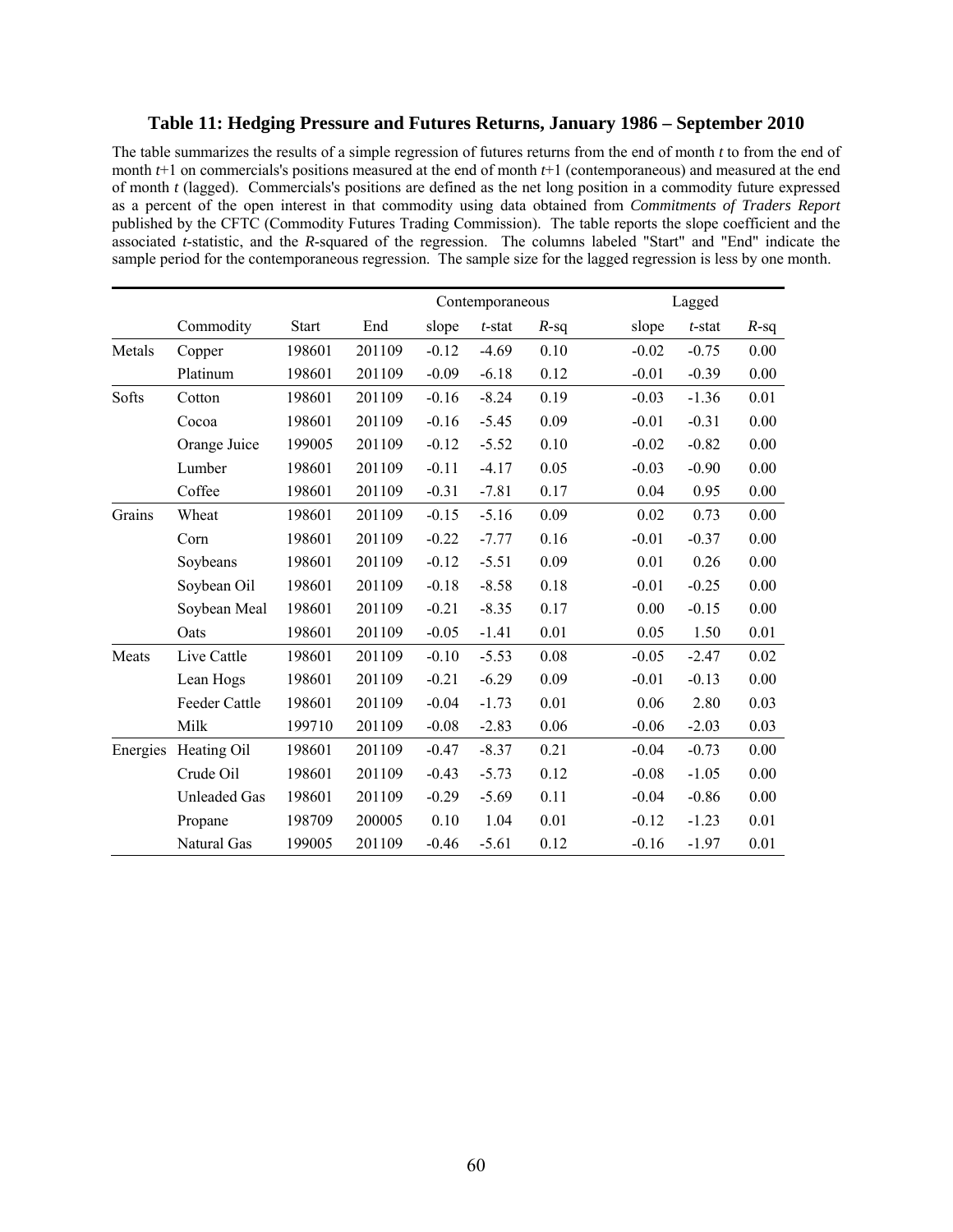**Figure 1: The Basis (***b***), the Amount Carried Over (***x***), and Stock-Out**



**Figure 2: The Basis (***b***) and the Initial Inventory (***I* **)** 

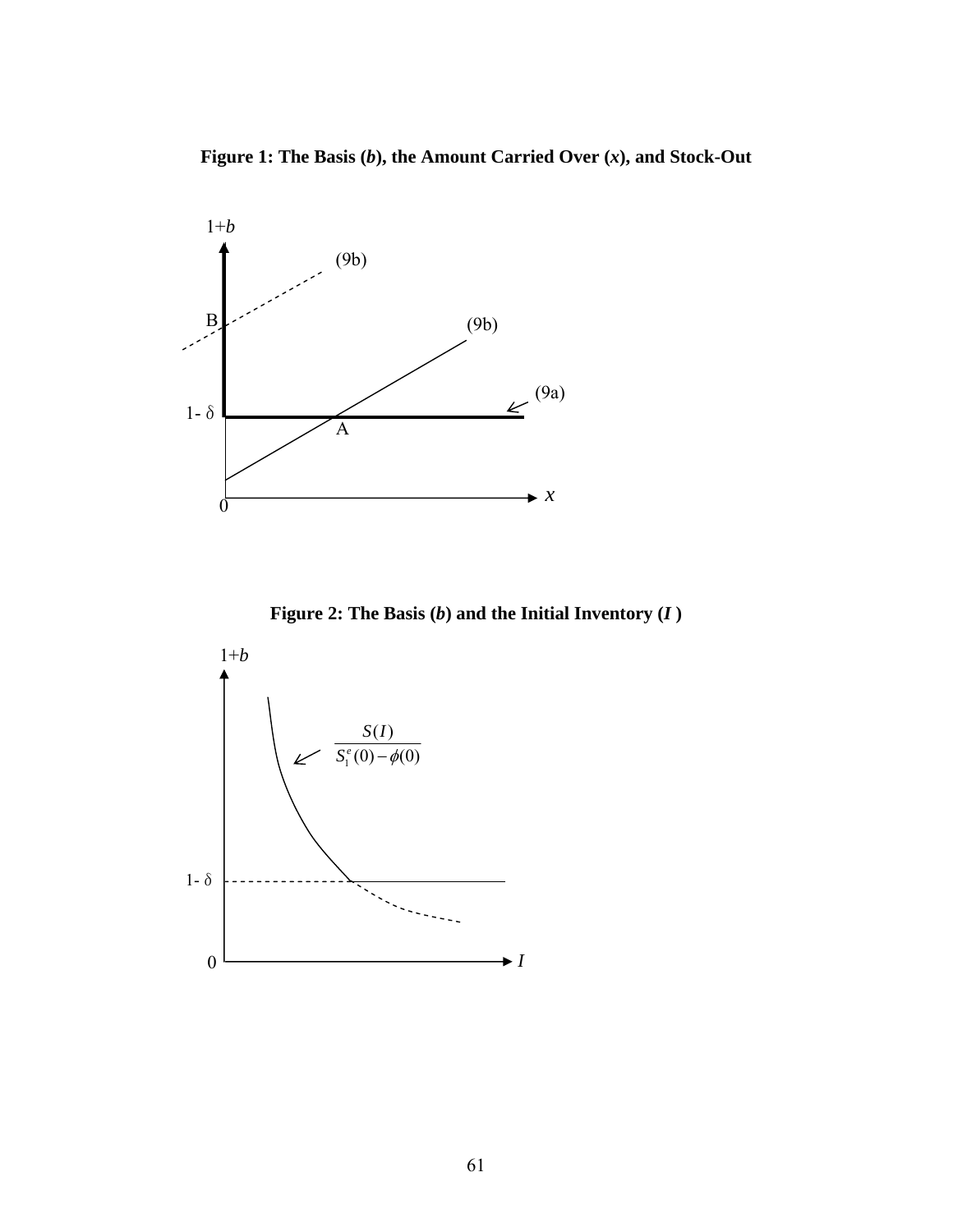# **Figure 3: Plot of Time-Averaged Excess Return against Time-Averaged Basis**

The figure plots the time-averaged excess return against the time-averaged futures excess return reported in Table 1 for individual commodity futures between 1990/12 (or sample starting date if later) and 2010/12. The basis is measured as the relative price difference between the two closest to maturity contracts, expressed as a percent per annum (see (15) for a precise definition of the basis).



# **Average Excess Returns and Basis of Commodity Futures Average Futures Risk Premiums 1990/12 - 2010/12**

**Average Basis (% p.a.)**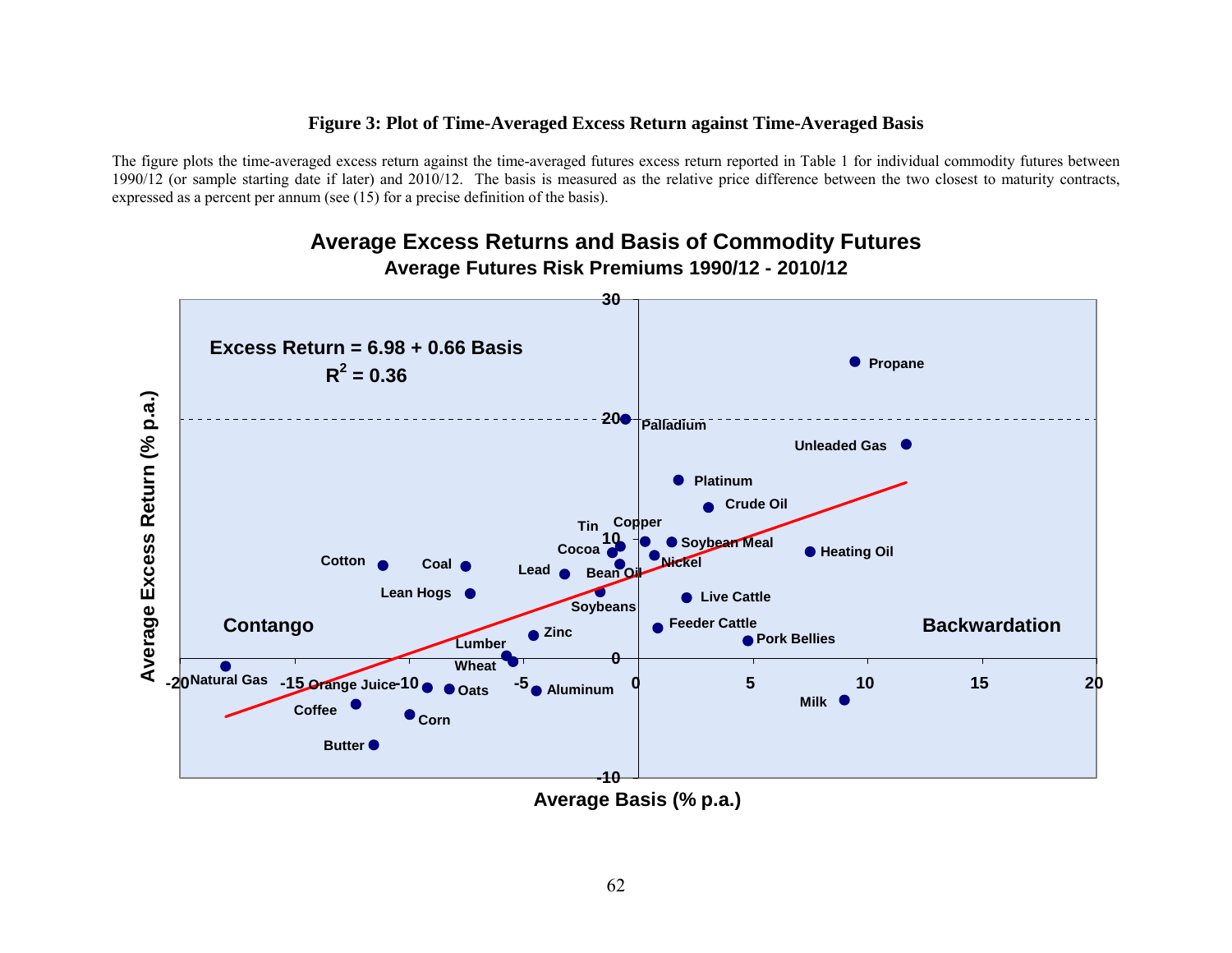# **Figure 4: Seasonal Variation of Inventories**

The figure graphs the estimated coefficients of the monthly dummies reported in Table 2. Panel A is for Natural Gas Inventories, Panel B for Wheat, and Panel C for Corn.



| ı<br>r۴<br>n |
|--------------|
|--------------|

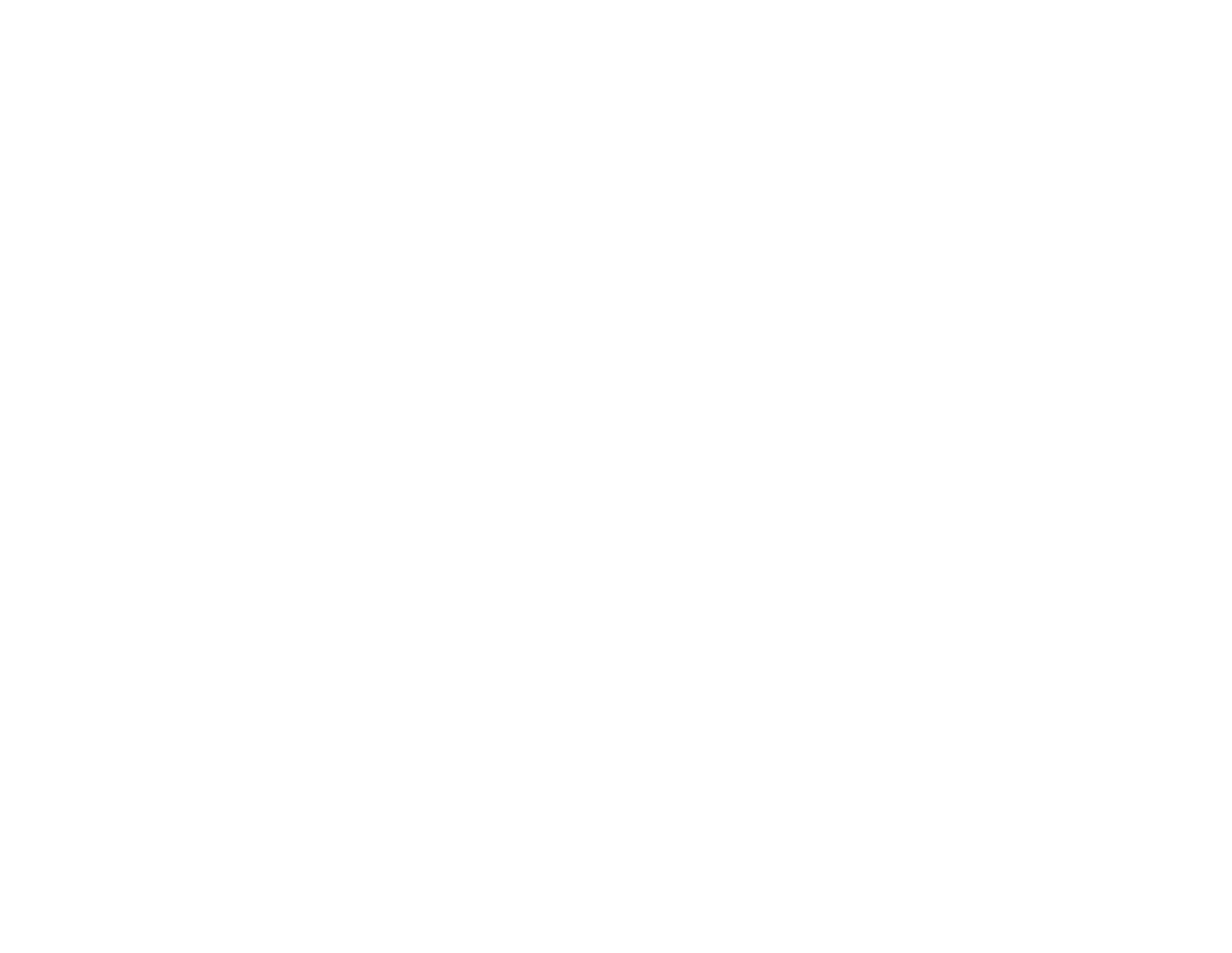# **Figure 5: Inventories and Price-Based Signals**

For each commodity we divide the sample in months when the normalized inventory  $(I/I^*)$  is above unity (High) and when it is below unity (Low). In Panel A, we plot for each commodity the average basis in High and Low inventory months, expressed in deviation from the full sample mean. In Panel B, we show for each commodity the prior 12-month futures returns in High and Low inventory months, expressed in deviation from the annualized sample average 12-month return.

# **Panel A**



# **Basis and Normalized Inventories**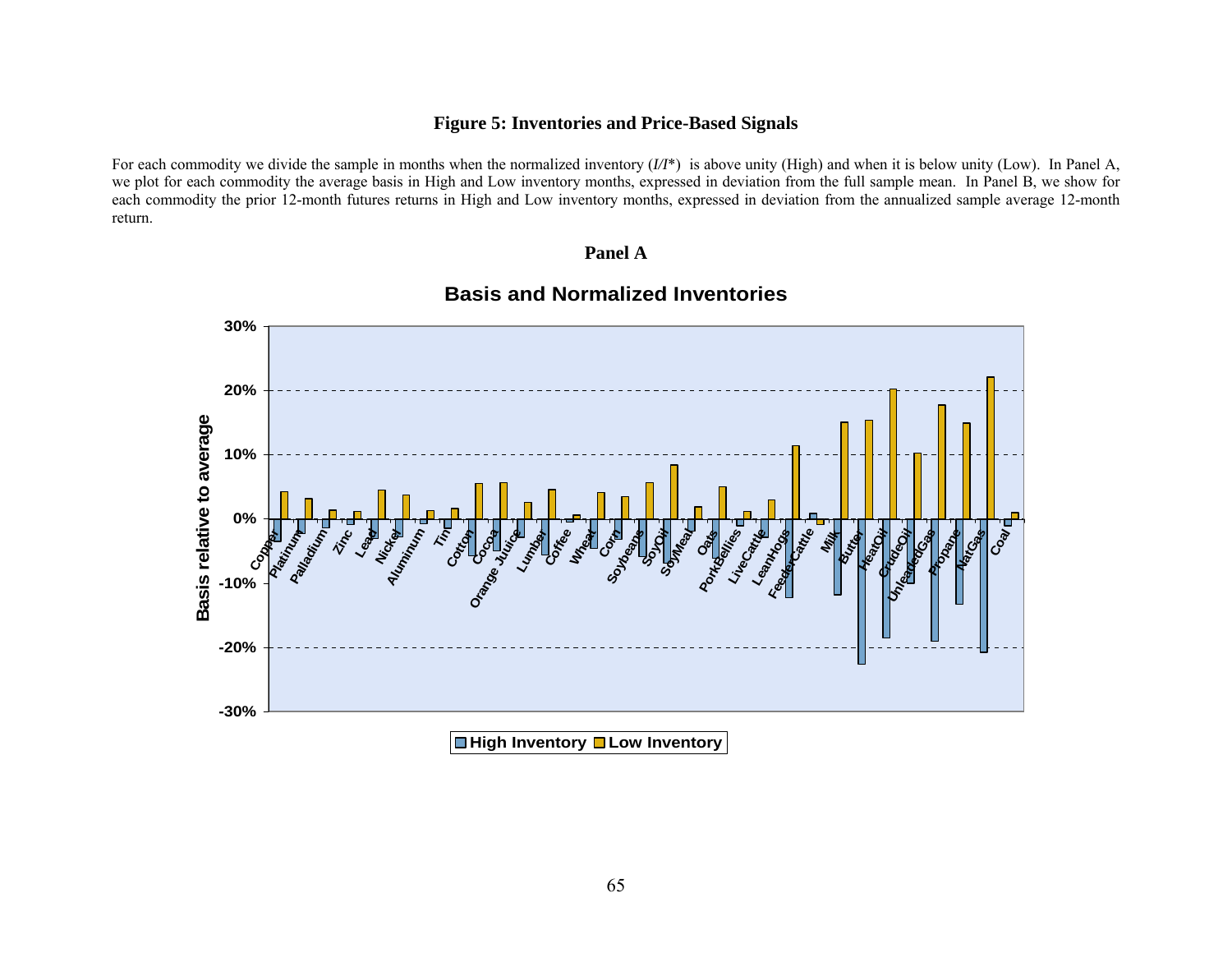

**12-Month Prior Futures Return and Normalized Inventories**

**Panel B**